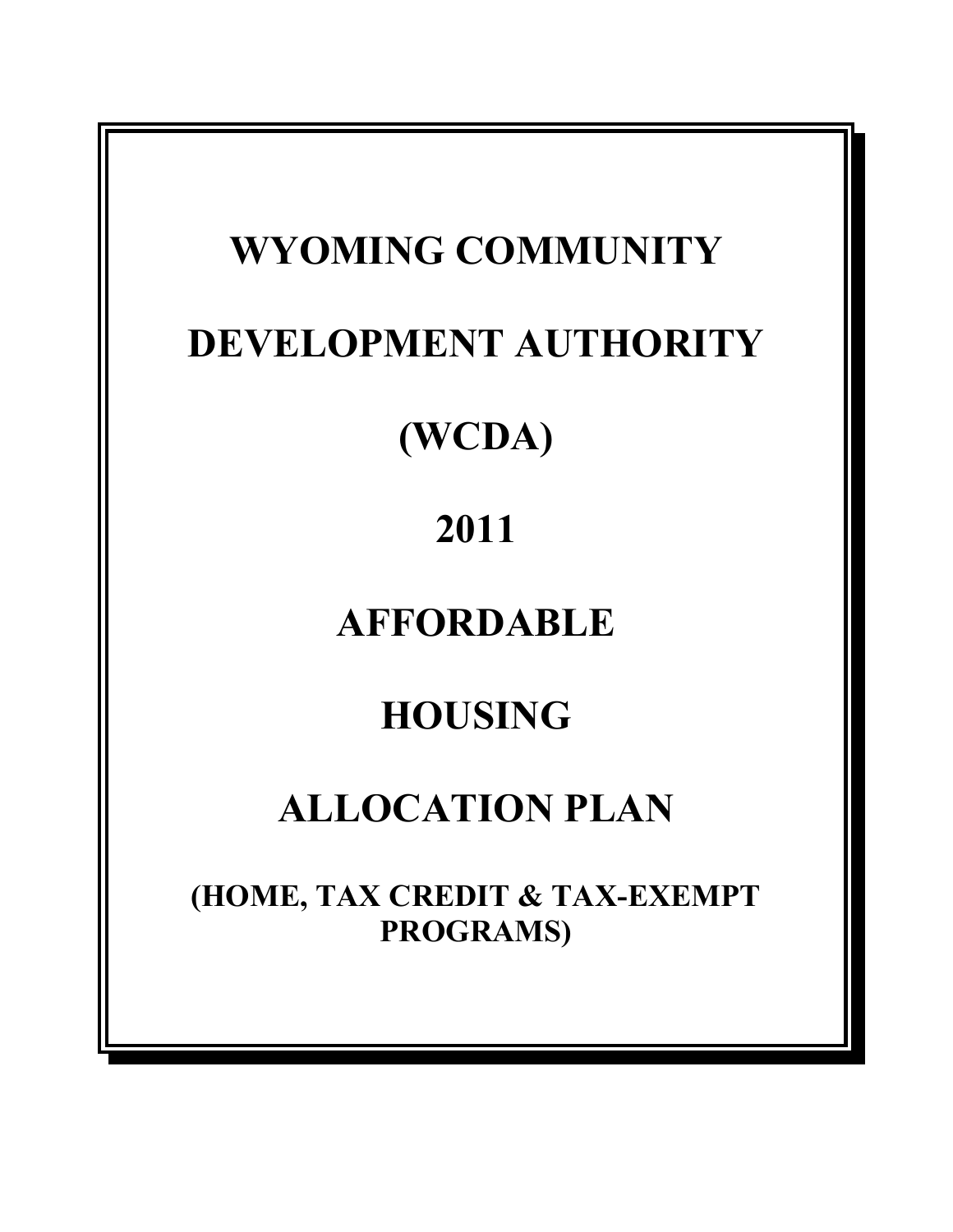# **ALLOCATION PLAN INDEX**

Section

Page

| I.    | Overview                                                                                                                                                                                           | $4 - 5$                                                      |
|-------|----------------------------------------------------------------------------------------------------------------------------------------------------------------------------------------------------|--------------------------------------------------------------|
| II.   | <b>Application Process</b>                                                                                                                                                                         | $6 - 9$                                                      |
| III.  | Set-Asides                                                                                                                                                                                         | $10 - 11$                                                    |
| IV.   | <b>Initial Allocation Process</b>                                                                                                                                                                  | $12 - 13$                                                    |
| V.    | <b>Initial Allocation Criteria</b>                                                                                                                                                                 | $14 - 28$                                                    |
| VI.   | <b>Maximum Allocations</b>                                                                                                                                                                         | $29 - 30$                                                    |
| VII.  | Limitations and Requirements<br>All Projects<br><b>Rental Projects</b><br><b>HOME</b> Program<br><b>HOME Rental Projects</b><br><b>HOME Homeowner Rehabilitation</b><br><b>Tax Credit Projects</b> | $31 - 32$<br>$33 - 35$<br>36<br>37<br>$38 - 39$<br>$40 - 42$ |
| VIII. | Evaluation & Allocation                                                                                                                                                                            | 43                                                           |
| IX.   | Section 1602 – Tax Credit Exchange Program                                                                                                                                                         | $44 - 45$                                                    |
| X.    | Tax Credit Assistance Program                                                                                                                                                                      | $46 - 51$                                                    |
| XI.   | <b>Compliance Monitoring</b>                                                                                                                                                                       | $52 - 58$                                                    |
| Χ.    | Disclaimer                                                                                                                                                                                         | 59                                                           |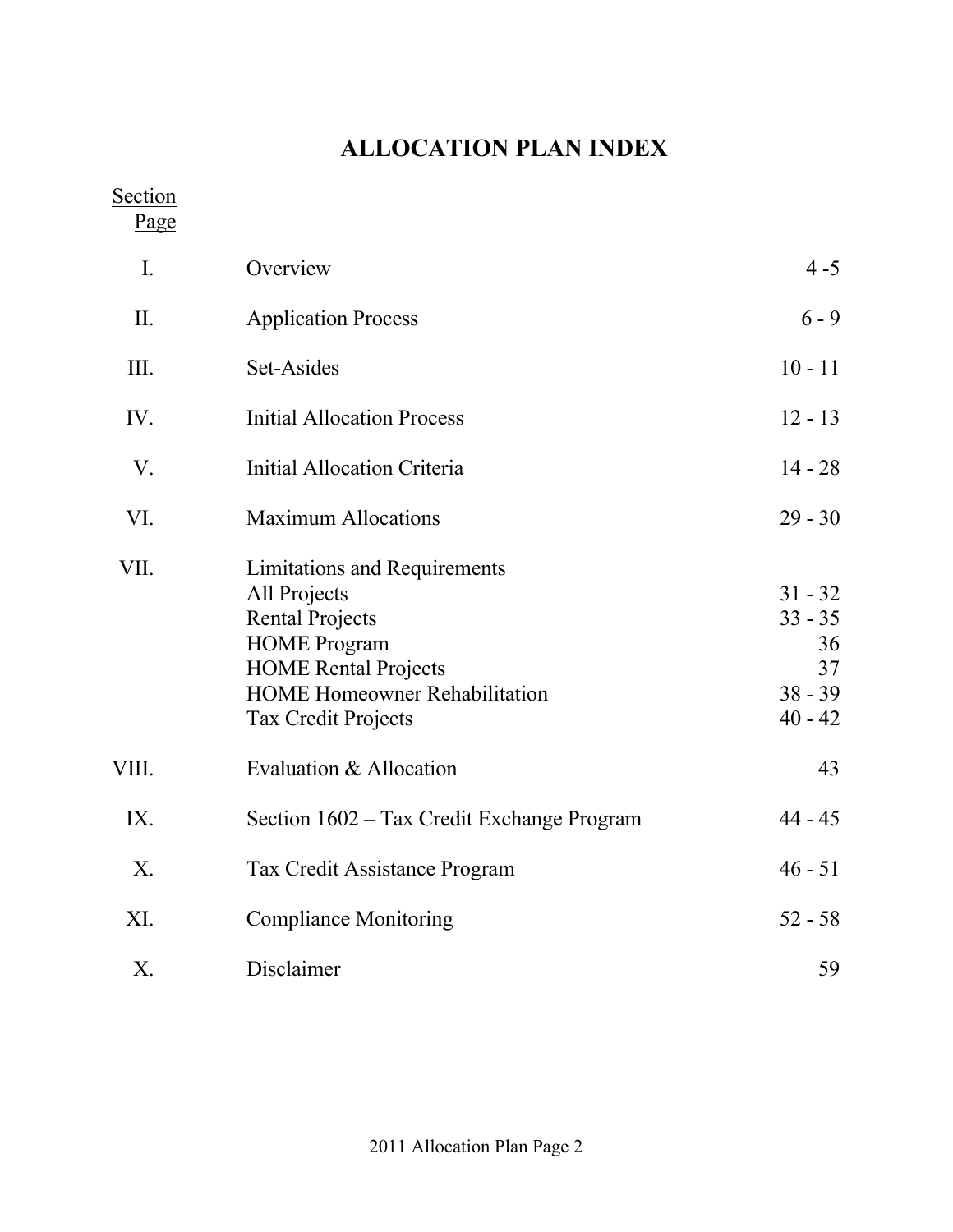# **CURRENT YEAR SUMMARY INDEX**

| Attachment   |                                                         | Item             | Page        |
|--------------|---------------------------------------------------------|------------------|-------------|
| $\mathbf{A}$ | <b>Miscellaneous Information</b>                        |                  |             |
|              | <b>Initial Allocation Cycles</b>                        | $\mathbf{1}$     | 61          |
|              | Anticipated HOME Funding                                | $\overline{2}$   | 61          |
|              | Tax Credit Availability                                 | $\overline{3}$   | 61          |
|              | Total per unit Project Cost for Rental projects         | $\overline{4}$   | 61          |
|              | <b>Operating Expenses Limitations</b>                   | 5                | 62          |
|              | <b>Property Development Standards</b>                   | 6                | 62          |
|              | <b>Market Study Requirements</b>                        | $\boldsymbol{7}$ | $63 - 64$   |
|              | Maximum HOME Subsidy per unit                           | 8                | 64          |
|              | <b>WCDA Single Family MRB Purchase Price Limit</b>      | 9                | 65          |
|              | <b>Match Requirements</b>                               | 10               | 65          |
|              | HOME Run Purchase Price Limits by County                | 11               | 65          |
|              | HOME Run Income Limits by County                        | 12               | 65          |
|              | Tax Credit - Total Per unit Eligible Basis              | 13               | 65          |
|              | <b>Syndication Tolerance Level</b>                      | 14               | 66          |
|              | Qualified Census Tracts (QCT)&                          | 15               | 66          |
|              | Difficult Development Areas (DDA)                       | 15               | 66          |
| B            | <b>Third Party Information</b>                          |                  |             |
|              | Market Study Recap for Rental Projects                  | $\mathbf{1}$     | $67 - 69$   |
|              | Contractor's Certificate                                | $\overline{2}$   | 70          |
|              | Architects Certificate                                  | $\overline{3}$   | $71 - 73$   |
| $\mathbf C$  | <b>Published Numbers</b>                                |                  |             |
|              | Income Limits                                           | $\perp$          | 74 - 75     |
|              | <b>Rent Limits</b>                                      | $\overline{2}$   | $76 - 80$   |
|              |                                                         |                  |             |
| D            | <b>Other Requirements</b>                               |                  |             |
|              | Narrative Requirements                                  | $\mathbf{1}$     | $81 - 83$   |
|              | Quarterly Progress Reports for Rental Projects          | 2a               | 84          |
|              | Quarterly Progress Reports for Homebuyer Assistance and |                  |             |
|              | Homeowner Rehabilitation Projects                       | 2 <sub>b</sub>   | 85          |
| ${\bf E}$    | <b>HOME Program Description</b>                         |                  | $86 - 107$  |
| $\mathbf F$  | <b>Other Federal Requirements</b>                       |                  | $108 - 118$ |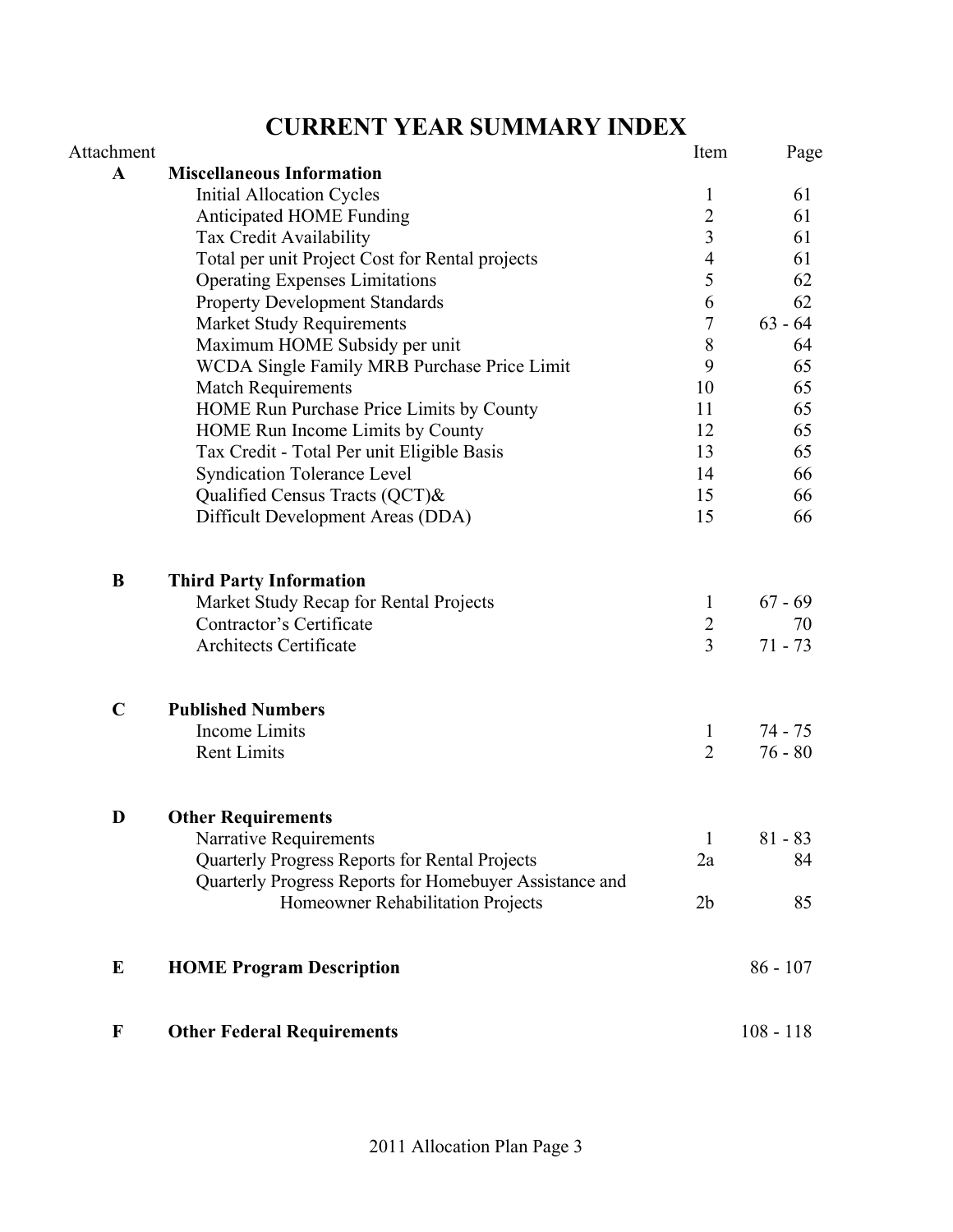## **I. OVERVIEW**

This Allocation Plan was designed to select those developments which satisfy the most pressing housing needs of the state, within the guidelines established by Section 42 (m)(1)(B) of the Internal Revenue Code or under HUD's HOME Investment Partnership Program at 24CFR Part 92. The four most significant criterions for HOME and Tax Credit approval are:

- Need,
- Quality of Construction,
- The characteristics of the households being served, and
- Affordability

The **Low-Income Housing Tax Credit** was created by the Tax Reform Act of 1986 to encourage the construction and rehabilitation of housing for very low, low, and moderate-income individuals and families. Congress mandated that housing credit agencies adopt an "Allocation Plan" which defines the process used to distribute the Credit among projects.

The Tax Credit Program is a regulated and highly complicated program. Final interpretations of certain rules and regulations governing various facets of the program have not yet been issued by the U.S. Department of Treasury; consequently, additional requirements or conditions applying to the tax credit may be forthcoming. **It is strongly suggested that project sponsors interested in the Tax Credit Program contact their tax accountant and/or attorney before developing projects under the Tax Credit Program. While WCDA will endeavor to assist those persons applying for an allocation of tax credits, WCDA personnel are not tax or legal experts and applicants should not rely on WCDA for tax and/or legal advice.**

The total amount of Tax Credit available in Wyoming is disclosed in the Current Year Summary Attachment "A".

The **HOME Investment Partnership Program** (**HOME**) was created under Title II (the Home Investment Partnerships Act) of the National Affordable Housing Act of 1990, and is codified under 24CFR Part 92 (HOME Investment Partnerships Program). The general purposes of HOME include: 1.) the expansion of the supply of decent and **affordable** housing, particularly rental housing, for low and very-low-income Americans, 2.) strengthening the abilities of State and local governments to design and implement strategies for achieving adequate supplies of decent, affordable housing and 3.) extending and strengthening partnerships among all levels of government and the private sector, including for-profit and non-profit organizations, in the production and operation of affordable housing.

The **Consolidated Plans** for Housing and Community Development for the City of Casper, the City of Cheyenne, and the State of Wyoming ("Consolidated Plans") identify several priorities for housing.

In the event there are changes in federal law subsequent to the adoption of this Allocation Plan or additional regulatory guidance or clarifications regarding the Tax Credit Program and/or the HOME Investment Partnership Program become available, the Agency may modify, supplement or make conforming amendments to this Allocation Plan and all related documents without formal amendment or additional public hearings. In addition to notifying affected Tax Credit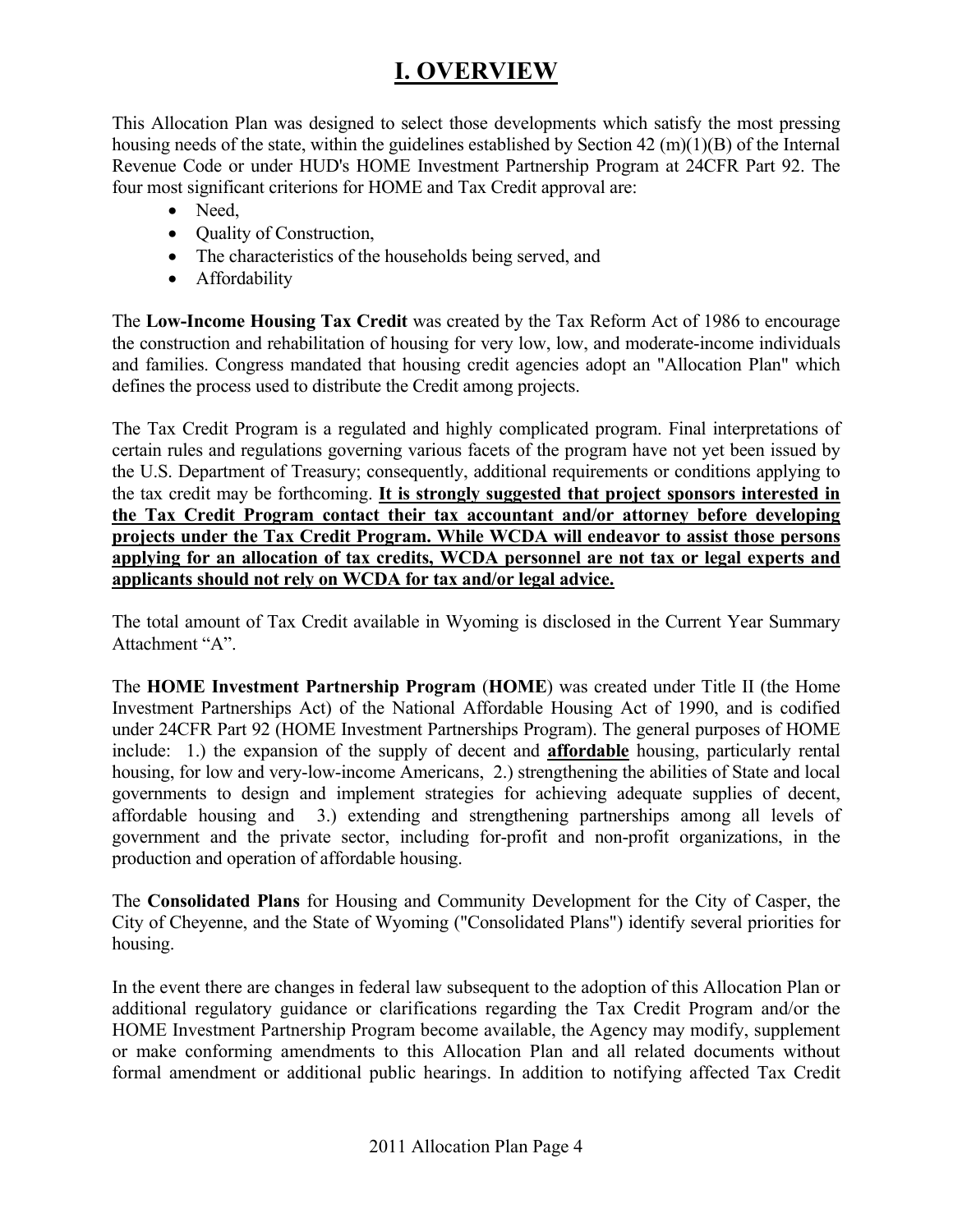# **I. OVERVIEW**

Program applicants, information about such subsequent changes will be posted on the Agency's website at *www.wyomingcda.com.*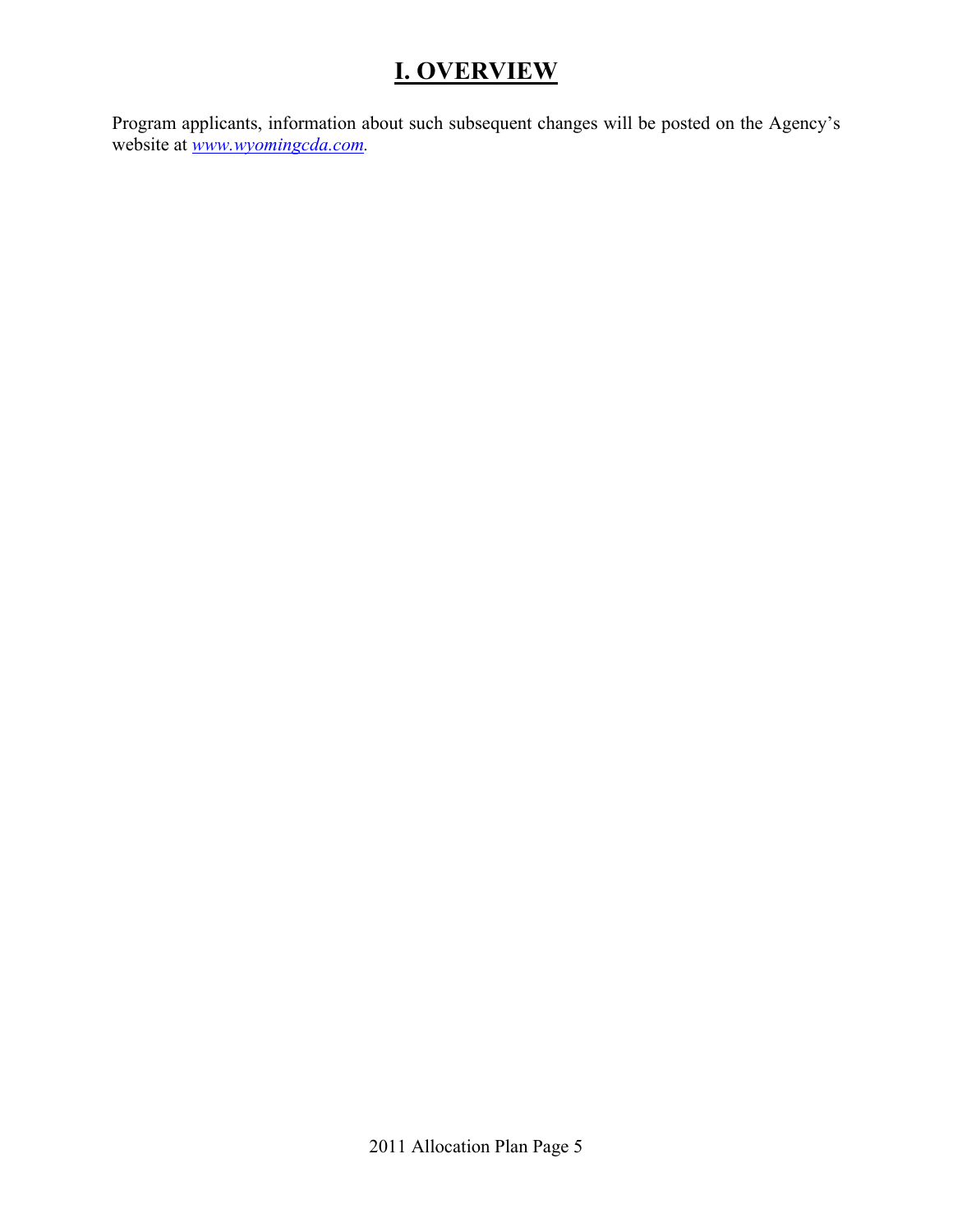## **II. APPLICATION PROCESS**

ALL projects applying for **Tax Credits or Tax Exempt Bond Financing** must comply with all aspects of the Wyoming Community Development Authority Affordable Housing Allocation Plan. This includes, but is not limited to, those projects applying for credits under the state Tax Credit Cap, and those projects applying for credits when utilizing Tax-Exempt Bond financing, whether or not WCDA is the Bond Issuer.

ALL projects applying for HOME funds must comply with all pertinent aspects of the Wyoming Community Development Authority Affordable Housing Allocation Plan. This includes compliance with 24CFR Part 92 as detailed in the WCDA HOME Program Description (Allocation Plan Current Year Summary Attachment "E").

All project receiving HOME, Tax Credit Assistance Program (TCAP), and/or Section 1602 Tax Credit Exchange Program funding will be responsible for indemnifying WCDA in the event HUD and/or Treasury enforce any type of recapture or other penalties on the project.

The application fee for **Tax Credits** is \$250 for projects with twenty units or less and \$750 for projects with over twenty units. This fee **must** be included with the application. Applications received without this fee will be returned. The application fees may be subject to change at a later date.

There is no application fee for projects which are only applying for HOME funds.

Those applying for funding under either program need to submit:

- a completed WCDA Application Form including all supplements and appropriate Exhibits (The most **current** application must be used, no substitutions or changes to any forms will be accepted),
- an Affirmative Fair Housing Marketing Agreement (See Application Exhibit A-1),
- a Previous Participation Statement and Authorization for Release of Information (See Application Exhibit A-3),
- Determination letter from the State Historic Preservation Office (SHPO) clearing the site for improvement or necessary mitigation requirements,
- HUD Environmental checklist,
- an independent comprehensive, timely, and professional Market Study. (Generally Market Studies are considered timely if less than 6 months old.) At a minimum, the Market Study must include those items outlined in the Current Year Summary Attachment "A" Item "7" and the Market Study Recap located in the Current Year Summary Attachment "B" Item "1a or 1b". (Those projects utilizing only HOME funding for rental housing and under 12 units will not be required to use a professional Market Study firm if they can provide the same type of information through other methods. This exception does not apply to Homebuyer Assistance Programs. Market Studies are required for all Homebuyer

2011 Allocation Plan Page 6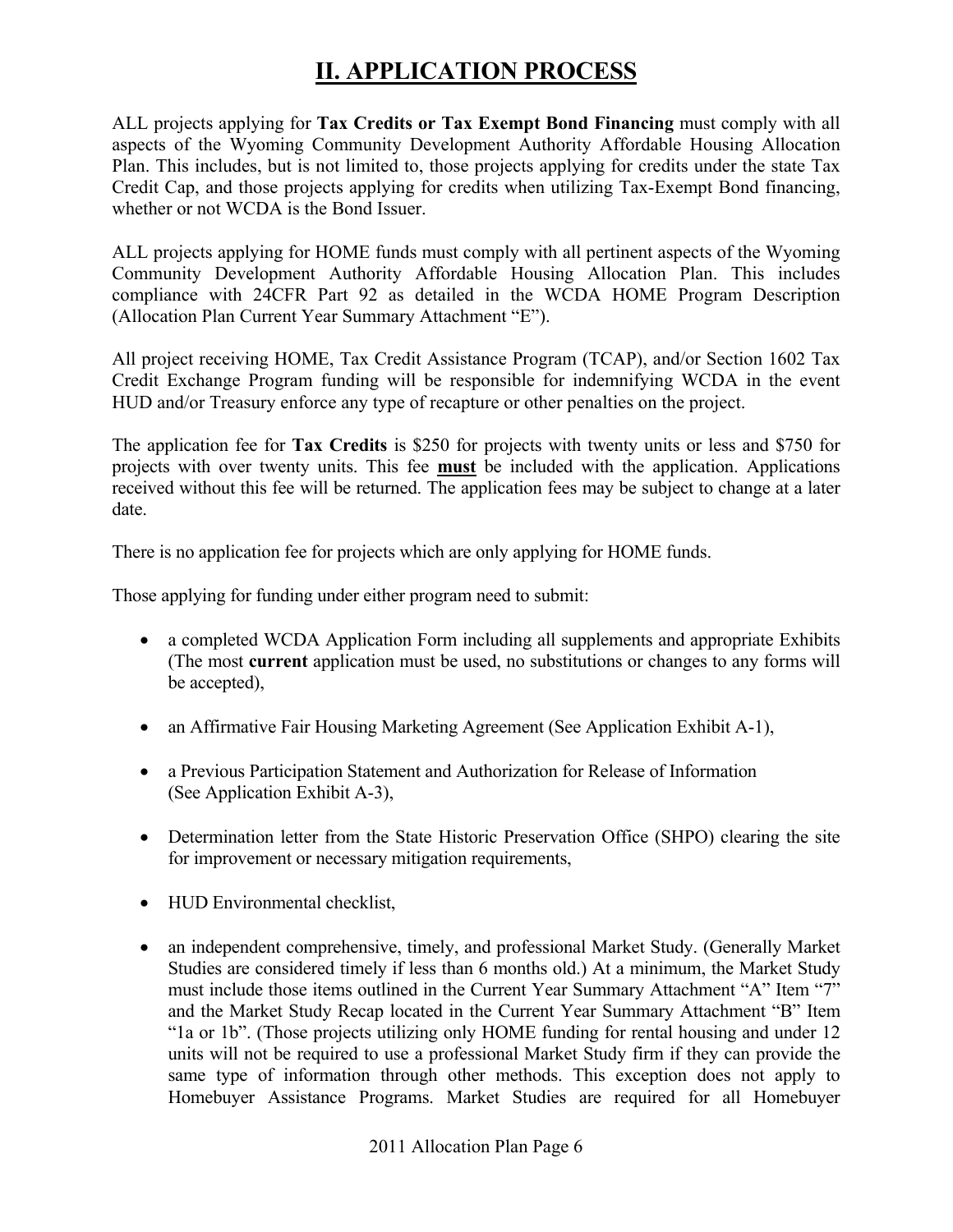# **II. APPLICATION PROCESS**

Assistance Programs.) If the Market Study contradicts current economic statistics on file with WCDA, the project may not rank in the needs category. A Market Study provider will be approved by WCDA if it can demonstrate to the Developer that it can meet the required elements as listed in the Affordable Housing Allocation Plan Current Year Summary Attachment "A" Item "7", AND provide a completed Market Study Recap sheet found in the Affordable Housing Allocation Plan Current Year Summary Attachment "B" Item "1a" or "1b". WCDA DOES NOT APPROVE INDIVIDUAL MARKET STUDIES. EACH DEVELOPER/OWNER IS RESPONSIBLE FOR PROVIDING A MARKET STUDY WHICH ACCURATELY REFLECTS THE INFORMATION NECESSARY FOR WCDA TO EVALUATE THE CURRENT AND FUTURE NEED FOR THE PROJECT BEING PROPOSED.

- all projects receiving an allocation are bound by the limits in place as stated in the plan for the year in which the project received its allocation,
- Scattered Site projects are acceptable under this plan only if all units are covered under the same financing, and are located within the same city, or if none of the individual sites are within city limits, within the same county *However, the Primary Market Area defined in the Market Study must make sense.* To receive the 130% increase in basis allowed under Section 42 the **entire** project must also be located within a Qualified Census Tract or Difficult Development Area. While separate applications are required for projects located in different cities, projects may be bundled for outside financing and syndication purposes.
- documentation showing the CEO of the local jurisdiction has been notified and given specific information about the project,
- all rental rehabilitation projects must provide an Independent Third Party Capital Needs Assessment (including an Economic Feasibility Assessment of Expenses), stating the viability and long term feasibility of the project,
- all Acquisition/Rental Rehabilitation projects must provide an appraisal by an independent  $3<sup>rd</sup>$  party. The acquisition price on which tax credits are allocated will be limited to the lesser of the sale price or the appraised value of the property prior to rehabilitation,
- all projects requesting credits that exceed the Total per unit Eligible Basis published by WCDA in the Current Year Summary Attachment "A", must include documentation, satisfactory to WCDA, justifying the higher costs, and thus the higher Eligible Basis. [E.g. Three or more bids for construction items, current Real Estate listings for like properties in the area (to help justify high land costs), costs to address seismic or other unique building requirements, impact on the community, etc.], and
- the appropriate application fee.

Applicants must be current on **ALL** fees due and owing WCDA before an application will be accepted. Also, an application may be denied if it is determined that the developer or other key participants have other projects that are not progressing in a timely manner.

2011 Allocation Plan Page 7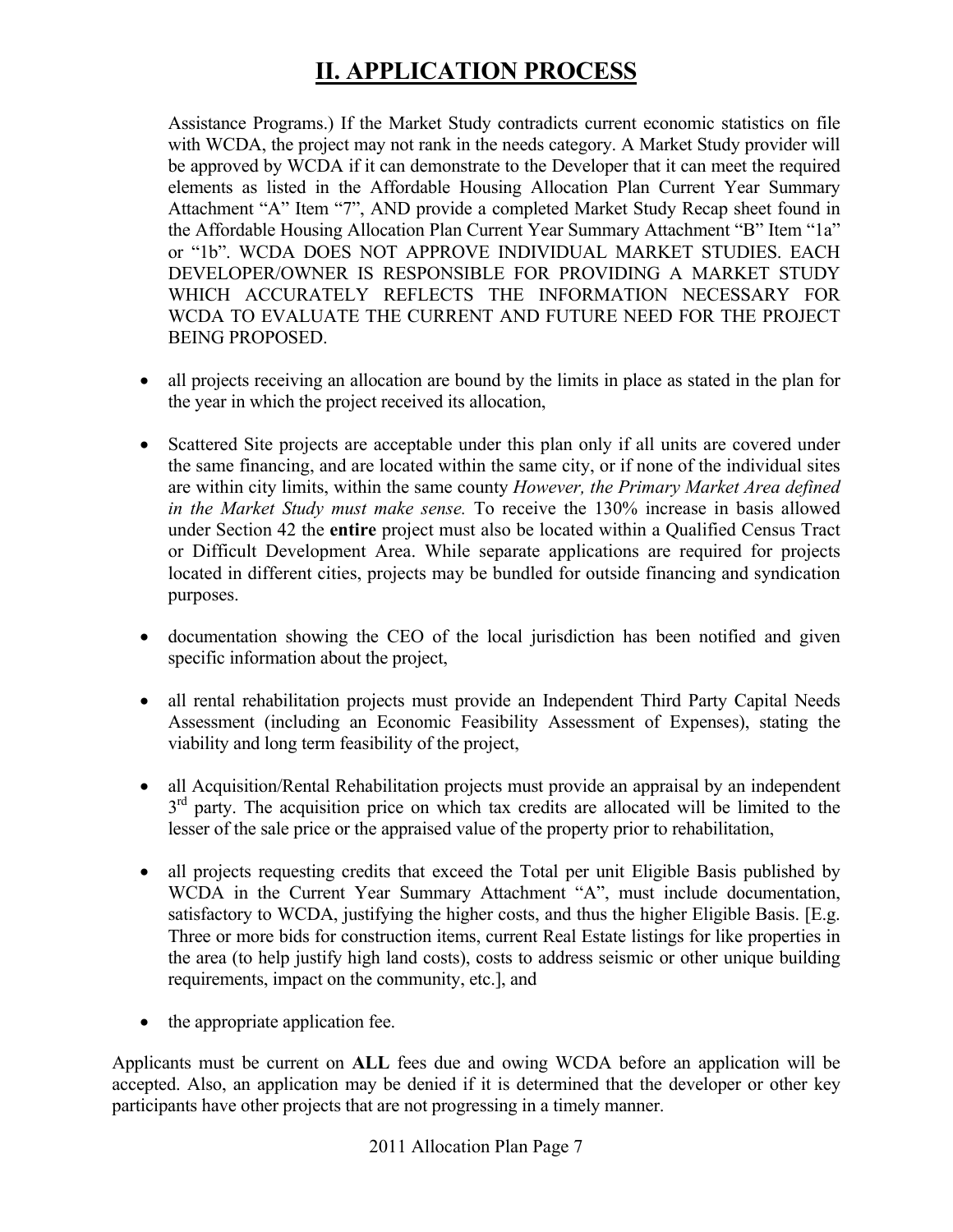## **II. APPLICATION PROCESS**

Incomplete applications may be returned. Applications once submitted are considered final and may not be revised. WCDA has the right not to fund a draw or issue IRS form(s) 8609 if the project is not progressing or has not been completed according to the original application. However, WCDA may ask for additional information and updates as needed.

In addition, projects requesting tax credits from the non-profit set-aside need to submit a Non-Profit Certification (See Application Exhibit A-4) as to the non-profit's involvement in the project. This certification must be submitted with the application and updated annually throughout the compliance period.

WCDA reserves the right to reject an application, or assess negative points, if there are outstanding non-compliance issues, or if an applicant has a history of poor performance, under any program administered by WCDA, or under comparable programs in other states or jurisdictions.

WCDA reserves the right, in its sole discretion to provide an allocation of Year 2011 Tax Credits to a development, without requiring re-ranking under the Year 2011 Allocation Plan. The development must be currently holding a valid allocation of Tax Credits and, due to circumstances beyond its control or other reason as outlined herein, unable to meet Tax Credit program 10% Test requirements. The Year 2011 Tax Credits will be allocated upon release and return of the prior allocation. Such circumstances may include delays caused by local government's opposition to affordable housing; delays due to the failure of the federal government to release program guidelines or regulations in a timely manner or due to temporary freezes in federal government budget authority for program activity; or similar extraordinary and compelling basis (and but for such circumstance, Agency program deadlines and requirements would have been met.) In addition WCDA may award 2011 tax credits outside of the normal process to projects that: a) assist the Agency to comply with HUD regulations regarding timely commitment of funds, b) prevent the loss of state or federal investment, or c) provide housing for underserved populations. Notwithstanding the above, Developments which need additional Tax Credits to be viable for their equity closing must submit a new Application for funding with the Agency during a normal funding round. Said developments will not be considered for substitution of Tax Credits because their Application has substantially changed. Further, the Agency may not consider any other Applications for Tax Credits, in its sole discretion for a new development submitted by the same applicant (or related entity or material participant) during the same or following funding round for Tax Credits if it provides this extraordinary relief due to the Developer's inability to meet the 10% Test deadline.

Notwithstanding anything herein to the contrary, the Agency may, in its sole discretion and in accordance with any such additional guidance or regulatory direction implementing amendments to Section 42 of the Code, establish alternative, supplemental, or additional processing requirements and deadlines for developments receiving Year 2009, 2010 and/or 2011 Tax Credits. Any such changes or supplements shall be effective upon written instruction by the Agency to the affected Tax Credit developments. Applications (one copy) should be mailed or delivered to:

**WCDA**  Gayle S. Brownlee Director of Multi-Family Housing 155 North Beech (82601) P.O. Box 634 (82602) Casper, WY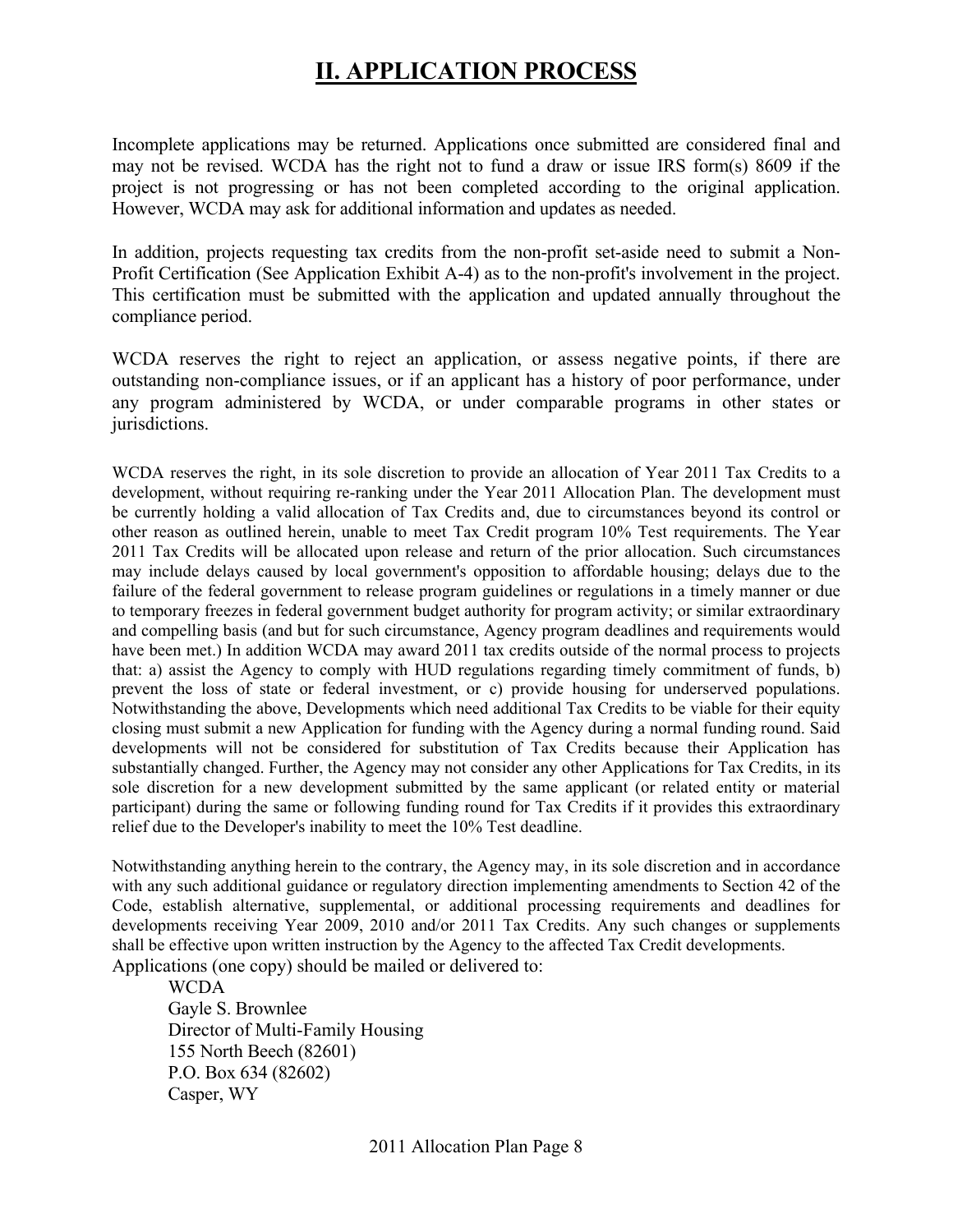# **III. SET-ASIDES**

## **Tax Credit Program**

**Non-Profit Set-aside.** Ten percent (10%) of the total annual credit available is required to be set aside for projects in which  $501(c)(3)$  and  $501(c)(4)$  non-profit organizations materially participate in the development and management of the project. In the event that funds in the Set-Aside pool have been exhausted, applicants requesting an allocation under a specific set-aside will compete in the open pool. See Current Year Summary Attachment "A".

#### **Small Rural Project Set-aside.**

Small project in rural areas are extremely difficult to develop. As such a set-aside has been created for small rural projects allowing these projects to compete on a more even level. The amount of the set-aside is disclosed in the Current Year Summary Attachment "A".

In order to qualify for the Small Rural Project Set-aside the following criteria applies:

- 1) The project must be in a small community with a population under 7,500 and no communities with a population over 7,500 are within 20 miles of the project.
- 2) The project must have 12 or fewer units

Due to the fact that Market Rents are typically lower than Tax Credit Rents in Rural areas, projects may have a 10% variance in Income and Rent levels when qualifying for the Small Rural Project Set-aside.

Other financing partners in small and/or rural projects typically require higher Reserve Accounts. WCDA in its sole discretion may remove these costs when analyzing the total projects costs for scoring purposes.

Many costs and risks associated with developing small projects are the same as they are for larger projects. Thus projects qualifying under the Small Rural Project Set-aside will be allowed to earn a Developer Fee up to \$500,000 per project.

### **HOME Program**

The anticipated amount of HOME Program and American Dream Down Payment Initiative (ADDI) funding available is disclosed in the current Year Summary, Attachment "A".

**Direct Administration Category** – The approximate amount of funding set-aside in this category for Rental Housing Production, Homebuyer Assistance Programs for homeownership (Down Payment Assistance, Gap financing etc.), and Homeowner Rehabilitation programs is outlined in the Current Year Summary, Attachment "A". These funds will be distributed through a competitive application process. If through this process, not all of the funds are allocated in the specified funding cycles, WCDA will allocate them to eligible projects through a second competitive application process or to projects meeting the minimum ranking criteria on a firstcome, first-served basis as determined by WCDA in its sole discretion.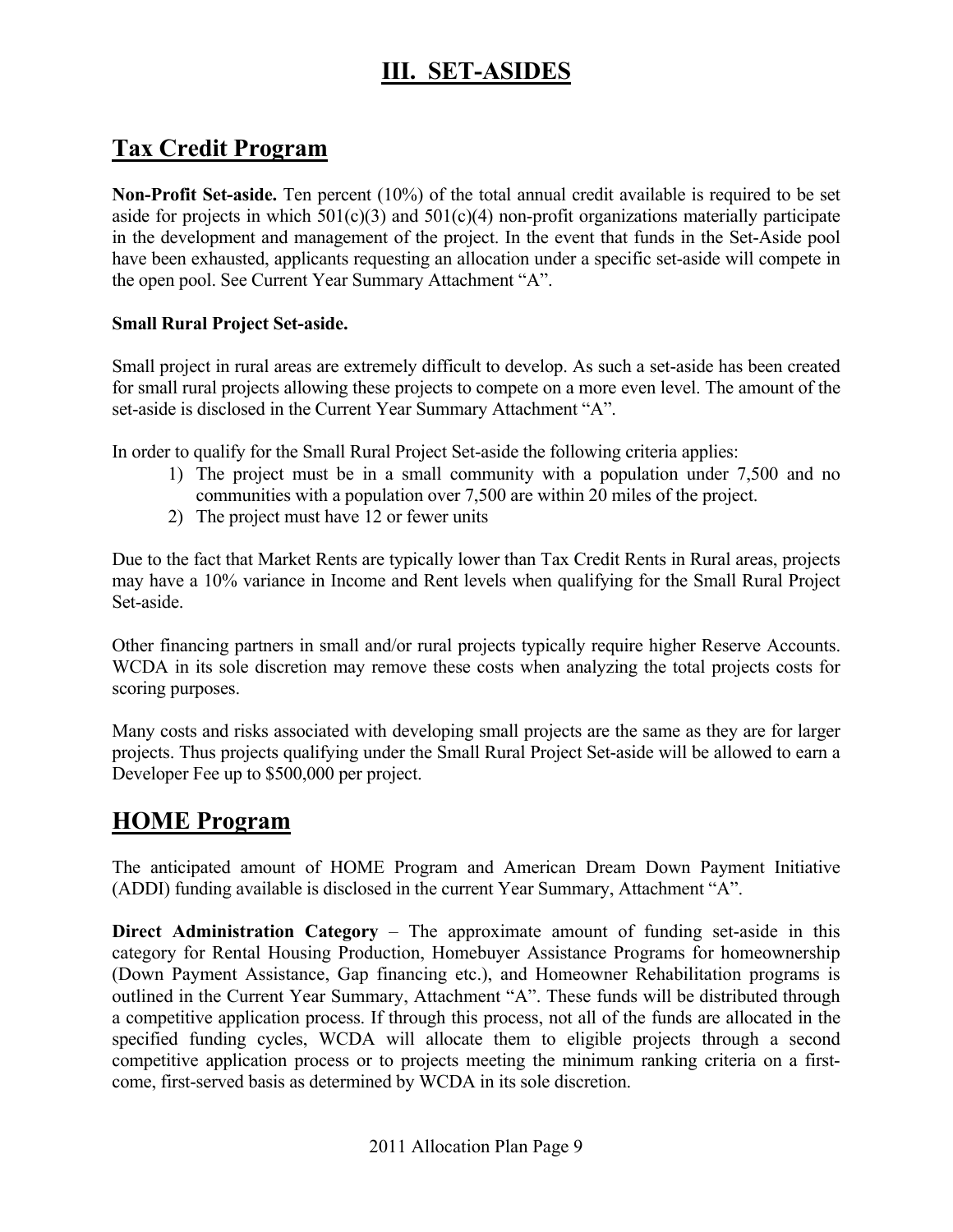# **III. SET-ASIDES**

**Community Housing Development Organizations** (CHDOs) - Up to fifteen percent (15%) of the Fiscal Year HOME funding allocation will be set aside for CHDO's. Applications will be accepted from certified CHDO's for CHDO eligible activities through a competitive application process. If through this process, not all of the funds are allocated in the specified funding cycles, WCDA will allocate them to eligible projects through a second competitive application process or to projects meeting the minimum ranking criteria on a first-come, first-served basis as determined by WCDA in its sole discretion. Ten percent of this set aside may be available for which CHDOs may apply for Project Specific Technical Assistance and Site Control Loans.

**CHDO General (not project) Operating costs and Capacity Building Reserve** – Approximate funding as disclosed in the Current Year Summary Attachment "A" will be setaside in this category. CHDO's may apply to WCDA on an annual basis, prior to September 1<sup>st</sup> of each year, for Operating Costs and/or Capacity building funds.

**Administration and Contingency Reserve -** Approximately 10% of the HOME funding allocation will be set aside for this account. WCDA Administrative costs, and a reserve for project over-runs that cannot be met from other funding sources, are all authorized uses for this setaside.

If it appears that not all funds under any set-aside will be committed or utilized, the funding may revert to other set-asides as determined by WCDA in its sole discretion.

**Finalization of and/or Cost Over Runs on Neighborhood Stabilization Projects (NSP) –**  Approximate funding as disclosed in the Current Year Summary Attachment "A" will be setaside for use on project/properties with NSP funding where:

- 1) there is not sufficient NSP funding remaining to complete the project; or
- 2) it is determined a portion of the costs are not eligible for reimbursement by NSP, but are eligible as a HOME project.

HOME funding will be given a priority collateral position and will be given a priority on any payback.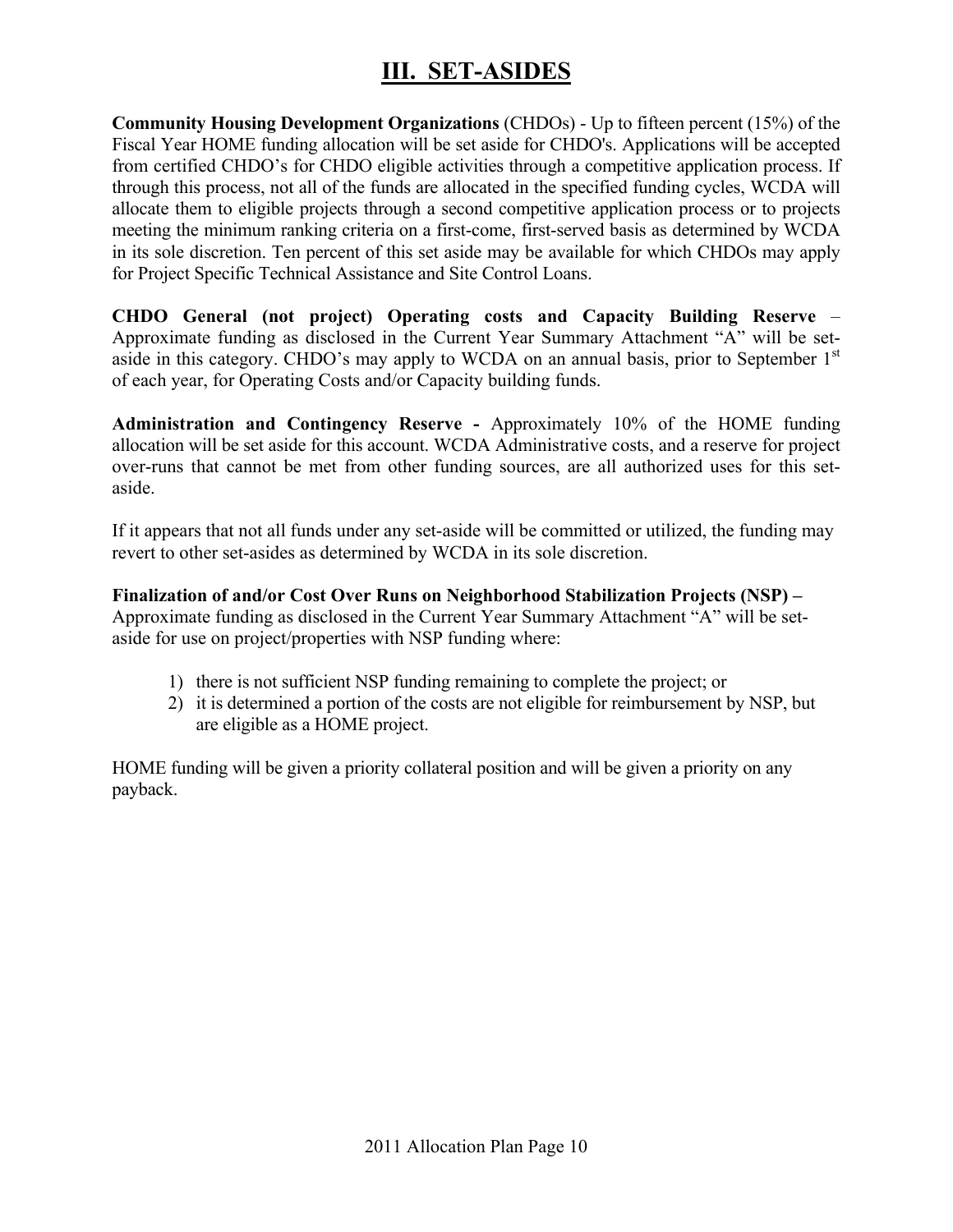# **IV. INITIAL ALLOCATION PROCESS**

WCDA will review all applications in each cycle for completeness and eligibility based on federal requirements and selection criteria. Applications will be selected for initial allocation based on the selection criteria outlined in this Allocation Plan.

Applications for initial allocation of Tax Credits and HOME funds may be submitted in the Initial Allocation Cycles outlined in the Current Year Summary Attachment "A".

A Reservation fee equal to 3% of the annual **Tax Credit** amount approved by WCDA will be required at time of Reservation. A 10% Carryover Fee equal to 2% of the annual Tax Credit amount approved by WCDA will be required at time of 10% Certification, and a Final Allocation Fee of 2% of the annual Tax credit amount approved by WCDA will be required no later than at time of Final Application prior to issuance of the 8609(s), or a Final Allocation fee of 4% of the annual Tax Credit amount approved by WCDA will be required no later than at time of Final Application prior to issuance of the 8609(s) if no Carryover occurs. Projects utilizing tax-exempt financing will be required to pay a 5% commitment fee upon issuance of the intent letter, and a Final Allocation Fee of 2% of the annual Tax Credit amount approved by WCDA will be required at time of Final Application. The initial allocation and commitment fees may be subject to change at a later date. There is no initial allocation fee for projects that apply for **HOME** funds only.

**WCDA reserves the right not to allocate Tax Credits or HOME funding for any project, regardless of ranking under the project selection criteria, if it determines that an initial allocation for such project does not further the purpose and goals set forth in this plan. WCDA may recapture credits from defunct projects after providing notice and conducting an administrative hearing.** 

WCDA reserves the right to allocate all or a portion of the available Tax Credits or HOME funds in any of its funding cycles. WCDA reserves the right to issue reservations for future year Tax Credit allocations.

In the event of a major natural disaster, whereas the area has been declared a disaster area by federal, state, or local elected officials, or disruption in the financial markets, the WCDA may disregard any section of the Plan, including point scoring and evaluation criteria, that interferes with an appropriate response. This may include but is not limited to the right to immediately allocate HOME or Low Income Housing Tax Credits to any eligible project in such area that can meet the minimum point criterion. This may be done without opening a competitive application cycle and funding may be allocated even to the extent of forward allocating.

The purpose of the Initial Allocation Cycles is to enable WCDA to competitively review applications and to award Tax Credits and/or HOME funds to those projects that most aggressively address the selection criteria. Upon the close of any cycle, any application(s) not funded that meet at least the minimum ranking criteria will be held on a waiting list. If another allocation cycle is held, additional applications will be accepted and, along with those applications held on the waiting list, will be subjected to the review process as outlined in the Allocation Plan. All applications not funded in the current year will expire on December 31.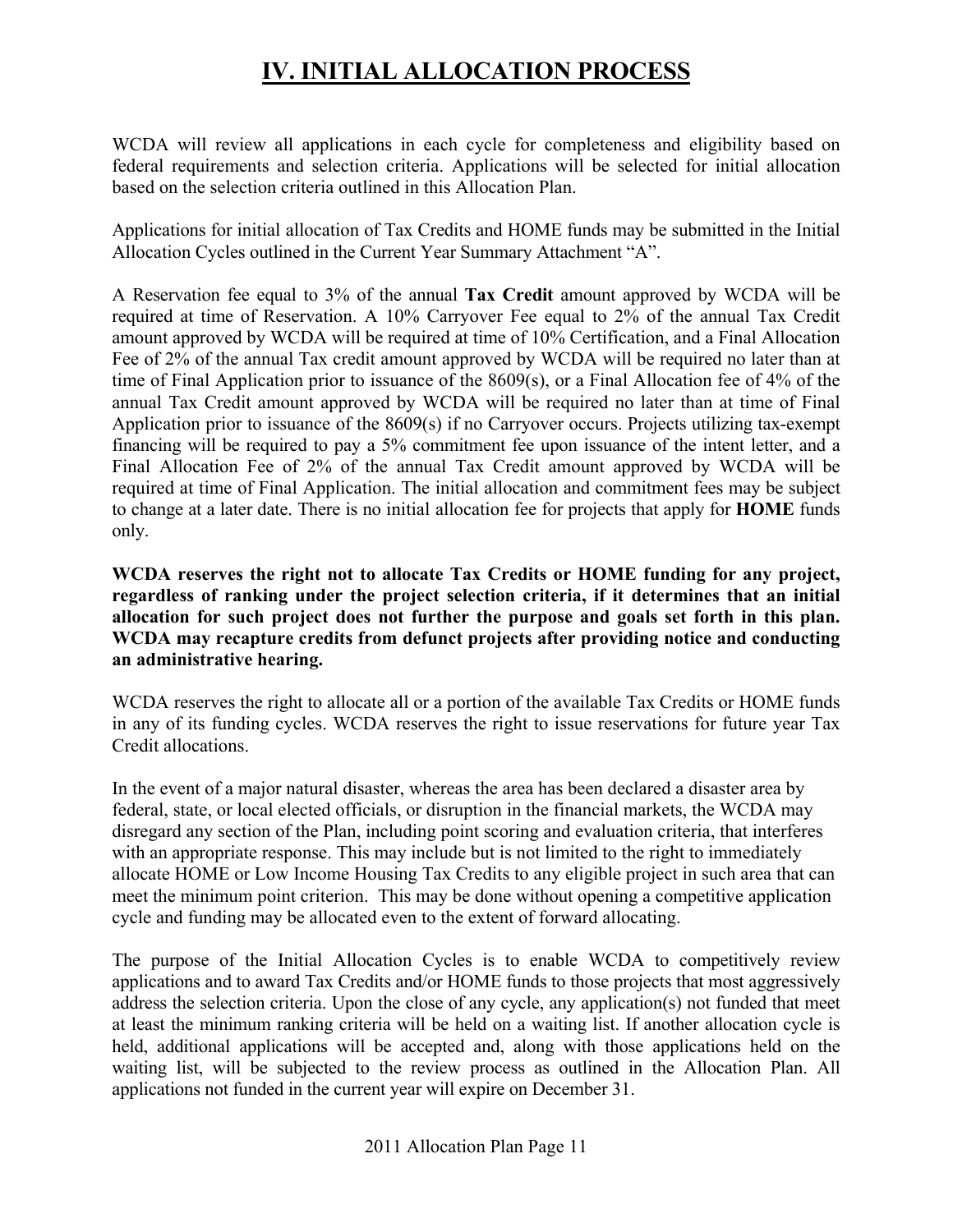# **IV. INITIAL ALLOCATION PROCESS**

WCDA may rescind a Tax Credit or HOME Initial Allocation if it is determined that the developer or other key participants have other projects that are not progressing in a reasonable time frame as determined by WCDA in its sole discretion.

If there are insufficient Tax Credits or HOME funds remaining to allocate the minimum necessary to make the next project feasible, WCDA may award Tax Credits or HOME funds to the next highest scoring project for which the available Tax Credits or HOME funds are sufficient to meet that project's needs.

**Tax Credit Initial Allocations and HOME funded Initial Allocations are NOT transferable. Once an Initial Allocation is granted, the project (as presented in the application, including but not limited to the project location, OWNER and other participating parties) may not be changed in any way without WCDA's prior written consent.**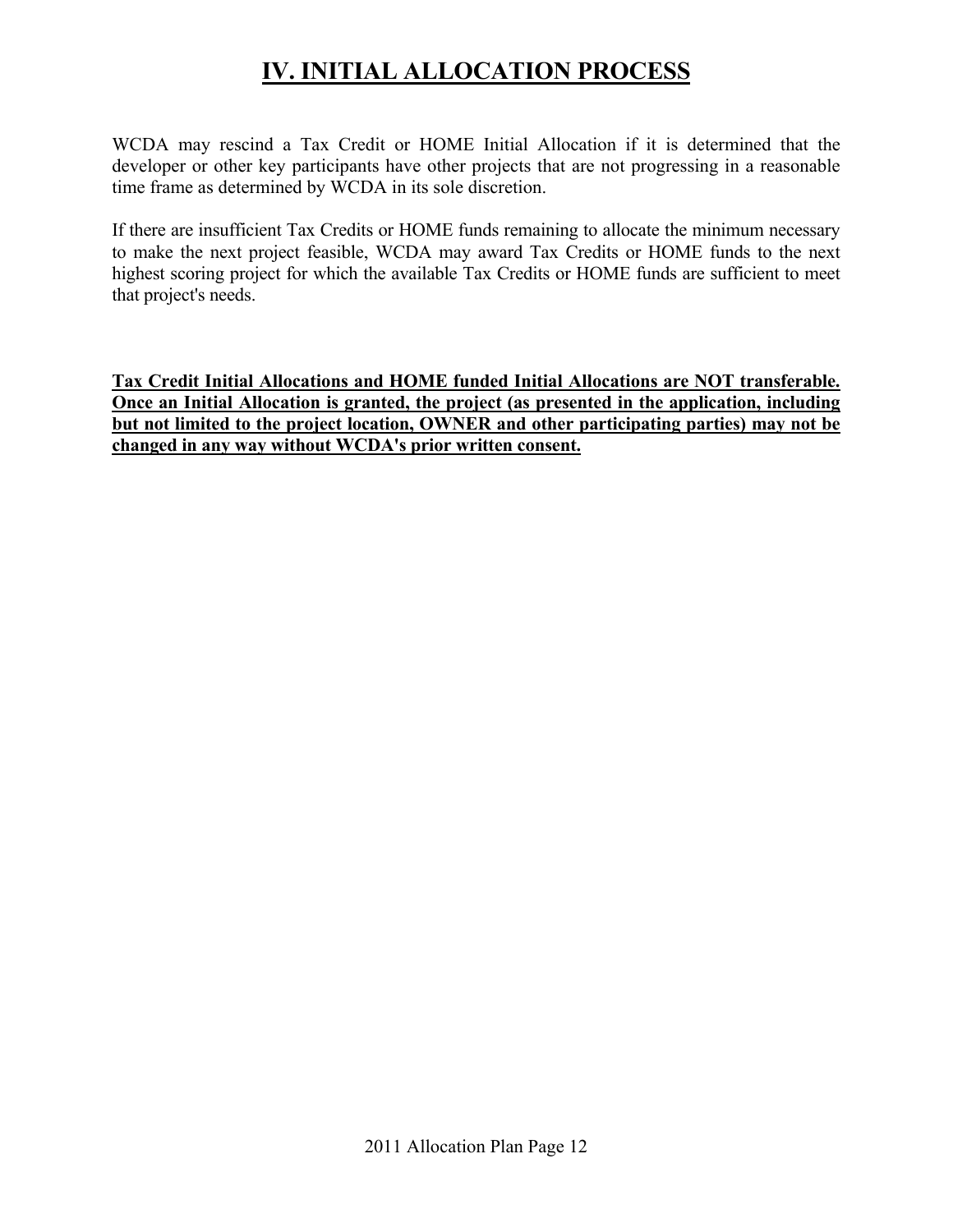Proposed projects will be ranked based on primary and secondary criteria. Where an applicant's Market Study differs from the current economic statistics available to WCDA, the project may be ranked using the most significant data available to WCDA. Although projects may rank, WCDA reserves the right to add financial and other concerns to the Initial Allocation Document, which it may have for the long-term viability of the project.

| Primary<br>Criteria                                       | Negative<br>Points | Minimum<br>Required* | Maximum<br>Points |
|-----------------------------------------------------------|--------------------|----------------------|-------------------|
|                                                           |                    |                      |                   |
| Housing Needs Characteristics<br>1)                       |                    | 140                  |                   |
| a) Need                                                   |                    |                      | 192               |
| b) Vacancy in Community                                   | $-40$              |                      | 56                |
| c) Vacancy in Subsidized Projects                         | $-7$               |                      | 10                |
| <b>SUB TOTAL HOUSING NEEDS CHARACTERISTICS</b>            | $-47$              | 140                  | 258               |
|                                                           |                    |                      |                   |
|                                                           |                    |                      |                   |
| 2)<br><b>Quality of Construction</b>                      |                    |                      |                   |
| a) Minimum Construction Standards                         |                    | 1                    |                   |
| b) Construction Standards Exceeded                        |                    |                      | 62                |
| c) LEED Certification                                     |                    |                      | 62                |
| SUB TOTAL QUALITY OF CONSTRUCTION                         | $\overline{0}$     | 10                   | 125               |
|                                                           |                    |                      |                   |
| <b>Income Levels</b><br>3)                                |                    |                      |                   |
| a) Meeting Market Study                                   |                    | 10                   | 10                |
| b) Lower Income Targeting                                 |                    |                      | 5                 |
| c) Deep Income Targeting                                  |                    |                      | 10                |
| <b>SUB TOTAL LOWER INCOME TARGETING</b>                   | $\theta$           | 10                   | 25                |
|                                                           |                    |                      |                   |
| Affordability Levels (monthly housing costs)<br>4)        |                    | 8                    | 36                |
|                                                           |                    |                      |                   |
|                                                           |                    |                      |                   |
| 5)<br><b>Extended Low-Income Use</b>                      |                    | $\overline{2}$       | 35                |
|                                                           |                    |                      | 5                 |
| Community Revitalization in Qualified Census Tracts<br>6) |                    |                      |                   |
|                                                           |                    |                      |                   |
| <b>PRIMARY TOTAL</b>                                      | $-47$              | 170                  | 484               |

\*All applications must meet the total Primary minimum and each individual Primary Criteria minimum or the application will be rejected.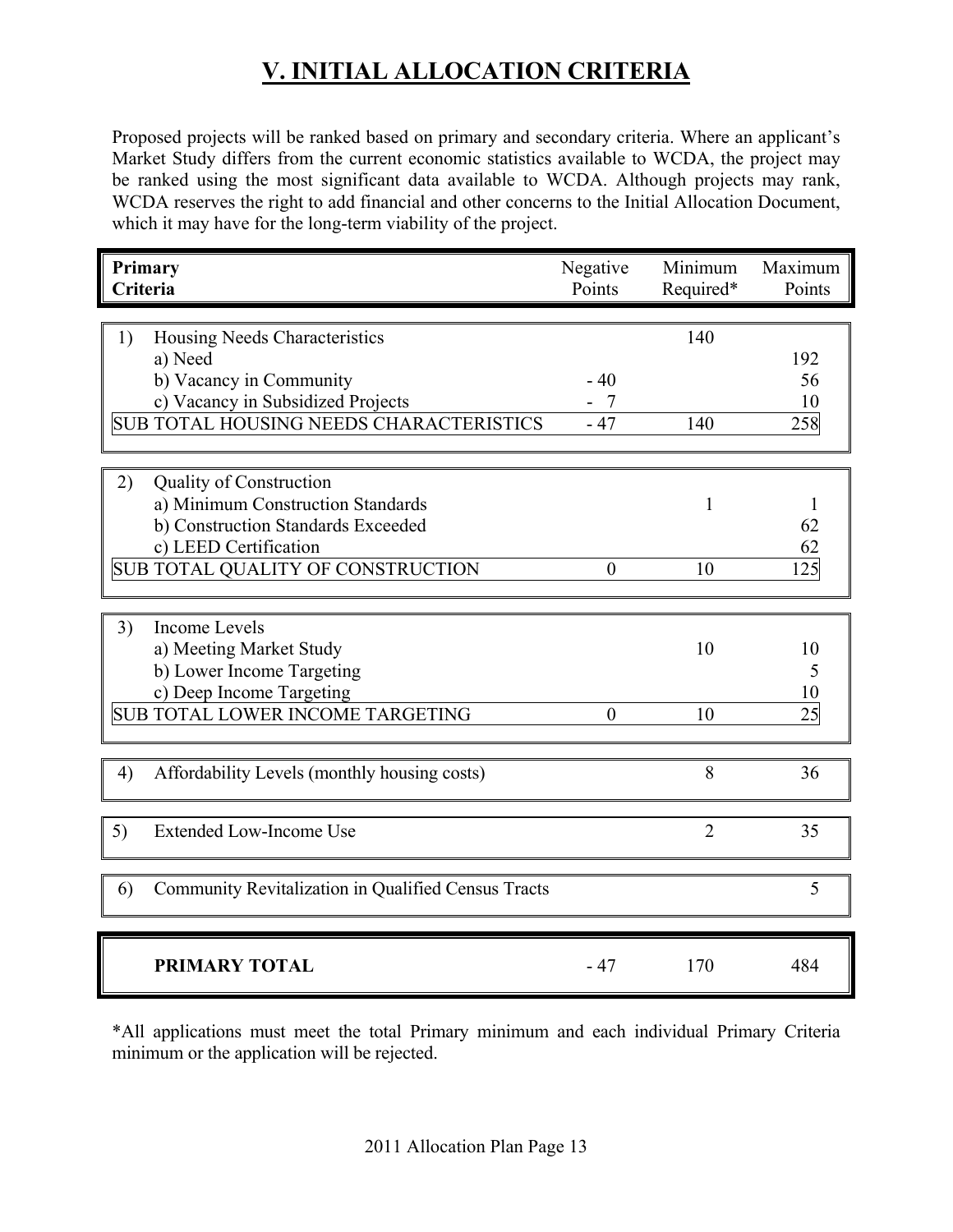| Secondary<br>Criteria                                 | Negative<br>Points | Minimum<br>Required+ | Maximum<br>Points   |
|-------------------------------------------------------|--------------------|----------------------|---------------------|
|                                                       |                    |                      |                     |
| 1)<br>Project Location                                |                    |                      |                     |
| a) Appropriate Location                               |                    |                      | 10                  |
| b) Concentration of Low-Income Housing                |                    |                      | 15                  |
| c) Inappropriate Location                             | $-200$             |                      |                     |
| <b>SUBTOTAL PROJECT LOCATION</b>                      | $-200$             | $\boldsymbol{0}$     | 25                  |
|                                                       |                    |                      |                     |
| <b>Project Characteristics</b><br>2)                  |                    |                      |                     |
| a) Project Design                                     | $-75$              |                      | 75                  |
| b) Energy Efficient / Green Building Features         |                    |                      | 10                  |
| c) Site Control                                       |                    |                      | 3<br>$\overline{3}$ |
| d) Proper Zoning                                      | $-200$             |                      |                     |
| e) Tiering Income and Rents<br>f) Subsidy             | $-200$             |                      |                     |
| g) Other Supportive Financing                         |                    |                      | 5                   |
| h) Community Revitalization Plan                      |                    |                      | 20                  |
| SUBTOTAL PROJECT CHARACTERISTICS                      | $-275$             | $\overline{0}$       | 111                 |
|                                                       |                    |                      |                     |
| Not Available for Homebuyer Assistance Projects.<br>∗ |                    |                      |                     |
| Available only to Homebuyer Assistance Projects<br>** |                    |                      |                     |
|                                                       |                    |                      |                     |
| 3)<br>Sponsor/Applicant Characteristics               |                    |                      |                     |
| Poor Performance                                      | $-200$             |                      |                     |
| SUBTOTAL SPONSOR/APPLICANT CHARACTERISTICS -200       |                    | $\boldsymbol{0}$     | $\overline{0}$      |
|                                                       |                    |                      |                     |
| <b>Special Needs Housing</b><br>4)                    | $\boldsymbol{0}$   | $\boldsymbol{0}$     | 4                   |
|                                                       |                    |                      |                     |
| 5)<br><b>Public Housing Waiting Lists</b>             | $\boldsymbol{0}$   | 2                    | $\overline{2}$      |
|                                                       |                    |                      |                     |
| Families or Individuals with Children<br>6)           | $\overline{0}$     | $\theta$             | 4                   |
|                                                       |                    |                      |                     |
| <b>Support from Local Sources</b><br>7)               |                    |                      |                     |
| a) Support                                            |                    |                      | 20                  |
| b) Financial Support                                  |                    |                      | 35                  |
| SUBTOTAL FINANCIAL SUPPORT FROM LOCAL SOURCES0        |                    | $\boldsymbol{0}$     | 55                  |
|                                                       |                    |                      |                     |
| 8)<br><b>Management Capacity</b>                      |                    |                      |                     |
| Poor Performance                                      | $-200$             |                      |                     |
| SUBTOTAL MANAGEMENT CAPACITY                          | $-200$             | $\boldsymbol{0}$     | 0                   |
|                                                       |                    |                      |                     |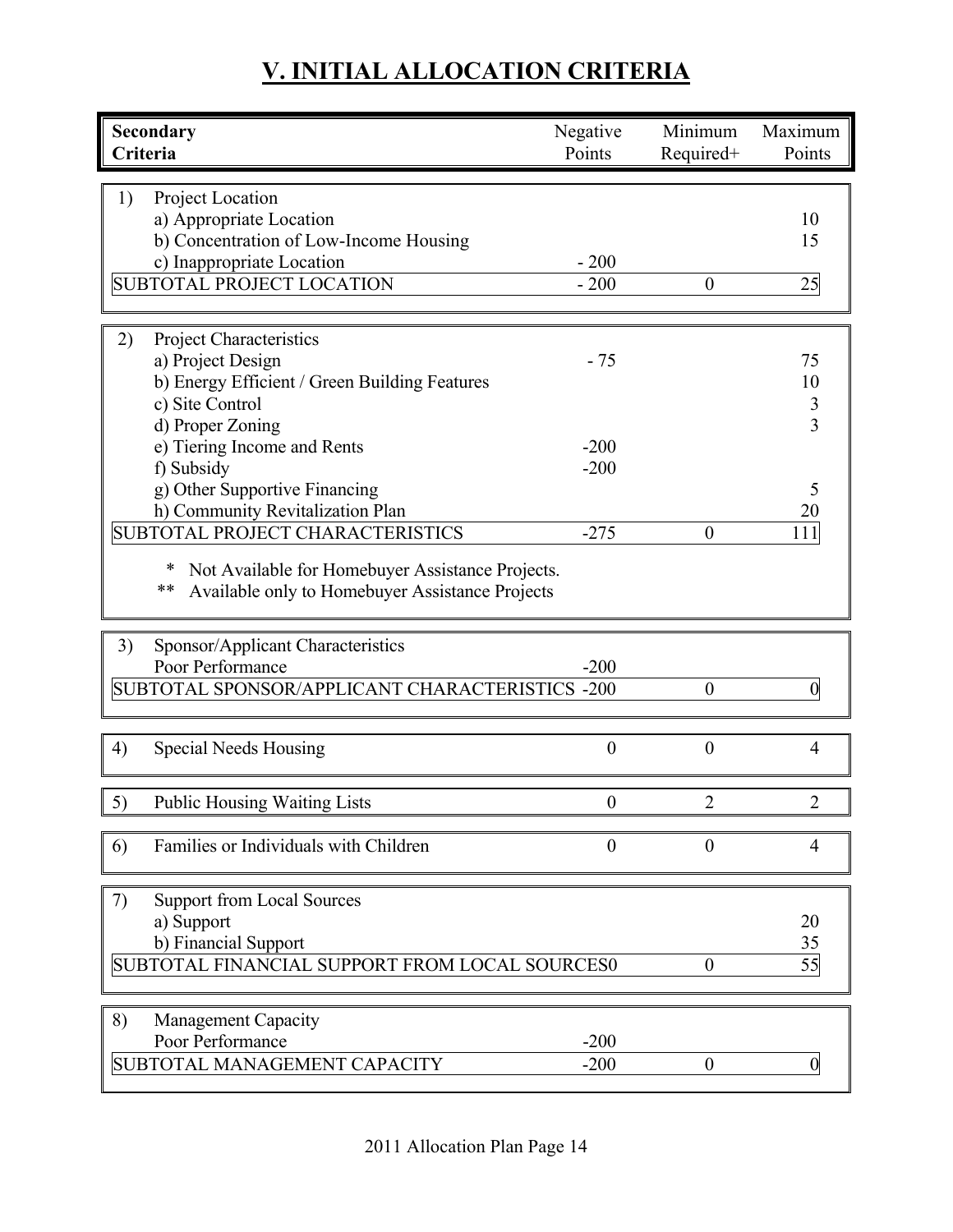| <b>Total Project Costs</b>                  | $-1,000$ |       |      |
|---------------------------------------------|----------|-------|------|
| 10) Owner/General Partner Equity in Project |          |       |      |
| <b>SECONDARY TOTAL</b>                      | $-1,875$ | $55+$ | 22.1 |

+All applications must meet a 55 point minimum in the Secondary Criteria or the application will be rejected.

| <b>Tie Breaker</b><br>Criteria | Negative<br>Points | Minimum<br>Required+ | Maximum<br>Points |
|--------------------------------|--------------------|----------------------|-------------------|
| 1) Total Project Costs         |                    |                      | 40                |
| <b>Reduced Fees</b><br>2)      |                    |                      | 30                |
| <b>Tie Breaker TOTAL</b>       |                    |                      | 70                |

**In order to be considered for points in any category, sufficient documentation must be included and applications must include a detailed written explanation of how and why the applicant feels the criteria has been met.**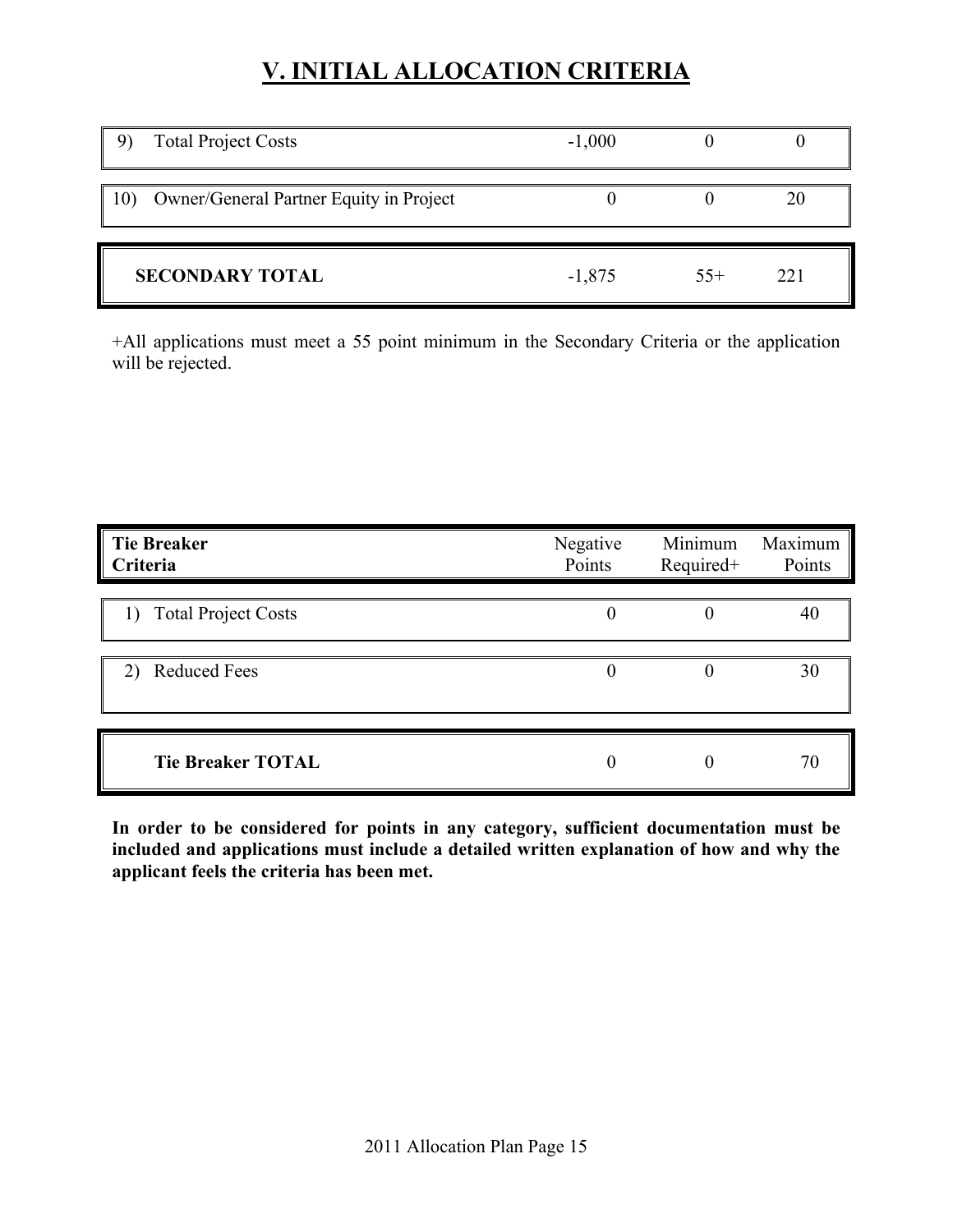#### **A. Primary Criteria**

#### **1. HOUSING NEEDS CHARACTERISTICS**

(Maximum 258 points - Must score a minimum of 140 points)

| a. | NEED (Maximum 192 points)<br>A Project will receive up to 192 points if the applicant can substantiate need                                        |           |
|----|----------------------------------------------------------------------------------------------------------------------------------------------------|-----------|
|    | for the specific housing for which it is applying: (must include where<br>tenant/homebuyer is currently residing [in town, out of town, relatives, |           |
|    | subsidized housing, and/or substandard housing])                                                                                                   |           |
|    | Income levels                                                                                                                                      | 32 Points |
|    | Income Levels being served vs. Income Levels                                                                                                       |           |
|    | identified in the Market Study.                                                                                                                    |           |
|    | Affordability levels (Monthly Housing costs)                                                                                                       | 48 Points |
|    | Proposed monthly housing expense (Rents<br><sub>or</sub>                                                                                           |           |
|    | monthly mortgage payments, utilities and any HOA                                                                                                   |           |
|    | dues) vs. monthly housing expense being charged in                                                                                                 |           |
|    | the community.                                                                                                                                     |           |
|    | Concentration of Low Income Households                                                                                                             | 16 Points |
|    | As concentration of Low-Income/Affordable housing                                                                                                  |           |
|    | units increase in the vicinity fewer points are                                                                                                    |           |
|    | awarded.                                                                                                                                           |           |
|    | <b>Appropriate Housing</b>                                                                                                                         | 16 Points |
|    | Appropriate housing for the need identified in the                                                                                                 |           |
|    | Market Study <i>i.e.</i> Family vs. elderly vs. special needs.                                                                                     |           |
|    | Type of housing construction                                                                                                                       | 16 Points |
|    |                                                                                                                                                    |           |
|    | Apartment, duplex, stick built, modular, manufactured etc.)                                                                                        |           |
|    | Saturation (Units needed vs. Proposed)                                                                                                             | 48 Points |
|    | <b>Absorption Rate</b>                                                                                                                             | 16 Points |
|    |                                                                                                                                                    |           |

#### b. VACANCY IN COMMUNITY (Maximum 56 points)

If a project is placed in a community, aka Primary Market Area (PMA) with substantiated vacancy rates in that community, the following points will be awarded:

|         |  | $0\% = 56$ points | 6%                        |  | $= 5$ points |
|---------|--|-------------------|---------------------------|--|--------------|
| $1\% =$ |  | 50 points         | $7\%$                     |  | $= 0$ points |
| $2\% =$ |  | 45 points         | $8\% = -10$ points        |  |              |
|         |  | $3\% = 35$ points | $9\% - 12\% = -20$ points |  |              |
| $4\% =$ |  | 25 points         | $13\% + = -40$ points     |  |              |
|         |  | $5\% = 10$ points |                           |  |              |

Under the **HOME** program, for Homeowner Rehabilitation Projects, applicants may receive up to 66 points by demonstrating:

 Homeowner Rehabilitation - number of low and moderate income families in community, number of owner-occupied units in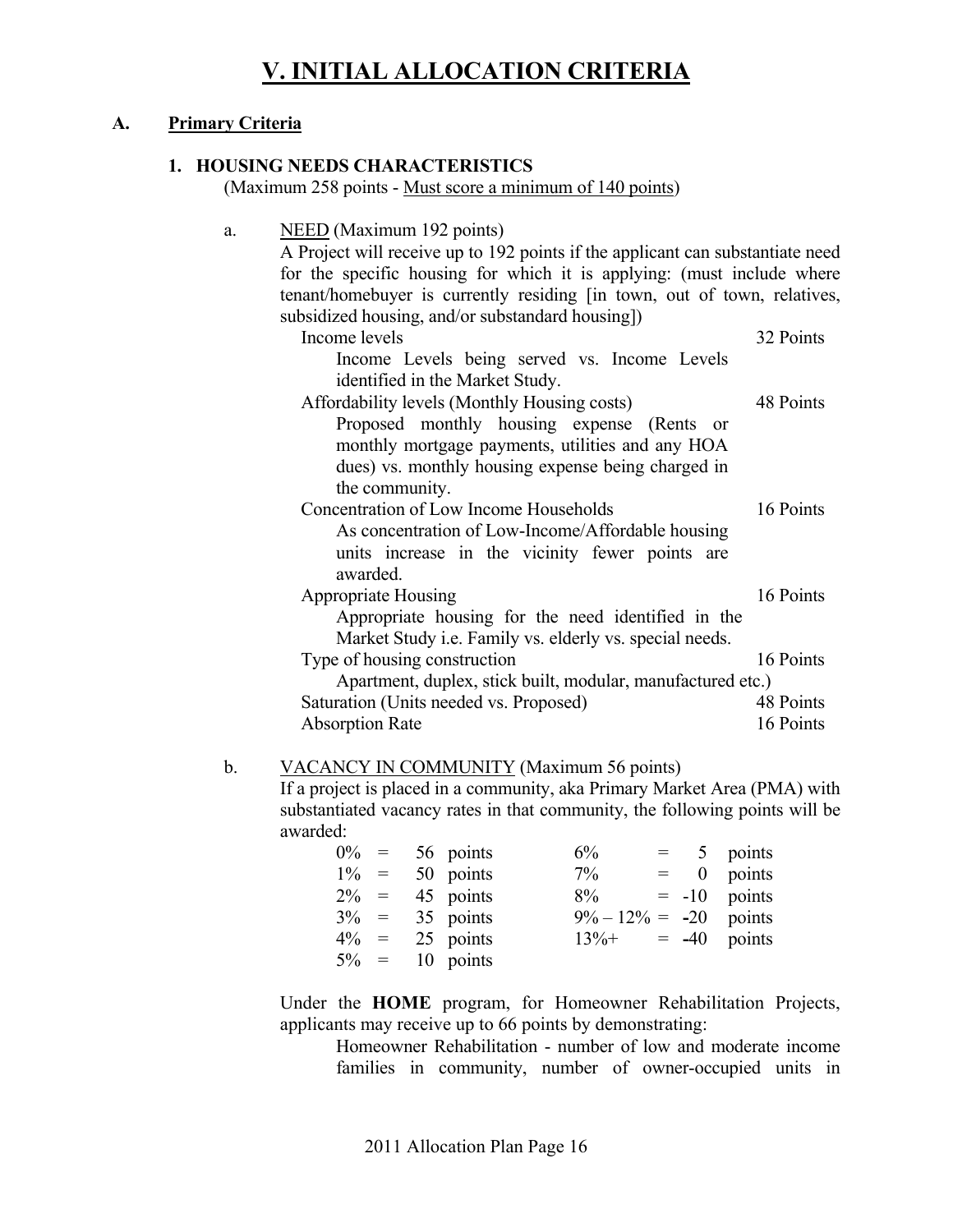community which are substandard, and average age of housing stock.

c. VACANCY IN SUBSIDIZED PROJECTS (Maximum 10 points) If a project is placed in a community with substantiated vacancy rates in subsidized projects, the following points will be awarded:

| $0\% =$ |  | 10 points | $4\%$     | $\alpha = 1$ , $\alpha$ | $0$ points |
|---------|--|-----------|-----------|-------------------------|------------|
|         |  |           |           |                         |            |
| $1\% =$ |  | 7 points  | $5\% =$   |                         | -2 points  |
| $2\% =$ |  | 5 points  | $6\% =$   |                         | -5 points  |
| $3\% =$ |  | 2 points  | $7\% + =$ |                         | -7 points  |

#### **2. QUALITY OF CONSTRUCTION**

(Maximum 125 points)

- a. MINIMUM CONSTRUCTION STANDARDS (Must score a minimum of 1 point) A project will receive 1 points if it, meets the applicable edition of the International Building Code and National Electric Code and the local code adopted by the presiding jurisdiction and the Minimum Property Standards (MPS) in 24 CFR 200.925 or 200.926 , meets the Model Energy Code (MEC), and meets Accessibility Requirements under ADA. More restrictive codes or regulations may be required by local cities, counties or towns, but in no case may new construction projects (and to the maximum extent feasible for rehabilitation projects) fail to meet IBC, National Electric Code, MPS, MEC, and ADA.
- b. CONSTRUCTION STANDARDS EXCEEDED To obtain additional points, applications must clearly demonstrate that the project undisputedly exceeds the minimum specified in Section 2, "a". The project may receive up to an additional 62 points in this area (See Current Year Summary Attachment "A" Item "6" for more information on this category).
- c. ENERGY EFFICIENCY AND/OR SUSTAINABILITY CERTIFICATION – A project will receive the following points depending on the level of LEED, or other nationally recognized certification firm for Energy and/or sustainability building Certification.

|   | Standard | 20 |
|---|----------|----|
|   | Silver   | 35 |
|   | Gold     | 55 |
|   | Platinum | 62 |
| m | $\cdots$ |    |

The Certification will be required prior to release of the 8609's.

#### **3. INCOME LEVELS** (Maximum 25 points)

A proposal will receive points for eligible low-income units with income restricted to the percentage of HUD Median Income as stated below. Due to the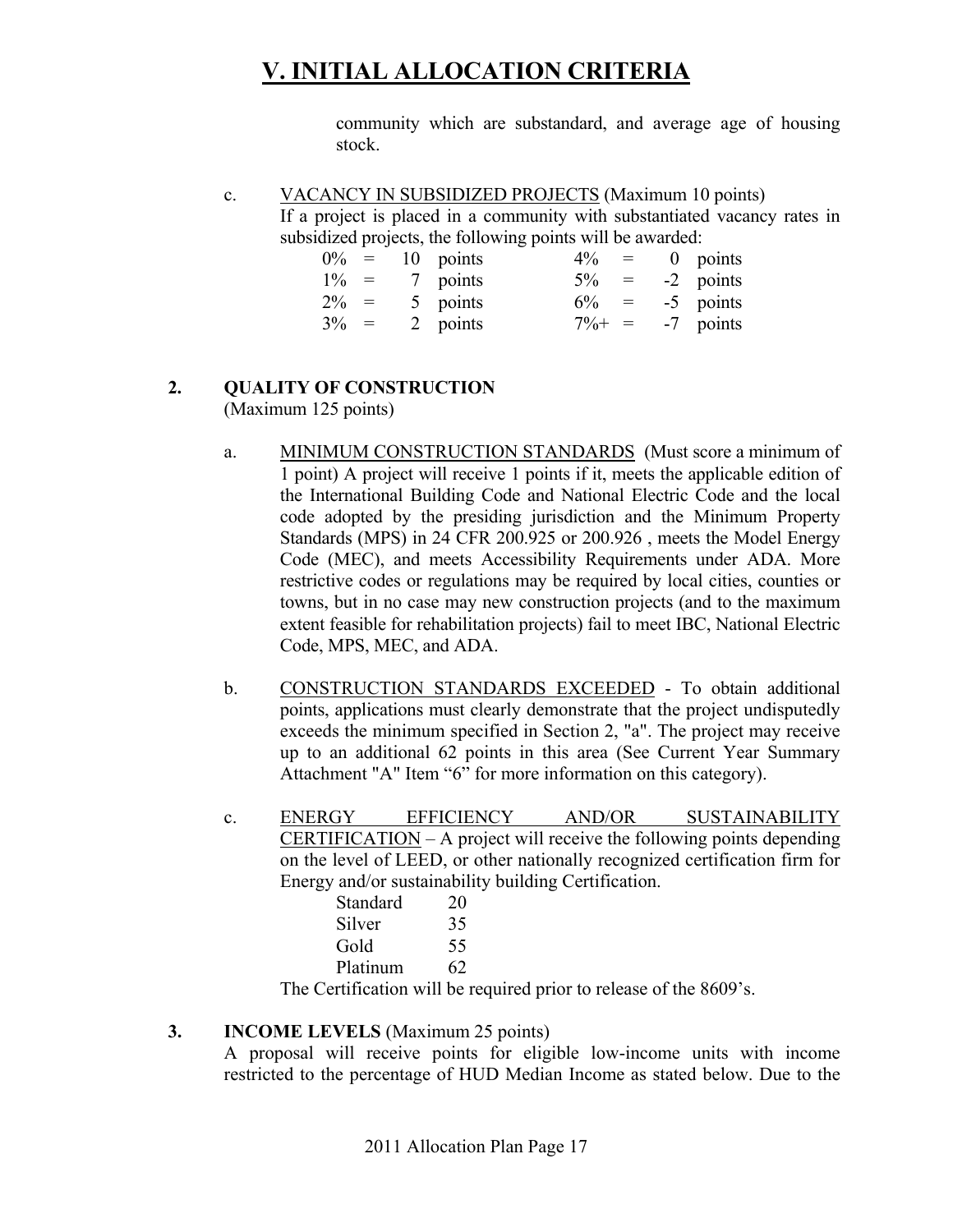complexity involved throughout the compliance period, it is recommended no more than 2 income levels are used.

- a. MEETING MARKET STUDY (Must score a minimum of 10 points) Where income levels proposed meet those substantiated in the Market Study for the project, it will receive 10 points.
- b. LOWER INCOME TARGETING Projects whose Market Study substantiates need for income levels between 41-50% of HUD Median Income will receive a pro rata share of 5 points.
- c. DEEP INCOME TARGETING Projects whose Market Study substantiates need for income levels at or below 40% of HUD Median Income will receive a pro rata share of 10 points.

#### **4. AFFORDABILITY LEVELS**

(Maximum 36 points - Must score a minimum of 8 points)

A proposal will receive a proportionate percentage of points for eligible lowincome units where rent is restricted to 30% of the HUD Area Median Income as stated in the chart below. Due to the complexity involved through out the compliance period, it is recommended no more than 2 rent levels are used.

| 30% and below |     | 36 points |
|---------------|-----|-----------|
| 35% and below | $=$ | 30 points |
| 40% and below | $=$ | 24 points |
| 45% and below | $=$ | 18 points |
| 50% and below | $=$ | 12 points |
| 60% and below |     | 8 points  |

[Example – 50% of the units restricted at 30% or less (50% of 36 points = 18), and 50% of the units restricted at 50% or less (50% of 12 points = 6). Thus  $18 + 6 = 24$  total points.]

In order to receive points in this category, rents including any subsidy, must be limited to the percentages chosen. Projects will be underwritten at the rent level chosen. If using HOME funds, the maximum rent level must be at or below the Low HOME Rent as defined in the HOME Program Application.

Rent restrictions float within the project. When a household's income increases above the limit for that unit, the next available unit must be rented at the lower level. Every effort must be made to insure the income and rent levels are attained at all time throughout the compliance period. As such projects with multiple rent and or income levels must recertify each household on an annual basis.

A proposal will receive 2 points if 4% or more of the units set are aside for transitioning homeless households. This would include Gross rent under \$200.00 a month and working with other organizations to provide payment of utilities.

Under the HOME program, for Homeowner Rehabilitation Projects, the application must demonstrate how the proposed project meets the needs of the homeowners on a monthly cost basis. Max points  $= 36$ .

2011 Allocation Plan Page 18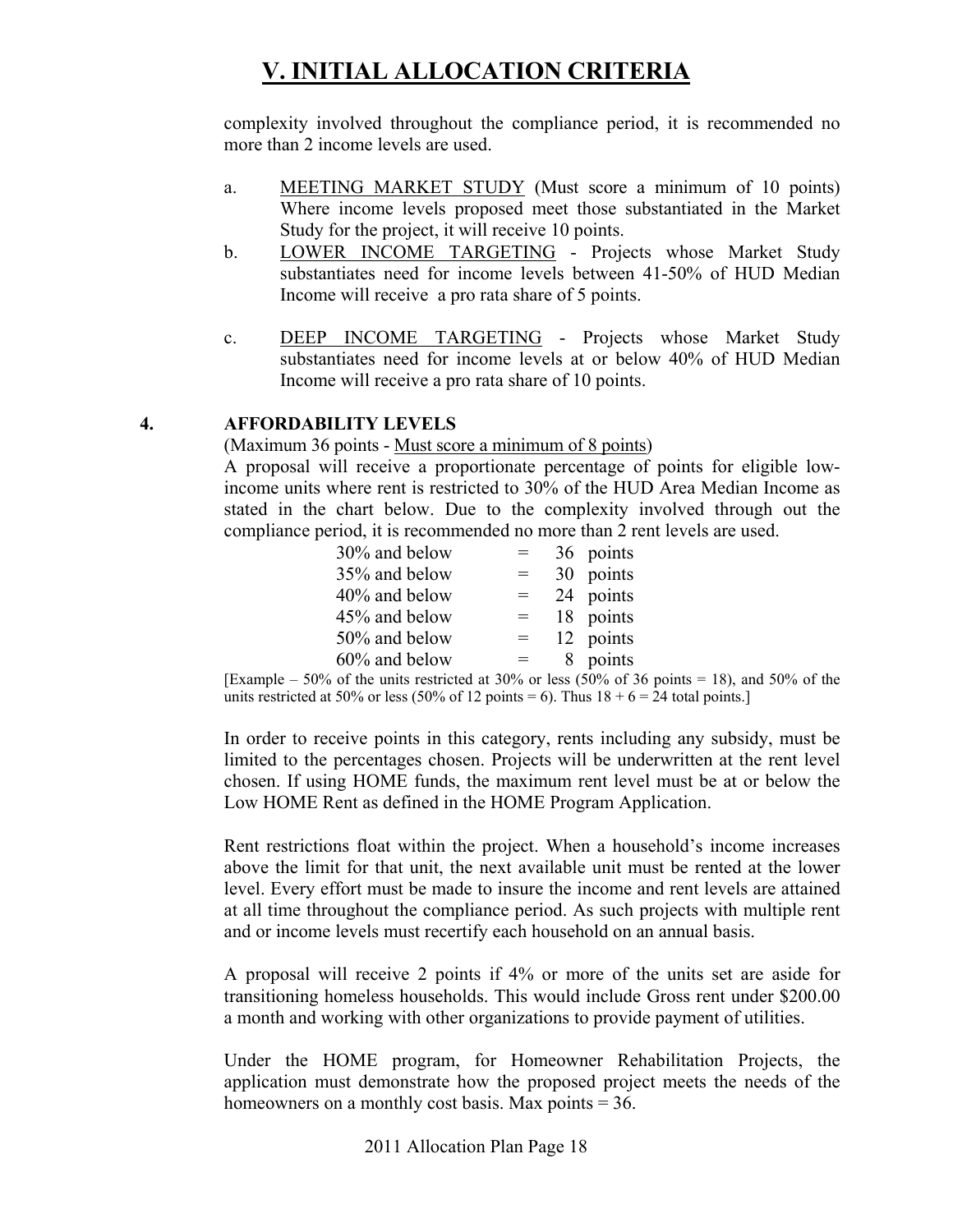**5. EXTENDED LOW-INCOME USE** (Maximum 35 points - Must score a minimum of 2 points. Projects with less than 12 total units are not required to score a minimum of 2 points.)

> a.) A proposal will receive the following points for committing to a WCDA Compliance Period separate from HUD's Affordability or IRS' Compliance Period where the owner waives the option to sell and agrees to follow the restrictions as set forth in their Application:

| Tax Credit Project |        |  |  |  |
|--------------------|--------|--|--|--|
| Total              |        |  |  |  |
| Years              |        |  |  |  |
| Restricted         | Points |  |  |  |
| 20                 | 2      |  |  |  |
| 25                 | 3      |  |  |  |
| 30                 | 5      |  |  |  |
| 35                 | 10     |  |  |  |
| 40                 | 17     |  |  |  |
| 50                 | 35     |  |  |  |

| HOME Rental Rehab. Projects, Homebuyer Assistance |        |  |  |
|---------------------------------------------------|--------|--|--|
| Programs, and HOME Homeowner Rehab Projects Less  |        |  |  |
| than $$15,000/$ unit                              |        |  |  |
| Total                                             |        |  |  |
| Years                                             |        |  |  |
| Restricted                                        | Points |  |  |
| 10                                                | 2      |  |  |
| 15                                                | 3      |  |  |
| 20                                                | 5      |  |  |
| 25<br>10                                          |        |  |  |
| 30                                                | 17     |  |  |
|                                                   | 35     |  |  |

| <b>HOME Rental Rehab. Projects, and Homebuyer Assistance</b> |        |  |
|--------------------------------------------------------------|--------|--|
| Programs, \$15,000 - \$40,000/unit                           |        |  |
| <b>Total Years</b>                                           |        |  |
| Restricted                                                   | Points |  |
| 15                                                           |        |  |
| 20                                                           |        |  |
| 25                                                           |        |  |
| 30                                                           | 10     |  |
| 35                                                           |        |  |
| 45                                                           | 35     |  |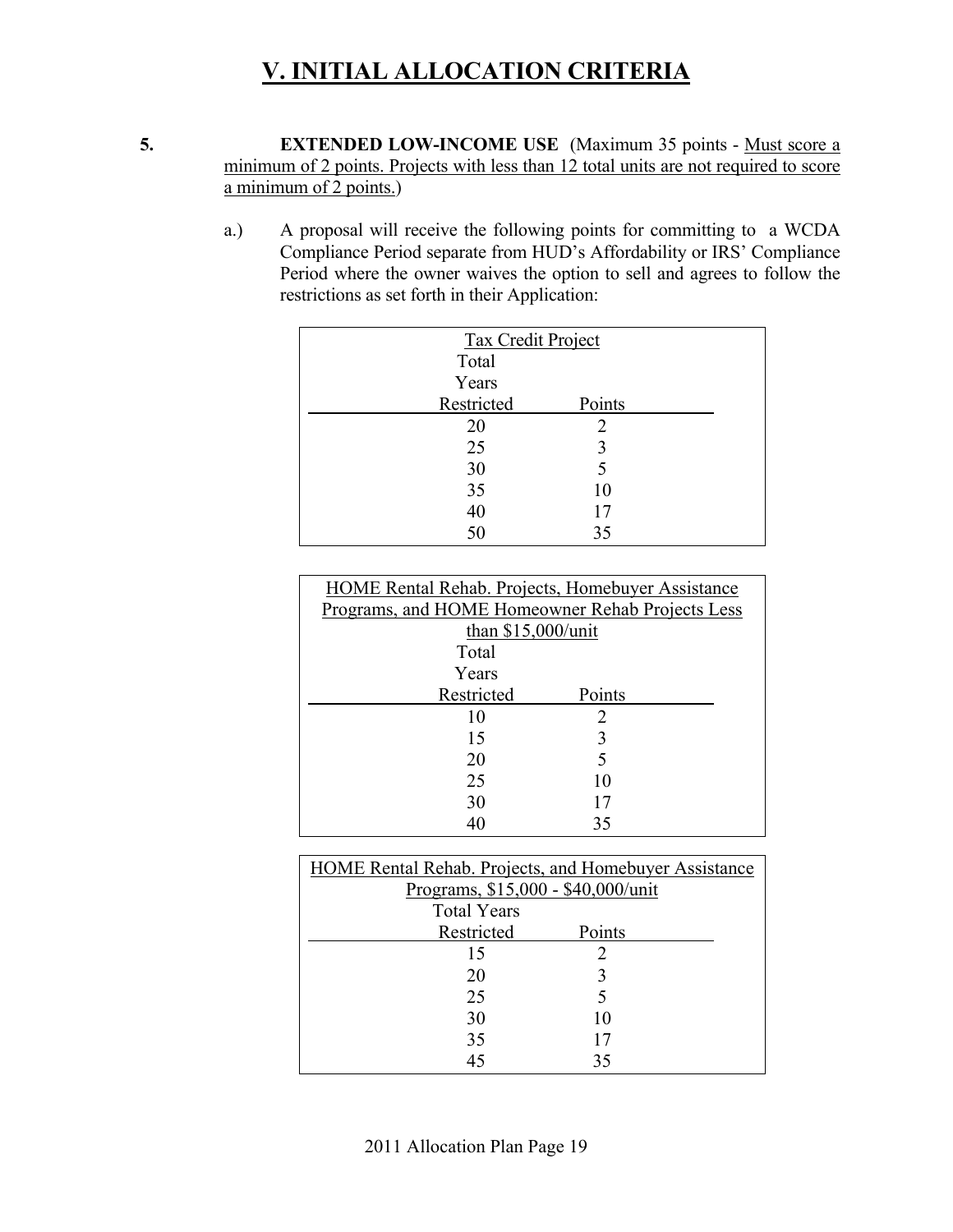| HOME Homeowner Rehabilitation Projects, \$15,000 - |        |  |
|----------------------------------------------------|--------|--|
| \$19,999/unit                                      |        |  |
| <b>Total Years</b>                                 |        |  |
| Restricted                                         | Points |  |
| 15                                                 |        |  |
| 20                                                 |        |  |
| 25                                                 |        |  |
| 30                                                 | 10     |  |
| 35                                                 | 17     |  |
| 45                                                 | 35     |  |

| HOME Homeowner Rehabilitation Projects, \$20,000 - |        |  |
|----------------------------------------------------|--------|--|
| \$25,000/unit                                      |        |  |
| <b>Total Years</b>                                 |        |  |
| Restricted                                         | Points |  |
| 25                                                 |        |  |
| 30                                                 |        |  |
| 35                                                 |        |  |
| 40                                                 | 10     |  |
| 45                                                 |        |  |
| 55                                                 | 35     |  |

| HOME Rental Rehab. Projects Over \$40,000/unit |        |  |
|------------------------------------------------|--------|--|
| <b>Total Years</b>                             |        |  |
| Restricted                                     | Points |  |
| 20                                             |        |  |
| 25                                             |        |  |
| 30                                             |        |  |
| 35                                             | 10     |  |
| 40                                             | 17     |  |
| 50                                             | 35     |  |

| <b>HOME</b> Rental |                                              |            |        |  |
|--------------------|----------------------------------------------|------------|--------|--|
|                    | <b>New Construction Projects All Amounts</b> |            |        |  |
|                    | <b>Total Years</b>                           |            |        |  |
| Years              | <b>Initial Years</b>                         | Restricted | Points |  |
|                    | 25                                           |            |        |  |
|                    | 30                                           |            |        |  |
|                    | 35                                           |            |        |  |
|                    | 40                                           | 10         |        |  |
|                    | 45                                           |            |        |  |
|                    | 55                                           |            |        |  |

**Affordability Period must be equal to or greater than the term and amortization period of HOME financing.**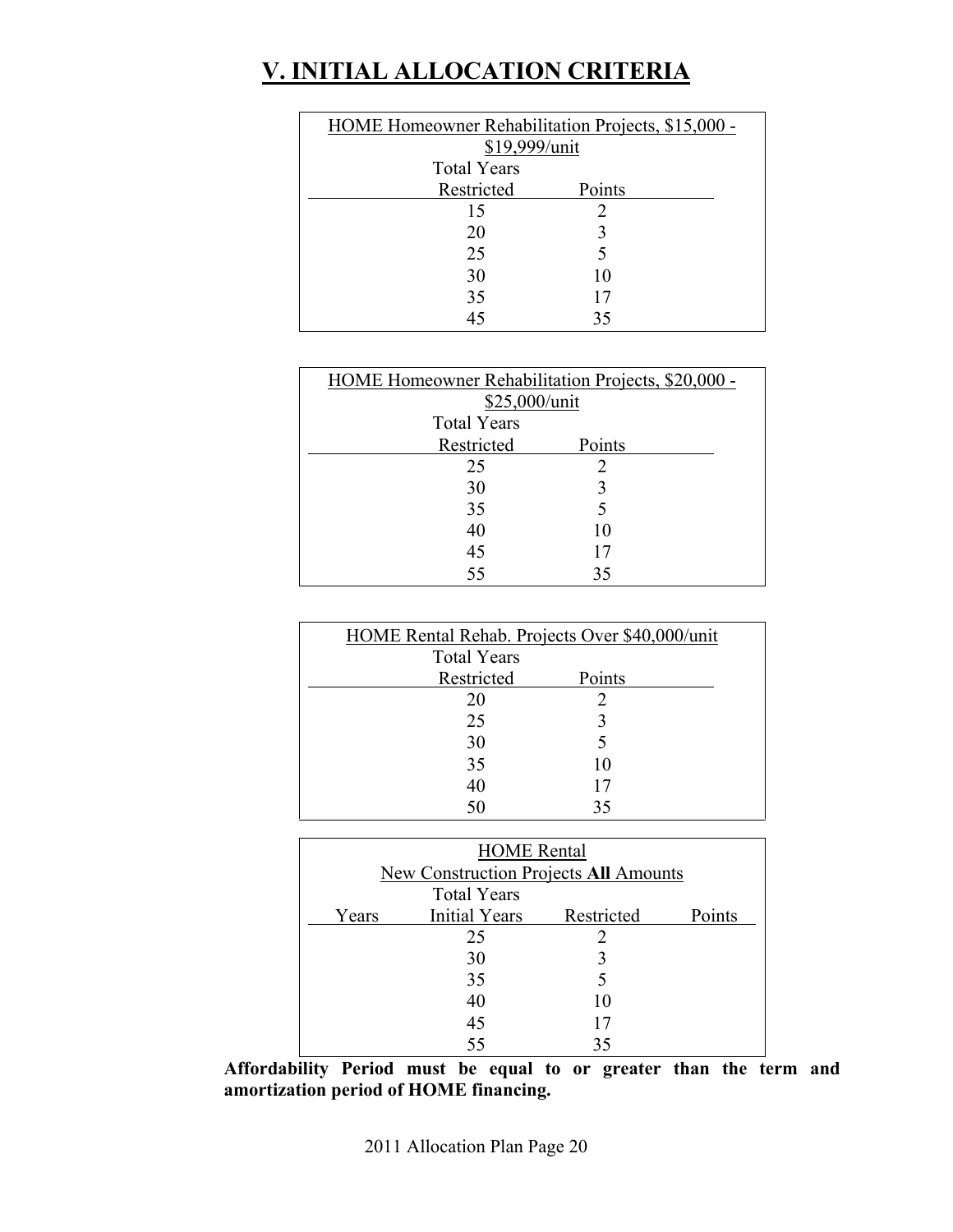Tax Credit Projects requesting credits that exceed the total per unit Eligible Basis published by WCDA in the Current Year Summary Attachment "A", must score a minimum of 35 points in the Extended Use Category.

At the time of allocation, a Restrictive Land Use Covenant or HOME Agreement for rental projects or Deed Restrictions for home ownership projects shall be executed between the applicant and WCDA to define the terms and length of the affordability period.

#### **6. COMMUNITY REVITALIZATION IN QUALIFIED CENSUS TRACTS**  (Maximum 5 points)

A proposal will receive up to 5 points if the project being developed, is located in a Qualified Census Tract and contributes to a concerted Community Revitalization Plan. Until "Community Revitalization Plan" (CRP) has been formally defined by HUD or the IRS, a Developer may provide a letter from the local jurisdiction, or the state, that the project sits in a CRP area.

#### B. **Secondary Criteria**

#### **1. PROJECT LOCATION** (Maximum 50 points, and/or up to negative 200 points)

a. APPROPRIATE LOCATION - A project may receive up to 35 points for being within a proximity of  $1\frac{1}{2}$  miles ( $\frac{1}{2}$  mile for elderly) of appropriate services needed by the residents occupying the units (must list services and distance from project to be eligible to receive points).

| <b>Distance from other locations</b>    |                             |                          |               |
|-----------------------------------------|-----------------------------|--------------------------|---------------|
|                                         | Points                      |                          | <b>Points</b> |
| <b>Employment opportunities</b>         | 3                           | <b>Elementary School</b> |               |
| Fire                                    | $\mathfrak{D}$              | Junior or Middle School  | 2             |
| Police                                  | 2                           | <b>High School</b>       |               |
| <b>Proximity to Public Transit</b>      | 3                           | College                  |               |
| Hospital                                | $\mathcal{D}_{\mathcal{L}}$ | <b>Convenience Store</b> |               |
| Senior Center                           | 3                           | Church                   |               |
| <b>Bank</b>                             | $\mathfrak{D}$              | Post Office              |               |
| Doctor Offices                          | $\mathcal{L}$               | Park                     |               |
| Laundry Mat - if facilities not on site | 3                           | Recreation               |               |
| <b>Grocery Store</b>                    | $\mathcal{E}$               | Library                  |               |
| Is there a Grocery Store that delivers? |                             | <b>Discount Store</b>    |               |
| Pharmacy                                | 2                           |                          |               |
| Is there a Pharmacy that delivers?      |                             |                          |               |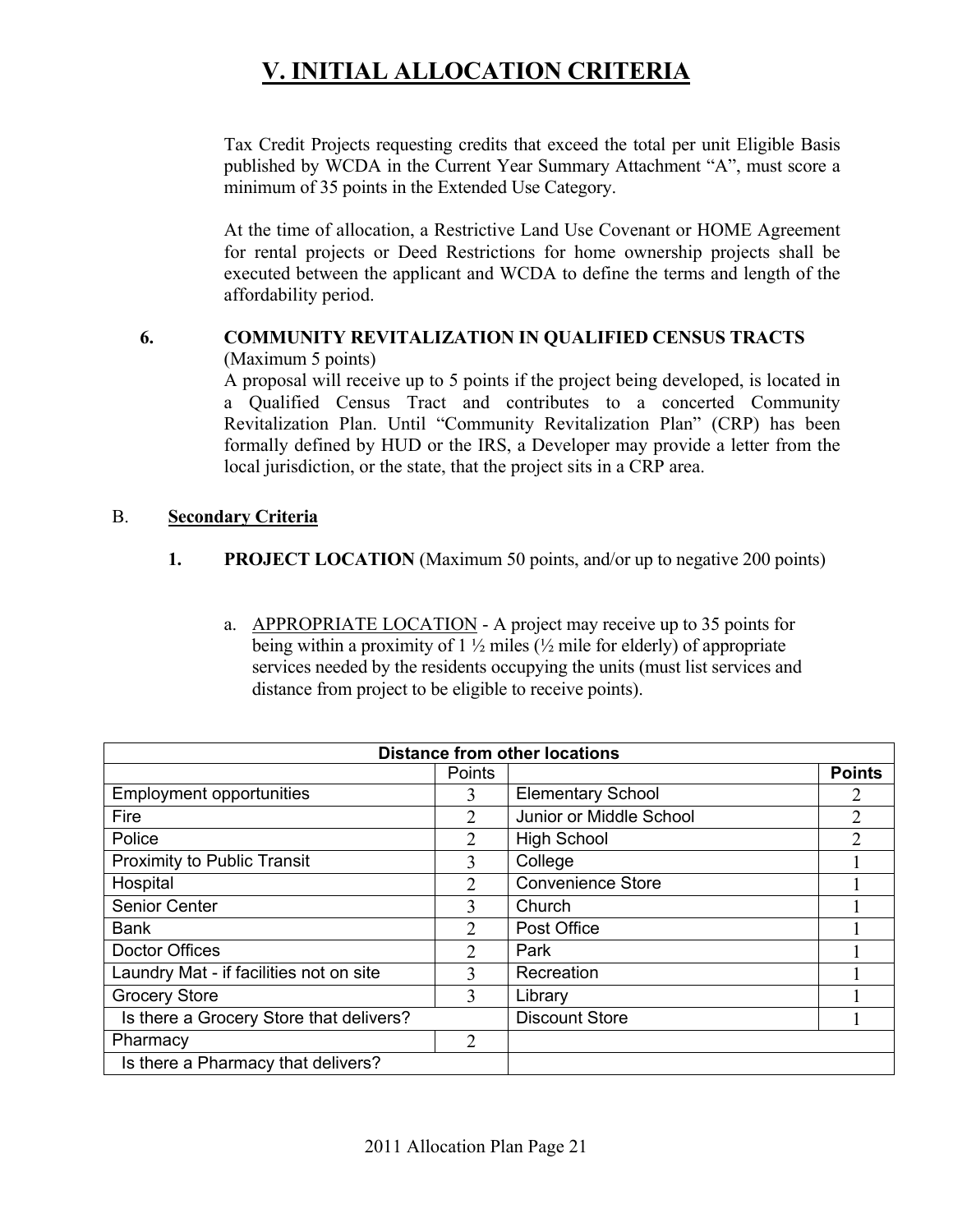- b. CONCENTRATION OF LOW-INCOME HOUSING A project may receive up to 15 points if it is demonstrated that the project will not contribute to a concentration of Low-Income housing.
- c. INAPPROPRIATE LOCATIONS Inappropriate locations such as locations in 100-year flood areas, noise areas, areas of concentrated lowincome, near hazardous site areas (above ground storage tanks of hazardous materials), airport clear zones, those sites listed in the EPA CERCLIS data base, and other hazards outlined by HUD in their Environmental Review Requirements or known or discovered by WCDA, etc., may receive up to a negative 200 points. The points will be assigned as follows (more than one category may apply):
	- Points Location contains:
		- -200 Items that can NOT be mitigated
		- -175 Mitigation required, but not addressed or budgeted in the application
		- -150 Mitigation required which has been addressed but not budgeted
		- -50 Mitigation May be required, not addressed and not budgeted (each item)
		- -20 Mitigation required which has been addressed and cost is included in the budget (each item)
		- -100 Located in a commercial area
		- -150 Located in a light industrial area
		- -200 Located in an industrial area

Location or Site has issues relating to or lacks close proximity to:

- -75 basic living needs
- -50 services
- -25 conveniences (parking etc.)

Under the **HOME** program, for Homeowner Rehabilitation projects, where proximity of project(s) is not within the specified radius, the application needs to detail particular strategy or necessity, which makes non-conforming project location vital to the community.

#### **2. PROJECT CHARACTERISTICS**

(Maximum 111 points, and/or up to negative 275 points)

a. PROJECT DESIGN (Maximum 50 points, or up to negative 75 points)

A project may receive up to 50 points, or up to negative 75 points, for the design of the project provided it addresses the need outlined in the Market Study for the appropriate unit size, project size and type.

For rental projects applicants must describe the amenities that promote or enhance the quality of life for the tenants.

2011 Allocation Plan Page 22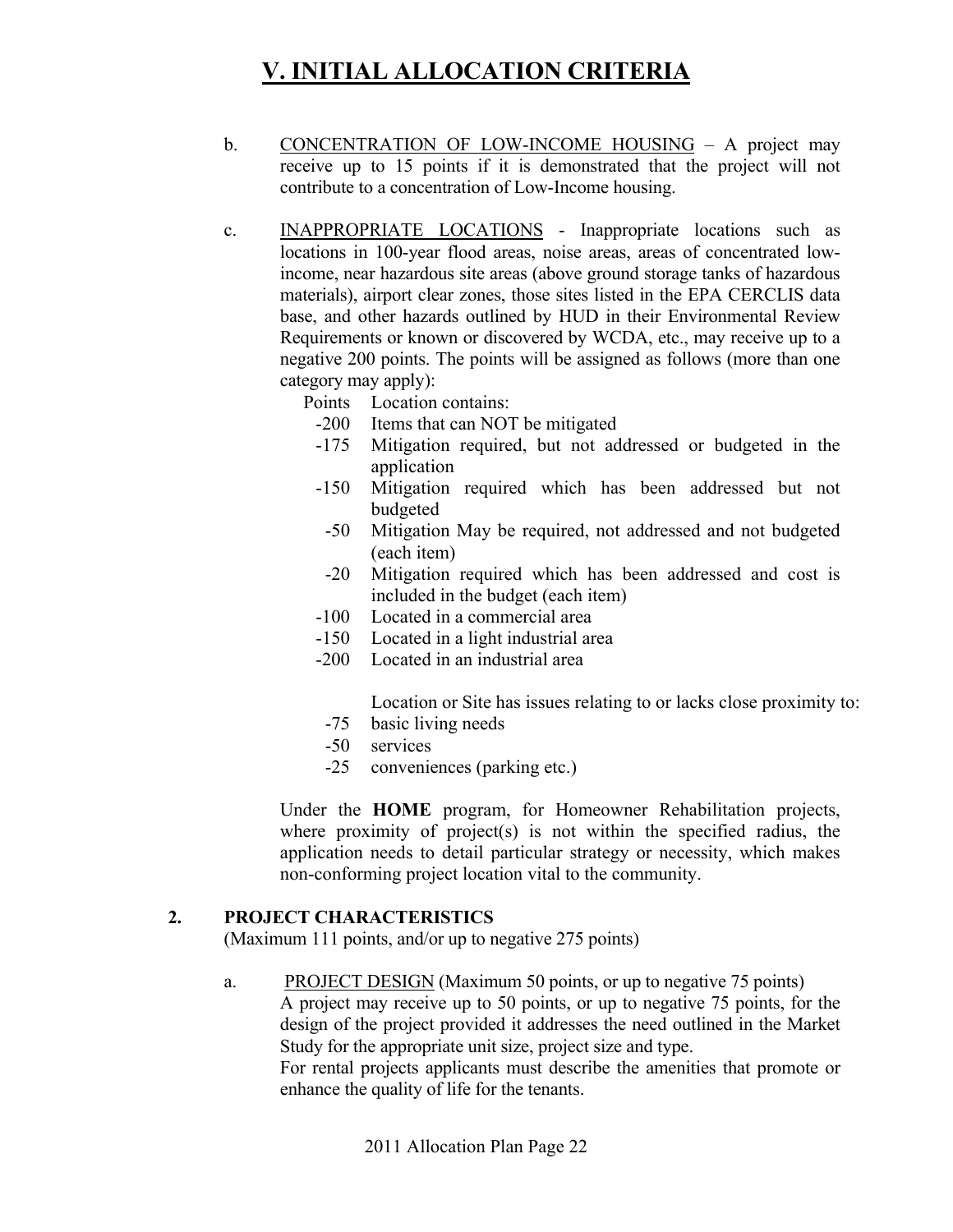| Examples:                                                                   | <b>Community Room</b>      | Computer Room                      |  |  |
|-----------------------------------------------------------------------------|----------------------------|------------------------------------|--|--|
| <b>Exercise Room</b>                                                        | Laundry                    | Playground                         |  |  |
| Garages                                                                     |                            | <b>Frost Free Refrigerator</b>     |  |  |
| Garbage Disposal                                                            | Microwave                  | <b>Stove Exhaust Fan</b>           |  |  |
| Dishwasher                                                                  | Self Clean Oven            | 2 bath in 2 bedroom units          |  |  |
| Air conditioning                                                            | <b>Emergency Call</b>      | <b>Energy Efficient Appliances</b> |  |  |
| Patio/Balconies                                                             | <b>Exterior Storage</b>    | Wash/Dry Hookups in units          |  |  |
| Examples cont:                                                              | Supply of Washer and Dryer |                                    |  |  |
| High speed internet access in each unit<br>Historic Character preserved     |                            |                                    |  |  |
| <b>Preserves Project Based Rental Assistance</b>                            |                            |                                    |  |  |
| Points will also be awarded taking into consideration the type of financing |                            |                                    |  |  |

(conventional vs. subsidized), total amount of subsidy, and cost reduction items (i.e. substantiated lower lot costs, value engineering etc.).

#### b. ENERGY EFFICIENT AND OR GREEN BUILDING FEATURES (Maximum 10 points)

i) A proposal may receive up to 5 points for energy efficient and or green building features committed to above and beyond code requirements and normal construction practices (Unit Efficiency Rating must be provided) i.e. Low water flow fixtures T8 vs. T12 lighting fixtures Programmable thermostats Energy Star Appliances Efficient Heating and Cooling Site configuration (sun and wind) ii) Up to 5 points will be awarded if the developer commits to obtaining an

c. PROJECT SITE CONTROL (Maximum 3 points) A proposal will receive up to 3 points for having control of the site.

Energy Star Certification from a HERS rater for every unit.

- d. PROPER ZONING (Maximum 3 points) A proposal will receive up to 3 points for having the proper zoning.
- e. TIERING INCOME AND RENTS If more than two income/rent levels are proposed a negative 5 points will be assessed for each income/rent category over the limit of 2 in each bedroom size.
- f. SUBSIDY Projects requesting tax credits that exceed the total per unit Eligible Basis or projects where all subsidy sources exceed the limits published by WCDA in the Current Year Summary Attachment "A", will receive a negative 10 to 200 points. Projects with HOME, CDBG and/or WCDA Housing Trust Fund as the only or majority of the sources will receive up to a negative 200 points.
- g. OTHER SUPPORTIVE FINANCING $*$  Projects with other committed Below Market Interest Rate Permanent Financing will receive up to 5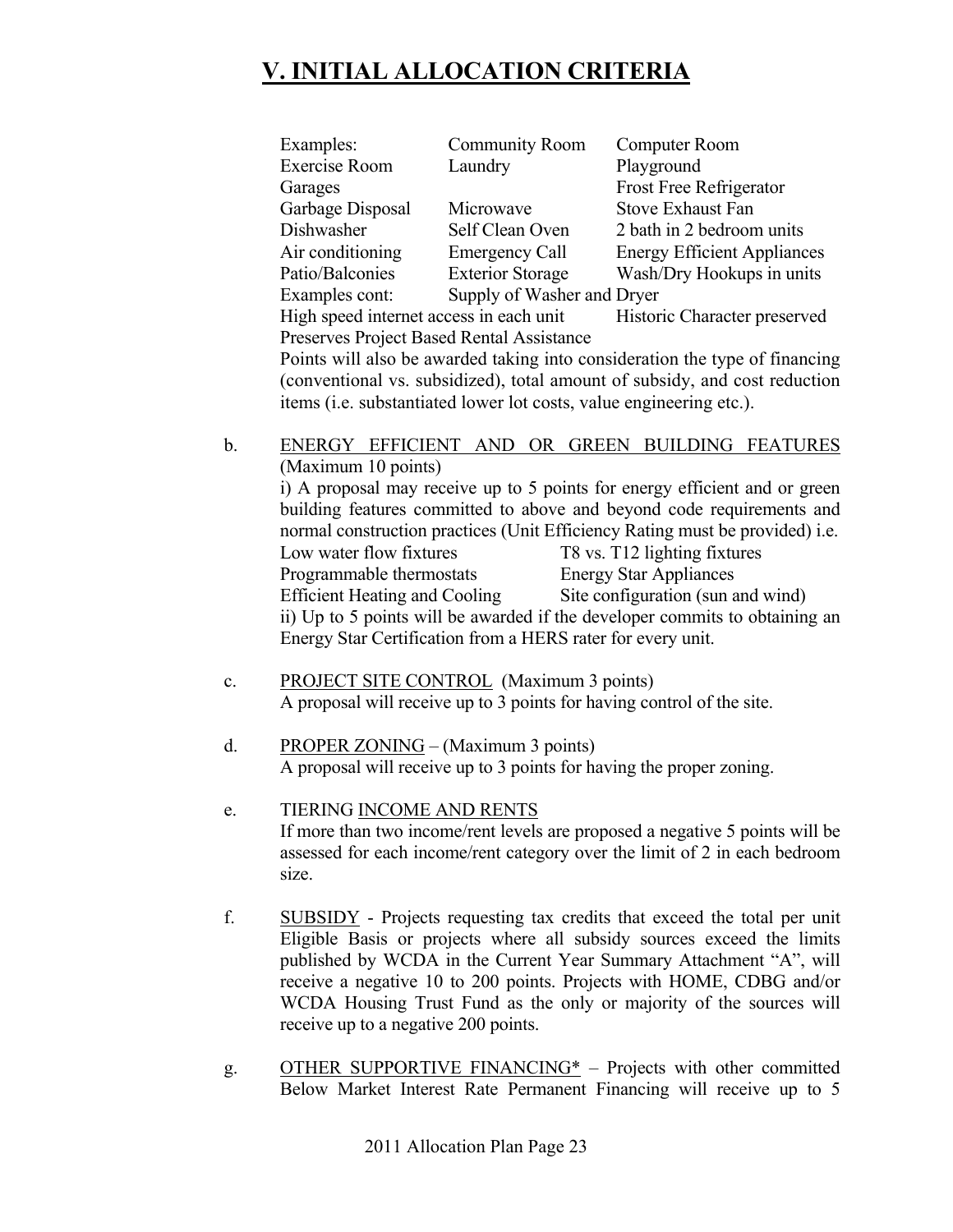points. (i.e. USDA Rural Development – Rural Housing Service, other first mortgage financing)

- h. REVITALIZATION AREA OR REDUCTION OF BARRIERS IN COMMUNITY (Maximum 10 points)
	- 1) A proposal will receive up to 10 points if the current project involves use of existing housing as part of a community revitalization plan. Until "Community Revitalization Plan" (CRP) has been formally defined by HUD or the IRS, a Developer may provide a letter from the local jurisdiction, or the state, that the project sits in a CRP area and/or
	- 2) A proposal will receive up to 10 points if the community is actively reducing barriers associated with Affordable Housing i.e.:
		- (a) Reducing or waiving fees or real estate tax concessions for Affordable Housing.
		- (b) Within the last year the Jurisdiction has convened or funded comprehensive studies, commissions, or hearings, or has established a formal ongoing process, to review, the rules, regulations, development standards and processes of the jurisdiction to assess their impact on the supply of Affordable Housing.
		- (c) Within the last year the Jurisdiction has initiated regulatory reforms as a result of the above.
		- (d) Jurisdiction has a single consolidated permit application process for housing development that includes building, zoning, engineering, environmental and related permits or "fast track" permitting and approvals for all affordable housing projects.
		- (e) Reduction or waiver of unit size, parking or green space requirements for all affordable housing developments.
		- (f) The jurisdiction has funded, directly or through partnerships, comprehensive studies of current and estimated housing needs taking into account the anticipated growth of the region, for existing and future residents, including low-, moderate-, and middle-income families for at least the next five years.
		- (g) Lower cost land development requirements for Affordable Housing developments, i.e. higher density, narrower streets, sidewalks on only one side of the street etc.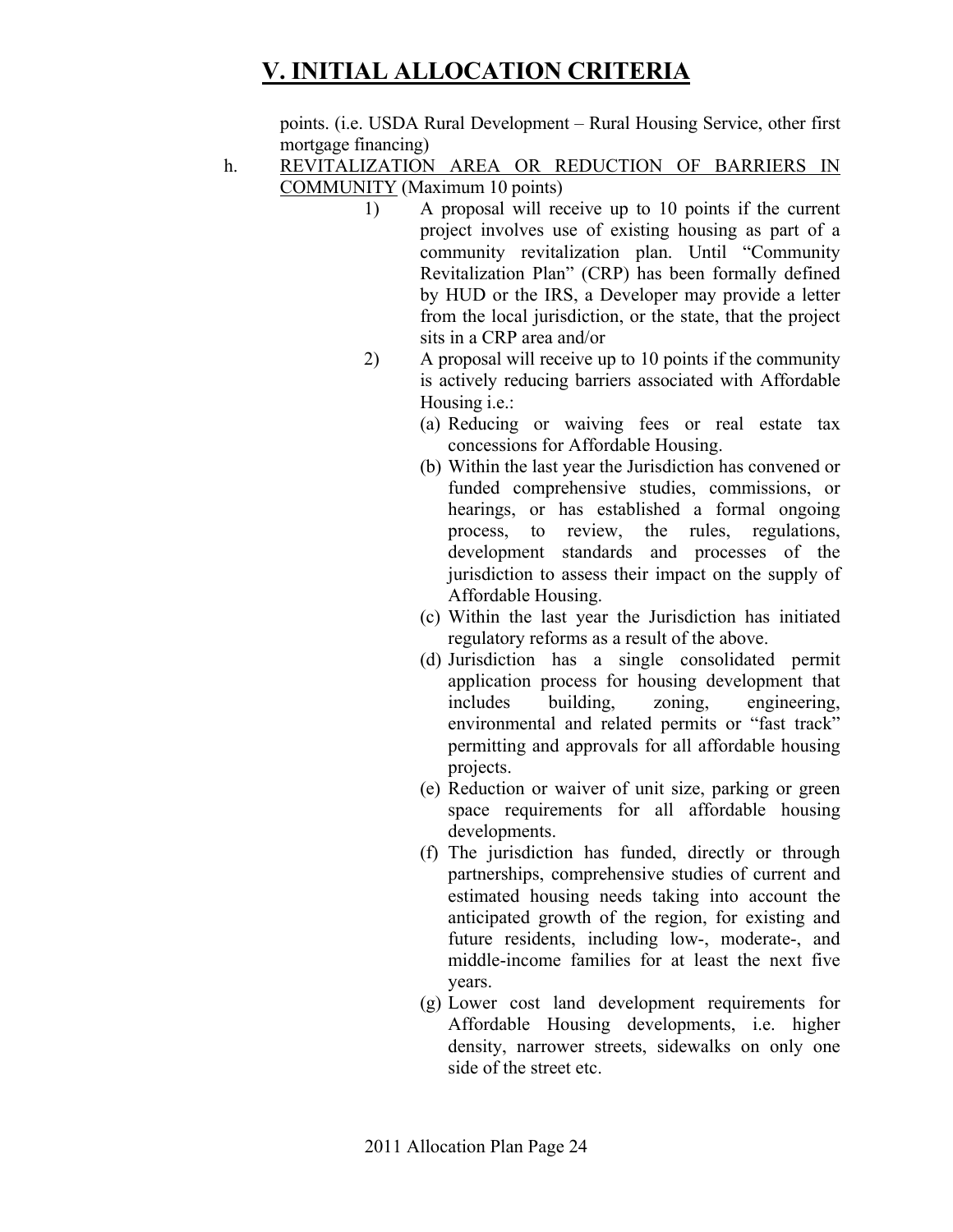#### **3. SPONSOR/APPLICANT CHARACTERISTICS**

(Up to negative 200 points)

 POOR PERFORMANCE – Up to a negative 200 points will be assessed for any or all of the following:

- Physical and/or Financial condition of any and all existing projects
- Frequency, conditions and type of waivers requested from WCDA or other allocating agencies on previously funded projects
- Poor performance by Sponsors and developers, including but not limited to failure to provide all close out documents within 6 months of being placed in service, liens filed against projects, etc.
- Number of returned or recaptured allocations or awards
- Number of cleared and/or outstanding compliance issues.
- Sponsors or Developers with projects in the process of or in foreclosure, receivership, or similar legal action
- Financial stability of developer including, but not limited to, analysis of liquidity, short and long term liabilities and total assets and crosscollateralization.

#### **4. SPECIAL NEEDS (SPECIFIC GROUP) HOUSING** - (Maximum 4 points)

A proposal will receive up to four points for restricting occupancy of all units to a special needs (Specific Group) population, as described below:

- homeless chronically mentally ill physically disabled
- frail elderly developmentally disabled long term transitional housing
- Preservation of Project Based Rental Assistance

The only Specific Groups allowed `are those listed above.

#### **5. PUBLIC HOUSING WAITING LISTS** - (Maximum 2 pts. Must score a minimum of 2 pts.)

Proposals that commit to giving preference to individuals and families on the public housing waiting lists, and commit to limiting the gross rent accepted from all sources to not exceed the maximum percentage as presented in the application, will receive 2 points. Homebuyer Assistance proposals that commit to giving preference to individuals and families on the public housing waiting list should they qualify for purchasing a home will receive 2 points.

#### **6. HOUSING NEEDS FOR FAMILIES OR INDIVIDUALS WITH CHILDREN** (Maximum 4 points)

A proposal will receive up to 4 points for targeting unit occupancy to Families or Individuals with Children.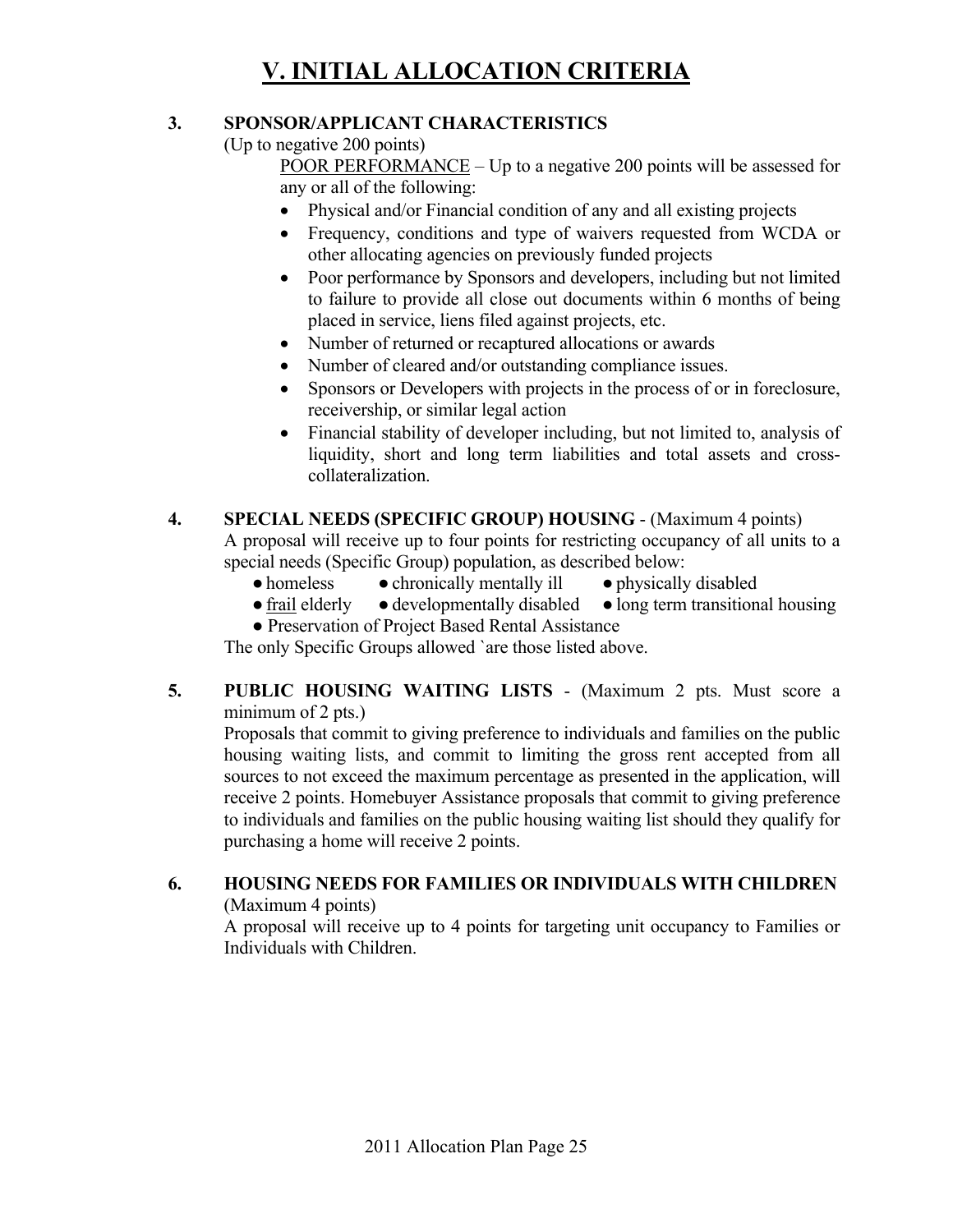#### **7. SUPPORT OR CONTRIBUTIONS FROM LOCAL SOURCES**

(Maximum 55 points, measured on significance and overall impact to the project.)

- a. SUPPORT a proposal will receive up to 20 points for a letter of **support** signed by the Chief Executive Officer from the applicable jurisdiction.
- b. FINANCIAL SUPPORT A proposal will receive up to 35 points for financial support or contributions from local sources derived from nonfederal sources (i.e. donated real estate, labor, materials, cash, or waiver of local fees etc.), which results in reduced project costs and reduced federal subsidy only to the extent that the project costs do not exceed the maximum costs outlined in Section 9 below. In order to receive points, documentation from the provider of the Financial Support must be provided showing award and specifics of the Financial Support (i.e. Grant award notification, **firm** commitment of Below Market Interest Rate loan).

#### **8**. **MANAGEMENT CAPACITY** (Up to a negative 200 points)

POOR PERFORMANCE - Up to a negative 200 points will be assessed for any or all of the following:

- Physical condition of any and all existing projects
- Frequency, conditions and type of waivers requested from WCDA on previously funded projects
- managers associated with any project that has a history of poor performance
- Number of cleared compliance issues
- Number of outstanding compliance issues
- Ongoing maintenance issues
- Managers who have had a project placed or in the process of being placed in foreclosure, receivership, or similar legal action
- **9. TOTAL PROJECT COSTS** Projects submitted with Total Project Costs above the tolerance level published in the Current Year Summary Attachment "A", will receive up to a negative 10 points for every 1% over the tolerance level. WCDA reserves the right to waive, all or a portion of the assessment of negative points, if in WCDA's sole discretion, high project costs are justifiable from information provided by the applicant.

#### **10. OWNER/GENERAL PARTNER EQUITY IN PROJECT**

(Maximum 20 points, measured on significance and overall impact to the project) A proposal will receive up to 20 points for financial support or contributions from the Owner or General Partner derived from non-federal sources (i.e. donated real estate, labor, materials, cash, or waiver of local fees etc.), which results in reduced project costs and reduced federal subsidy only to the extent that the project costs do not exceed the maximum costs outlined in Section 9 above less the donated equity. In order to receive points, documentation must be provided to support value of donation (i.e. appraisal for land donation).

2011 Allocation Plan Page 26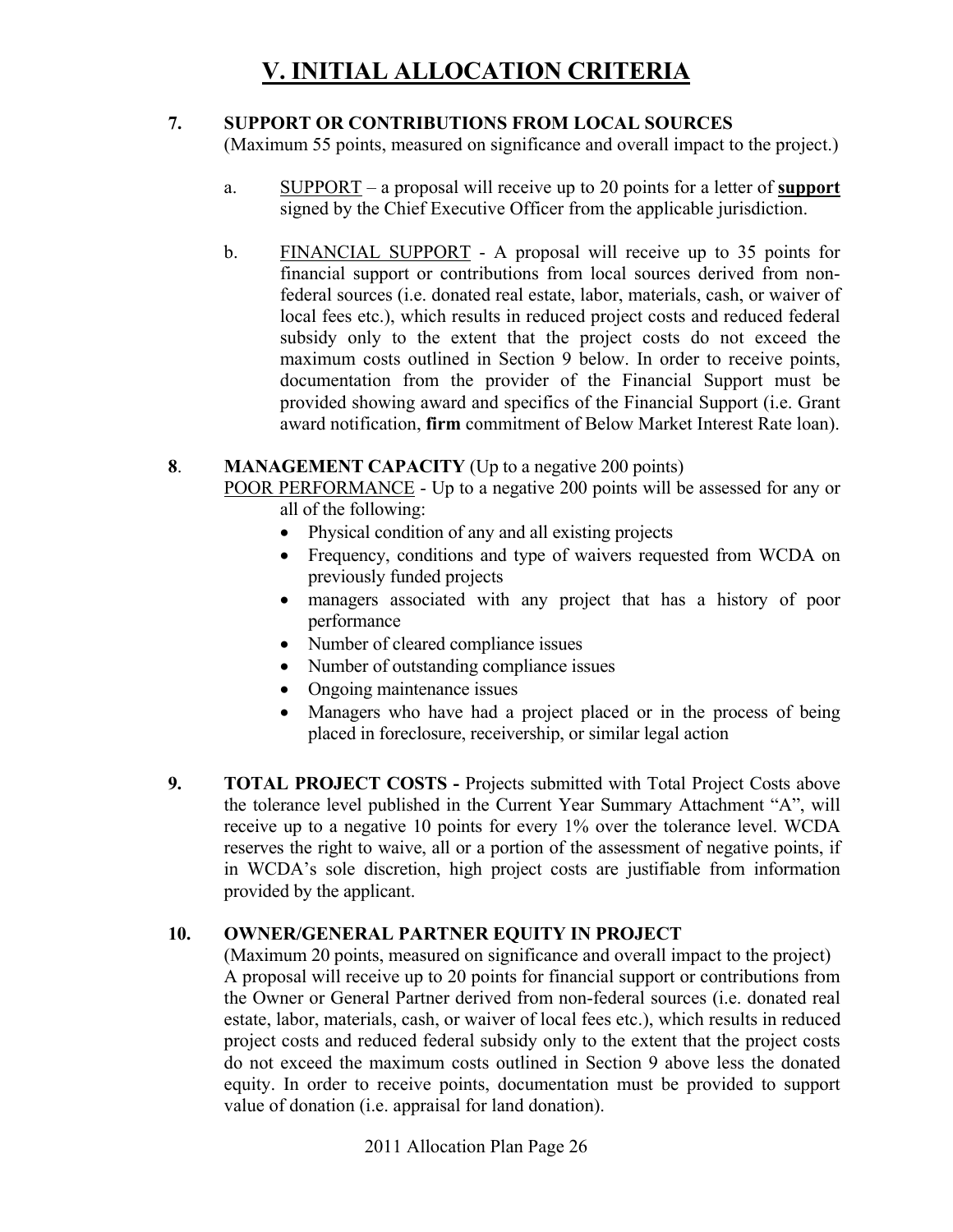#### **C. Tie Breaker Criteria –** Tie Breaker Criteria will only be used in the event of a tie.

#### **1. TOTAL PROJECT COSTS** (Maximum 40 points)

a. New Construction rental projects submitted with Development costs below the tolerance level published in the Current Year Summary Attachment "A", will receive the following points:

| below tolerance Points |    | below tolerance Points |    |
|------------------------|----|------------------------|----|
| $10\% - 14\%$          |    | $15\% - 19\%$          | 15 |
| $20\% - 24\%$          | 30 | $25% +$                | 40 |

b. **COST EFFECTIVE UPGRADES AND AMENITIES** (Maximum 40 points)

 Rehabilitation projects will receive up to 40 points for amenities and/or cost-effective upgrades incorporated into the rehabilitation.

#### **3. REDUCED FEES**

(Maximum 30 points)

a. For Rental Production Projects (excluding Cities, Counties and Towns), where the **combined** Developer and Builder fees are less than 15%, there will be bonus points awarded as follows:

| Combined fees |        | Combined fees |        |
|---------------|--------|---------------|--------|
| at or below   | Points | at or below   | Points |
| 13%           |        | $7\%$         | 15     |
| $11\%$        |        | $5\%$         | 30     |
| 9%            |        |               |        |

b. For Cities, Counties and Towns applying for eligible HOME Projects, and Homebuyer Assistance Programs who request less than the maximum administrative fee of 10% of the total project, there will be bonus points awarded as follows:

| Admin fee at or below | <b>Points</b> | Admin fee at or below | Points |
|-----------------------|---------------|-----------------------|--------|
| $8\%$                 |               | $2\%$                 | 25     |
| 6%                    | 15            | $0\%$                 | 30     |
| $4\%$                 | 20.           |                       |        |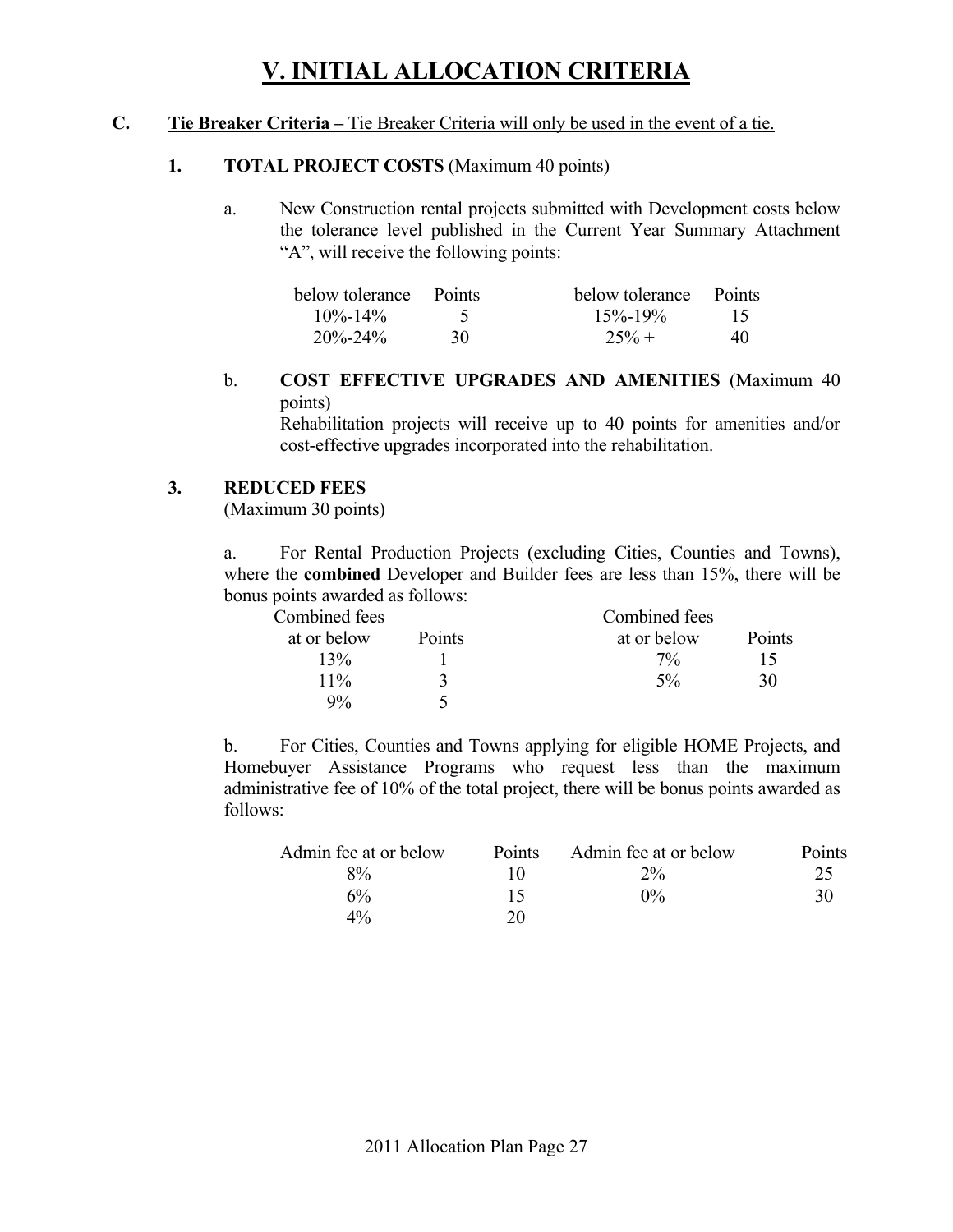# **VI. MAXIMUM ALLOCATIONS**

WCDA in its sole discretion reserves the right to limit funding to 60% of available credits or HOME funds to any one project. WCDA reserves the right to redirect funds within a project between HOME, Tax Credits, Section 1602 Tax Credit Exchange Program, and/or other resources available to WCDA which best utilizes the available resources.

Federal law mandates that, although a proposed development may be eligible for a 9% or a 4% tax credit amount, WCDA may not allocate more credit than is necessary for the financial feasibility of the project and its viability as a qualified low-income housing project throughout the compliance period. Accordingly, WCDA may designate a lesser amount of credits than otherwise permissible, as it solely determines.

WCDA may designate a project as being in a difficult development area, thereby receiving up to a 30% increase in the Eligible Basis, if the project needs the increase to be financially feasible. See definition of Difficult Development Area in the Current Year Summary Attachment "A" Item "15"

Section 102(d) of the 1989 HUD Reform Act requires HUD to certify that any new or additional HUD assistance for a project is "not more than is necessary to provide affordable housing" after taking into account any other governmental support. Therefore, WCDA reserves the right to disclose a project's application information to appropriate Federal, State or Local authorities and take the necessary actions to accomplish the intent of the subsidy layering rules. WCDA does not perform the Subsidy Layering Review. Projects needing the Subsidy Layering Review must be submitted to HUD.

WCDA will evaluate each proposed Tax Credit project's financial feasibility and its viability at three different times; time of application, time of allocation, and the date the building is placed in service. This financial evaluation will take into consideration:

- A. Sources and uses of funds;
- B. Total financing planned for the project;
- C. Proceeds expected to be generated from the sale of tax credits;
- D. Annual operating expenses;
- E. Debt coverage ratio;
- F. Vacancy rate;
- G. Total project costs;
- H. Projects will be underwritten at 9% or 4% Applicable Rate unless election to lock the rate is made, in which case the locked in Applicable Rate will be used.
- I. Any other relevant factors.

Projects must meet the limitations and restrictions as outlined in the Allocation Plan at each underwriting. Thus, the amount of credit allocated to a project may change at any of these evaluation times.

HOME funding is evaluated in much the same manner as Tax Credits (with the exclusion of item C. above). This evaluation occurs at the time of application and continues during the course of project construction. Projects must meet the limitations and restrictions as outlined in the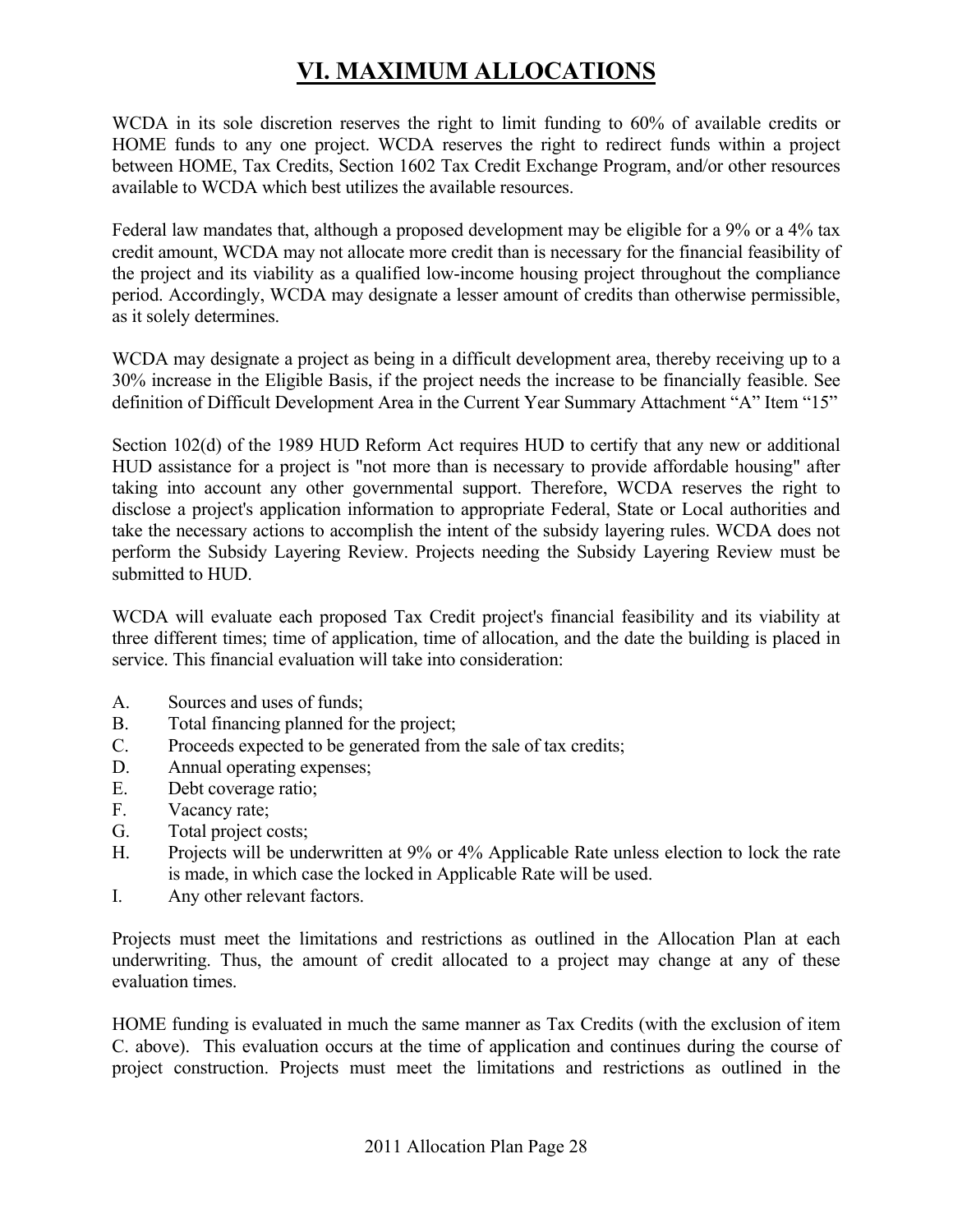# **VI. MAXIMUM ALLOCATIONS**

Allocation Plan at each underwriting. Thus, the terms of the HOME funds may change at any of these evaluation times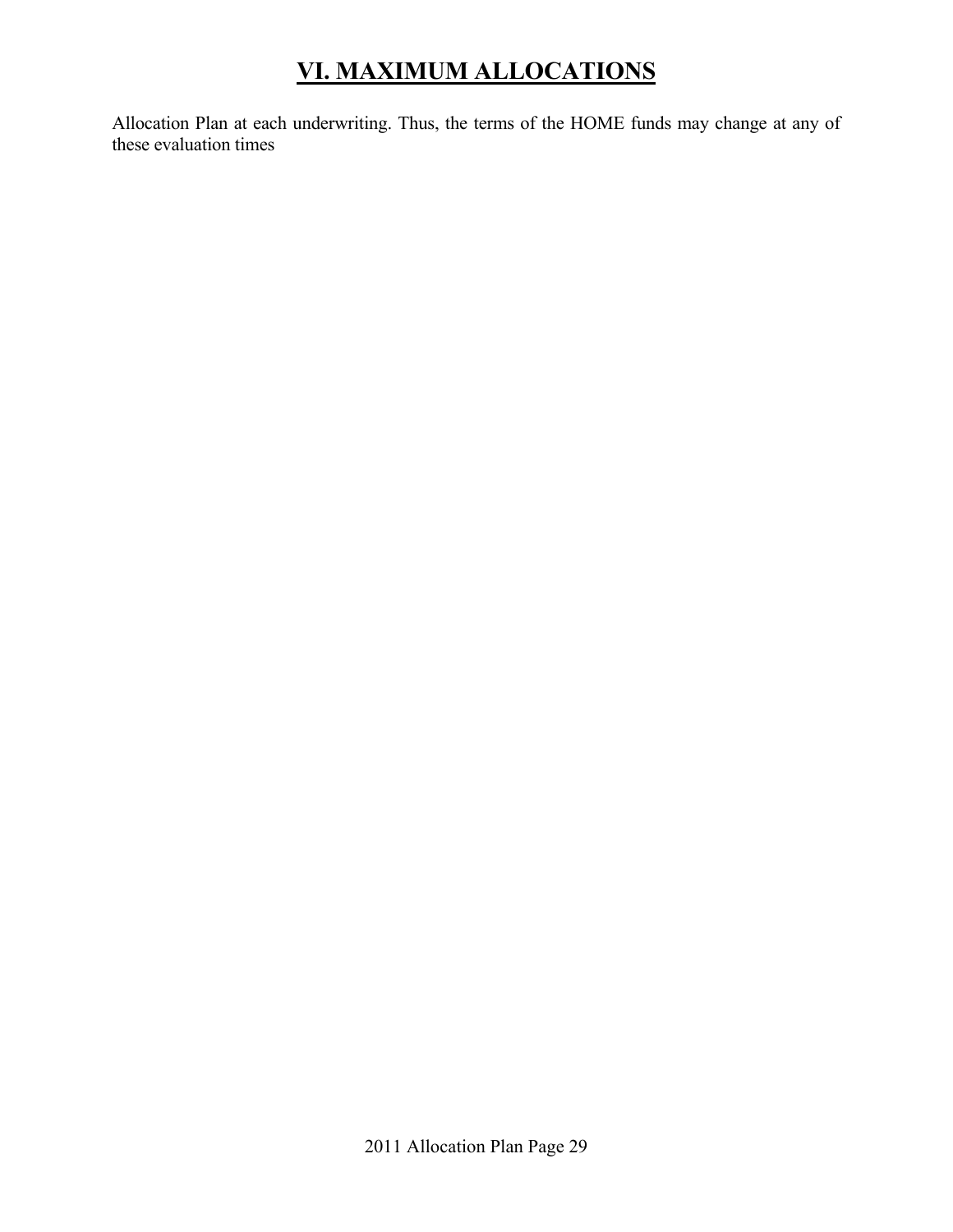**All** projects must adhere to the following limitations and/or requirements:

- A. All Projects must provide a Narrative as outlined in the Current Year Summary Attachment "D-1".
- B. WCDA reserves the right to negotiate lower Developer and Builder fees on projects when there is an identity of interest among parties.
- C. A Quarterly Progress Report (See Current Year Summary Attachment "D" Item "2.a. or 2.b.") must be filed with the WCDA outlining progress toward completion. These reports must be received by the  $1<sup>st</sup>$  day of March, June, September, and December, until  $8609$ 's are issued (for Tax Credits) or HOME project completion reports have been completed.
- D. All parties must sign a release form allowing WCDA to check their references.
- E. The land purchased for the project must be of appropriate size for the proposed project. (i.e. additional land may not be purchased in hopes of a second phase.) Partial Releases will not be granted for unused land.
- F. All projects must meet or exceed the Minimum Specifications as published in the Current Year Summary Attachment "A". The Tax Credit Allocation and/or HOME funds may be pulled if any violations are found and the participants may be banned from participating in the program.
- G. All projects must supply both a Performance and a Payment Bond.
- H. Once the project is completed and placed in service the architect and the developer must sign a certification and acknowledgement that the project meets or exceeds all specifications, and they have read and understand consequences of violating these minimums. (See Current Year Summary Attachment "B")
- I. Copies of Federal Cost Certifications for Rural Development, FHA, and Tax-Exempt financed projects must be submitted at final cost certification.
- J. All projects that exceed the Total per unit Costs published by WCDA in the Current Year Summary Attachment "A", must include documentation, satisfactory to WCDA, justifying the higher costs. (E.g. three or more bids for construction items, current Real Estate listings for like properties in the area, impact on the community, etc.)
- K. Project Design and Materials must comply with all applicable codes, rules and regulations, including but not limited to; zoning, building, and energy codes, accessibility requirements, and other local, state and federal requirements. At a minimum, all new construction projects must meet the applicable edition of the International Building Code and National Electric Code and the local code adopted by the presiding jurisdiction and the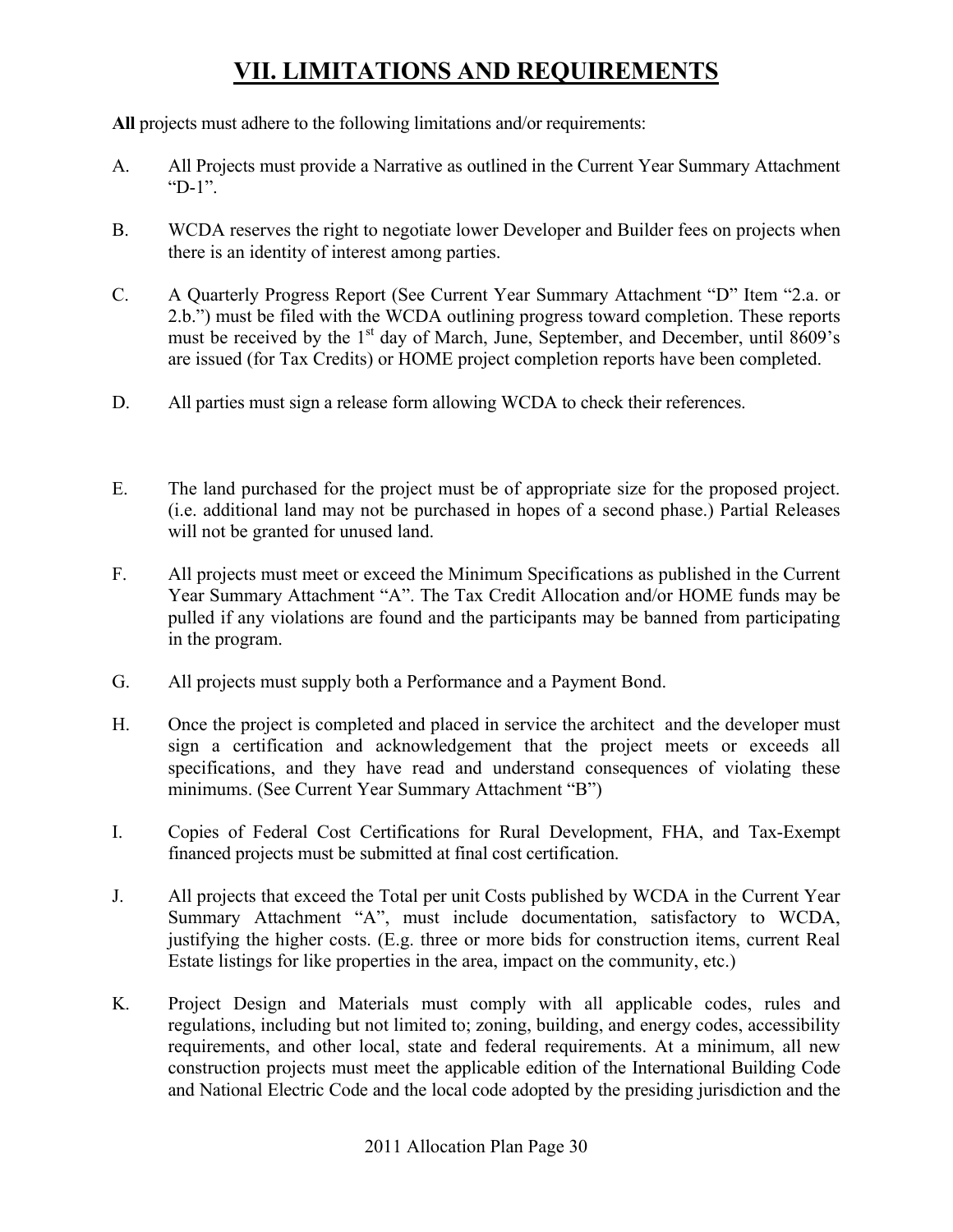Minimum Property Standards (MPS) in 24 CFR 200.925 or 200.926 , meets the Model Energy Code (MEC), and meets Accessibility Requirements under ADA. More restrictive codes or regulations may be required by local cities, counties, or towns, but in no case may new construction projects fail to meet the above.

**All** projects must adhere to the following limitations and/or requirements (cont.):

- L. All projects must submit proof project will not be located in a 100-year flood plain.
- M. Projects returning a current allocation of funding (HOME, HTF and/or Tax Credits) and submitting a new application for any type of funding, may jeopardize the allocation of the other WCDA funding sources and WCDA may, in its sole discretion, rescind the allocation of the other funding sources if a new allocation is not awarded.
- N. The Purchase Price of Land and or projects, which are not considered arms length transactions, or are from related parties is restricted to the lesser of:
	- i. the appraised value of the land and or buildings to be owned by the project; or
	- ii. the pro-rata share of the **Original Purchase Price,** if the Original purchase was within one year of application**;** or
	- iii. if owned by a related project which was provided subsidy, the land acquisition price shall be zero.
- O. All projects must meet the minimum and maximum levels (i.e. income, rent, Purchase Price, etc.) in effect and published as of 30 days prior to the application deadline date. These minimums and maximums will be used by WCDA when underwriting the project.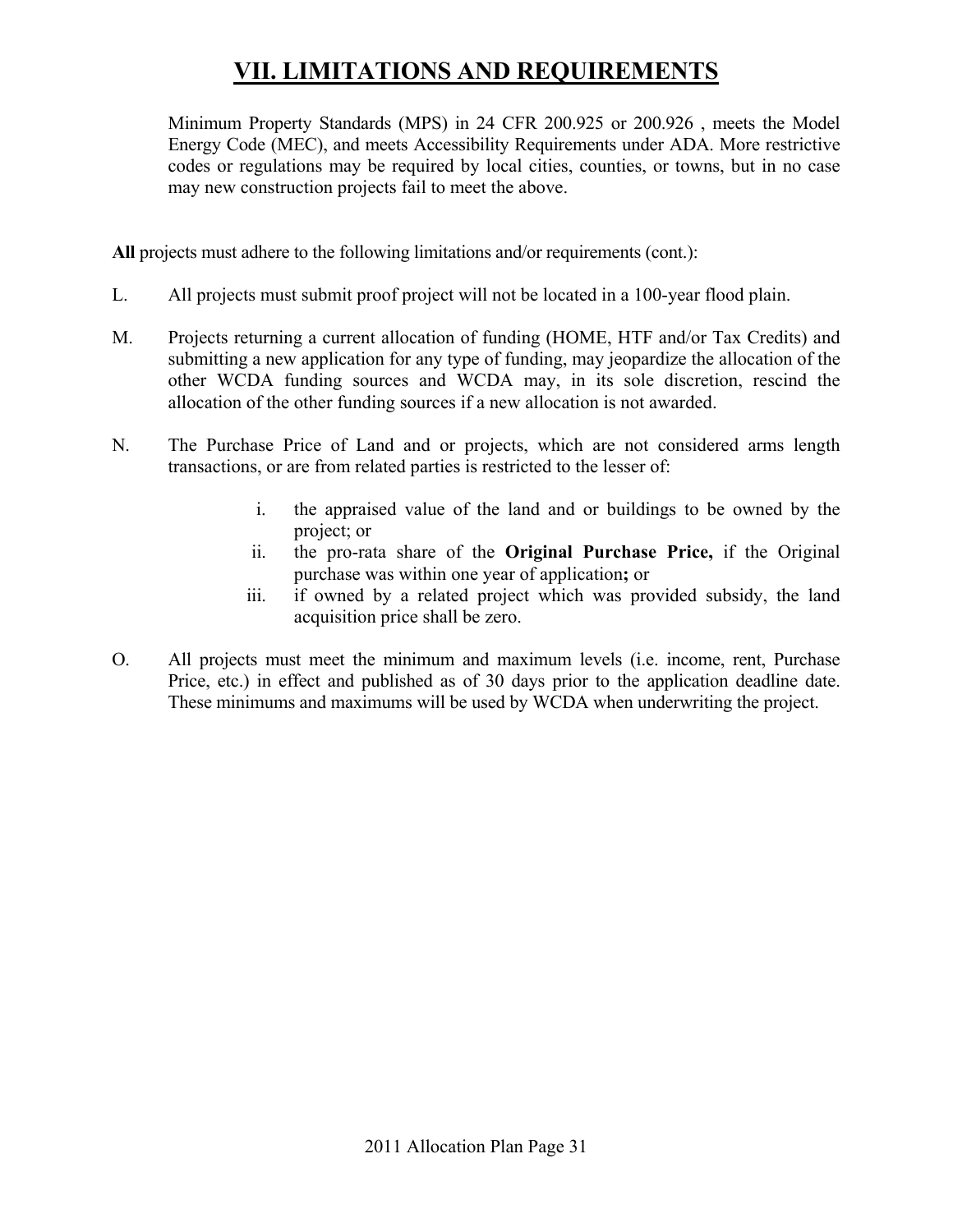#### All **Rental** projects must adhere to the following limitations and/or requirements:

- A. When underwriting a project, the Annual Operating Expenses that will be used is published in the Current Year Summary Attachment "A".
- B. When underwriting a project, the Debt coverage ratio, using rent at the committed amount, must be between 1.20 [1.15 for RHS] and 1.25 for foreclosable debt plus HOME Investment Partnerships Program loans and Deferred Developer Fee. (Deferred Developer fee will be included in the Debt Coverage Ratio at 0% with a 12 year amortization). Projects with 24 units or less, at the sole discretion of WCDA, may be allowed to achieve a debt coverage ratio of higher than 1.25 in order to insure long term financial viability.
- C. When underwriting a project, the following vacancy rate shall be used:

| Units     | Vacancy Rate |
|-----------|--------------|
| $<$ 24    | $10\%$       |
| $24 - 36$ | 8%           |
| 36 >      | $7\%$        |

- D. Operating Reserves to be equal to four to six months of projected operating expenses, plus debt service payments, and annual reserve payments. Operating reserves in excess of six months will not be considered when calculating eligible basis or performing the gap calculation. WCDA may in its sole discretion allow a higher Operating Reserve in the event the higher reserve is required by another Agency providing financing.
- E. Minimum replacement Reserves must equal \$250.00 per unit annually for New Construction developments for seniors and \$300.00 per unit annually for new construction for families and developments involving rehabilitation. The required contributions must be placed in a restricted access Reserve Account which would require a signature from WCDA for any withdrawals. (Waivers will be considered for projects where other lenders or tax credit syndicators are monitoring Reserve Accounts, but only during the time they have a vested interest.)
- F. Preference must be given to individuals and families on the public housing waiting lists, and projects must commit to limiting the gross rent accepted from all sources to not exceed the maximum as presented in the application.
- G. Rental Rehabilitation projects
	- 1. Rehabilitation projects must have a minimum expenditure of fifteen thousand dollars (\$15,000) of actual rehabilitation hard costs (not including General Requirements, Contractor Overhead or Profit) per unit in Life, Safety, Health, or Code Requirements which includes required major systems repairs or replacements of
		- Electrical
		- Heating
		- Roofing
		- Foundation/Structural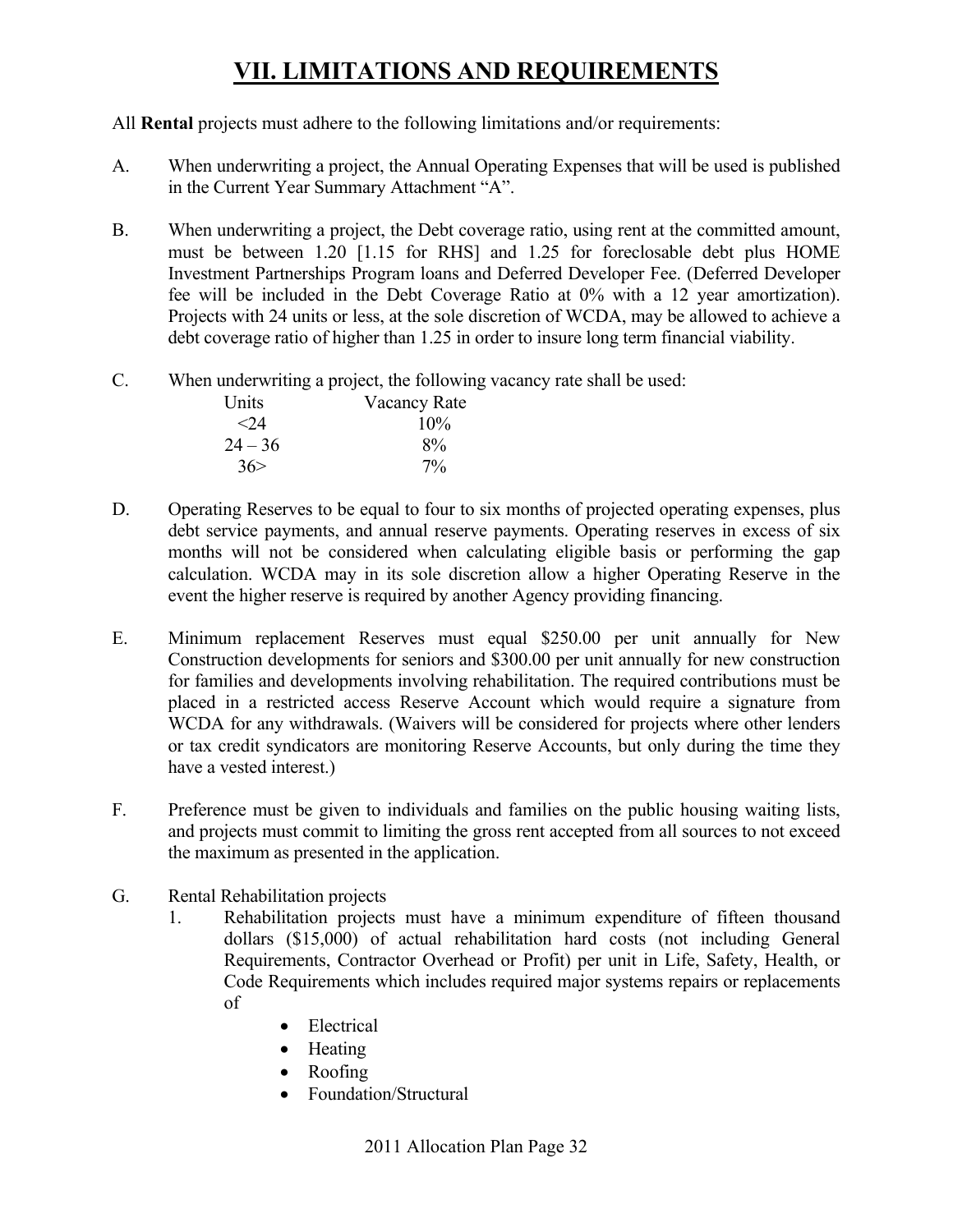All **Rental** projects must adhere to the following limitations and/or requirements (Cont.):

• Major energy upgrades

Creation of additional units and/or common space (i.e. community room, laundry room, or an office) is considered new construction, not rehabilitation.

2. No more than 30% of rehabilitation costs can go for required General Property Improvements, (non-Life, Safety, Health, or Code Requirements).

**A Capital Needs Assessment must be provided by an unrelated Professional Capital Needs Assessment provider to include a unit by unit breakdown and budget at time of application. The assessment should include an opinion as to the proposed budget** 

> for recommended improvements and should identify critical building systems or components that have reached or exceeded their expected useful lives. The Assessment should also include a projection of recurring probable expenditures for significant systems and components impacting use and tenancy, which are not considered operation or maintenance expenses, to determine the appropriate replacement reserve deposits on a per unit per year basis. The assessment should examine and analyze the following:

- Site, including topography, drainage, pavement, curbing, sidewalks, parking, ingress and egress, landscaping, amenities, water, sewer, storm drainage, and gas and electric utilities and lines;
- Structural systems, both substructure and superstructure, including exterior walls and balconies, exterior doors and windows, roofing system, and drainage;
- Interiors, including unit and common area finishes, carpeting, tile, plaster walls, paint condition, etc.), unit kitchen finishes, cabinets and appliances, unit bathroom finishes and fixtures, and common area lobbies and corridors; and
- Mechanical systems, including plumbing and domestic hot water, HVAC, electrical, lighting fixtures, fire protection, and elevators.
- 3. Financial Statements including Income and Expense statements for at least the past 10 years must be provided.
- 4. The acquisition price on which Housing Credits are allocated will be limited to the lesser of the sale price or the appraised value of the property prior to rehabilitation.
- H. When calculating maximum rents, all rents must be rounded **down** to the next dollar.
- I. Projects must submit Financial Statements to WCDA by March 31 of each year during the compliance period. (Audited if available)
- J. All projects submitted with an interest rate, for the permanent financing, above the market rate will be underwritten at the average market rate.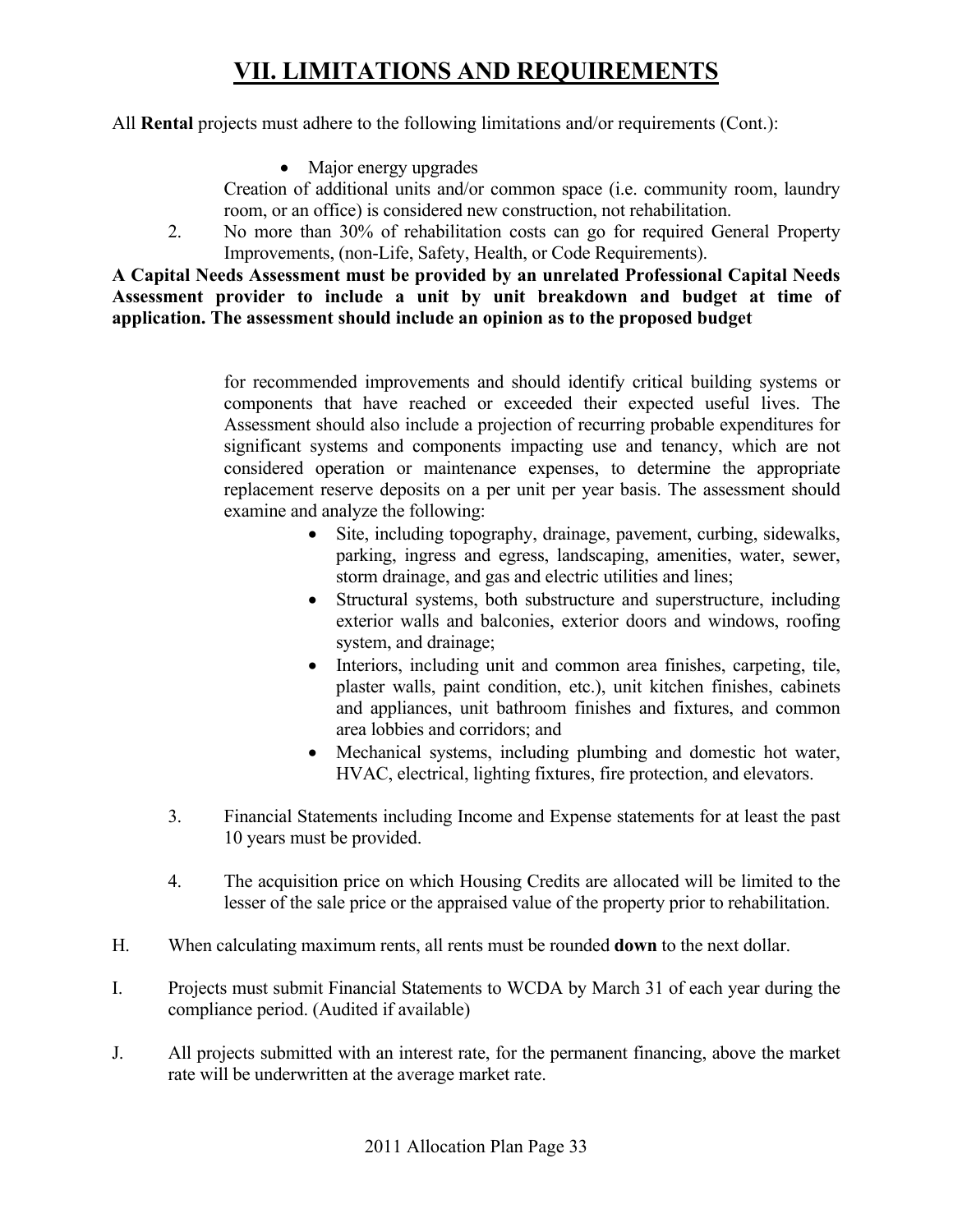All **Rental** projects must adhere to the following limitations and/or requirements (Cont.):

- K. Rents committed to as a percentage of Area Median Income will be used in the Land Use Restrictive Covenants Agreement, cash flows, and ranking criteria.
- L. There may be **no** more than a 5% differential between rent and income levels.
- M. The Utility Allowance source may not change from what is disclosed in the original Application throughout the compliance period without prior written permission from WCDA. (The project will be re-underwritten to verify it still meets the Allocation Plan requirements and if additional restrictions would be required.) The Utility Allowance Sources allowed are:
	- 1) Local Public Housing Authority Estimate
	- 2) HUD Utility Schedule Model
	- 3) Utility Company Estimate
	- 4) Energy Consumption Model as defined in §1.42-10 by a properly licensed engineer

Sub-metering is NOT allowed.

N. Rental projects will be monitored for compliance by Spectrum Enterprises. A Manual, including submission requirements and forms is located on their web site at http://www.spectrumlihtc.com/, or you may obtain a copy by contacting them at 207-767-8000. Failure to provide information, and in the format as required in the Manual, will be considered non-compliance and reported to the IRS. It is important to note that an owner's representative must be present during all times during the inspection, preferably a maintenance staff person familiar with the building systems and an administrative person familiar to the residents. WCDA and SPECTRUM policy forbids any inspector going into any unit or part thereof unaccompanied. Monitoring time at each property is limited and we request that you help monitors in maintaining their schedule. Failure to provide assistance will result in a failed unit, possible loss of credit, and/or a re-inspection billed to the owner. The IRS now requires that unit inspections be performed on the same units that are selected for file review. Units where admittance is not possible for any reason will be failed and/or subject to re-inspection at the owner's expense. Any unit issue corrected before the inspector leaves the property will be cleared. If an owner chooses to have a reinspection done the owner will be responsible for any additional fees and/or costs associated with the re-inspection. And if it can not be completed until after the close of that compliance period IRS form 8823 will be issued.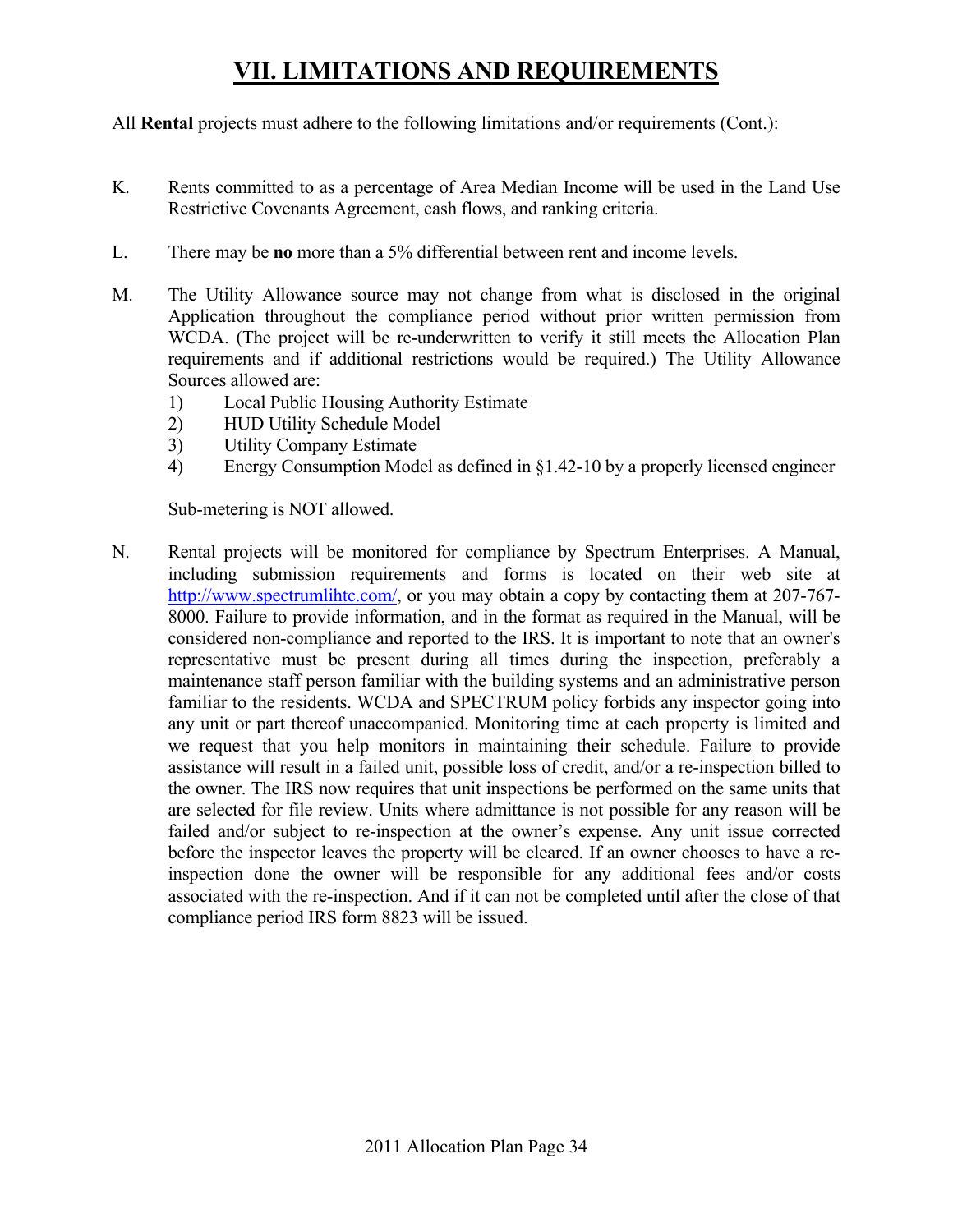All **HOME Program** projects must adhere to the following limitations and/or requirements:

- A. Projects must be prepared to provide WCDA, within 30 days of notification of funding, the exact legal description of property and other information necessary to conduct an Environmental Review.
- B. The owner/applicant must secure appropriate title prior to funding. Appropriate title includes Fee Simple Title. All Lease forms of ownership must be Pre-approved by WCDA **PRIOR** to Application.
- C. Extended Title Insurance must be provided including lien, survey and easement coverage, coverage for rights, interests or claims not shown of public record, and a foundation endorsement.
- D. The Title Company will act as disbursement agent for all construction funds.
- E. No HOME funds will be disbursed until firm commitments are received from all funding sources.
- F. WCDA will determine the HOME repayment terms in accordance with the Allocation Plan limits and restrictions when the HOME documents are prepared for closing after the first mortgage rate and term have been set.
- G. The amortization period and term of the HOME loan must be equal to or less then the Affordability Period.
- H. Project located in entitlement cities, Cheyenne and Casper, must provide a current (no older than 6 months) signed letter of consistency with the Consolidated Plan from the applicable Jurisdiction.
- I. All HOME Match must be documented at time of application by Source providing the Match that Grant has been awarded or Fee Reduction has been approved, or by lending institution providing a firm commitment of a Below Market Interest Rate Loan in order to receive allowable points.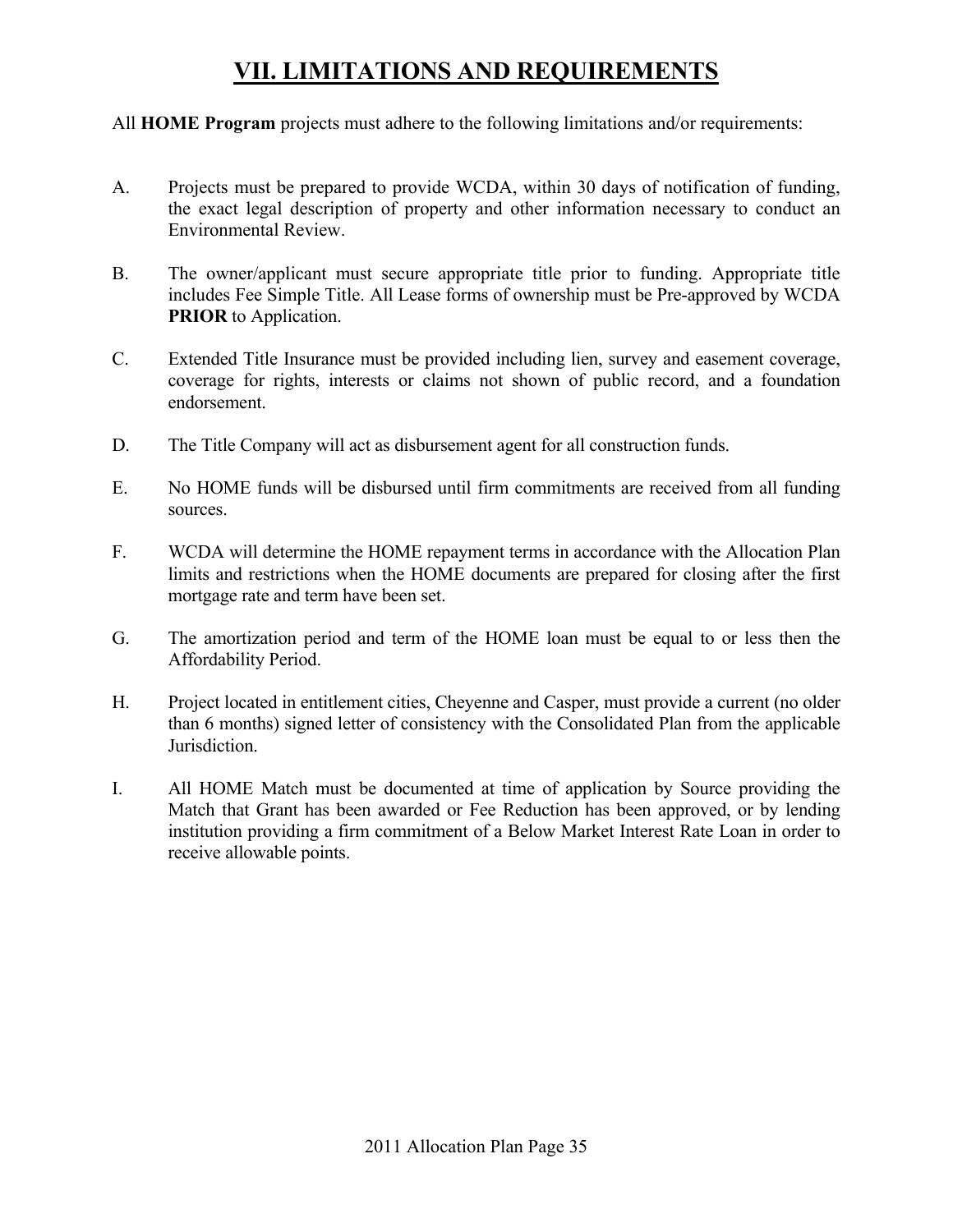All **HOME Program Rental Projects** must adhere to the following limitations and/or requirements:

- A. When combining HOME funds with the Tax Credit program, HOME funds must be amortized at 3% for 45 years and debt service on the HOME funds must start no later than six months after the date the project is Placed-In-Service.
- B. Rental Projects must restrict rents on HOME units to not exceed the Low-HOME rent.
- C. Maximum rents for HOME units are outlined in each project's HOME Agreement. These limits do not automatically change when HUD Income Limits change. Increases must be approved in writing by WCDA. Requests for increases will be reviewed no more than once a year.
- D. HOME units in Rental Projects are floating within the project. When a household's income increases above the limit for that unit, the next available unit must be rented at the lower level. Every effort must be made to insure the income and rent levels are attained at all times throughout the compliance period. As such projects with multiple rent and or income levels must recertify each household on an annual basis.
- E. All HOME Rental Project Owners must attend Compliance Training by a nationally recognized firm; Spectrum Enterprises, Housing Credit College by Elizabeth Mooreland Consulting, or other firms as approved by WCDA, prior to the project being placed in service or provide a Certification showing they have completed the training in the past 5 years.
- F. A Representative of the Management Company for all HOME rental projects must attend Compliance Training by a nationally recognized firm; Spectrum Enterprises, Housing Credit College by Elizabeth Mooreland Consulting, or other firms as approved by WCDA, prior to the project being placed in service or provide a Certification showing they have completed the training in the past 3 years.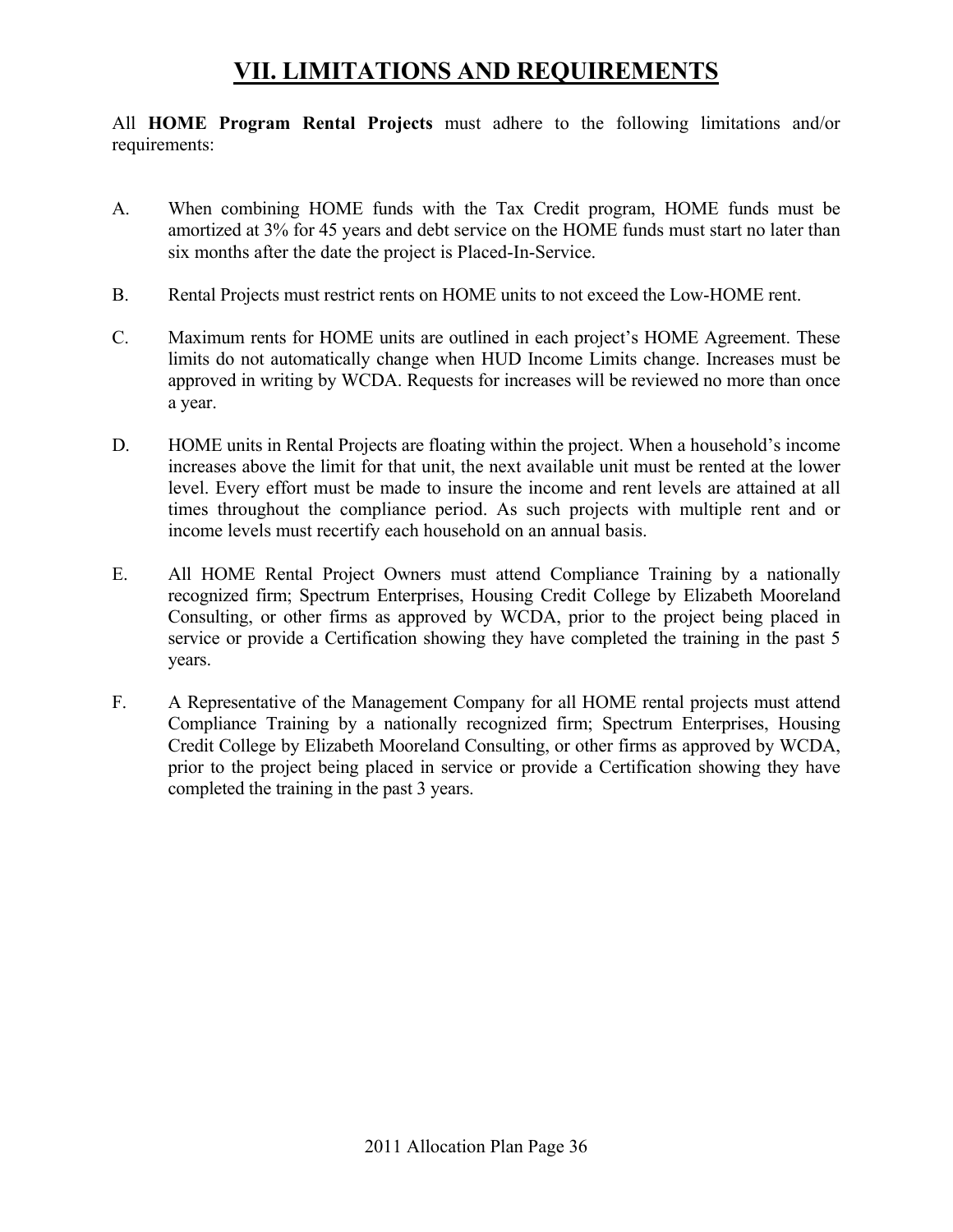All **HOME Program Homeowner Rehabilitation** projects must adhere to the following limitations and/or requirements:

- A. Homeowner Rehabilitation projects must request reimbursement from WCDA at a minimum on a quarterly basis.
- B. For All Homeowner Rehabilitation Programs Once HOME funds are invested in a home, additional HOME funds may not be invested in the same home for 15 years.
- C. For All Homeowner Rehabilitation Programs Administration fees can only be drawn as a percentage of each draw.
- D. For All Homeowner Rehabilitation Programs the maximum amount of HOME subsidy may not exceed \$25,000.00
- E. The value of the HOME assisted property **after rehabilitation** must not exceed the "Maximum Single Family HOME Limit" listed in Attachment "A".
- F. Should a property be sold or cease to be occupied by a qualified household during the period of time specified, all original HOME funds must be returned to the WCDA HOME Investment Partnerships Program plus the "Allocated Pro-Rata Share" of the Net Proceeds, (aka Shared Appreciation). The "Allocated Pro-Rata Share" shall equal the Minimum Affordability Period committed to in the application for funding (but not less than the minimum years specified above) less the number of years the Homeowner occupied the property after the rehabilitation was completed, divided the Minimum Affordability Period committed to in the application for funding (but not less than the minimum years specified above). The "Net Proceeds" shall equal the Gross Sales Price less the appraised value prior to the rehabilitation, and Closing Costs approved by WCDA. (Federal Regulations prohibit anyone from profiting from the use of Federal Funds.) .This requirement must be stipulated in the lien document (mortgage) which must be recorded.
- G. At application Homeowner Rehabilitation projects must submit a complete program description. This must contain the rules in which applicants apply to you for funding and must include:
	- a. Minimum amount of HOME funding in each unit
	- b. Maximum amount of HOME funding in each unit
	- c. Maximum income limits for each household
	- d. Affordable Period requirements, must be equal to or greater than Affordability Requirements as stated in the HOME Program Description
	- e. How the determination will be made on amortized vs. deferred loans
	- f. How the determination will be made on how much is to be paid back and how the monthly payments will be calculated
	- g. How program will meet the Lead Safe requirements, including testing and Certified **Contractors**
	- h. List of items eligible as rehabilitation expenses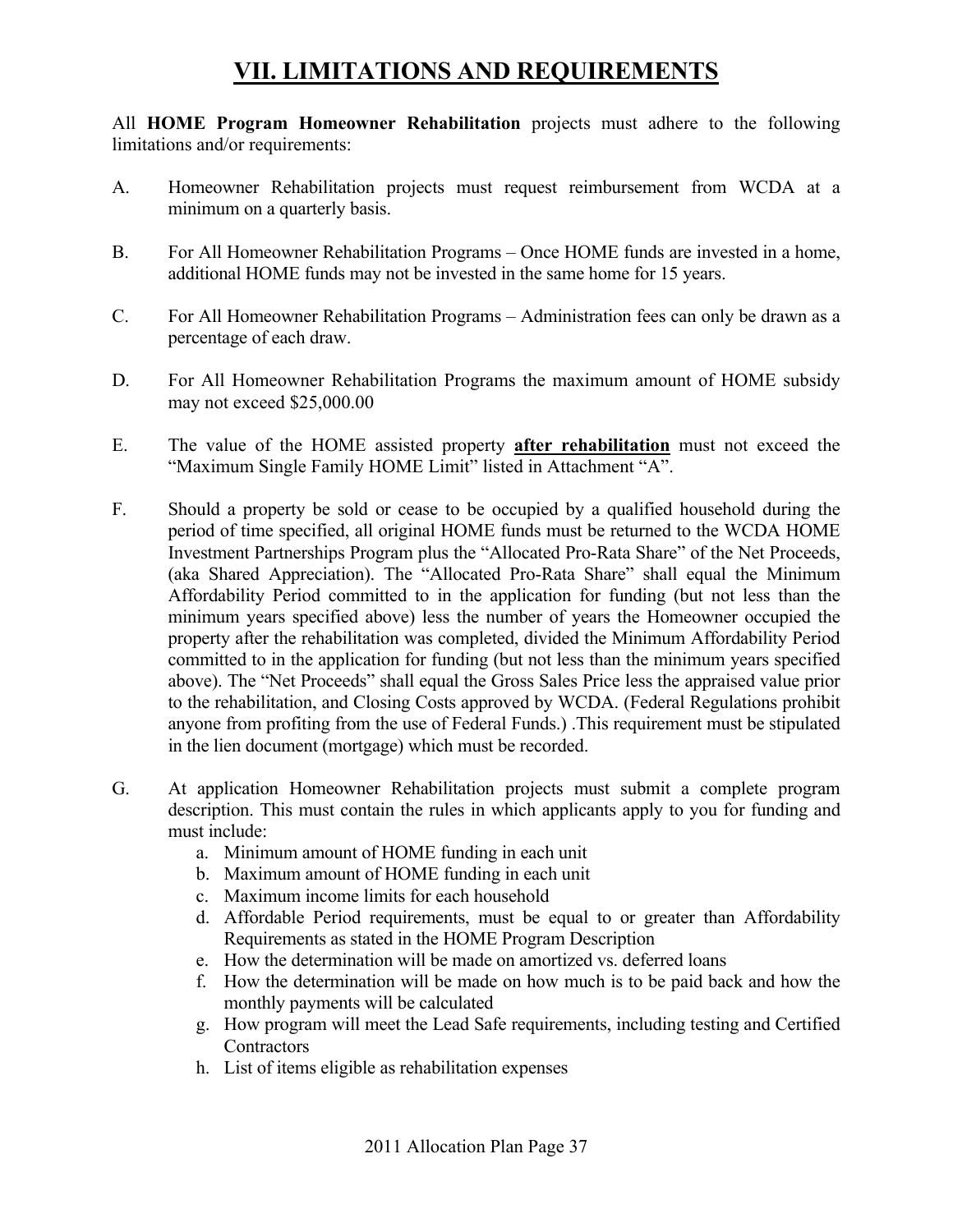All **HOME Program Homeowner Rehabilitation** projects must adhere to the following limitations and/or requirements (Cont.):

 This criteria is part of the scoring and cannot change at any time during implementation of the program.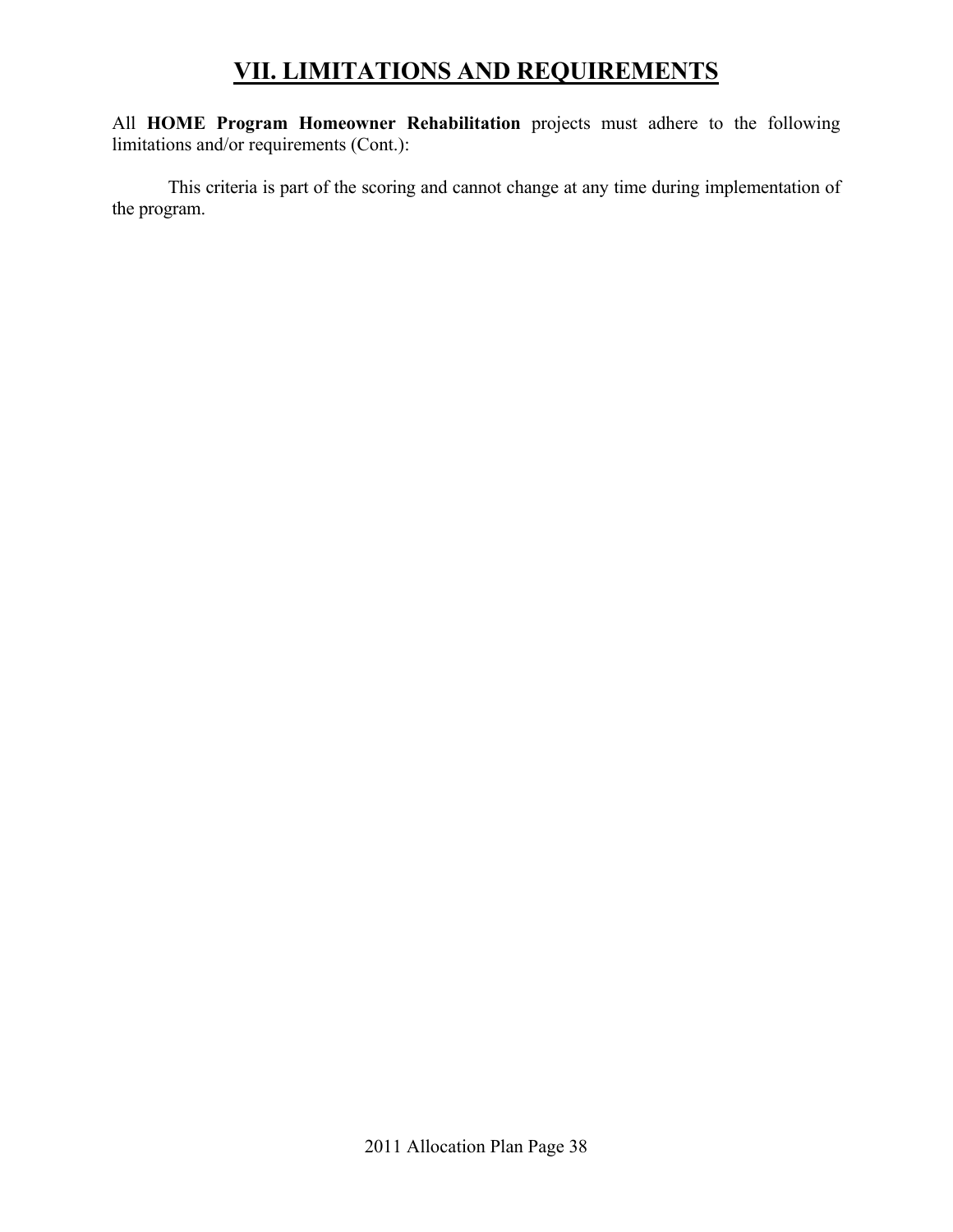All **Tax Credit** projects must adhere to the following limitations and/or requirements:

- A. For Tax Credit projects, owners must have appropriate title to the Real Property at time of 10% Test and must submit documentation of such with the 10% Test Package. Appropriate Title is Fee Simple Title. All Lease forms of ownership must be Pre-approved by WCDA PRIOR to Application.
- B. The Land Use Restrictive Covenants must be recorded and the Original recorded document must be submitted with the Carryover/10% Test Package. This document must be recorded prior to **ANY** other encumbering documents, including but not limited to construction loan and bridge loan documents.
- C. IRS Rules and Regulations outline costs, which are not allowed in Eligible Basis. In addition to those, WCDA does not allow the following costs in Eligible basis:
	- 1. Appraisals
	- 2. Construction interest after the Placed in Service Date
	- 3. Demolition
	- 4. Off-site Improvements
	- 5. Donated Services (such as cost reductions for HOME Match). Donated Services are also not included in the Gap calculation for total costs or sources of funds.
- D. Tax Credit projects submitted with a syndication rate below the published tolerance level in the Current Year Summary Attachment "A", will be underwritten at the average rate published.
- E. Extended Initial Compliance Period Federal law requires a 15-year initial low income use and a 15 year extended use period with an option to sell the project at the end of the initial period. WCDA requires the initial compliance period to be a minimum of 20 years, unless converting to Homeownership as outlined in the federal statue and this Allocation Plan. Projects with plans to convert to Homeownership will have a Land Use Restrictive Agreement recorded on the property with a 50-year initial low income use period, which will be released as units are sold to eligible Homeowners. Projects requesting credits that exceed the total per unit Eligible Basis published by WCDA in the Current Year Summary Attachment "A", must score a minimum of 35 points in the Extended Use Category.
- F. Violations of the WCDA Restrictive Land Use Covenant are considered non-compliance issues and reportable to the IRS. (See Compliance Monitoring Package)
- G. "Within thirty days of your completion of Part II of the Form 8609 and filing same with the Internal Revenue Service, a completed copy must be mailed to the compliance monitoring staff at the Agency for its records. Failure to return the completed form to the compliance monitoring staff within the required timeframe is a form of noncompliance which will be reported by the Agency to the Internal Revenue Service."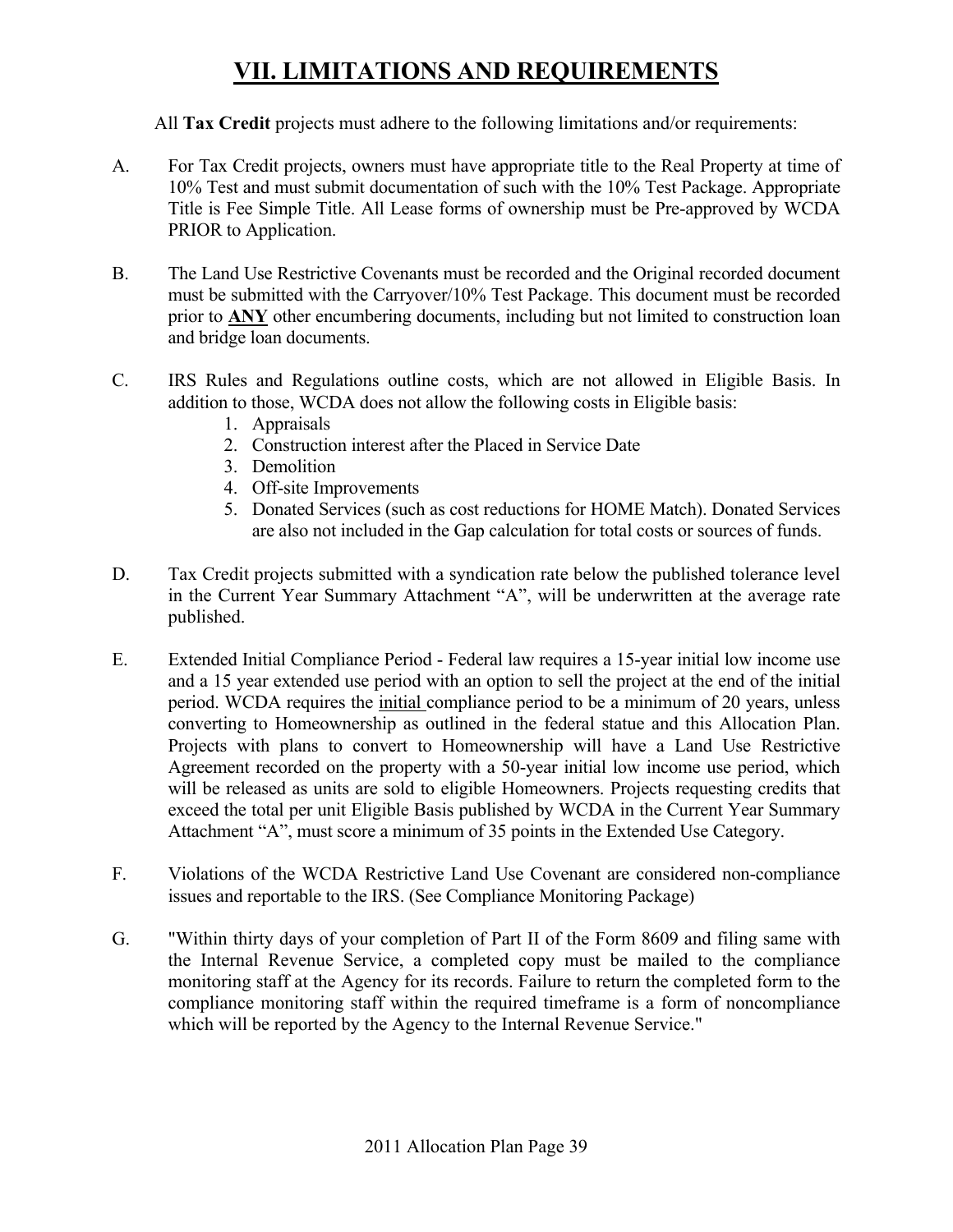#### All **Tax Credit** projects must adhere to the following limitations and/or requirements (Cont.):

- H. Developer fees will be limited to no more than 15% of development costs up to a maximum of \$1,000,000.00. Development costs are defined as total project costs minus all acquisition costs, off-site improvement costs, developer's fees, syndication costs, reserves and consultant's fees. Developer's accounting fees, other than Cost Certification fees, must be included in the Developer Fee limitation. (Total Project Costs are out of pocket money and do not include donated services, donated materials, and/or waived fees.) For Acquisition / Rehabilitation and Rehabilitation projects, the Developer's fee on acquisition costs is limited to 15% on projects with 12 units or less; 10% on projects with 13 to 24 units; 5% on projects with 25 to 36 units; and 0% on projects with over 36 units. Special Consideration may be given for project size, project characteristics, and/or project location.
- I. Eligible consultant fees are defined as Architect's Fee and Engineer's Fee. All other consultant fees, including accounting fees, will be permitted only within the Developer's Fee limit.
- J. Builder's fees will be limited as follows:
	- 1. Builder's Profit will be limited to no more than 6% of the construction costs.
	- 2. Builder's Overhead will be limited to no more than 2% of the construction costs.

3. General Requirements will be limited to no more than 6% of the construction costs. Construction costs equal, On-Site Work plus New Structures, Rehabilitation, and Accessory Structures.

- K. When combining the Tax Credit program with HOME funds, the HOME funds must be amortized at 3% for 45 years and debt service on the HOME funds must start no later than six months after the date the project is Placed-In-Service. (WCDA at its sole discretion may waive or modify the required terms on the HOME repayment.)
- L. When combining the Tax Credit program with HOME funds, neither the retention funds for the HOME financing nor the IRS form(s) 8609 will be released until all required documentation is received for both programs.
- M. All Tax Credit Project Owners must attend and pass the required testing to obtain a Compliance Certification by a nationally recognized firm; Spectrum Enterprises, Housing Credit College by Elizabeth Mooreland Consulting or other firms as approved by WCDA, prior to the project being placed in service or provide a Certification showing they have completed the training successfully in the past 5 years.
- N. A Representative of the Management Company for all Tax Credit Projects must attend and pass the required testing to obtain a Compliance Certification by a nationally recognized firm; Spectrum Enterprises, Housing Credit College by Elizabeth Mooreland Consulting or other firms as approved by WCDA, prior to the project being placed in service or provide a Certification showing they have completed the training successfully in the past 3 years.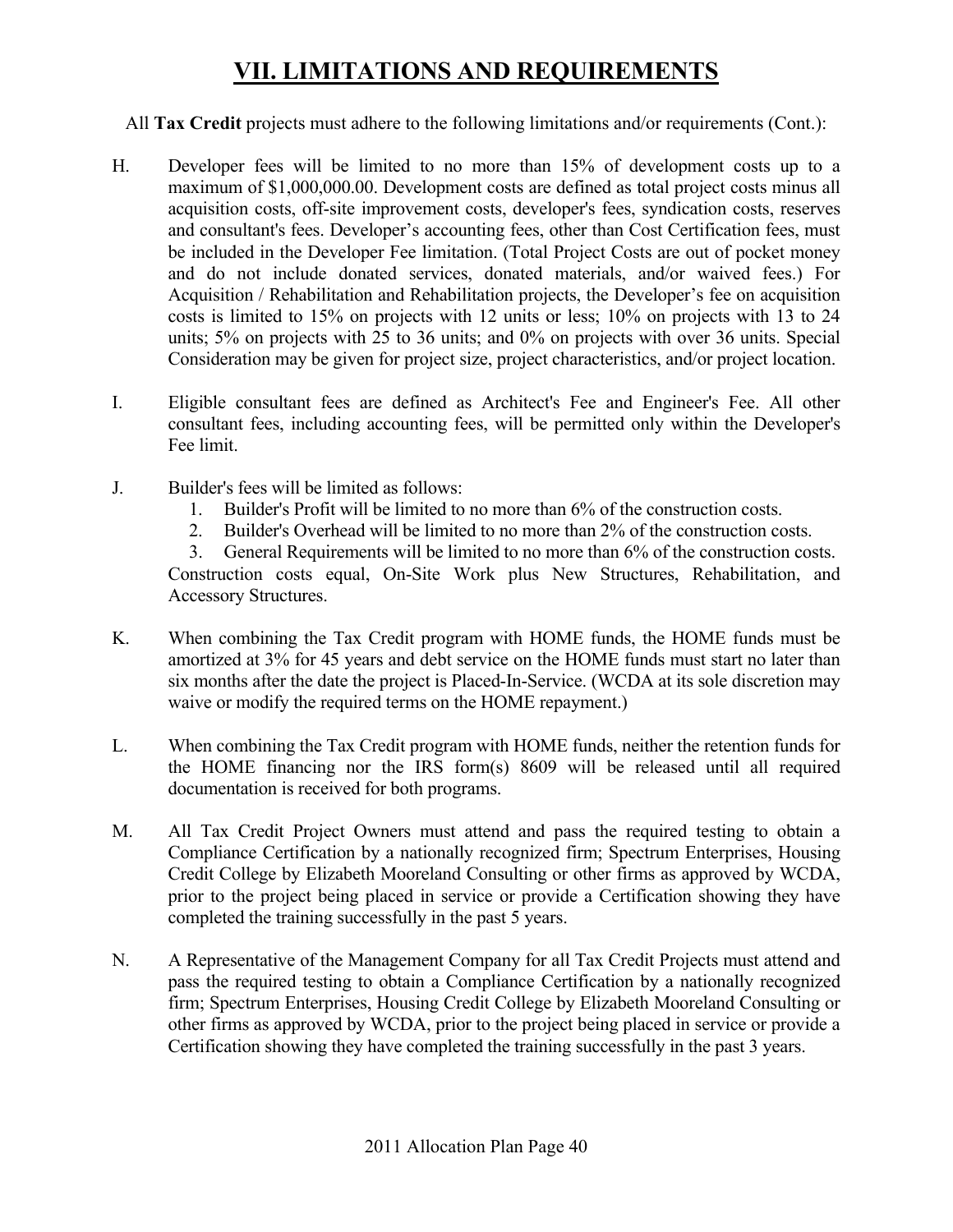All **Tax Credit** projects must adhere to the following limitations and/or requirements (Cont.):

O. The Placed in Service Date is determined by the date of the Certification of Occupancy.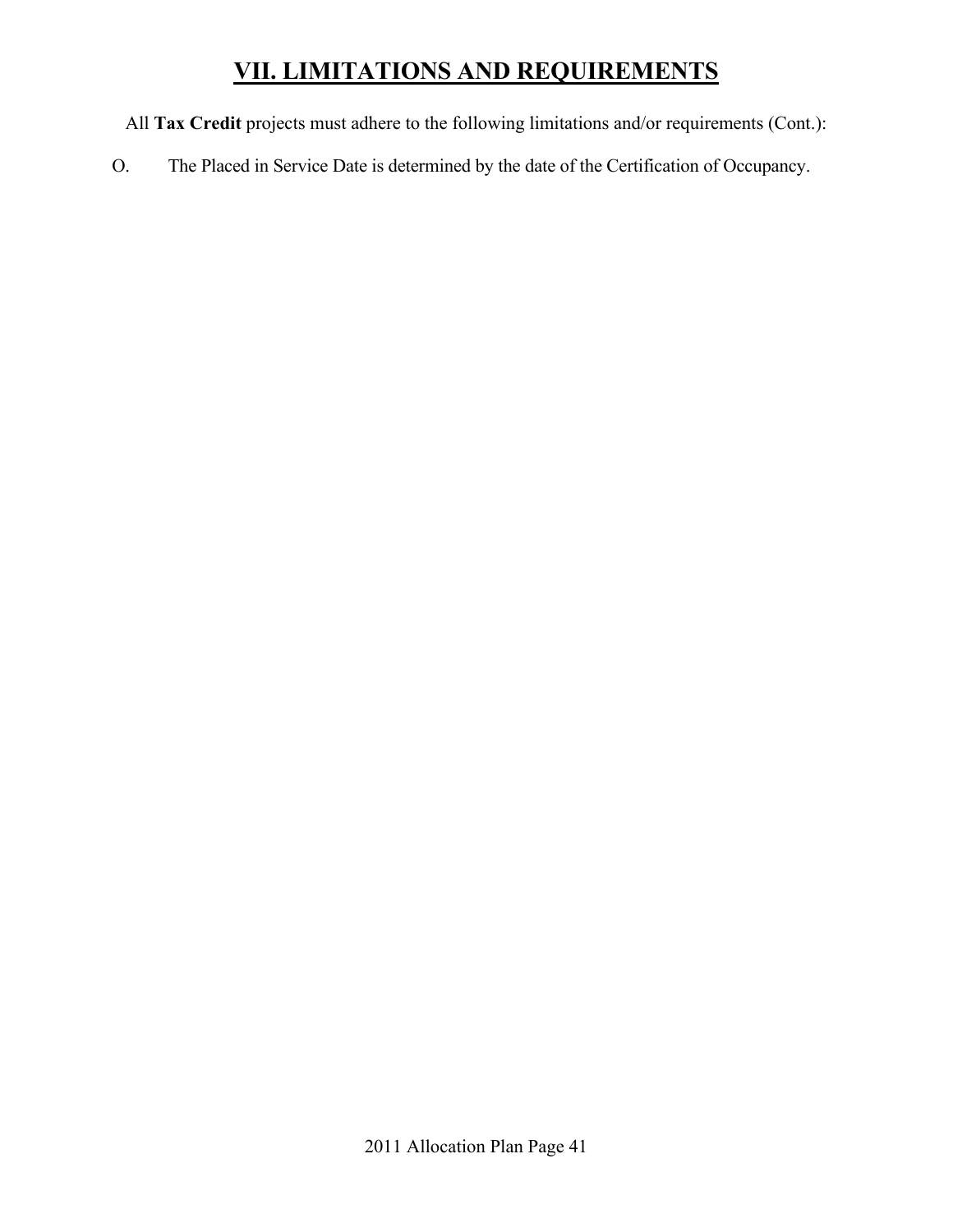# **VIII. EVALUATION & ALLOCATION**

#### **Tax Credit Program**

In addition to adopting a qualified allocation plan, housing credit agencies must also evaluate each Tax Credit project to insure that the project receives only the amount of credit necessary to assure project feasibility and viability throughout the credit period. Therefore, evaluations will be performed by WCDA at the following times: 1) when the initial application is received, 2) when the 10% test application is received, and 3) when the project is placed-in-service and an application for Final Allocation is made.

WCDA will make allocations of tax credits at the time an eligible project or portion of a project, which has received an Initial Allocation, is placed-in-service (available for rental occupancy), or when an application has been received, reviewed, and approved for an Initial Allocation.

The Tax Credit amount allocated is based on WCDA's determination of the qualified basis for the project or portion of the project, the gap calculation, and costs per unit. A Cost Certification, a certification of sources of funds (financing, grants, etc.), the amount of funds received from the syndication of the credits, and the percentage of the housing credit dollar amount used for project costs other than the costs of intermediaries, by an independent qualified professional is required for a 10% Test Allocation (See 10% Test Allocation Package) and a Final Allocation (See Final Allocation Package of Tax Credits).

The Tax Credit allocation may be reduced to comply with federal law based on WCDA's final review of the project.

WCDA will provide a 10% Test Allocation package to applicants upon request. 10% Test allocations may be requested as soon as an eligible project has met the 10% requirement. Projects must supply a 10% Test Package and all required supporting documentation no later than as described in the project's Carryover document or within 11 months from the date of the Carryover document, whichever is less. Projects will be assessed a penalty-fee of \$500.00 per day for 10% Test Allocation packages received after the deadline. WCDA may establish different deadlines prior to year-end for allocation requests in order to permit timely processing of documents.

WCDA will provide a Final Allocation package to applicants upon request. Final allocations may be requested as soon as an eligible building is placed-in-service. Applications for Final allocation must be received by WCDA not later then December 1 of the applicable year. Projects will be assessed a penalty-fee of \$500.00 per day for Final Allocation packages received after December 1. WCDA may establish different deadlines prior to year-end for allocation requests in order to permit timely processing of documents. Should "corrected" 8609's be requested there will be a fee of \$500 per 8609, unless it was an error by WCDA.

WCDA will provide the accountant's cost certificate form for the 10% Test and the Final Allocation. This form must be used without alteration to obtain a 10% test acknowledgement and/or IRS form 8609.

Applicants must be current on all fees before IRS form 8609 will be issued.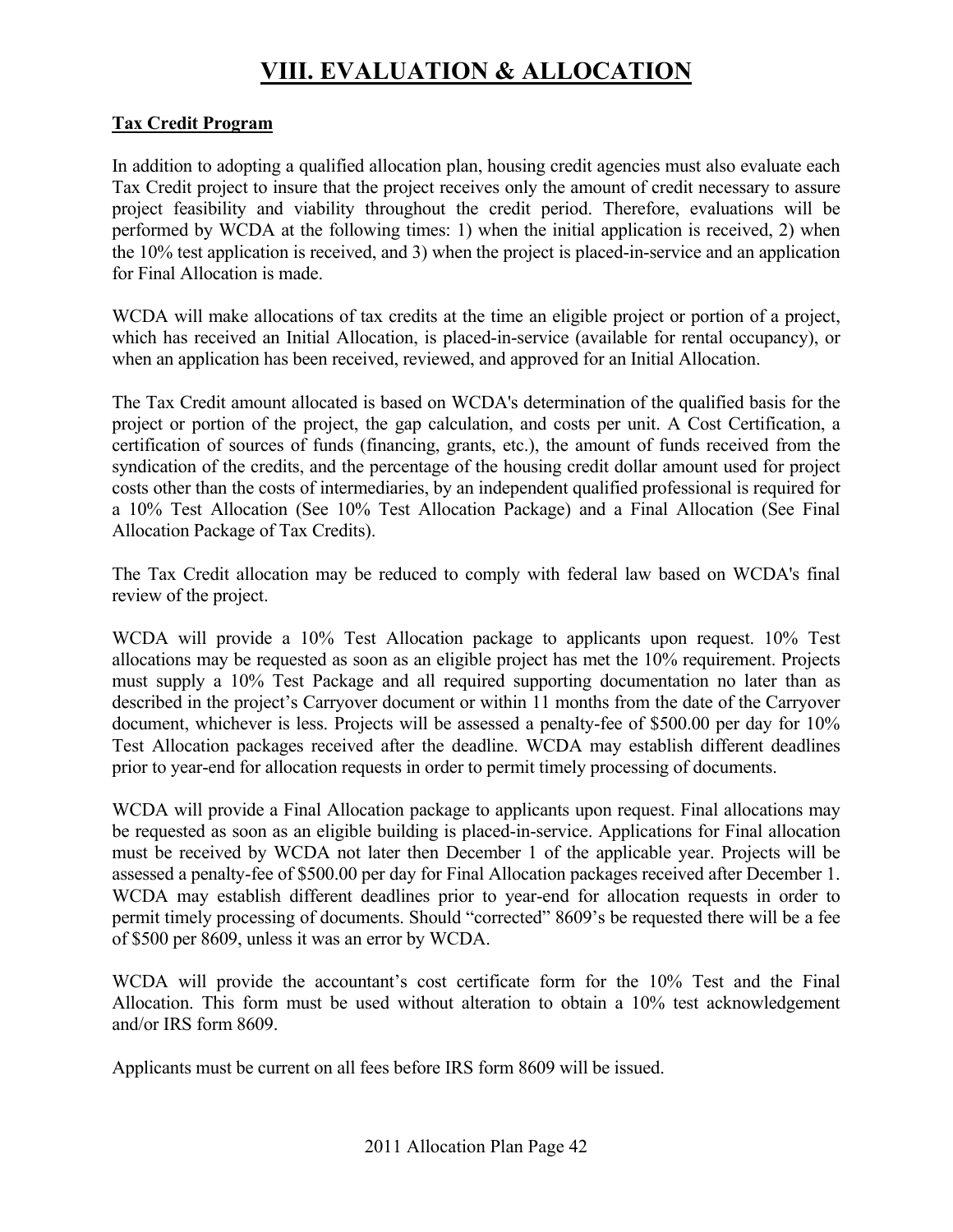# **IX. SECTION 1602 – TAX CREDIT EXCHANGE PROGRAM**

**A. ELIGIBILITY -** In order to be eligible for Section 1602 – Tax Credit Exchange (TCX) funding, projects must meet all of the following criteria:

- have received a Low-Income Housing Tax Credit (LIHTC) award under section 42 (h) of the Internal Revenue Code during the federal fiscal years allowed under the Section 1602 provisions, and;
- have not obtained a Temporary or Final Certificate of Occupancy, and;
- have not closed both the syndication of the LIHTC and their construction financing.

If after good-faith efforts have been made, an eligible project is unable to secure syndication, to make the project financially feasible and viable, participation in the TCX program may be allowed as follows:

- 1) Projects must retain the maximum amount of syndicated tax credits in the project as possible.
- 2) No projects will be granted TCX without a reasonable portion (to be determined by WCDA) of the Tax Credits syndicated and sold to an investor and the active participation of the syndicator/investor.
- 3) Projects which can show financial feasibility, with 40% or less of their Tax Credit award exchanged for TCX will be given priority and allowed to move forward without being placed on a waiting list.
- 4) Projects which can show financial feasibility but needing more than 40% but less than 50% of their Tax Credit award exchanged for TCX will be placed on a waiting list until September 30, 2011.

Projects on the waiting list will be evaluated on the following criteria:

- i. Amount of TCX needed
- ii. Syndication rate in relation to project size
- iii. Project readiness and estimated completion date
- iv. Original project scoring

This evaluation will allow WCDA to provide TCX funding to the greatest number of projects that have demonstrated the highest demand for the housing and can be completed within the required program time frames and will allow greater feasibility to be built into smaller projects.

- 5) Projects which can show financial feasibility but need more than 50% of the Tax Credit exchanged for TCX and projects which fail to show financial feasibility, will be deemed infeasible and the Tax Credits will be recaptured.
- 6) In order to effectively manage the program requirements, the percentages listed in paragraphs 3), 4), and 5) above may be amended at any time by WCDA without a Public Hearing or without soliciting Public Comments.

Projects which do not continue to progress in a timely fashion risk being deemed infeasible and the Tax Credits will be subject to recapture.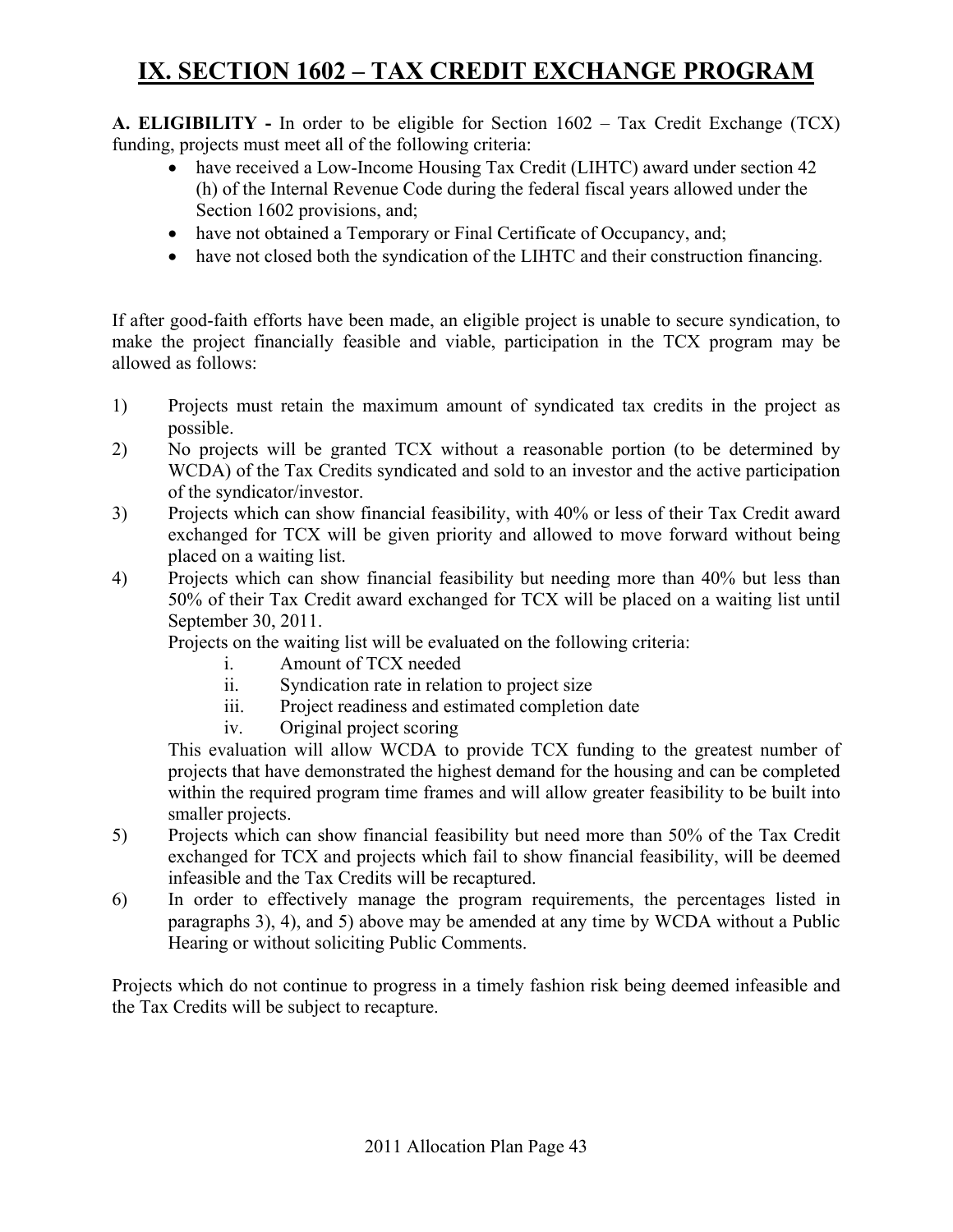# **X. TAX CREDIT ASSISTANCE PROGRAM (TCAP)**

### A. Program Income from TCAP

Program Income received from TCAP projects will be administered following the established HOME Program Rules and Regulations.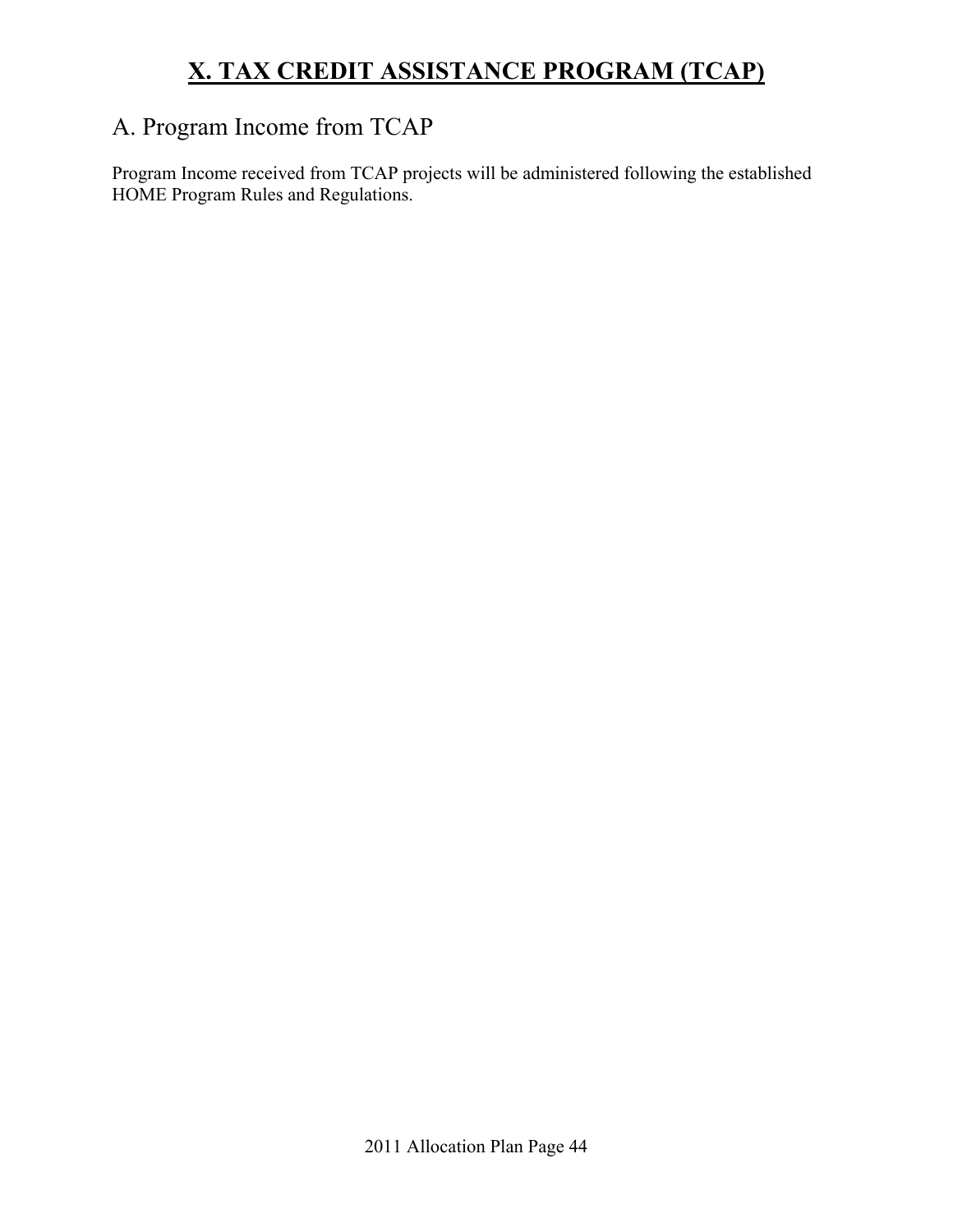# **X. TAX CREDIT ASSISTANCE PROGRAM (TCAP)**

### B. Description of Competitive Selection Criteria

TCAP Program Income will follow the Competitive Selection Criteria as outlined for HOME projects.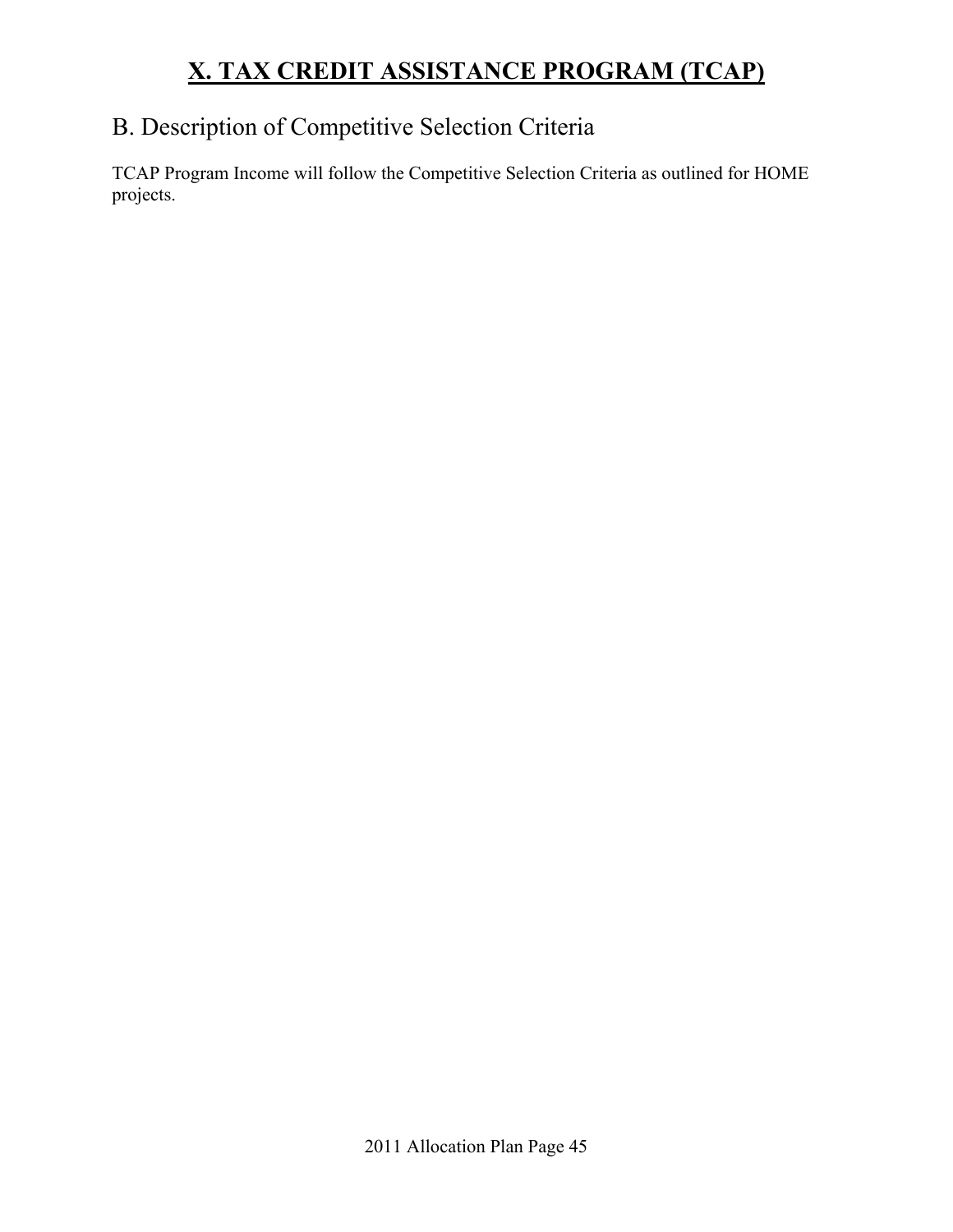# **X. TAX CREDIT ASSISTANCE PROGRAM (TCAP)**

### C. Commitment and Expenditure Deadlines

Commitment and Expenditure Deadlines, if not established by other guidance, will follow the Commitment and Expenditure Deadlines established for the HOME program.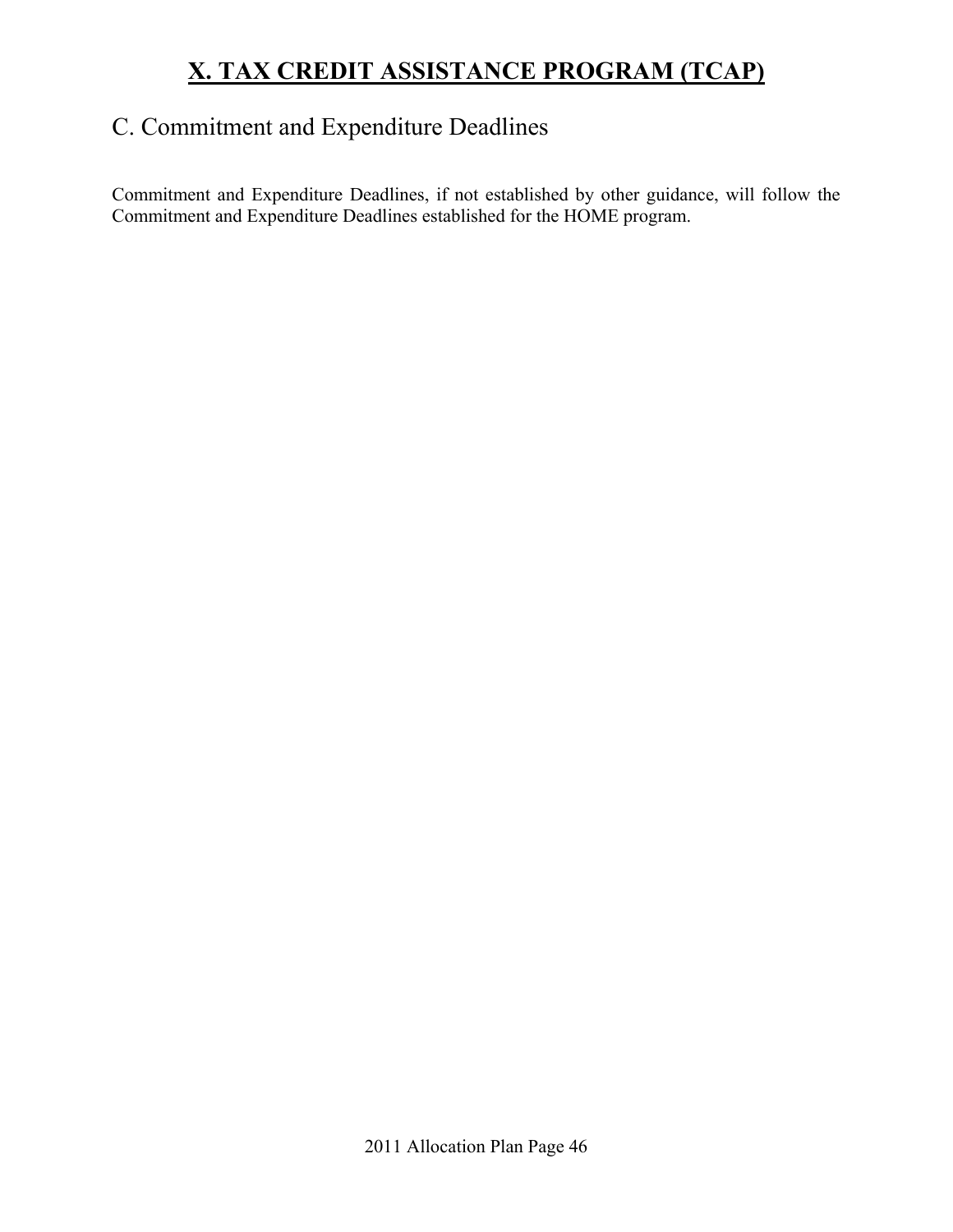#### A. Introduction

The Wyoming Community Development Authority "WCDA" is required by HUD's HOME Investment Partnership Program at 24 CFR Part 92 to monitor HOME projects for noncompliance. WCDA is also required by Section 42 of the Internal Revenue Code of 1986, as amended ("IRC 42"), to monitor Low-Income Housing Tax Credit ("LIHTC") projects for noncompliance with the provisions of IRC 42, and to notify the Internal Revenue Service ("IRS") of such noncompliance of which the Agency becomes aware. In addition, the WCDA will monitor the projects during the remaining term of the Land Use Restrictive Covenants Agreement.

WCDA has delegated the compliance monitoring function to an Authorized Delegate. WCDA has prepared this Compliance Monitoring Plan (the "plan"), and the Authorized Delegate has prepared a Compliance Monitoring Manual (the "Manual"), which sets forth the procedures that WCDA and the Authorized Delegate shall follow, and those procedures that an owner of a HOME and/or LIHTC project (the "Project Owner") is required to follow. It is important to note, however, that the Plan and Manual are to be used only as a supplement to compliance with 24 CFR Part 92 for HOME projects and Section 42 of the Internal Revenue Code of 1986 and the Treasury Regulations thereunder for Tax Credit projects. The Plan and Manual should not be considered a complete guide on compliance. The responsibility for compliance lies with the owner of the building(s). Because of the complexity of these Programs and the necessity to consider its applicability to specific circumstances, owners are urged to seek competent professional legal and accounting advice regarding compliance issues. WCDA's and the Authorized Delegate's obligation to monitor for compliance with the requirements of the Regulations does not make WCDA and/or the Authorized Delegate liable for an owner's noncompliance.

The Compliance Monitoring Manual is available through a link on WCDA's web site at http://www.wyomingcda.com/Housing\_Dev/Housing\_Low\_Income.html

As a condition to the allocation of HOME Program Funding and/or Low-Income Housing Tax Credits, Project Owners are required to enter into a binding agreement to comply with the terms and conditions of the Plan and do so upon submission of an application. The Plan is part of the Agency's Affordable Housing Allocation Plan for the State of Wyoming.

#### B. Owner's Responsibilities

1. Recordkeeping and Retention Requirements

Each owner of a low-income rental housing project must keep records for each qualified low-income building in the project that show for each year in the compliance period

a. The total number of residential rental units in the building (including the number of bedrooms and the size in square feet of each residential rental unit);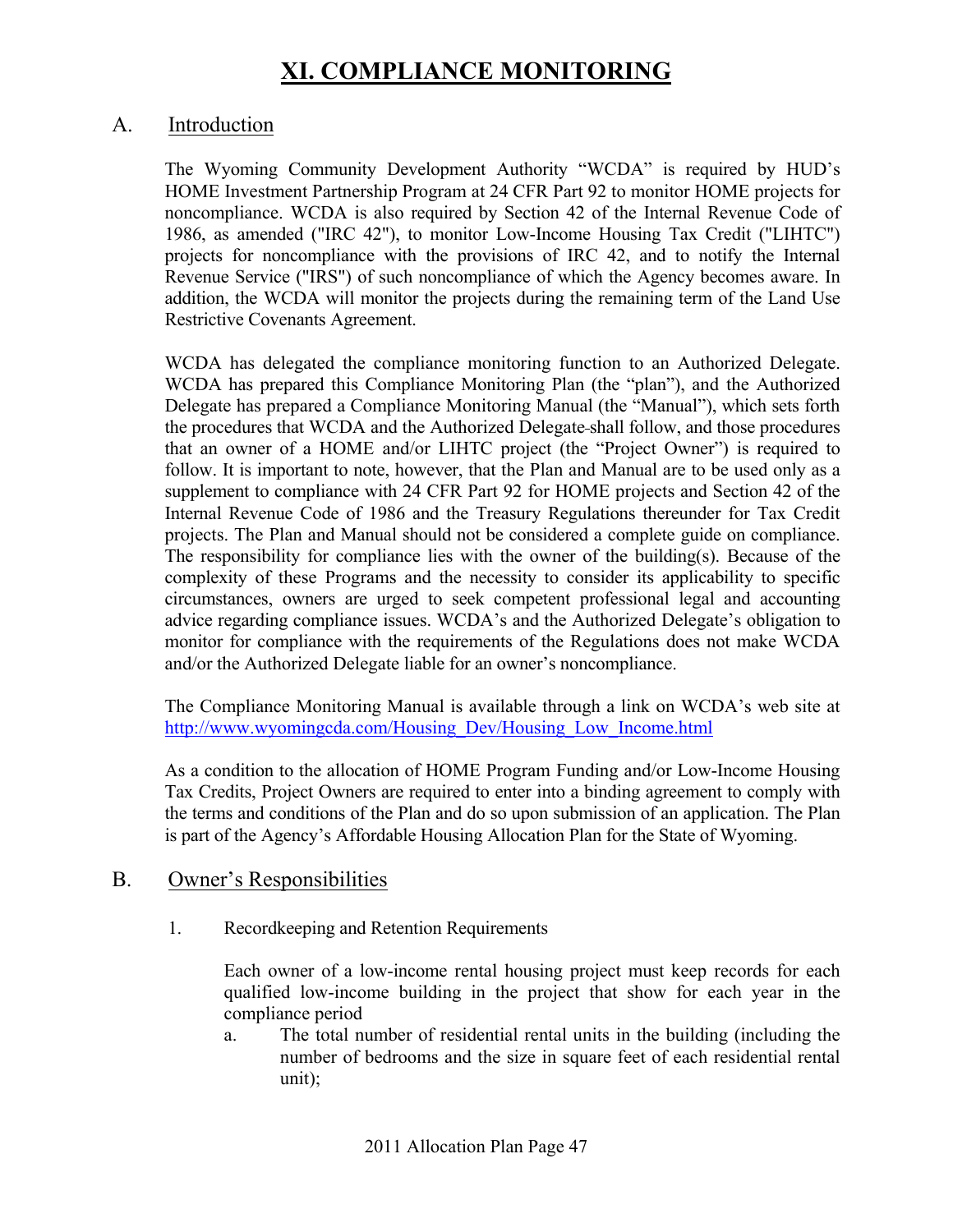- b. The percentage of residential rental units in the building that are rent restricted units;
- c. Designation of each unit as "Market", "HOME", and/or "Tax Credit";
- d. The rent charged to each tenant on each residential rental unit in the building (including any utility allowances);
- e. The rent subsidy and source received on each residential rental unit in the building;
- f. The number of occupants in each restricted unit;
- g. The restricted unit vacancies in the building and information that shows when, and to whom, the next available units were rented;
- h. The annual income certification of each tenant in restricted units;
- i. Documentation to support each tenant's income certification;
- j. The Ethnicity of Head of Household for each restricted unit;
- k. Type of Household (Single/non-elderly, Elderly, Related/Single Parent, Related/Two Parent, Other, or Vacant Unit);
- l. The Character and use of the nonresidential portion of the building; and
- m. The eligible basis and qualified basis of the building at the end of the first year of the credit period (applies to Tax Credit project only);
- n. Any other information required, now or in the future, by any Federal or State Agency.

Forms to meet these requirements are available in the Compliance Monitoring Manual.

Owners must retain the original local health, safety, or building code violation reports or notices that were issued by the State or local government unit and copies of all documents pertaining to fair housing complaints which have been filed for WCDA's and/or the Authorized Delegate's inspection. Retention of the original violation reports or notices is not required once the Authorized Delegate reviews the violation reports or notices and completes its inspection, unless the violation remains uncorrected.

Under the record retention provision for HOME funded Projects, the owner must retain the general records for five years after project completion. Tenant income, rent and inspection information must be kept for the most recent five years, until five years after the affordability period ends.

Under the record retention provision for tax credit projects, the owner must retain the records described above for at least 6 years after the due date (with extensions) for filing the federal income tax return for that year. The records for the first year of the credit period however, must be retained for at least 6 years beyond the due date (with extensions) for filing the federal income tax return for the last year of the compliance period of the building.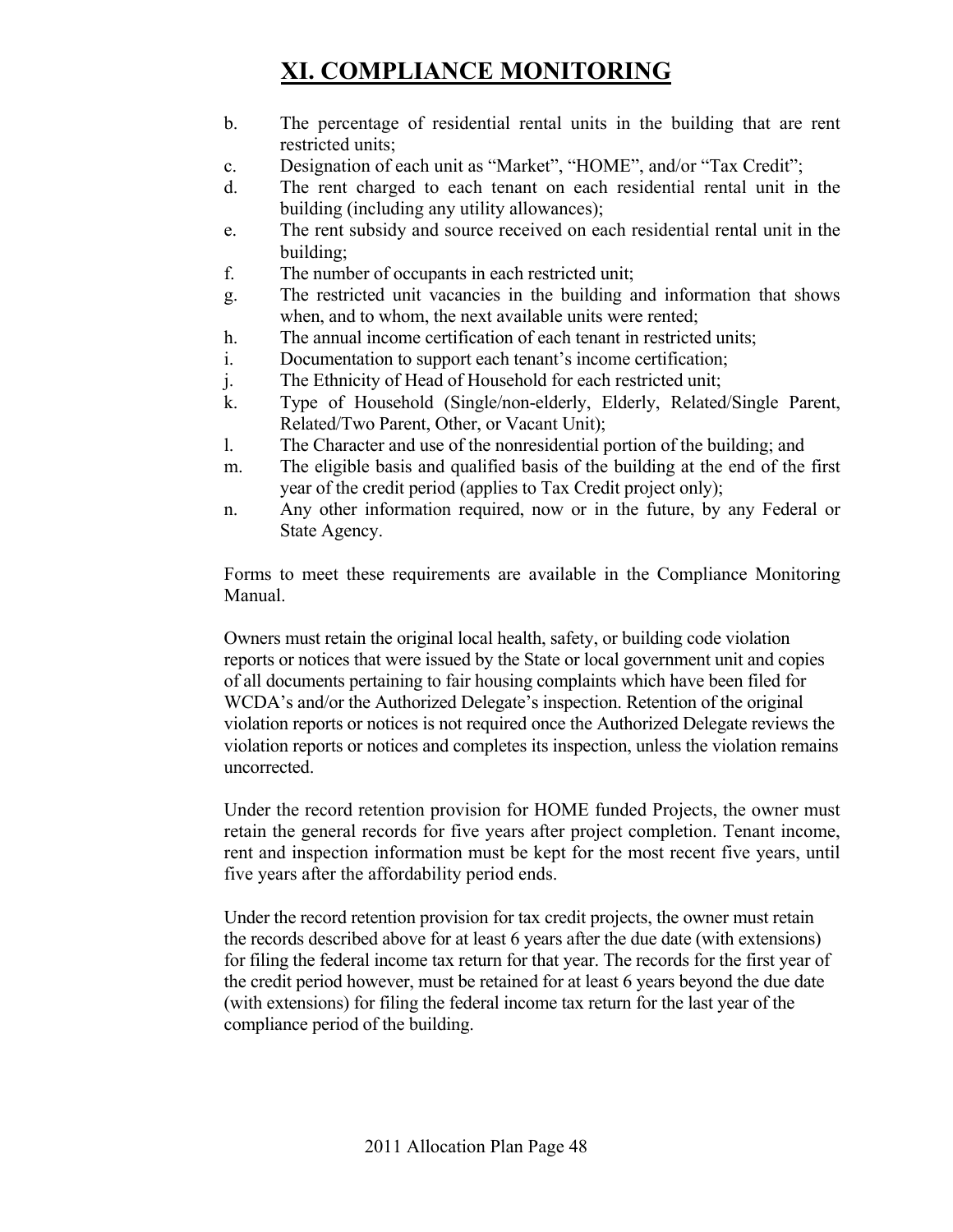The IRS Code allows for various options in calculating the Utility Allowances. An owner may request a change in the option used for a project only once during the compliance period. Projects may not vacillate back and forth between options.

Owners must provide tenant data annually including **but not limited to** tenant race, ethnicity, family composition, age, income, use of rental assistance or other similar assistance, disability status, and monthly rental payments on the WCDA prescribed form as required by the Housing Tax Credit Coordination Act of 2008.

2. Certification

 The owner of a HOME funded project is required to submit an Annual Re-Certification Form for each project.

 All projects are required once each year to re-examine and recertify the income eligibility of all tenants. 100% tax credit projects must also re-examine and recertify the income eligibility of all tenants annually unless ALL units in the project are restricted at the **same** income and **same** rent restrictions. These projects must reexamine and recertify the income eligibility of all tenants the first year no later than the anniversary of the effective date of the tenants' original certification and recertify student status annually throughout the initial compliance period. Future recertifications are not required for 100% Tax Credit projects with 100% of the units restricted at the **same** rent and income levels **provided** the project has had no compliance findings or outstanding compliance issues in the last year. Projects which have more than one (1) rent or income level must continue to recertify the income eligibility of all tenants annually throughout the compliance period and make every effort to insure the income and rent levels are maintained at all times throughout the compliance period. **This is effective for all projects, regardless of the year the tax credits were awarded.** The owner of a low-income housing Tax Credit project is required to submit to the Authorized Delegate, a Certification as required by IRC  $$1.42-5(c)(1)$ .

 The required Certification forms are available in the Compliance Monitoring Manual.

- 3. Submission of Reports to WCDA
	- a. Each year during the Compliance period, every project must submit the following documents as required by the Authorized Delegate:
		- Copies of any and all local/state/other health, safety, or building code violation reports, stating whether the violation has been corrected
		- Copies of all documents pertaining to fair housing complaints which have been filed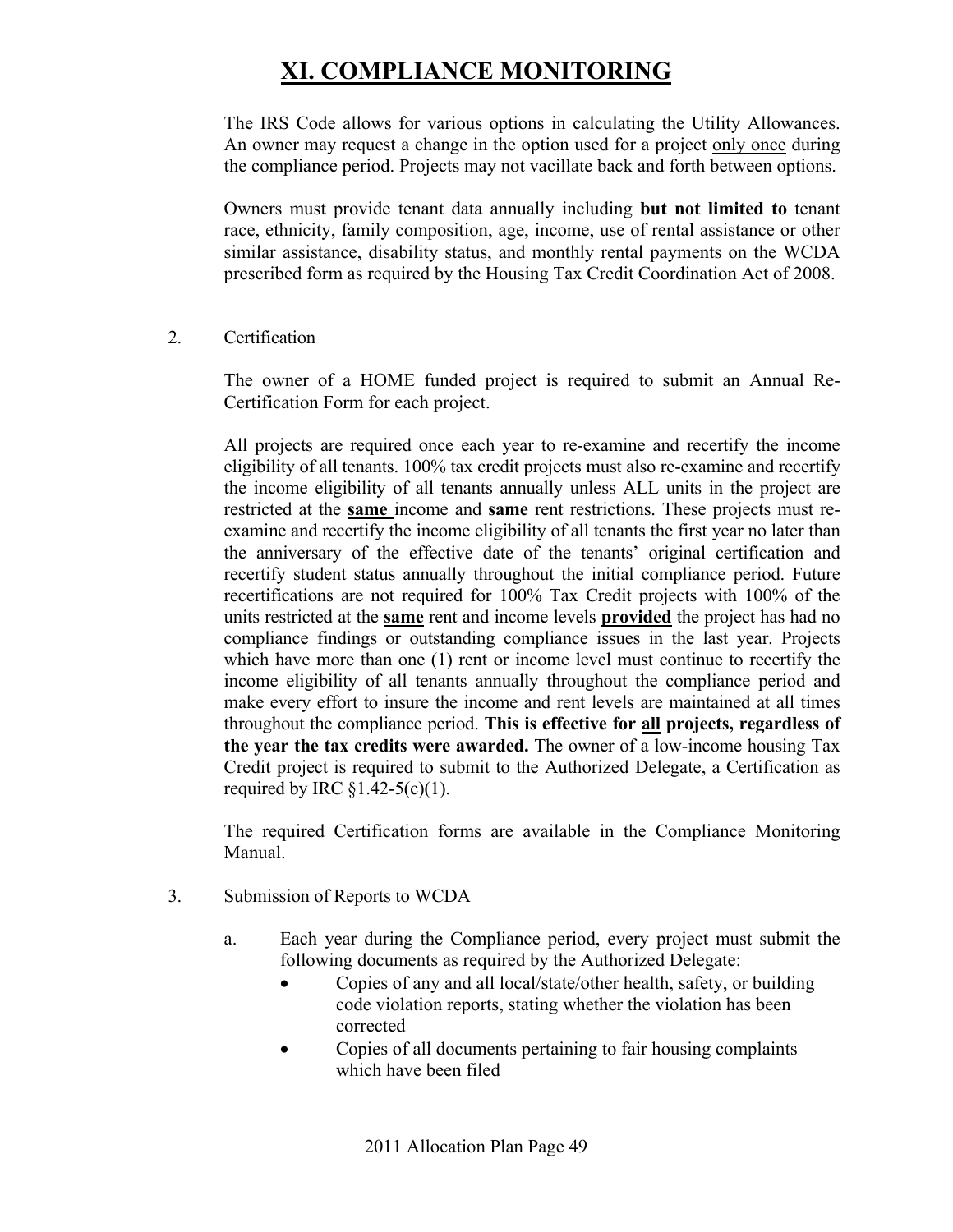- Any other reports required by the Authorized Delegate in the Compliance Monitoring Manual
- HOME Funded Projects must also submit:
- Annual Re-certification form
- Tax Credit Projects must also submit:
- Owner's Certificate of Continuing Program Compliance
- Compliance Monitoring Fees
- Executed IRS Form 8821 (Tax Information Authorization)
- Any other IRS forms necessary for compliance monitoring
- b. All projects must submit Year End Financial Statements to WCDA by March 31 of each year during the compliance period. (Audited if available)
- c. "Within thirty days of your completion of Part II of the Form 8609 and filing same with the Internal Revenue Service, a completed copy must be mailed to the compliance monitoring staff at the Agency for its records. Failure to return the completed form to the compliance monitoring staff within the required time frame is a form of noncompliance which will be reported by the Agency to the Internal Revenue Service."

#### C. Additional Requirements

- 1.) All HOME unit leases must be for 1 period of 12 months unless a lesser time frame is agreed upon by the tenant and the owner AND previously approved by WCDA. Rent restrictions float within the project. When a household's income increases above the limit for that unit, the next available unit must be rented at the lower level. Every effort must be made to insure the income and rent levels are maintained at all time throughout the compliance period. As such projects with multiple rent and or income levels must recertify each household on an annual basis.
- 3.) Foster Care exemption may only be used until the individual reaches 25 years old.
- 4.) When calculating maximum rents, all rents must be rounded **down** to the next dollar.
- 5.) Projects must submit Financial Statements to WCDA by March 31 of each year during the compliance period. (Audited if available)
- 6.) Sub-metering is NOT allowed.
- 7.) The Utility Allowance source may not change from what is disclosed in the original Application throughout the compliance period without prior written permission from WCDA. (The project will be re-underwritten to verify it still meets the Allocation Plan requirements and if additional restrictions would be required.) The Utility Allowance Sources allowed are:
	- a. Local Public Housing Authority Estimate
	- b. HUD Utility Allowance Schedule/Calculator
	- c. Utility Company Estimate
	- d. Energy Consumption Model as defined in §1.42-10 by a properly licensed engineer

2011 Allocation Plan Page 50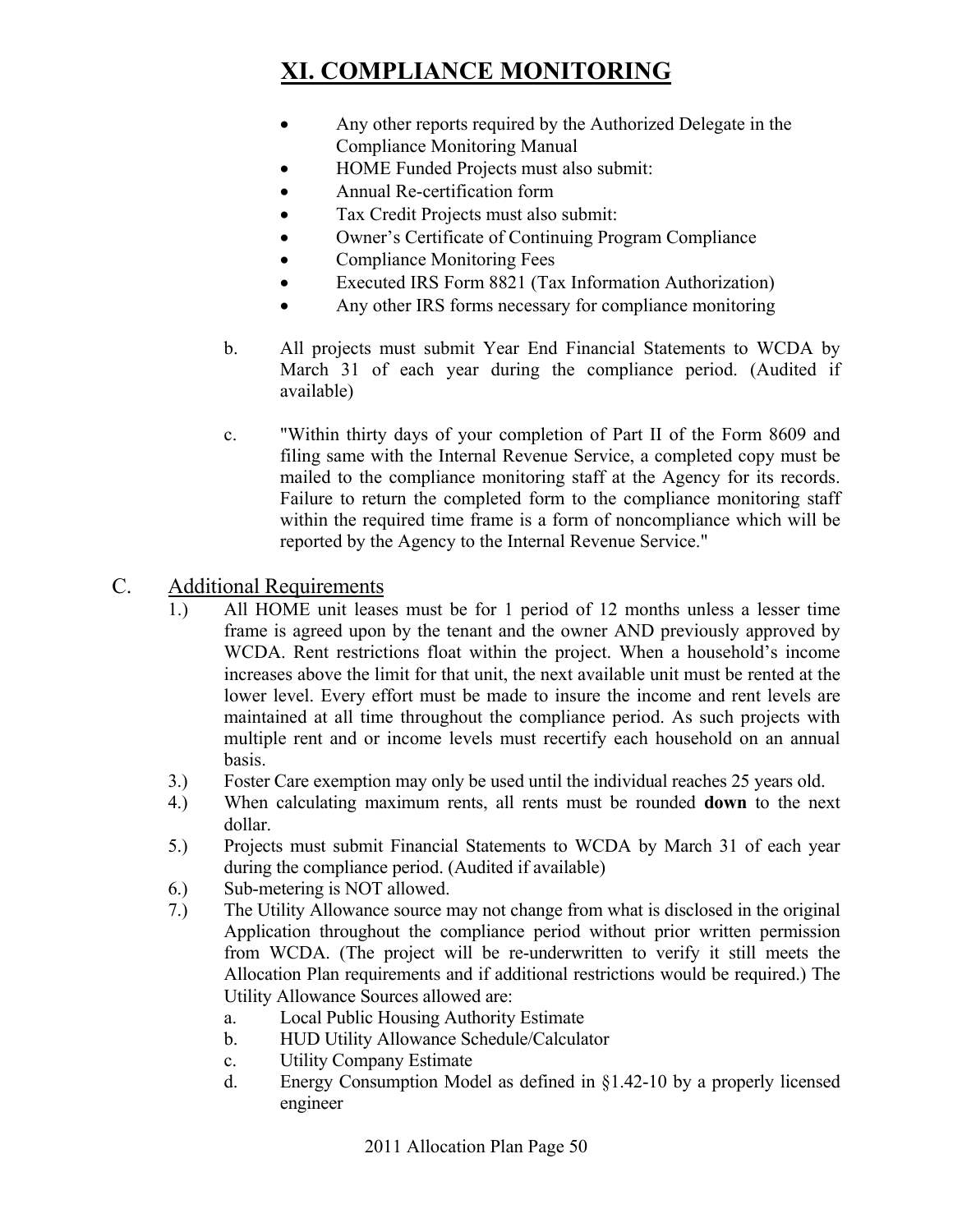#### D. Review and Inspections

As a condition of HOME funding or the allocation of Tax Credits, WCDA and/or the Authorized Delegate has the right to perform on-site inspections of any restricted building or project.

An on-site review of tenant certifications including the applications, third-party verifications and supporting documentation of income, and physical inspections will be conducted in accordance with the applicable regulations. WCDA and the Authorized Delegate shall have access to all official project records, including IRS reporting forms, upon reasonable notification. All official project records or complete copies of such records must be made available to WCDA and/or the Authorized Delegate upon request.

#### 1. HOME PROJECTS

The Authorized Delegate will conduct on-site inspections of all buildings in the project no less than:

- a. every three years for a project of one to four units,
- b. every two years for a project with five to 25 units, and
- c. annually for projects with 26 or more units.

The Authorized Delegate will physically inspect at least 20 percent of the project's restricted units and review the low-income certifications, the documentation supporting the certifications, and the rent records for the tenants in those units; and

The Authorized Delegate will randomly select which restricted units and tenant records are to be inspected and reviewed by the Authorized Delegate. The unit and tenant records to be inspected and reviewed will be chosen in a manner that will not give owners of restricted projects advance notice that a unit and tenant records for a particular year will or will not be inspected and reviewed. However, the Authorized Delegate may give an owner reasonable notice that an inspection of the building and restricted units or tenant record review will occur so that the owner may notify tenants of the inspection or assemble tenant records for review.

#### 2. TAX CREDIT PROJECTS

- a. The Authorized Delegate will review annually the Certification submitted under paragraph "B" for compliance.
- b. The Authorized Delegate will conduct on-site inspections of all buildings in the project by the end of the second calendar year following the year the last building in the project is placed in service and at least once every 3 years thereafter. The Authorized Delegate will physically inspect at least 20 percent of the project's restricted units and review the low-income certifications, the documentation supporting the certifications, and the rent records for the tenants in those units; and

The Authorized Delegate will randomly select which restricted units and tenant records are to be inspected and reviewed by the Authorized Delegate. The unit and tenant records to be inspected and reviewed will be chosen in a manner that will not give owners of restricted projects advance notice that a unit and tenant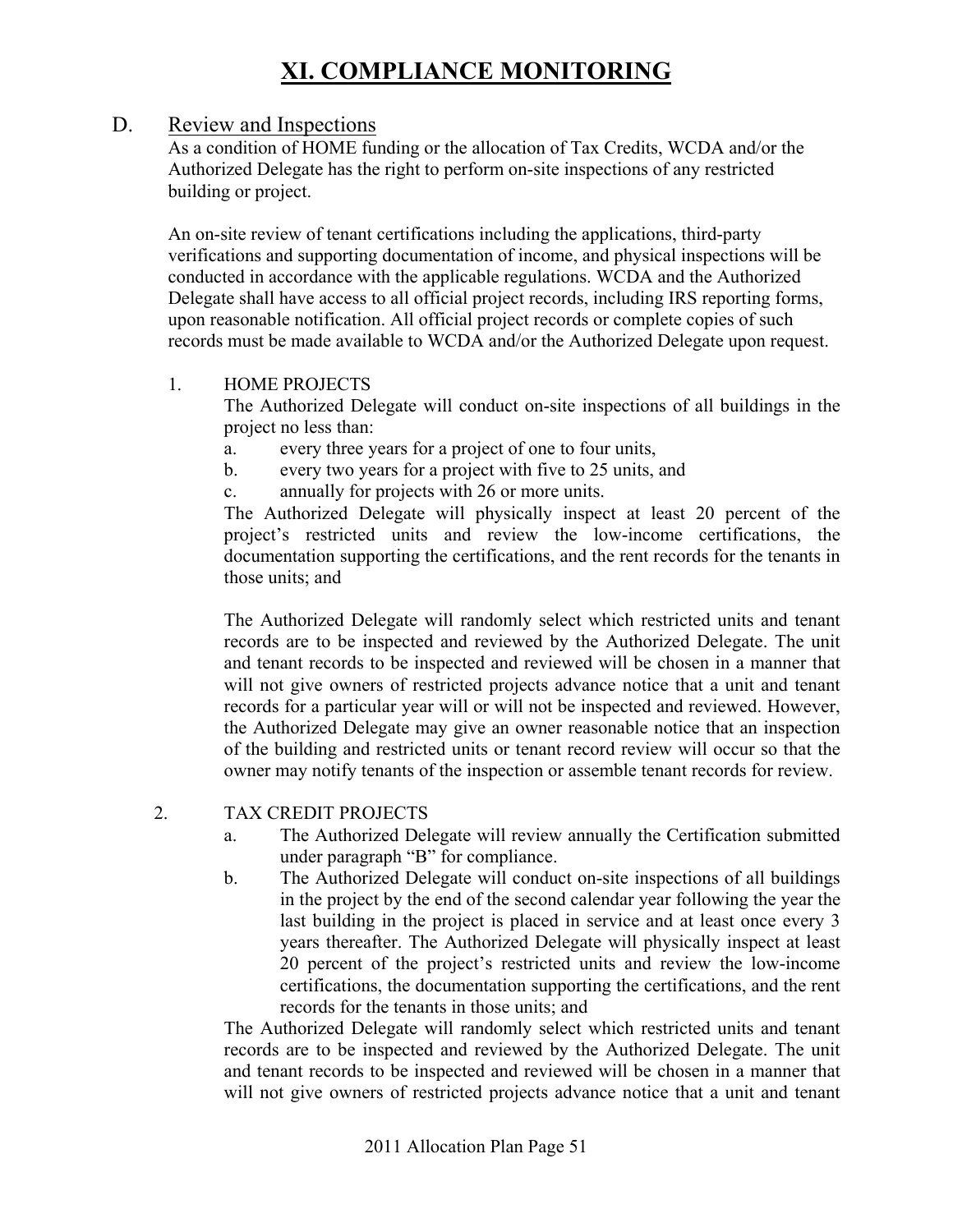records for a particular year will or will not be inspected and reviewed. However, the Authorized Delegate may give an owner reasonable notice that an inspection of the building and restricted units or tenant record review will occur so that the owner may notify tenants of the inspection or assemble tenant records for review.

#### E. Notification of Noncompliance Requirements

The Authorized Delegate will give notification to owners within 90 days of any findings of noncompliance. The owner will be allowed a correction period which will be determined by The Authorized Delegate on an individual basis. The owner must notify The Authorized Delegate of any and all corrections. If non-compliance is not corrected during the Correction Period, the owner is responsible for paying any fees necessary to conduct an audit and/or re-inspection to obtain a corrected 8823.

For Tax Credit projects, WCDA will promptly notify the IRS of any project noncompliance within its responsibility as contained in the Code. Neither the Authorized Delegate nor WCDA have jurisdiction to interpret or administer the Code, except in those instances where specific delegation has been authorized.

Violations of the WCDA Extended Use Agreement are non-compliance issues and reportable to the IRS.

#### F. Modification of the Compliance Monitoring Procedure

This Compliance Monitoring Procedure is subject to modifications by WCDA in order to comply with Section 42 of the Code, all regulations, rules, rulings, policies, procedures and any other official comments promulgated and issued by the Internal Revenue Service, or the Treasury Department (including currently existing and future promulgations and issuances) in the case of Low Income Housing Tax Credit projects, or 24 CFR Part 92 in the case of projects under the HOME Investment Partnerships Program. Further, this Compliance Monitoring Procedure is also subject to any other modifications that WCDA in its sole discretion considers necessary.

#### G. Compliance Training

All Tax Credit Project Owners must attend and pass the required testing to obtain a Compliance Certification by a nationally recognized firm; Spectrum Enterprises, Housing Credit College by Elizabeth Mooreland Consulting or other firms as approved by WCDA, prior to the project being placed in service or provide a Certification showing they have completed the training successfully in the past 5 years.

A Representative of the Management Company for all Tax Credit Projects must attend and pass the required testing to obtain a Compliance Certification by a nationally recognized firm; Spectrum Enterprises, Housing Credit College by Elizabeth Mooreland Consulting or other firms as approved by WCDA, prior to the project being placed in service or provide a Certification showing they have completed the training successfully in the past 3 years.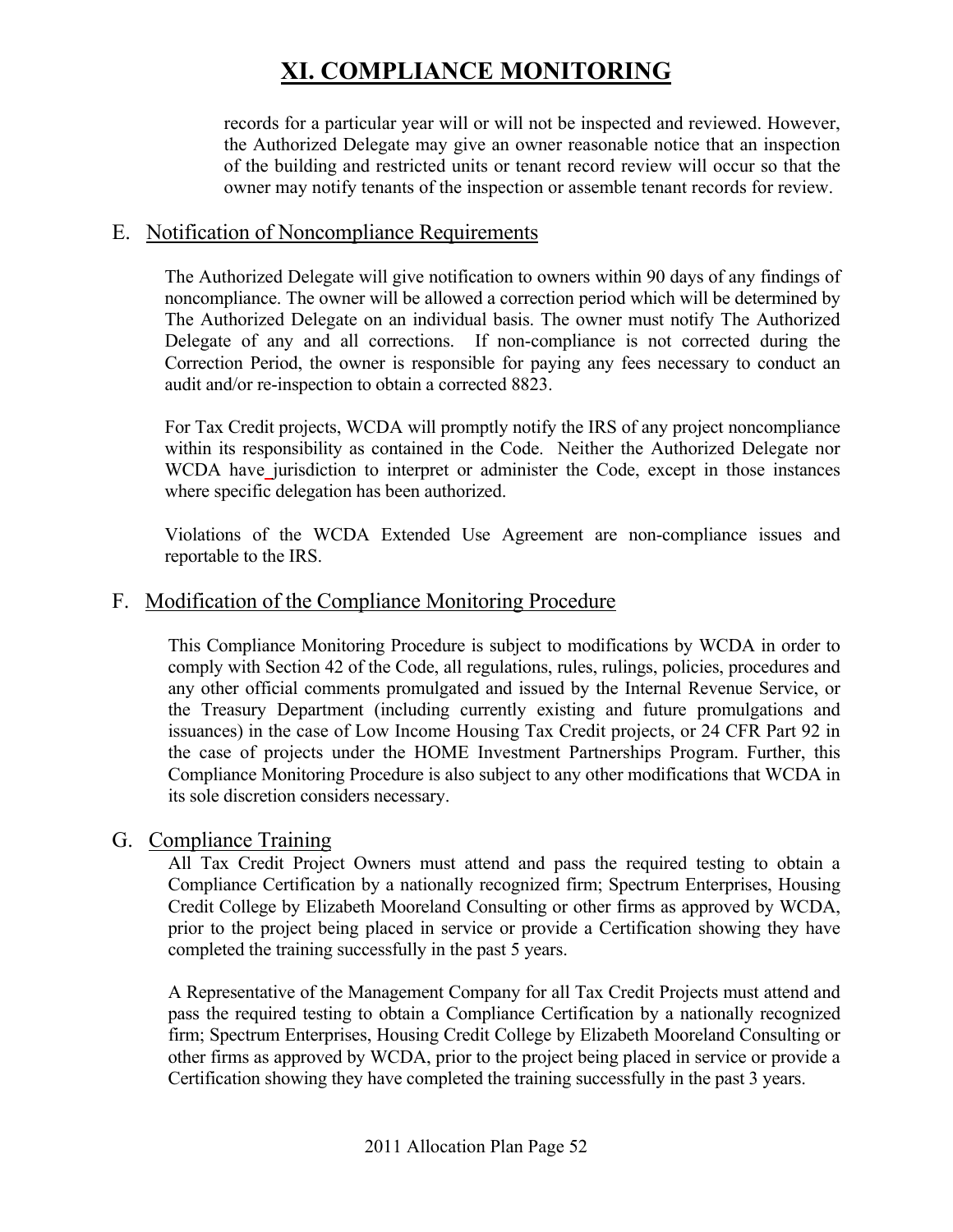All HOME Rental Project Owners must attend Compliance Training by a nationally recognized firm; Spectrum Enterprises, Housing Credit College by Elizabeth Mooreland Consulting, or other firms as approved by WCDA, prior to the project being placed in service or provide a Certification showing they have completed the training in the past 5 years.

A Representative of the Management Company for all HOME rental projects must attend Compliance Training by a nationally recognized firm; Spectrum Enterprises, Housing Credit College by Elizabeth Mooreland Consulting, or other firms as approved by WCDA, prior to the project being placed in service or provide a Certification showing they have completed the training in the past 3 years.

Due to lack of entities offering testing on HOME only projects, testing is not a requirement for projects which only contain HOME funding. However if any project has a history of non-compliance, WCDA may require successful completion of a Compliance Seminar/Schooling etc. which may include passing the required testing for Certification.

#### H. Compliance Fees

A Tax Credit Project Owner is required to submit to WCDA the compliance fees annually on or before the 31st of March with Year End Financial Statements. The compliance fee is \$35.00 per unit due annually during the compliance period. The compliance period is defined as the IRS Initial compliance period, plus the extended compliance period agreed to in the application, plus the IRS required Extended Use period, plus the 3 year vacancy decontrol period. In addition, if an 8823 has been issued with continuing non-compliance, a fee of \$50.00 will be assessed for reviewing each non-compliance issue in order to provide a corrected 8823. These fees may be adjusted from time to time as WCDA deems necessary.

I. Liability

#### **COMPLIANCE WITH THE REQUIREMENTS OF THE HOME PROGRAM AND/OR THE TAX CREDIT PROGRAM IS THE RESPONSIBILITY OF THE OWNER OF THE BUILDING FOR WHICH THE FUNDING AND/OR CREDIT IS ALLOWABLE. WCDA's OBLIGATION TO MONITOR FOR COMPLIANCE WITH THE REQUIREMENTS DOES NOT MAKE WCDA LIABLE FOR THE OWNER'S NONCOMPLIANCE.**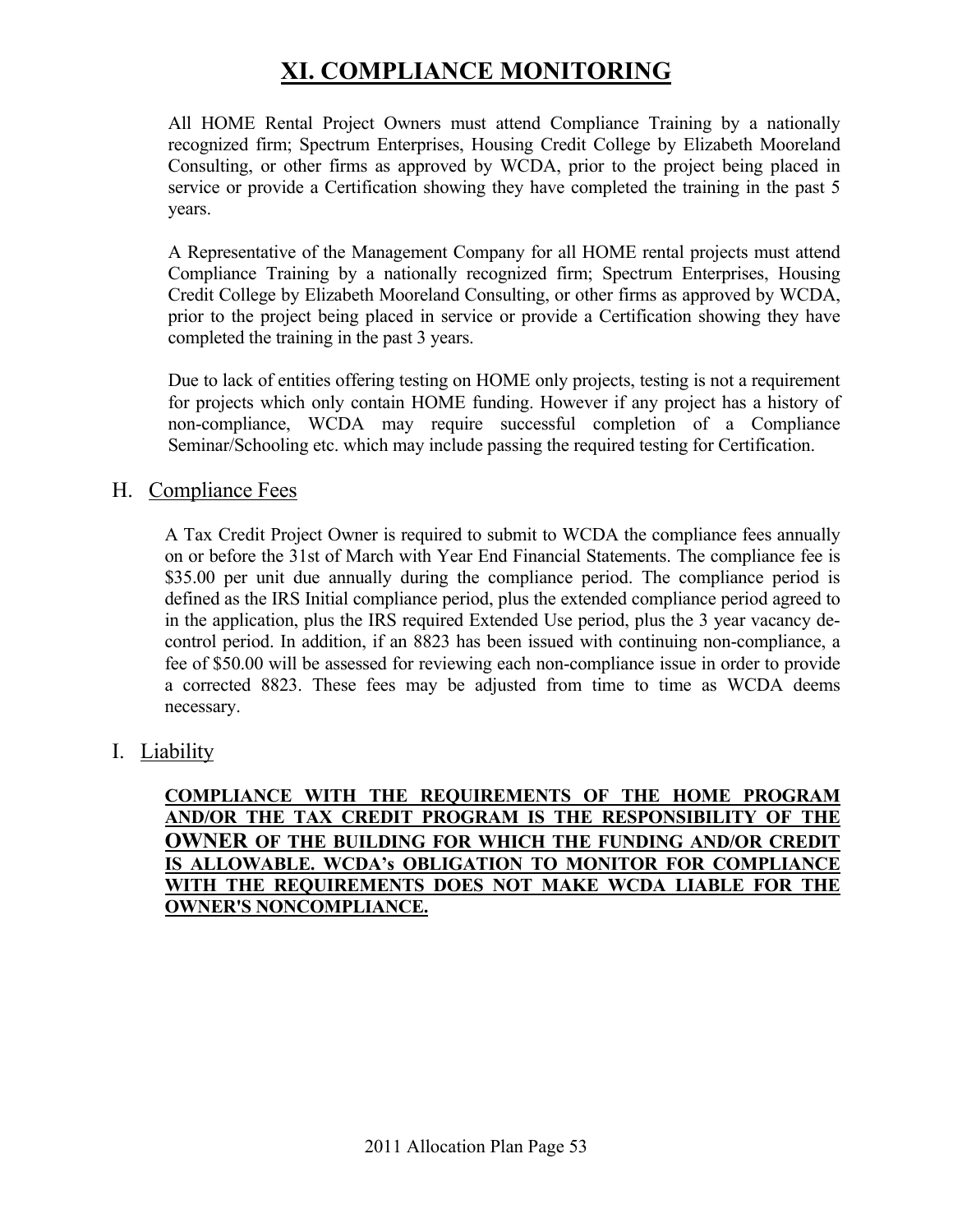### **XII. DISCLAIMER**

### WCDA's review of documents submitted in connection with this allocation is for its own purposes. **WCDA MAKES NO REPRESENTATIONS TO THE OWNER OR ANYONE ELSE AS TO COMPLIANCE WITH THE INTERNAL REVENUE CODE, TREASURY REGULATIONS, OR ANY OTHER LAWS OR REGULATIONS GOVERNING LOW-INCOME HOUSING TAX CREDITS OR HOME PROGRAM.**

The Tax Credit and HOME amounts allocated shall be made solely at the discretion of the Authority, but in no way represents or warrants to any sponsor, investor, lender or others that the project is, in fact, feasible or viable.

The Allocation Plan, Current Year Summary, Application Form, Tax Credit Carryover/10% Test Allocation package and Tax Credit Final Allocation Package, Compliance Monitoring Procedure Plan, HOME Program Description and Consolidated Plan may be amended, from time to time, as guidelines and regulations are issued under Section 42 of the Internal Revenue Code, or under 24CFR Part 92 HOME Investment Partnerships Program, or as WCDA deems necessary to carry out the goals of these programs.

No board member, agent or employee of WCDA shall be personally liable concerning any matters arising out of, or in relation to, the allocation of the Low-Income Housing Tax Credit, or the allocation of HOME Investment Partnerships Program funds.

The information concerning housing needs in the State of Wyoming published in A Profile of Wyoming Demographics, Economics and Housing, is currently being used as a guide by the WCDA in its review of applications; however, applicants must provide their own information concerning housing needs to support their applications. An electronic copy of A Profile of Wyoming Demographics, Economics and Housing is available on WCDA's web site (www.wyomingcda.com) or by contacting WCDA. WCDA makes no representations about the accuracy of its information, which was provided by a third party source. Developers should not rely on nor use such information in underwriting the feasibility of their project or assessing local demand.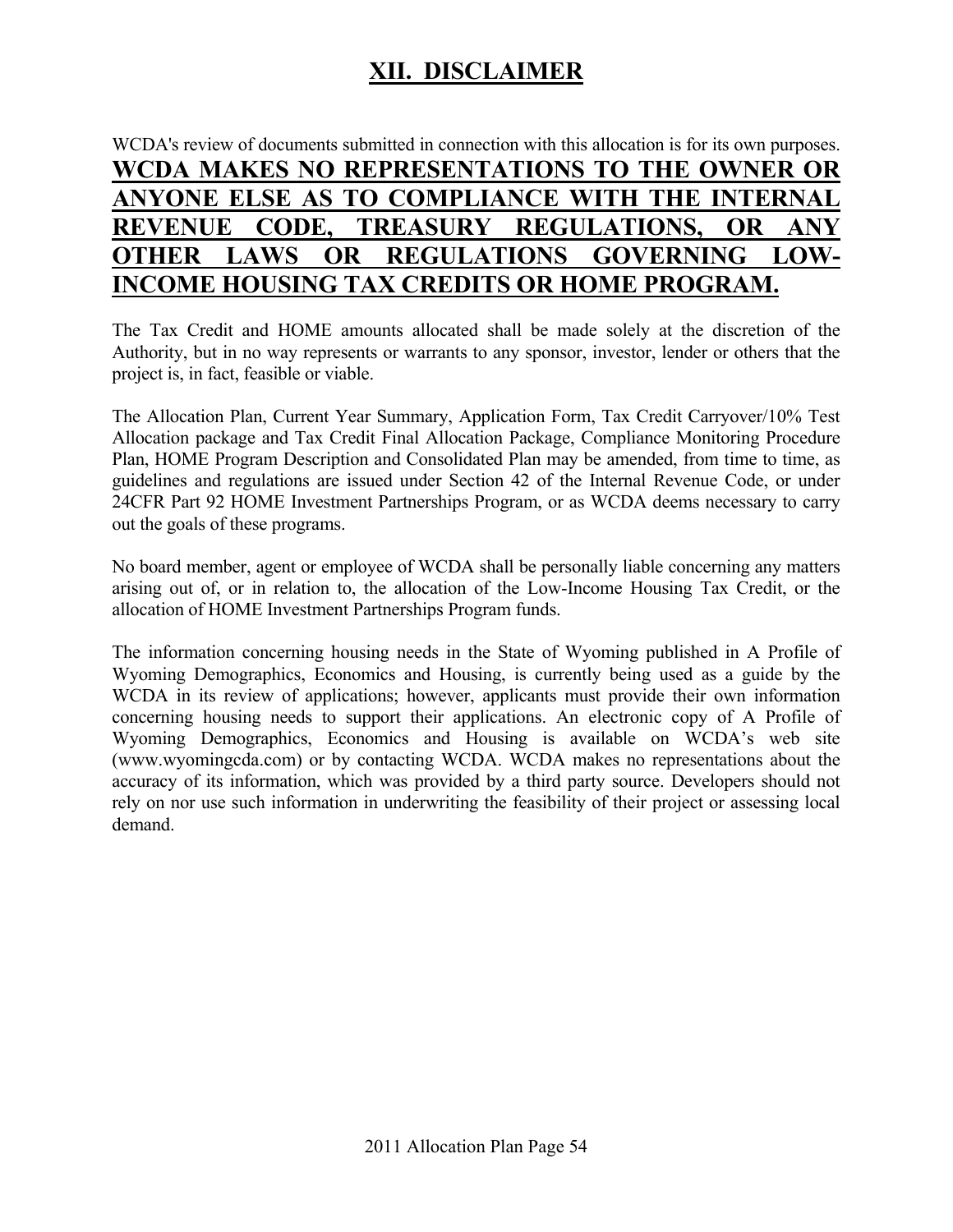

2011 Allocation Plan Page 55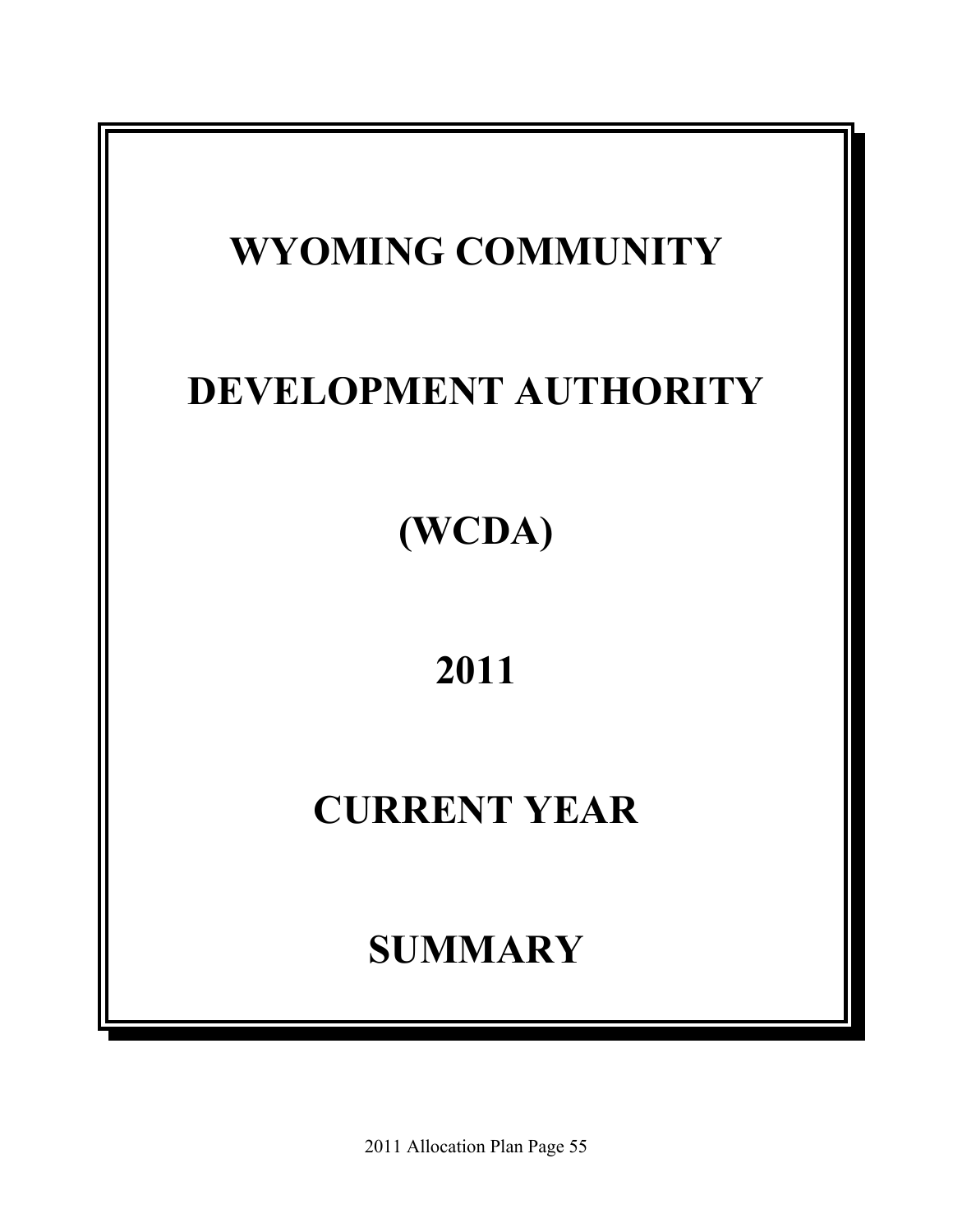#### **Item 1 – Initial Allocation Cycles for the year 2011.**

**Applications must be received in the WCDA office at 155 N. Beech, Casper, Wyoming on or before 5:00 p.m. on the dates listed below. Late applications will not be ranked.** 

| Cycle Number              | <b>Submission Deadline</b>                                                                                                                                                                                                                                                                                  |
|---------------------------|-------------------------------------------------------------------------------------------------------------------------------------------------------------------------------------------------------------------------------------------------------------------------------------------------------------|
|                           | RECEIVED by 5:00 p.m. January 31, 2011                                                                                                                                                                                                                                                                      |
|                           | Additional rounds may be opened if funding is available.                                                                                                                                                                                                                                                    |
|                           | An earlier funding round may be opened prior to January 31,                                                                                                                                                                                                                                                 |
| 0.011, 0.0000001, 1.00000 | $\mathbf{1}$ , $\mathbf{1}$ , $\mathbf{1}$ , $\mathbf{1}$ , $\mathbf{1}$ , $\mathbf{1}$ , $\mathbf{1}$ , $\mathbf{1}$ , $\mathbf{1}$ , $\mathbf{1}$ , $\mathbf{1}$ , $\mathbf{1}$ , $\mathbf{1}$ , $\mathbf{1}$ , $\mathbf{1}$ , $\mathbf{1}$ , $\mathbf{1}$ , $\mathbf{1}$ , $\mathbf{1}$ , $\mathbf{1}$ , |

2011 if WCDA deems necessary in order to utilize the TCAP and or Tax Credit Exchange funding, or any other funding which may become available.

#### **Item 2– Anticipated HOME Funding:**

Based on previous year's allocations, the WCDA **anticipates** approximately \$3.5 million in new HOME funding, plus approximately \$1.0 million in Program Income and Carryforward, for a total of \$4.5 million to be distributed as follows:

| Direct Administration Category                                                                                                    | 2,450,000 |
|-----------------------------------------------------------------------------------------------------------------------------------|-----------|
| Community Housing Development Organizations (CHDO)                                                                                | 525,000*  |
| (A Maximum of \$52,500 is available from the CHDO set-aside for Project Specific Technical Assistance and<br>site Control Loans.) |           |
| CHDO General (not project) Operating costs and Capacity Building Reserve                                                          | 175,000   |
| <b>NSP Project Completion</b>                                                                                                     | 1,000,000 |
| Administration and Contingency Reserve                                                                                            | 350,000   |
| <b>TOTAL AVAILABLE</b>                                                                                                            | 4,500,000 |

#### **Item 3 – Tax Credit Availability Estimation**

The total amount of credit available in Wyoming for 2011 is estimated as follows:

| *Per Capita Credits           | \$<br>2,430,000  |
|-------------------------------|------------------|
| Carryforward Credits          | 2,905,793        |
| <b>Return Credits</b>         | $-0-$            |
| Forward Commitments from 2010 | $-0-$            |
| <b>TOTAL AVAILABLE</b>        | <u>5,335,793</u> |
|                               |                  |
| <b>SET ASIDES</b>             |                  |
| Non-profits $(10\%)$          | \$<br>533,580    |
| Small Rural Project Set Aside | \$<br>2,500,000  |
| Open Allocation               | \$<br>2,302,213  |
| <b>TOTAL</b>                  | 5.335.793        |
|                               |                  |

\* Based on 2010 Tax Credit authority.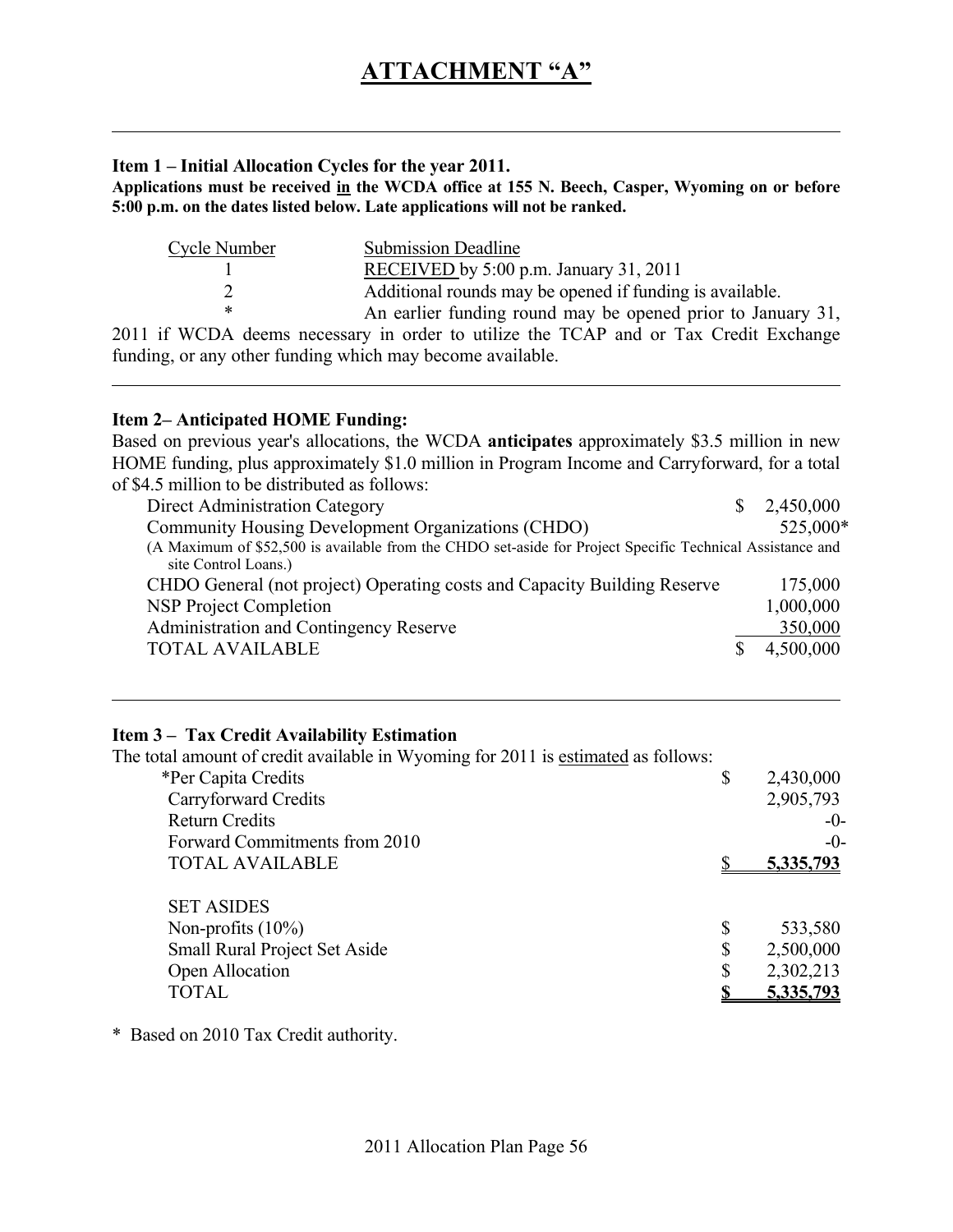#### **Item 4 –Total per unit Project Costs for RENTAL projects:**

For underwriting, the Total per unit Project Costs for projects without an elevator will be limited to the following:

| Managers | 0-Bdrm    | 1-Bdrm    | 2-Bdrm    | 3-Bdrm    | 4-Bdrm    |
|----------|-----------|-----------|-----------|-----------|-----------|
|          | \$106,400 | \$123,200 | \$159,000 | \$186,200 | \$216,400 |

For underwriting, the Total per unit Project Costs for projects with an elevator will be limited to the following:

| Manager's 0-Bdrm | 1-Bdrm    | 2-Bdrm    | 3-Bdrm    | 4-Bdrm    |
|------------------|-----------|-----------|-----------|-----------|
| \$114,300        | \$132,400 | \$170,900 | \$200,100 | \$232,600 |

#### **Item 5 – Operating Expenses Limitations**

The Annual Operating Expenses used for underwriting will be as follows:

|            | <b>Maximum Operating Expense</b> |
|------------|----------------------------------|
| # of Units | per unit per month               |
| < 24       | \$370.00                         |
| $25 - 36$  | \$350.00                         |
| $37 - 48$  | \$330.00                         |
| >48        | \$320.00                         |

 The numbers above assume owners pay water, sewer and trash, and tenants pay heating, hot water, lights, cooking. Adjustments will be made if different parties pay above listed utilities. (Managers unit(s) not counted in total number of units.) WCDA reserves the right to adjust this amount to reflect current market conditions. Group homes under one roof are considered ONE unit. i.e. a 3-bedroom group home is considered ONE 3 bedroom unit, **not** three 1-bedroom units for Operating Expense Limitations.

#### **Item 6 - Property Development Standards**

At a minimum, applicants must demonstrate their projects meet all applicable codes and regulations for new construction or rehabilitation, including but not limited to: Model Energy Code (MEC), Uniform Building Code (UBC) and Accessibility Requirements under the American with Disabilities Act (ADA). In order to receive significant ranking points for project quality, the application must demonstrate in a narrative form, those steps the applicant has taken to create a project above and beyond the minimums.

Project components that significantly improve the Life, Safety and Health of occupants will be considered for additional points. Further, facets of the project that contribute to ease of maintenance, long term viability, and appeal of the project will be considered to be significant.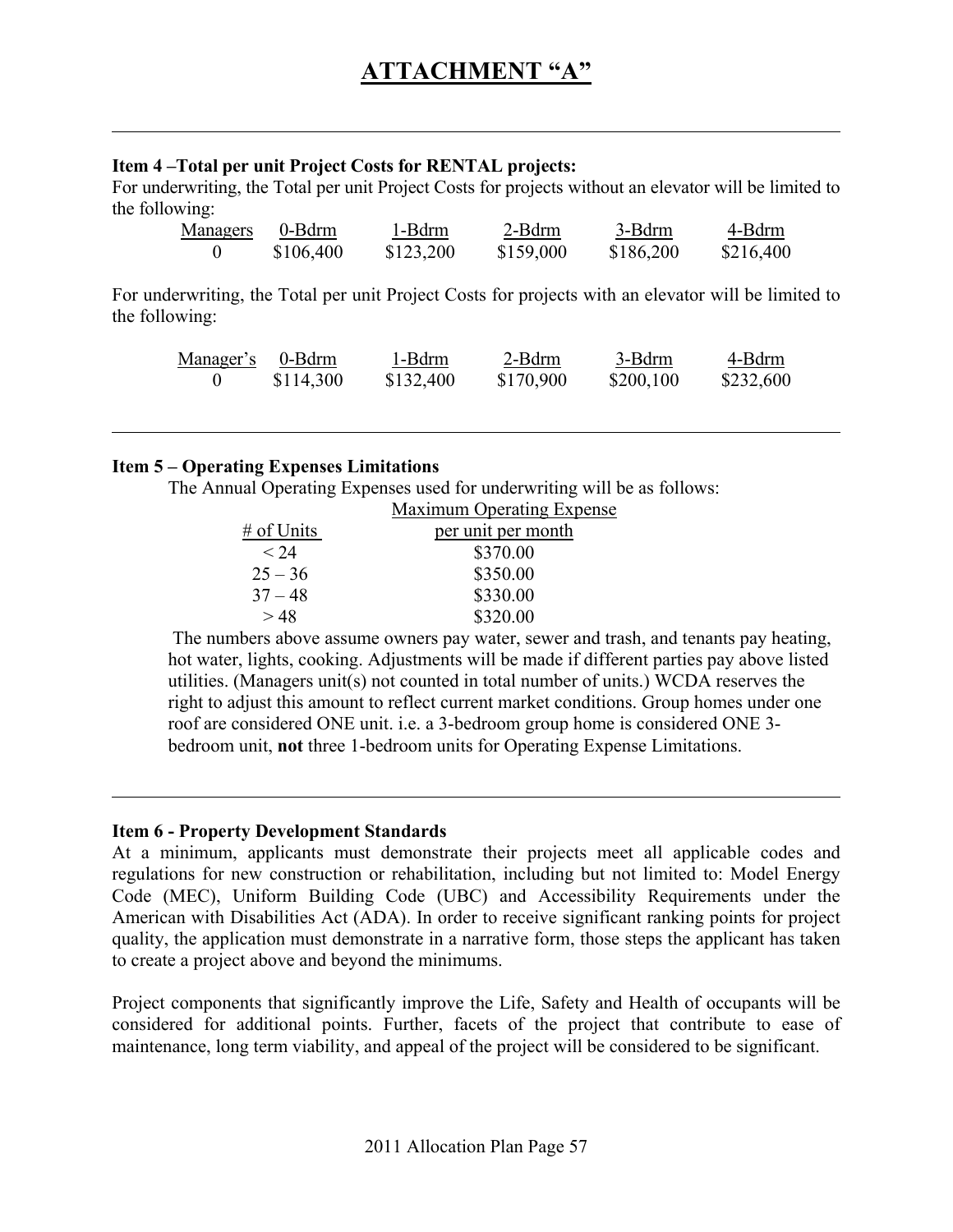### **ATTACHMENT "A"**

The applicant must clearly, concisely and undisputedly demonstrate that the project is significantly higher in quality than the minimums. This can be accomplished through straight narration, as well as with the addition of pertinent site plans, building elevations, and exhibits of similar types of developments. It must include ratings of products/materials used, i.e. Energy Star ratings, warranty information etc. to be considered.

Significant ranking upgrades include, but are not limited to, upgraded or unique features in categories such as:

Floor coverings Garages Garages Durability roofing/siding materials Natural lighting Washer/Dryer Hookups Negative Air flow vents in crawl space Bedroom Size Quality and design of windows Items proven to reduce possible mold Storage Units Low maintenance Landscaping Other maintenance reducing features Sustainable Reuse of appropriate existing building materials

Amenities (i.e.) Washer and Dryer, Dishwashers, Garbage Disposals, Stove hood fan, airconditioning, self-clean ovens, frost free refrigerator/freezer etc.

#### **Item 7 - Market Study Requirements**

Minimum Market Study requirements:

- a statement of the competence of the market analyst;
- a description of the proposed site;
- evaluation of the project's suitability for the local market (design, unit composition, physical characteristics and mix, amenities etc.);
- statement of reasonableness of proposed rent for the area (Not applicable for Homebuyer Assistance Programs);
- Comparative analysis of Net Adjusted Market Rent;
- demographic analysis of the **current** number of households in the City and the Primary Market Area which are income eligible and can afford to pay the proposed rent (or mortgage payment), rent tenure, ownership tenure, and the number of units currently available to serve these households;
- Each unit composition (income and rent makeup) must have a breakdown of income eligibility, rent tenure, size appropriate households the above demographic analysis must be provided, **for each income and rent level** proposed in the application;
- Unit compositions which are less than 15% of the total number of units are not to be included in the overall total project needs recap;
- forecast of housing needs in the future;
- geographic definition and analysis of the market area;
- statement of reasonableness of Primary Market Area boundaries (Must make sense) **Do Not Use the Entire County**;
- analysis of practically available operating expenses and turnover rates of comparable properties in the market area (Not applicable for Homebuyer Assistance Programs);
- analysis of household sizes and types in the City and the Primary Market Area;
- analysis of the homeownership alternative and the effect it will have on the project;
- a description of comparable developments in the City and the Primary Market Area Primary Market Area (Not applicable for Homebuyer Assistance Programs);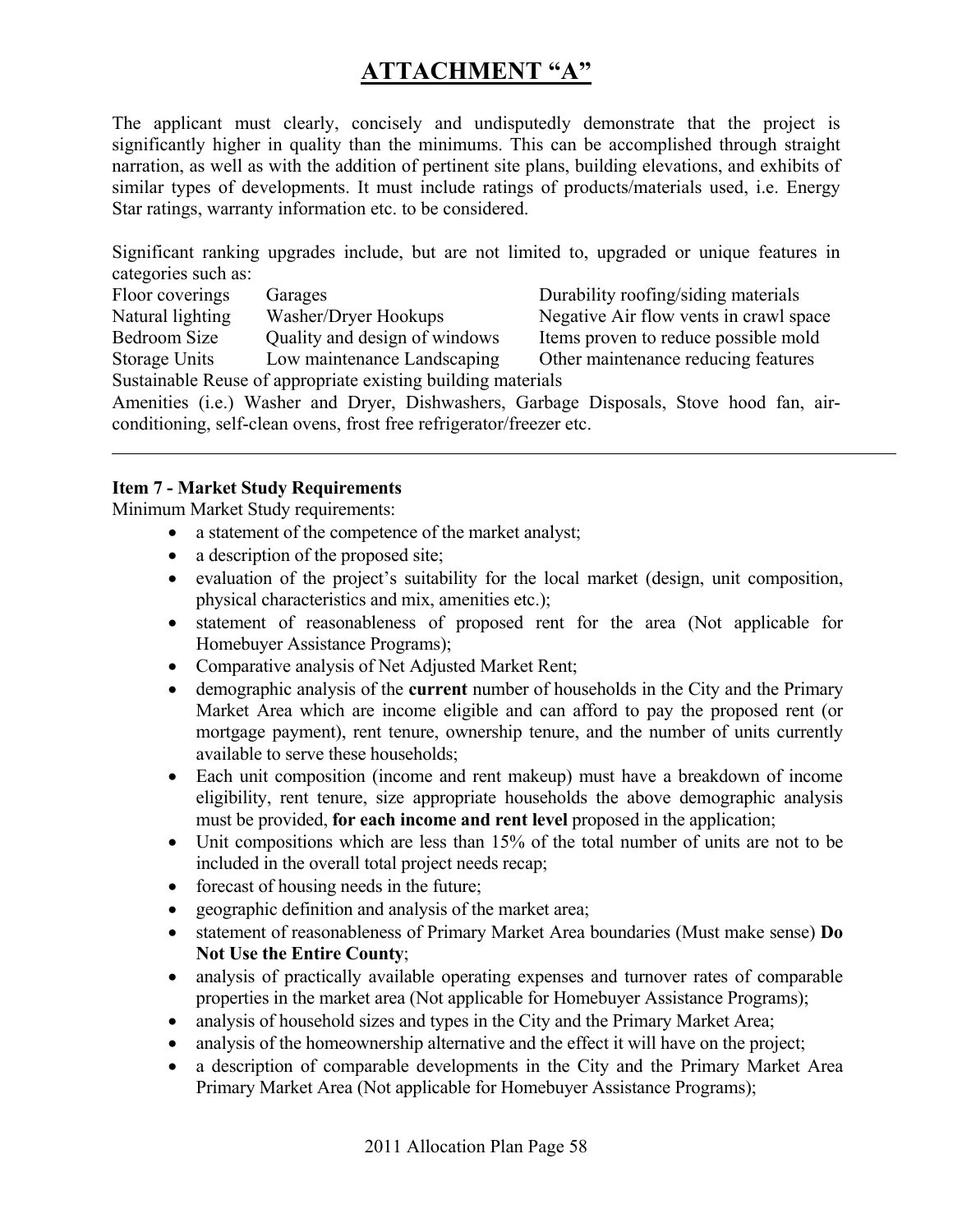# **ATTACHMENT "A"**

- a description of where the households are moving from (substandard housing, other communities, relatives homes etc.);
- a description of rent levels, amenities, concessions offered, vacancy rates and number of households on waiting lists by unit size of **all** projects in the city and the Primary Market Area;
- map with proposed Site and location of all competitive units, both Market and Subsidized.
- vacancy analysis of ALL housing;
- vacancy analysis of ALL rental housing in the city and the Primary Market Area;
- vacancy analysis of ALL subsidized rental housing in the city and the Primary Market Area (Not applicable for Homebuyer Assistance Programs);
- number of units needed, showing number of households in the market area which are income eligible, type eligible (senior vs. family vs. special needs populations, rent tenure (renters vs. homeowners), and the number of units currently available to serve these households;
- current market saturation level (Units Needed vs. Proposed);
- capture rate;

 $\overline{a}$ 

- absorption period and absorption rate with a comparative analysis and/or a detailed description and support of how arrived at (this should include lease-up rate of all newly constructed multifamily housing gained through market participant interviews and/or local multi-family information database systems);
- projected operating funds and expenses, when available at the time of the study (Not applicable for Homebuyer Assistance Programs);
- expected market absorption of the proposed housing
- a description of the effect on the market area, including the impact on Housing Credit and other existing affordable rental housing;
- calculations based on household size over the average for the Primary Market Area (such as 4-8 member households) must include analysis of number of larger households and incomes for said households;
- for the calculation of number of eligible households, the maximum net rent a household will pay must NOT exceed 30% of their household income (Acceptable Rent Burden) and for Homebuyer Assistance Programs the maximum PITI payment must not exceed 30% of gross household income;
- Analysis of purchase price, square footage, quality and number of units for sale for both New Construction and Existing Single Family units (For Homebuyer Assistance Programs only);
- Analysis of Primary Market Area drivers, jobs and potential volatility of tenant base as a result of these factors.
- Calculation of Income Level with highest need in PMA.
- Market Study Recap below (Attachment B Item 1a or 1b); and
- any other pertinent information that may be available.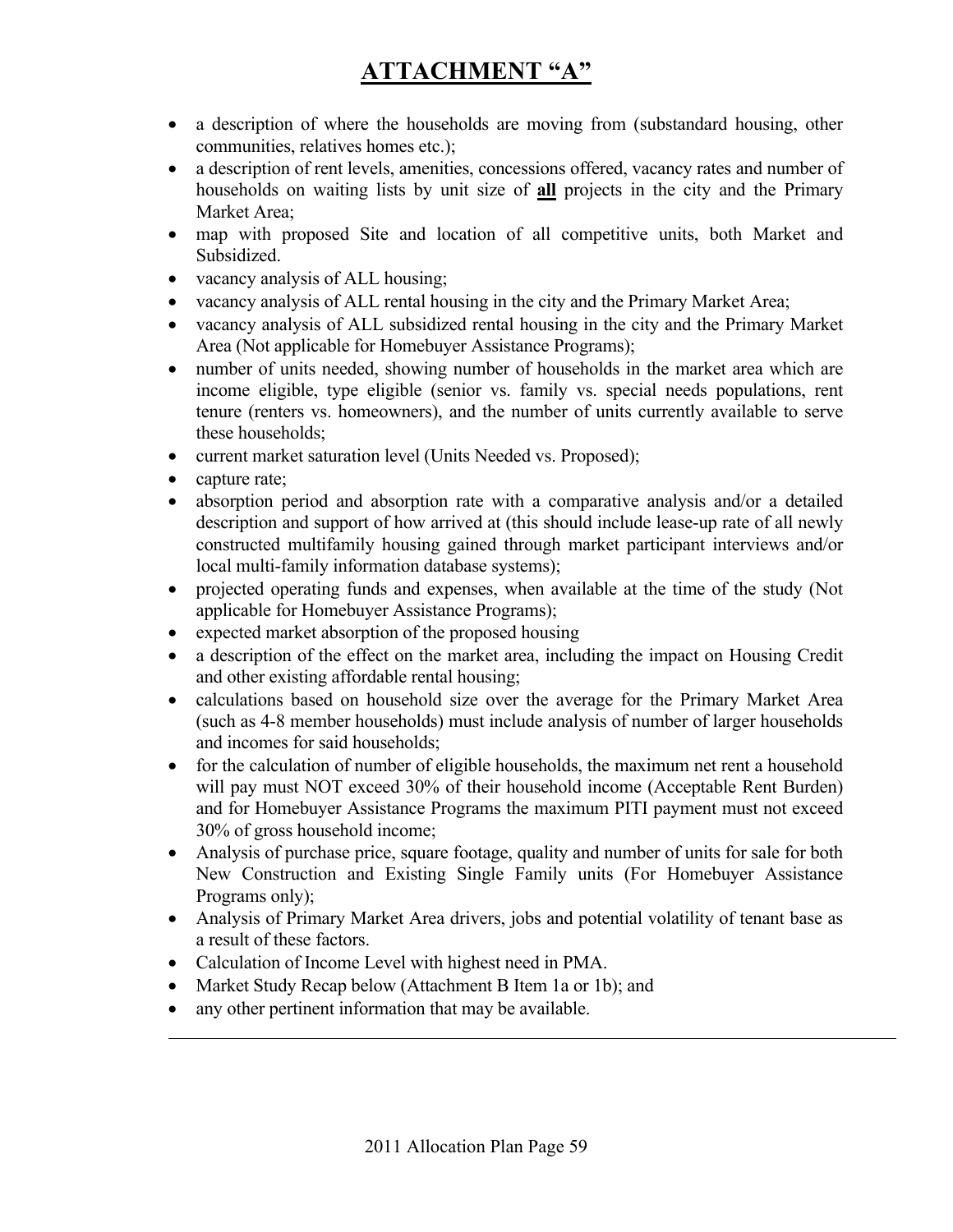#### **Item 8 – Maximum HOME Subsidy per unit - Rental Units**

The maximum, average subsidy per HOME assisted unit is established by HUD. Maximum Subsidy limits for Wyoming are as follows:

| 0-Bdrm   | 1-Bdrm    | 2-Bdrm    | 3-Bdrm    | 4-Bdrm    |
|----------|-----------|-----------|-----------|-----------|
| \$88,000 | \$101,000 | \$122,000 | \$158,000 | \$174,000 |

**Homeowner Rehabilitation Programs** – The Maximum HOME subsidy per unit is \$25,000.00.

Only units receiving HOME monies are considered "HOME Assisted Units". HOME expenditure limits, rent and occupancy rules only apply to HOME Assisted Units. The minimum HOME expenditure per HOME Assisted Unit cannot be less than an average of \$1,000 per unit.

| <b>Item 9 – Maximum Single Family HOME Limit (for HOME homeowner rehab.)</b> |  |
|------------------------------------------------------------------------------|--|
|------------------------------------------------------------------------------|--|

| <b>Teton County Only</b> | All Other Counties |
|--------------------------|--------------------|
| One-Family               | One-Family         |
| \$362,790                | \$200,160          |

#### **Item 10 –Match Requirements**

 $\overline{a}$ 

 $\overline{a}$ 

 $\overline{a}$ 

 $\overline{a}$ 

 HUD Match Requirement for program 25.0% WCDA Match Requirement for **each** project 4.5%

#### **Item 11 –Total per unit Eligible Basis**

For underwriting the allocation of Tax Credits; the Total per unit Eligible Basis for projects without an elevator will be limited to the following per unit subsidy limits.

| <b>Managers</b> | 0-Bdrm    | 1-Bdrm    | 2-Bdrm    | 3-Bdrm    | 4-Bdrm    |
|-----------------|-----------|-----------|-----------|-----------|-----------|
|                 | \$100,000 | \$117,000 | \$150,100 | \$177,000 | \$198,000 |

For underwriting the allocation of Tax Credits; the Total per unit Eligible Basis for projects with an elevator will be limited to the following per unit subsidy limits.

| <u>Managers</u> | 0-Bdrm    | 1-Bdrm    | 2-Bdrm    | 3-Bdrm    | 4-Bdrm    |
|-----------------|-----------|-----------|-----------|-----------|-----------|
|                 | \$107,500 | \$125,800 | \$161,400 | \$190,300 | \$212,900 |
|                 |           |           |           |           |           |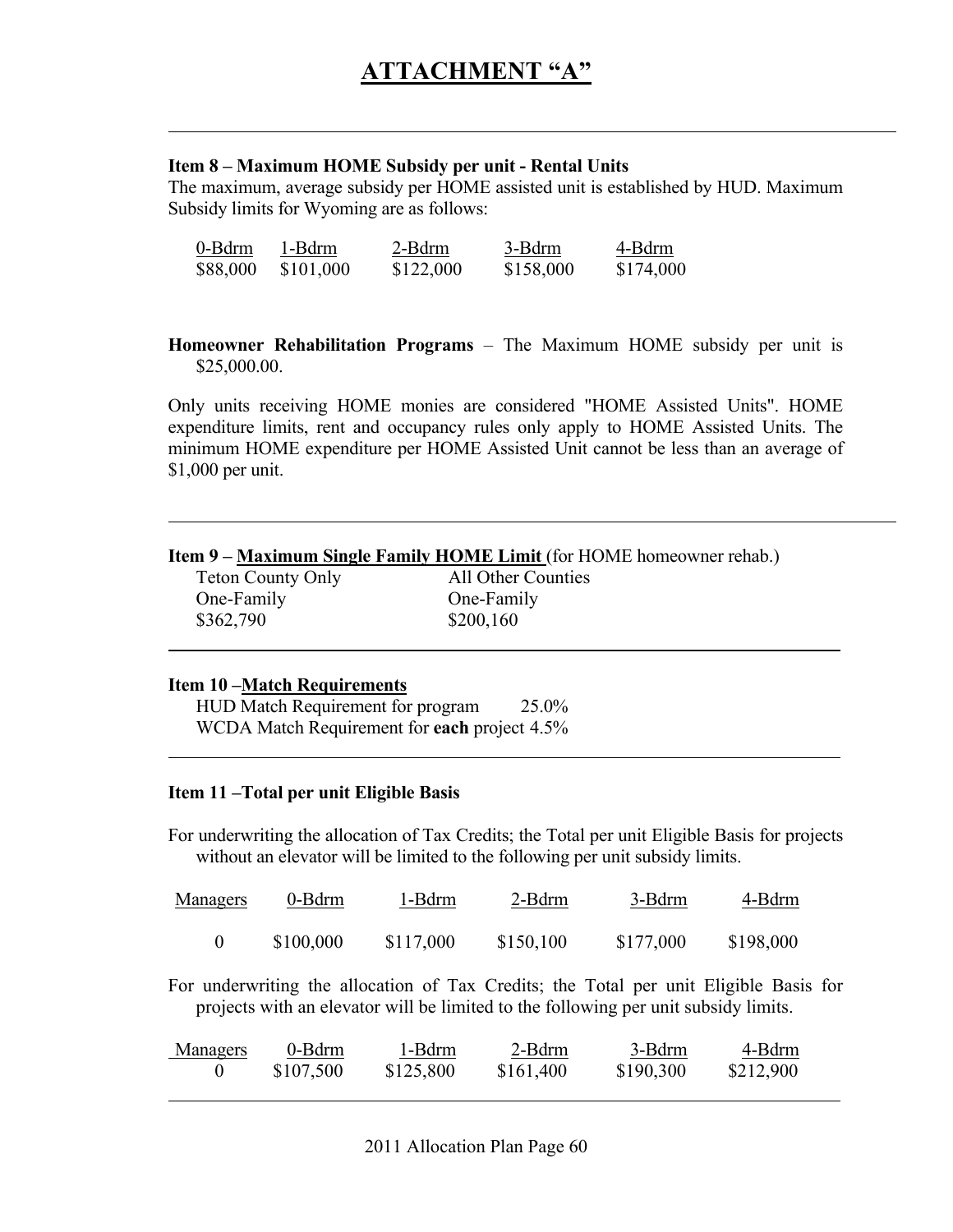#### **Item 12 – Tax Credit Syndication Tolerance Level**

The tolerance level for the Syndication rate is currently suspended. WCDA reserves the right to negotiate with the Owner and the Syndicator to obtain the best rate available taking into account the current market conditions. The average rate obtained on all applications submitted will be taken into consideration when evaluating reasonableness of the Syndication Rate.

#### **Item 13 – Qualified Census Tract (QCT) Numbers and Difficult to Develop Areas (DDA)**

(For Tax Credit Projects Only).

 $\overline{a}$ 

 $\overline{a}$ 

As a result of recent changes in the federal tax law, the definition of Qualified Census Tract has been expanded in include areas with a poverty rate of 25% or greater. HUD should be issuing new QCT's in the future. For the purposes of this Allocation Plan the following QCT's apply until modified by HUD.

### **QUALIFIED CENSUS TRACT NUMBERS METROPOLITAN AREAS**

Casper 2.00

#### **QUALIFIED CENSUS TRACT NUMBERS NON-METROPOLITAN AREAS**

 Albany Fremont 9630.00 9401.00 9634.00 9635.00

#### **DIFFICULT DEVELOPMENT AREAS**  Teton County

- In addition WCDA may designate a project as being in a Difficult Development Area, thereby receiving up to a 30% increase in the Eligible Basis if the project needs the increase to be financially feasible, and if :
- 1) the average rents for all units are at or below 45% Area Median Income, (**available to projects which receive an allocation of Tax Credits on or after 2009)** , or;
- 2) the project is being developed in a small community with a population under 7,500 and no communities with a population over 7,500 are within 20 miles of the project, AND the project will have 12 or fewer units (available to projects which receive an allocation of Tax Credits on or after 2011).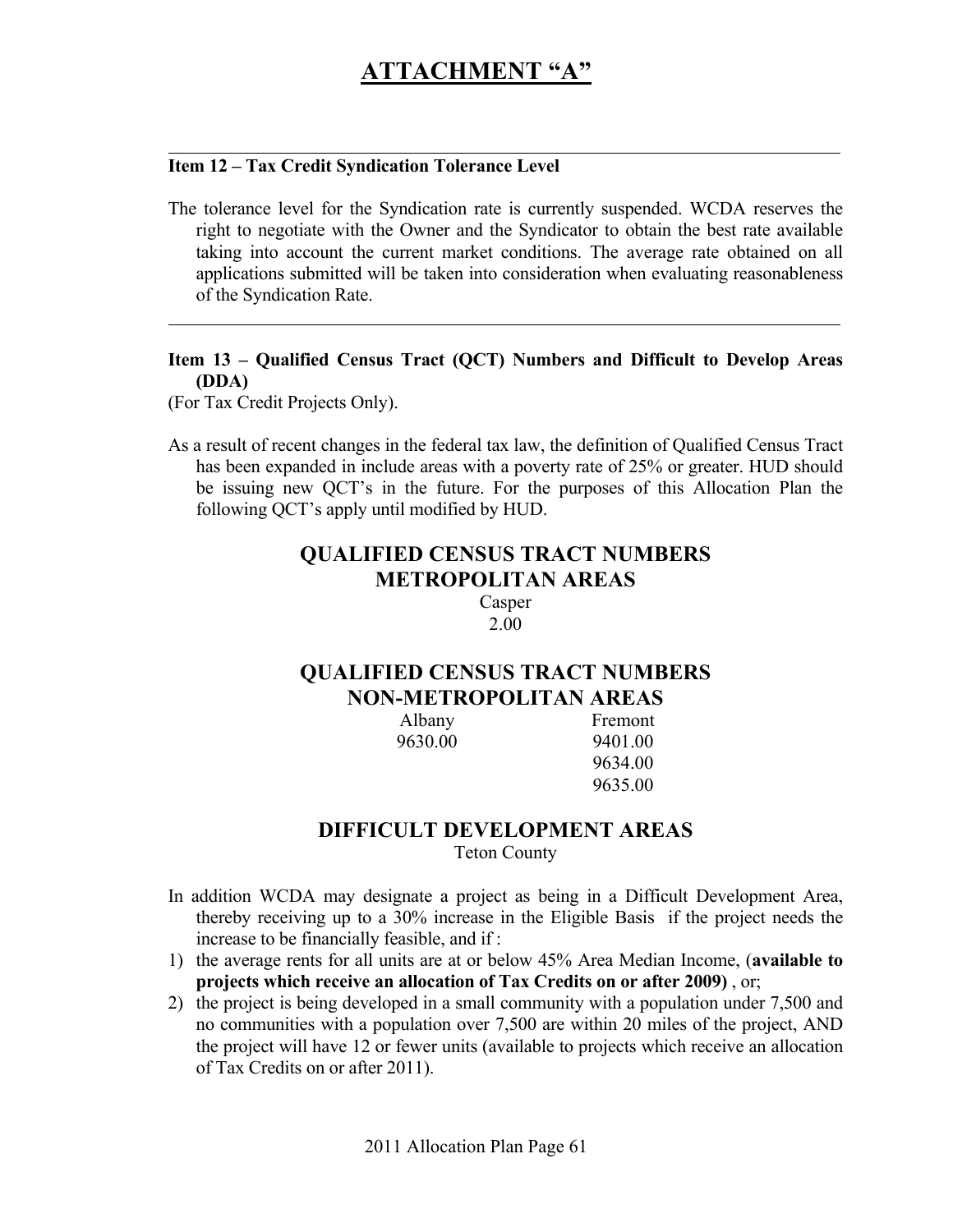# **ATTACHMENT "B" Item "1a"** MARKET STUDY RECAP FOR RENTAL PROJECTS PROJECT NAME:

| <b>PMA</b> | <b>CITY</b> | <b>ELIGIBLE HOUSEHOLDS</b>                                                         |
|------------|-------------|------------------------------------------------------------------------------------|
|            |             | Population                                                                         |
|            |             | Number of Households (HH)                                                          |
|            |             | X Percent of HH Income Eligible and can afford to pay the rent without assistance* |
|            |             | = Number of Income Eligible households                                             |
|            |             | X Percentage Rent Tenure                                                           |
|            |             | = Number of Renter, Income Eligible households                                     |
|            |             | X Percentage Household Size Appropriate                                            |
|            |             | = Number of Renter, Income Eligible, Household Size Appropriate households         |
|            |             | X Percentage Households with special needs being targeted                          |
|            |             | (i.e. elderly, handicapped etc, If applicable)                                     |
|            |             | = Number of Qualified Households                                                   |
|            |             | - Existing Subsidized units meetings needs of Qualified Households                 |
|            |             | - Existing Market Rate units meetings needs of Qualified Households                |
|            |             | = Number of units needed                                                           |
|            |             | - units planned and/or under construction                                          |
|            |             | = NEW UNITS NEEDED                                                                 |

| <b>PMA</b> | <b>CITY</b> | <b>CURRENT CAPTURE RATE OF UNITS</b>          |  |  |  |
|------------|-------------|-----------------------------------------------|--|--|--|
|            |             | Number of Units Proposed                      |  |  |  |
|            |             | / Number of Qualified Households (from above) |  |  |  |
|            |             | = Current Capture Rate                        |  |  |  |

| <b>PMA</b> | <b>CITY</b> | ON GOING CAPTURE RATE OF UNITS                              |  |  |  |
|------------|-------------|-------------------------------------------------------------|--|--|--|
|            |             | Number of Units Proposed                                    |  |  |  |
|            |             | / Number of Units in Community serving Qualified Households |  |  |  |
|            |             | = On-going Capture Rate                                     |  |  |  |

| <b>PMA</b> | <b>CITY</b> | <b>SATURATION</b>                         |  |  |  |
|------------|-------------|-------------------------------------------|--|--|--|
|            |             | Number of Units Proposed                  |  |  |  |
|            |             | / Number of New Units Needed (from above) |  |  |  |
|            |             | = Saturation                              |  |  |  |

| <b>PMA</b> | <b>CITY</b> | <b>AVERAGE RENTS</b>                                                                    |  |  |  |  |
|------------|-------------|-----------------------------------------------------------------------------------------|--|--|--|--|
|            |             | Average Market Rate rents for 1-bedroom units (with utility adjustments if appropriate) |  |  |  |  |
|            |             | Average Market Rate rents for 2-bedroom units (with utility adjustments if appropriate) |  |  |  |  |
|            |             | Average Market Rate rents for 3-bedroom units (with utility adjustments if appropriate) |  |  |  |  |
|            |             | Average Market Rate rents for 4-bedroom units (with utility adjustments if appropriate) |  |  |  |  |
|            |             | Average Market Rate rents for 5-bedroom units (with utility adjustments if appropriate) |  |  |  |  |

\*omit "without assistance" on projects with Project Based Rental Assistance.

# MARKET STUDY RECAP FOR RENTAL PROJECTS (cont.)

2011 Allocation Plan Page 62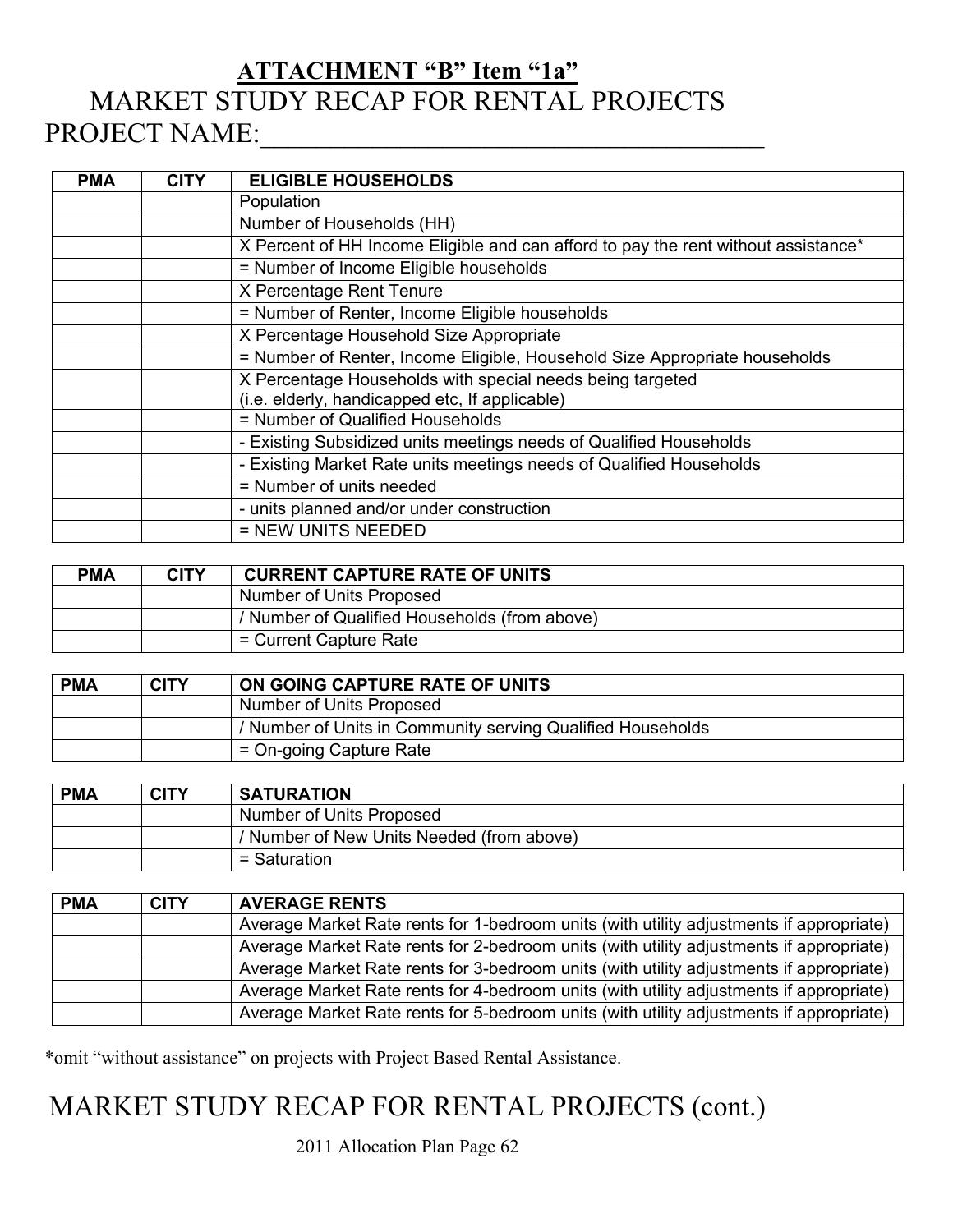### **ATTACHMENT "B" Item "1a"**

# PROJECT NAME:\_\_\_\_\_\_\_\_\_\_\_\_\_\_\_\_\_\_\_\_\_\_\_\_\_\_\_\_\_\_\_\_\_\_\_\_

| <b>PMA</b> | <b>CITY</b> | <b>AVERAGE RENTS (SUBSIDIZED = LIHTC, HUD, RD ETC.)</b>                                |  |  |  |  |
|------------|-------------|----------------------------------------------------------------------------------------|--|--|--|--|
|            |             | Average rents for SUBSIDIZED 1-bedroom units (with utility adjustments if appropriate) |  |  |  |  |
|            |             | Average rents for SUBSIDIZED 2-bedroom units (with utility adjustments if appropriate) |  |  |  |  |
|            |             | Average rents for SUBSIDIZED 3-bedroom units (with utility adjustments if appropriate) |  |  |  |  |
|            |             | Average rents for SUBSIDIZED 4-bedroom units (with utility adjustments if appropriate) |  |  |  |  |
|            |             | Average rents for SUBSIDIZED 5-bedroom units (with utility adjustments if appropriate) |  |  |  |  |
|            |             |                                                                                        |  |  |  |  |
|            |             | Average rents for COMPARABLE 1-bedroom units (with utility adjustments if appropriate) |  |  |  |  |
|            |             | Average rents for COMPARABLE 2-bedroom units (with utility adjustments if appropriate) |  |  |  |  |
|            |             | Average rents for COMPARABLE 3-bedroom units (with utility adjustments if appropriate) |  |  |  |  |
|            |             | Average rents for COMPARABLE 4-bedroom units (with utility adjustments if appropriate) |  |  |  |  |
|            |             | Average rents for COMPARABLE 5-bedroom units (with utility adjustments if appropriate) |  |  |  |  |
|            |             | must include explanation of why COMPARABLE                                             |  |  |  |  |

| <b>PMA</b> | <b>CITY</b>                                                           | <b>AVERAGE SQUARE FOOTAGE</b>                                         |  |  |  |  |  |
|------------|-----------------------------------------------------------------------|-----------------------------------------------------------------------|--|--|--|--|--|
|            |                                                                       | Average square footage of 1-bedroom units in the community            |  |  |  |  |  |
|            |                                                                       | Average square footage of 2-bedroom units in the community            |  |  |  |  |  |
|            |                                                                       | Average square footage of 3-bedroom units in the community            |  |  |  |  |  |
|            |                                                                       | Average square footage of 4-bedroom units in the community            |  |  |  |  |  |
|            |                                                                       | Average square footage of 5-bedroom units in the community            |  |  |  |  |  |
|            |                                                                       |                                                                       |  |  |  |  |  |
|            |                                                                       | Average square footage of 1-bedroom COMPARABLE units in the community |  |  |  |  |  |
|            | Average square footage of 2-bedroom COMPARABLE units in the community |                                                                       |  |  |  |  |  |
|            |                                                                       | Average square footage of 3-bedroom COMPARABLE units in the community |  |  |  |  |  |
|            |                                                                       | Average square footage of 4-bedroom COMPARABLE units in the community |  |  |  |  |  |
|            |                                                                       | Average square footage of 5-bedroom COMPARABLE units in the community |  |  |  |  |  |
|            |                                                                       | must include explanation of why COMPARABLE                            |  |  |  |  |  |

| <b>PMA</b> | <b>INCOME LEVEL WITH HIGHEST NEED</b>                           |
|------------|-----------------------------------------------------------------|
|            | <sup>1</sup> Level of Income with highest need in the community |

| <b>ABSORPTION RATE</b>                                                             |
|------------------------------------------------------------------------------------|
| Number of months anticipated from Placed in Service Date to occupancy of all units |
| Number of months from Placed in Service Date to Economic Stabilization             |

| <b>PMA</b> | PMA      | <b>CITY</b> | <b>CITY</b> | <b>VACANCY RATE</b>                      |
|------------|----------|-------------|-------------|------------------------------------------|
| Physical   | Economic | Physical    | Economic    |                                          |
|            |          |             |             | Vacancy rate of $ALL$ units $-$          |
|            |          |             |             | Include chart showing vacancy by project |
|            |          |             |             | Vacancy rate of Subsidized units -       |
|            |          |             |             | Include chart showing vacancy by project |
|            |          |             |             | Vacancy Rate of Comparable Properties -  |
|            |          |             |             | Include chart showing vacancy by project |
|            |          |             |             | & explanation of why "Comparable         |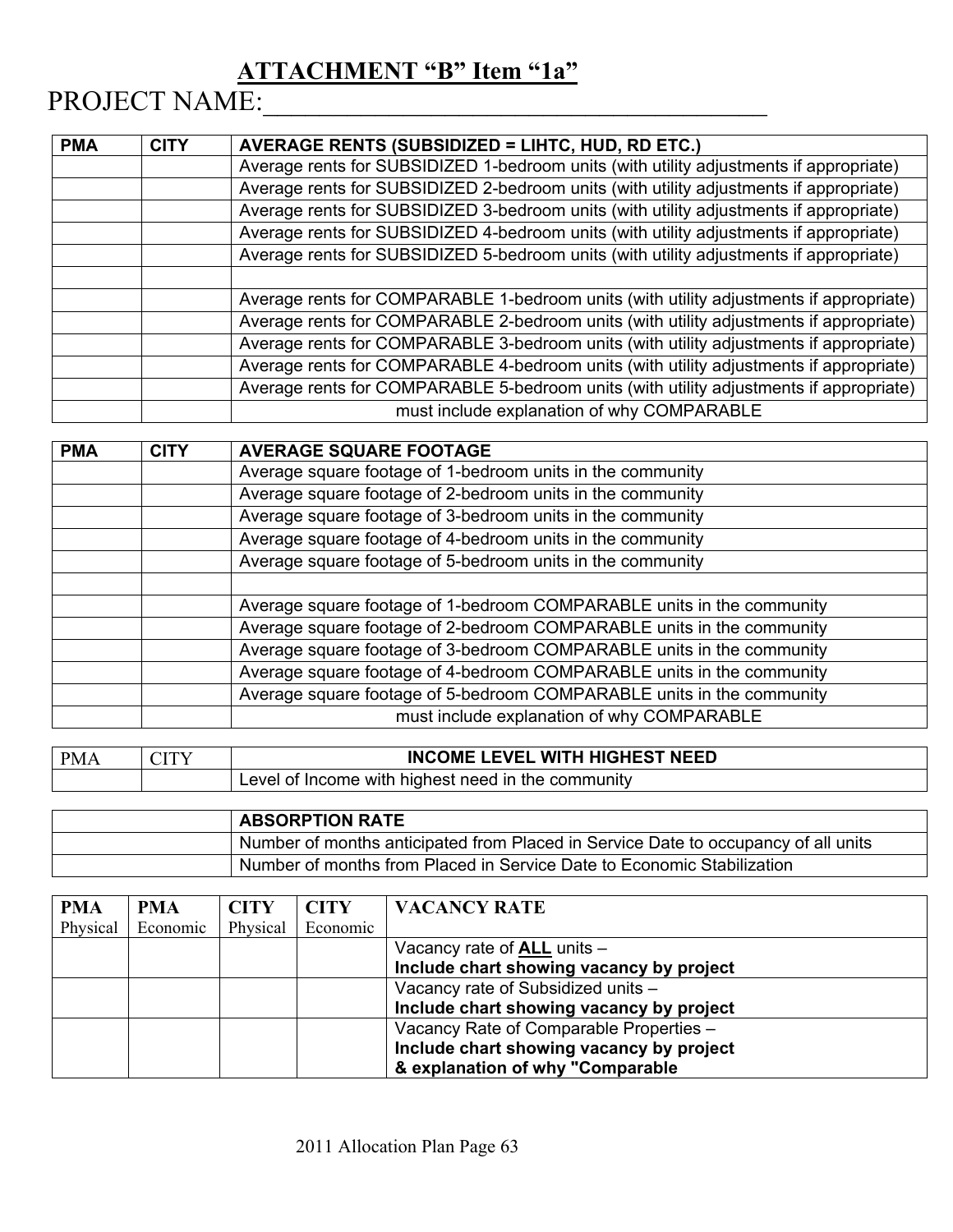# **ATTACHMENT "B" Item "1a"** MARKET STUDY RECAP FOR RENTAL PROJECTS (cont.) PROJECT NAME:\_\_\_\_\_\_\_\_\_\_\_\_\_\_\_\_\_\_\_\_\_\_\_\_\_\_\_\_\_\_\_\_\_\_\_\_

| Distance from other locations (List distance from project to the following locations) |                          |  |  |  |  |
|---------------------------------------------------------------------------------------|--------------------------|--|--|--|--|
| <b>Employment opportunities</b>                                                       | <b>Elementary School</b> |  |  |  |  |
| Fire                                                                                  | Junior or Middle School  |  |  |  |  |
| Police                                                                                | <b>High School</b>       |  |  |  |  |
| Proximity to Public Transit                                                           | College                  |  |  |  |  |
| Hospital                                                                              | <b>Convenience Store</b> |  |  |  |  |
| Senior Center                                                                         | Church                   |  |  |  |  |
| <b>Bank</b>                                                                           | Post Office              |  |  |  |  |
| Doctor Offices                                                                        | Park                     |  |  |  |  |
| Laundry Mat - if facilities not on site                                               | Recreation               |  |  |  |  |
| <b>Grocery Store</b>                                                                  | Library                  |  |  |  |  |
| Is there a Grocery Store that delivers?                                               |                          |  |  |  |  |
| Pharmacy                                                                              |                          |  |  |  |  |
| Is there a Pharmacy that delivers?                                                    |                          |  |  |  |  |

| <b>ENVIRONMENTAL ISSUES</b>                                          |
|----------------------------------------------------------------------|
| Please list any and all environmental issues noted during site visit |
| Flood Plain / Wetlands                                               |
| <b>Proximity to Railroad Tracks</b>                                  |
| Proximity to 4-lane thorough fares                                   |
| Proximity to above ground storage tanks                              |
| Endangered species / animal habitat                                  |
| <b>Proximity to Airport</b>                                          |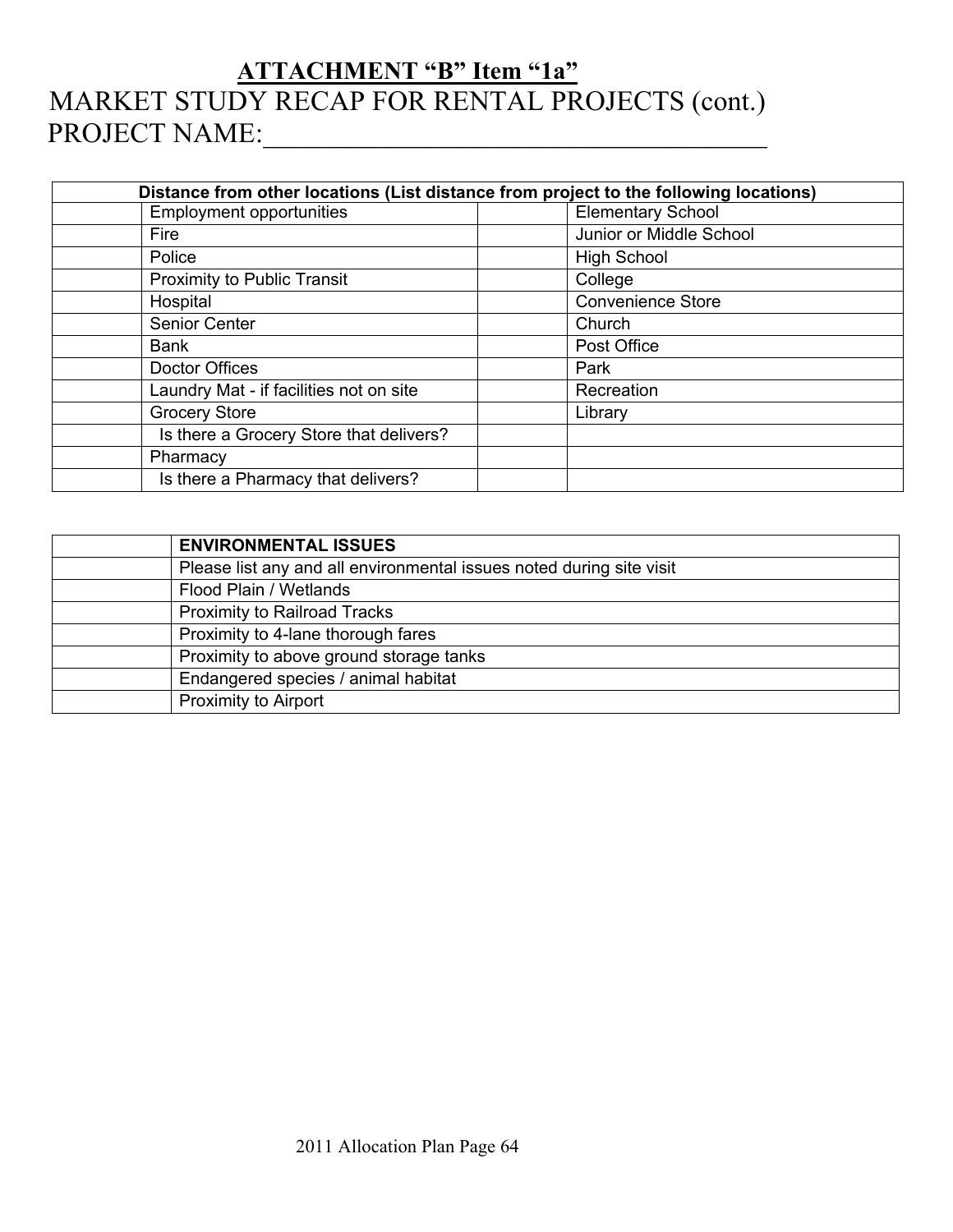### **Contractor's Certification**

No Modifications are allowed to this Contractor's Certification.

|  | Property Legal Description: |  |
|--|-----------------------------|--|
|  |                             |  |

Owners Name, and Address:

The undersigned has served as the general contractor of the real property constructed at

(the "Premises") for

Project:

("Project Owner") for which the undersigned acknowledges is to receive or has received Low Income Housing Tax Credits under Section 42 of the Internal Revenue Code and/or HOME funding under Title II of the Home Investment Partnerships Act of the National Affordable Housing Act of 1990. Accordingly, the undersigned hereby certifies to Owner and the Wyoming Community Development Authority that the Premises is in compliance with all requirements and restrictions of all applicable zoning, environmental, building, fire, health and other governmental ordinances, rules and regulations and the requirements of the appropriate board of fire underwriters or other similar body acting in and for the locality in which the Premises is located. Further, the Premises complies with the applicable edition of the International Building Code and National Electric Code, the local code adopted by the presiding jurisdiction and the Minimum Property Standards [MPS] in 24 CFR 200.926. This newly constructed housing meets the current edition of the Model Energy Code Published by the Council of American Building Officials and handicapped accessibility requirements under the Fair Housing Act (42 U.S.C. 3601-3620), where applicable. The Premises also meets all applicable State and local housing quality standards and code requirements and if there are no such standards or code requirements, the housing meets the housing property standards under the HOME Investment Program in 24 CFR 982.401. The undersigned further certifies that Premises were built to specifications of architectural drawings for

dated  $\qquad \qquad \qquad$ 

If this project consists of manufactured housing it meets the Manufactured Home Construction and Safety Standards established in 24 CFR Part 3280. These standards pre-empt State and local codes covering the same aspects of performance for such housing. The project complies with applicable State and local laws or codes governing installation. In the absence of such laws or codes, the project complies with the manufacturer's written instructions for installation of manufactured housing units and is connected to permanent utility hookups.

Dated  $\qquad \qquad \ldots \qquad \qquad .200$ 

 $\mathcal{L}_\text{max}$ 

Name of Contractor's Company or Contractor's Agent: Name and Title of Contractor or Contractor's Agent: \_\_\_\_\_\_\_\_\_\_\_\_\_\_\_\_\_\_\_\_\_\_\_\_\_\_\_\_\_ Street Address: City, State, Zip Code: Telephone Number (including area code): Signature of Contractor or Contractor's Agent:

2011 Allocation Plan Page 65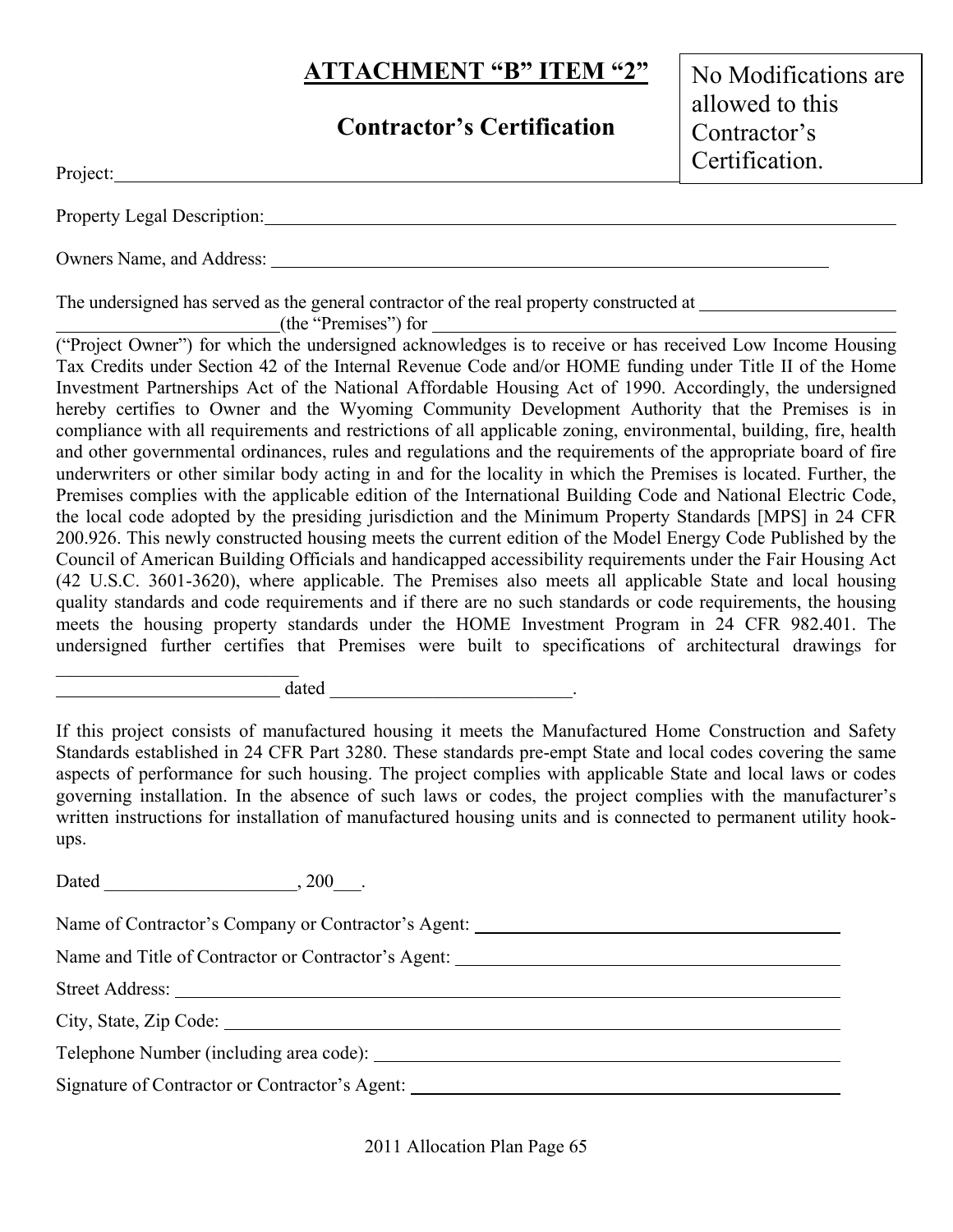#### ARCHITECT'S CERTIFICATE

#### **Part I**

The undersigned, an architect duly licensed and registered in the State of Wyoming, has prepared for final plans, working drawings and for the project Owner, final plans, working drawings and detailed specifications (and addenda) dated <br>  $\qquad \qquad$ , 20 (collectively, the "Plans and Specifications") in connection with certain real property located at \_\_\_\_\_\_\_\_\_\_\_\_\_\_\_\_\_\_\_\_\_\_\_\_\_\_\_\_\_\_\_\_\_\_\_\_\_\_\_\_\_\_ (the "Premises") for which the undersigned acknowledges will receive low income housing tax credits under Section 42 of the Internal Revenue Code and/or HOME funding under Title II of the Home Investment Partnerships Act of the National Affordable Housing Act of 1990 to finance or refinance the costs to acquire, rehabilitate, or construct the Project.

Accordingly, the undersigned hereby certifies to Project Owner and the Wyoming Community Development Authority that:

- A) The Plans and Specifications comply with and conform in all respects to the requirements of existing law, have been duly filed with and have been approved by all governmental and municipal authorities having jurisdiction there over, and the Plans and Specifications are in compliance with all requirements and restrictions of all applicable zoning, environmental, building, fire, health and other governmental ordinances, rules and regulations and the requirements of the appropriate board of fire underwriters or other similar body acting in and for the locality in which the Premises is located. Further, the Plans and Specifications comply with:
	- 1) the applicable edition of the International Building Code and National Electric Code; and

the local code adopted by the presiding jurisdiction; and

the Minimum Property Standards [MPS] in 24 CFR 200.925 or 200.926.

- 2) If this is a newly constructed housing project it meets the current edition of the Model Energy Code Published by the Council of American Building Officials.
- 3) The Plan and Specifications also meet all applicable State and local housing quality standards and code requirements and if there are no such standards or code requirements, the housing meets the housing quality standards in 24 CFR 982.401.
- 4) the accessibility requirement at 24 CFR part 8, which implements Section 504 of the Rehabilitation Act of 1973 (29 U.S.C. 794) and covered multifamily dwellings, as defined at 24 CFR 100.201, it also meets the design and construction requirement at 24 CFR 100.205, which implements Title III of the Americans with Disabilities Act of 1990 and the Fair Housing Act (42 U.S.C. 3601-3619), as it relates to the following:

#### *Accessible Building Entrance on an Accessible Route:*

Covered multifamily dwellings must have at least one building entrance on an accessible route, unless it is impractical to do so because of terrain or unusual characteristics of the site. For all such dwellings with a building entrance on an accessible route the following six requirements apply: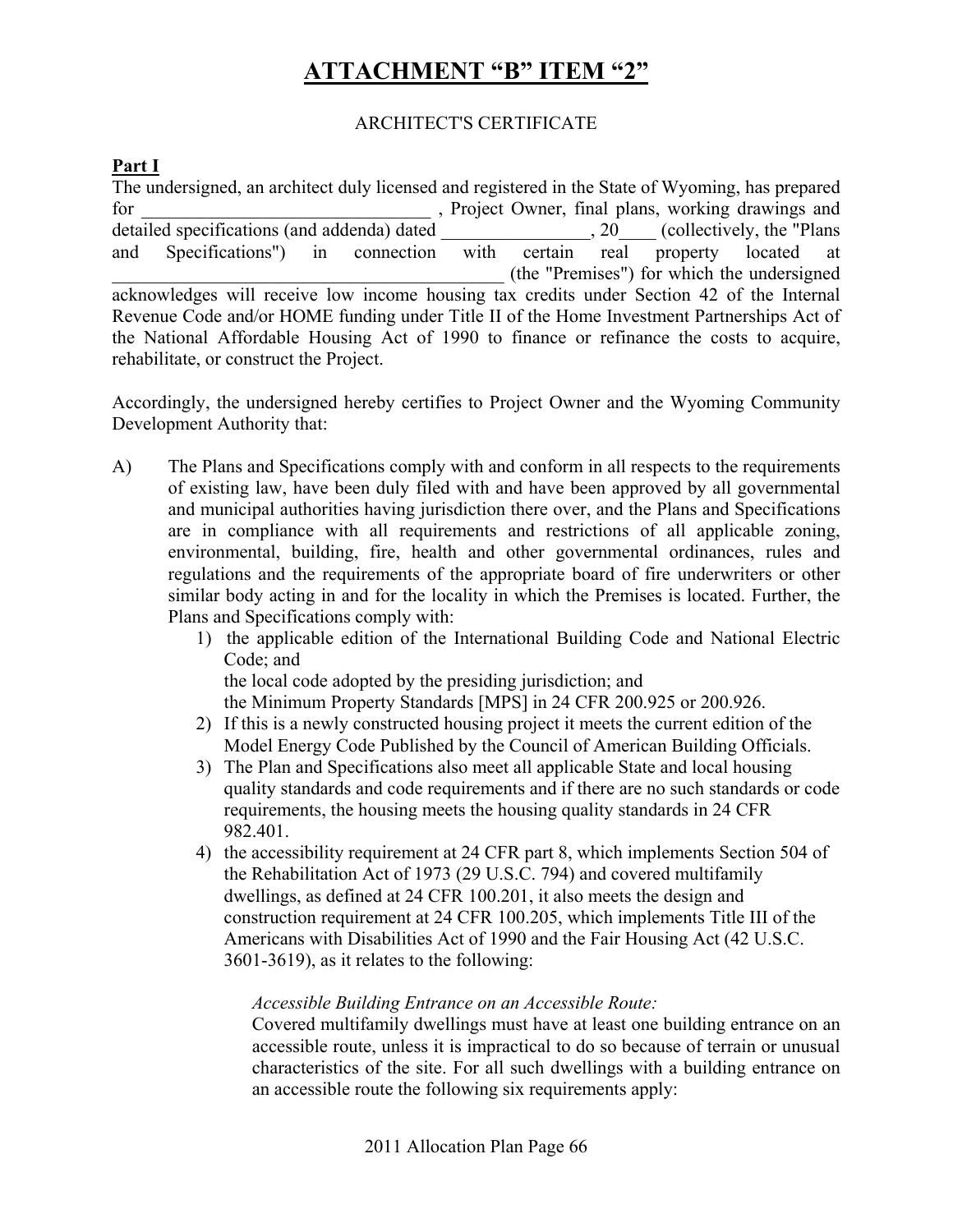#### *Accessible and Usable Public and Common Use Areas:*

Public and common use areas must be readily accessible to and usable by people with disabilities.

#### *Usable Doors:*

All doors designed to allow passage into and within all premises must be sufficiently wide to allow passage by persons in wheelchairs.

#### *Accessible Route Into and Through the Covered Dwelling Units:*

There must be an accessible route into and through the dwelling units, providing access for people with disabilities throughout the unit.

#### *Light Switches, Electrical Outlets, Thermostats and Other Environmental Controls in Accessible Locations:*

All premises within the dwelling units must contain light switches, electrical outlets, thermostats and other environmental controls in accessible locations.

#### *Reinforced Walls for Grab Bars:*

All premises within dwelling units must contain reinforcements in bathroom walls to allow later installation of grab bars around toilet, tub, shower stall and shower seat, where such facilities are provided.

#### *Usable Kitchens and Bathrooms:*

Dwelling units must contain usable kitchens and bathrooms such that an individual who uses a wheelchair can maneuver about the space.

These Fair Housing Act requirements can be found in the Fair Housing Act Design Manual.

- B) The Plans and Specifications are in compliance with Standards so that \_\_\_\_\_ units in the project meet Energy Star Standards and \_\_\_\_ fully accessible and \_\_\_\_ sensory units meet Section 504 accessibility Standards.
- C) The Plans and Specifications do not require the installation or use of any asbestos containing materials in connection with the construction or use of the Premises.
- D) If this project consists of manufactured housing, it meets the Manufactured Home Construction and Safety Standards established in 24 CFR part 3280. These standards preempt state and local codes covering the same aspects of performance for such housing.
- E) All of the preconditions have been met justifying the issuance of all necessary approvals, certificates, permits and licenses that may be required from such governmental authorities having jurisdiction over the construction of the Premises.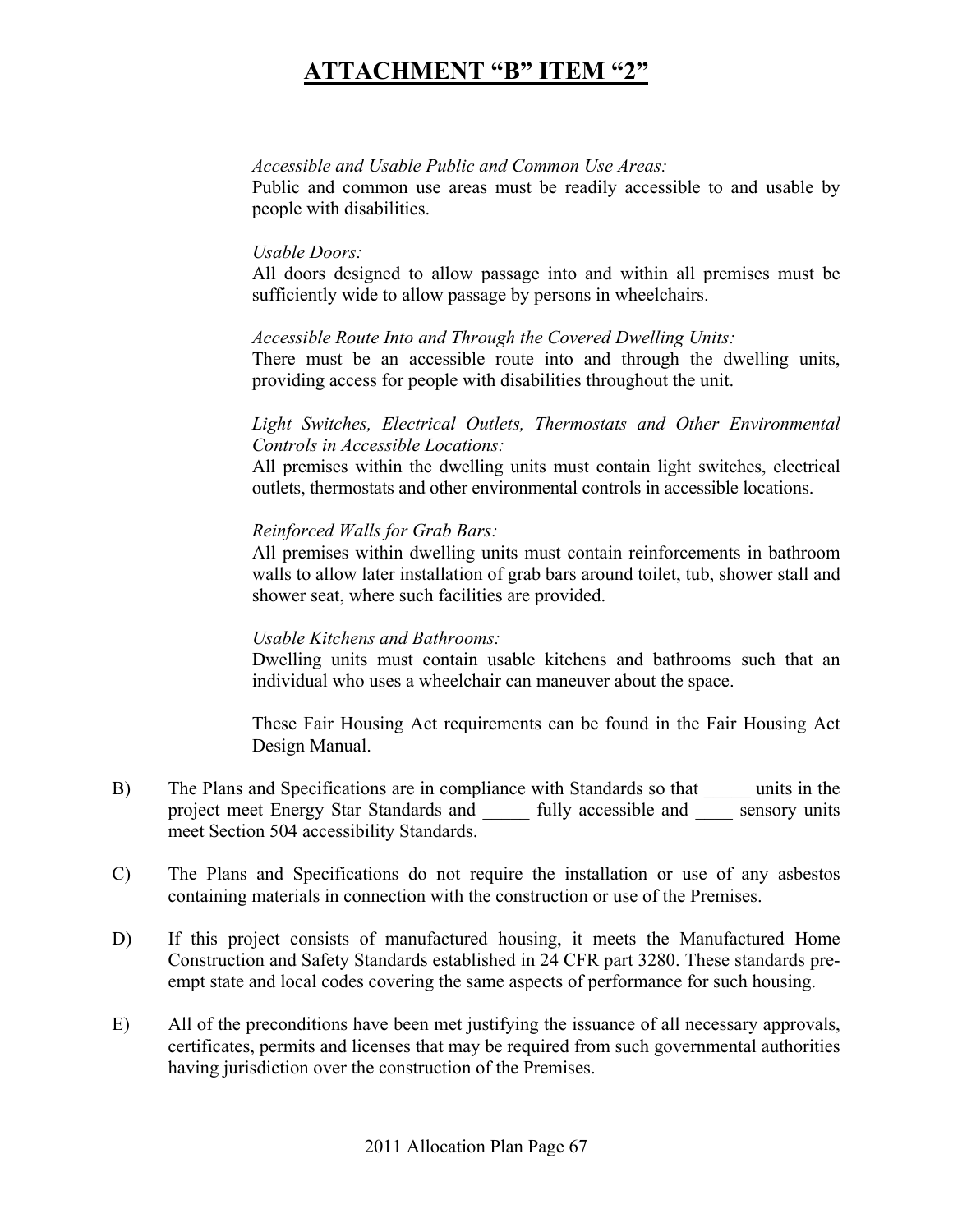| Dated: | 200 |
|--------|-----|
|--------|-----|

ARCHITECT SIGNATURE:

Name of Company:

(APPLICANT MUST RETURN TWO ORIGINALS WHICH HAVE BEEN EXECUTED ABOVE BY THE ARCHITECT. ONE OF WHICH WILL BE RETURNED TO THE DEVELOPER AFTER COMPLETION OF THE PROJECT FOR EXECUTION BELOW BY THE ARCHITECT IN REGARD TO THE ITEMS LISTED BELOW.)

#### **Part II**

The project now being completed, the undersigned, an architect duly licensed and registered as stated above, certifies to Project Owner and the Wyoming Community Development Authority that:

- A) There are no building code or other violations of municipal ordinances or county codes filed or noted against the Premises.
- B) All necessary gas, steam, telephone, electric, water and sewer services and other utilities required to adequately service the Premises are now available to the Premises. All street drainage, water distribution and sanitary sewer systems have been accepted for perpetual maintenance by the appropriate governmental authority or utility.
- C) If this project consists of manufactured housing, the project complies with applicable state and local laws or codes governing installation. In the absence of such laws or codes, the project complies with the manufacturer's written instructions for installation of manufactured housing units.

Furthermore, in the professional opinion of the undersigned, the Premises is constructed in a good and workmanship-like manner substantially in accordance with the Plans and Specifications and is free and clear of any damage or structural defects that would, in any material respect, affect the value of the Premises. In the further opinion of the undersigned, all of the preconditions have been met justifying the issuance of the permanent certificate or certificates of occupancy for the Premises (or the letter or certificate of compliance or completion stating that the construction complies with all requirements and restrictions of all governmental ordinances, rules and regulations).

| Dated: | 200 |
|--------|-----|
|--------|-----|

Name of Company: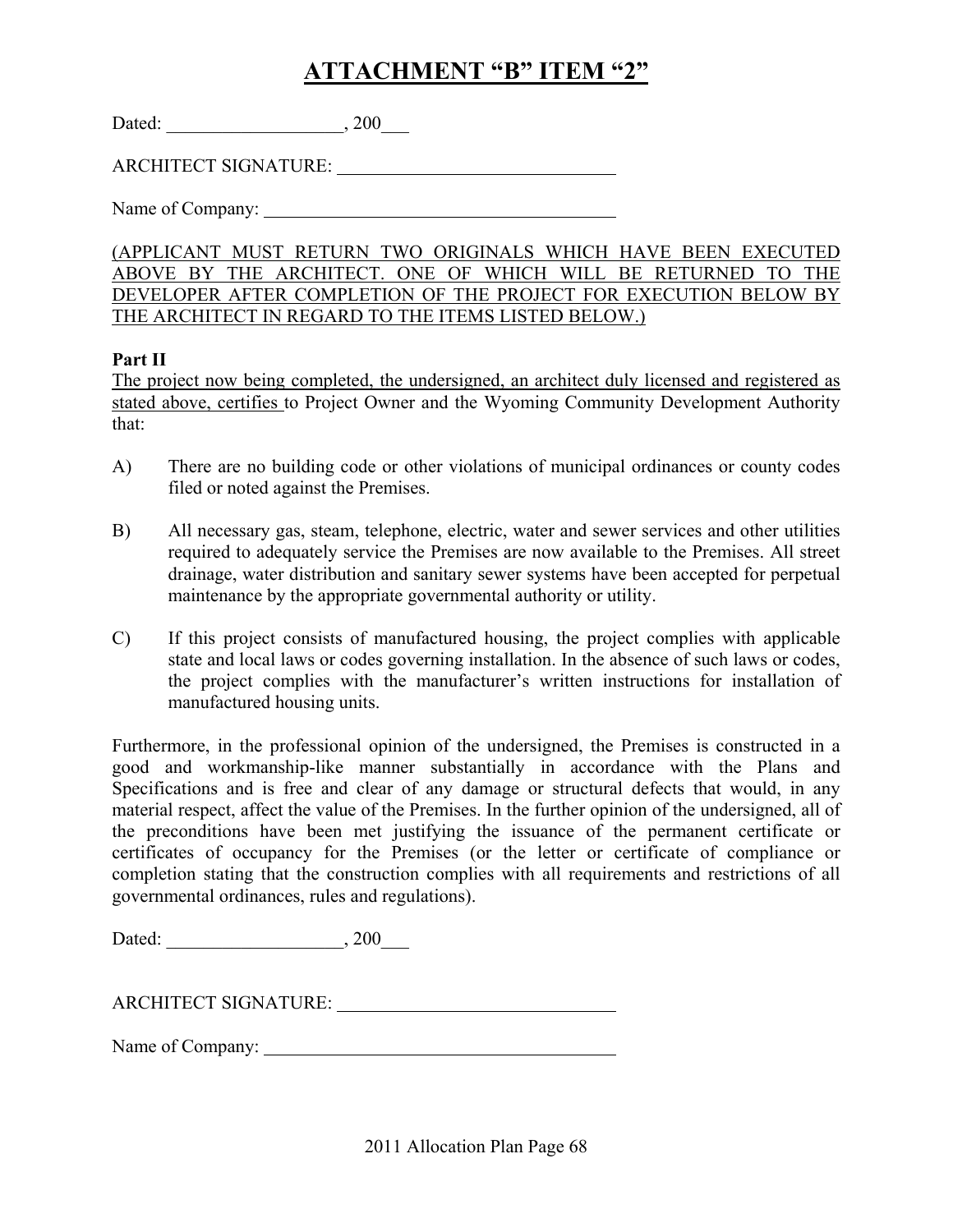TAX CREDIT INCOME LIMITS - The Tax Credit income limits are available at the following web site:

http://www.huduser.org/portal/datasets/il/il10/index\_mtsp.html

HOME PROGRAM INCOME LIMITS - The HOME income limits are available at the following web site:

http://www.hud.gov/offices/cpd/affordablehousing/programs/home/limits/income/2010/index.cfm

HOME PROGRAM RENT LIMITS - The HOME rent limits are available at the following web site:

http://www.hud.gov/offices/cpd/affordablehousing/programs/home/limits/rent/2010/index.cfm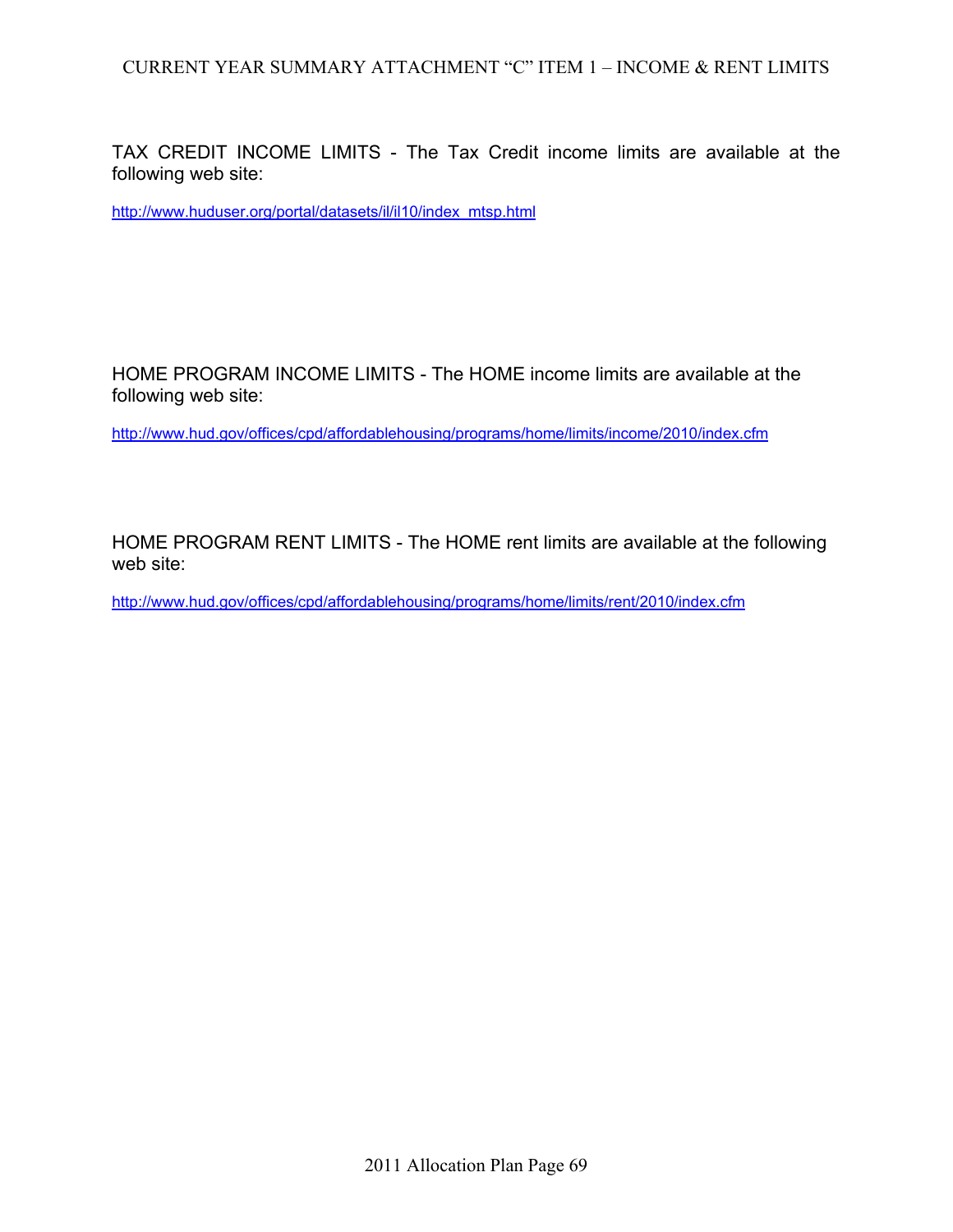### **Attachment "D" Item 1 - Narrative**

# Narrative Required with ALL Applications

#### **A. Project Description**

- 1. Problem to be solved.
- 2. Completely describe the proposed program activities: Does the project involve the use of existing property; is the property privately or publicly owned; standard or substandard; occupied or vacant? For special needs housing projects, describe in detail the services that will be provided or coordinated for the property's residents and how client outreach will occur. Describe how the housing units and/or services proposed will be marketed to eligible participants and what kind of screening procedure, if any will be used. Outline the relationship of this proposal to established local housing and community development plans, policies, and strategies and cite date of adoption. Provide any evidence of local support that will add to the assurance of successful program implementation. Describe any known opposition to this proposal. Give enough detail to clearly illustrate all activities associated with the proposed project.
- 3. State the number of persons who will benefit and their income levels. (Indicate data sources.)
- 4. State the percentage of the funds that will benefit low income and very lowincome households.

#### **B. A Study of Needs** - (Indicate data sources.)

Given the nature of the proposed project, provide as much measurable/objective information as needed to adequately describe the problem or need this project is designed to address. Describe the target population and discuss the magnitude and duration of the problem and its impact on the target population and the community-at-large. Examples of data that may be used are housing needs studies, the State's Consolidated Plan for Housing and Community Development, condition surveys, market studies, agency service records, census data, and information from local housing and community development plans.

Data used to support an application must be cited in the application. Applicants may use data derived at the city or county level if they can satisfy WCDA that the data is accurate and will not give the applicant an unfair advantage over other applicants. The methodology used, sample size, data sources, etc., must be submitted to WCDA with the application if other than federal or state information is used.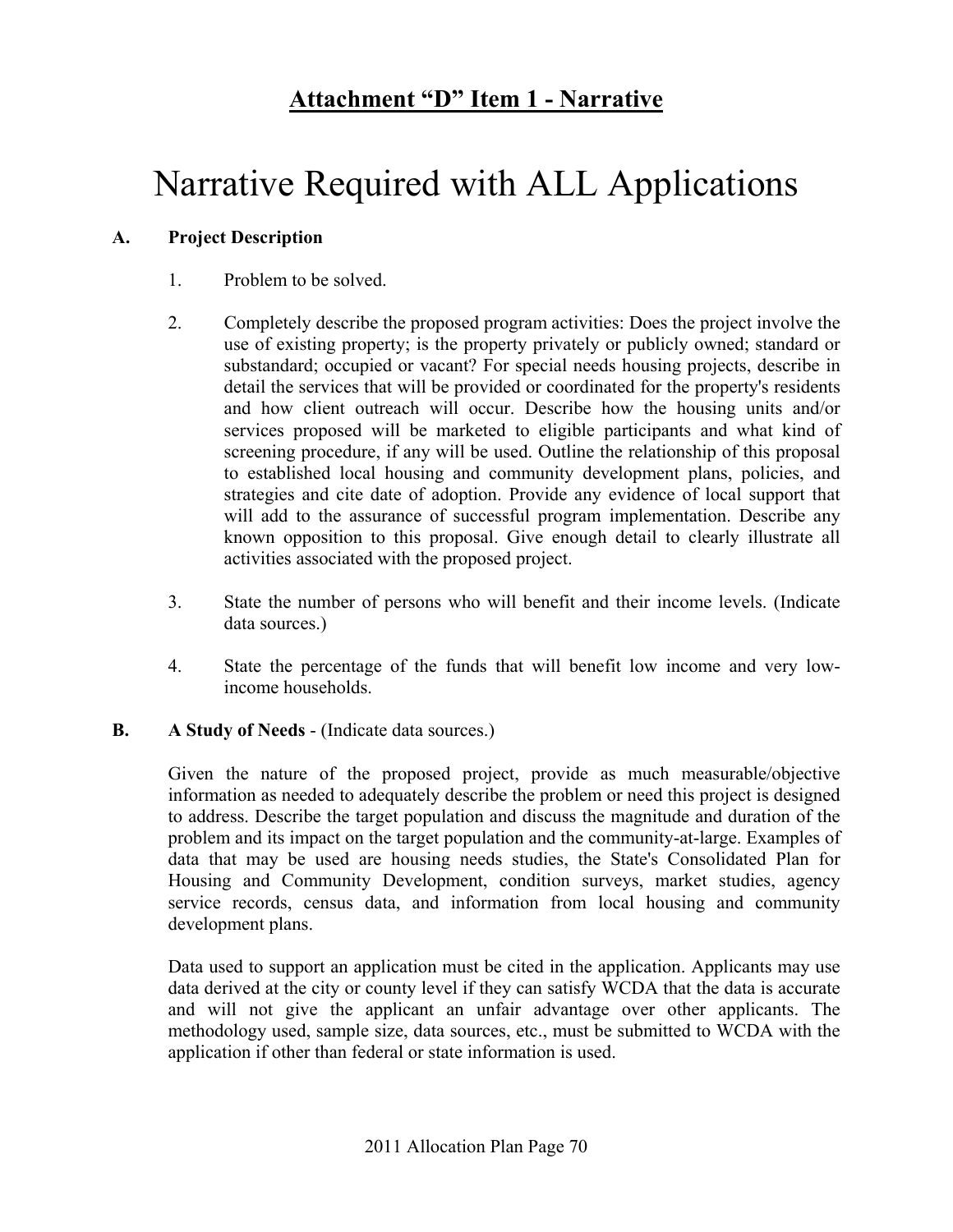### **Attachment "D" Item 1 - Narrative**

#### **C. MATCH REQUIREMENTS - list your match sources for HOME funds.**

Match funds are the local contribution to the partnership. 25% of the HOME dollars requested must be matched with non-federal funds. For FY 2011, applicants will only be required to provide a match of 4.5% because WCDA has been able to accumulate banked match over the past several years.

- 1. The match obligations can be met with:
	- Cash from a non-federal source
	- Value of waived taxes, fees or charges
	- Value of donated land or real property
	- Cost of infrastructure improvements associated with HOME projects
	- Below market interest rate loans.
	- Banked Match from WCDA (this is not actual cash)

Owner's cash or equity in the project is not an eligible source of match.

#### **D. LEVERAGING: List and describe all resources that will be leveraged by the requested HOME and Tax Credit funding.**

Describe and quantify all resources that will assist with project implementation and management. Include a discussion that identifies whether commitments are firm or tentative and when and under what circumstances tentative commitments will become actualized. Briefly describe the general terms and conditions of other sources and give their expiration date. Explain the organization's ability to access other funds or in-kind contributions and the overall attempts to obtain additional resources. For non-cash contributions, please detail how dollar amounts were calculated.

#### **E. RESULTS: Describe the results you expect to achieve.**

Explain how the proposed activities are directly related to the problem and need described and what the anticipated direct and indirect results of the program will be. Include information on length of commitment to the original target population, the continued affordability of the assisted housing in terms of monthly rent or mortgage costs, and other program results that help illustrate the overall benefit of the proposal. If permanent or temporary displacement or relocation will occur, describe the process used for relocation, the availability of comparable replacement units, and how and with what source these activities will be funded. Quantify whenever possible.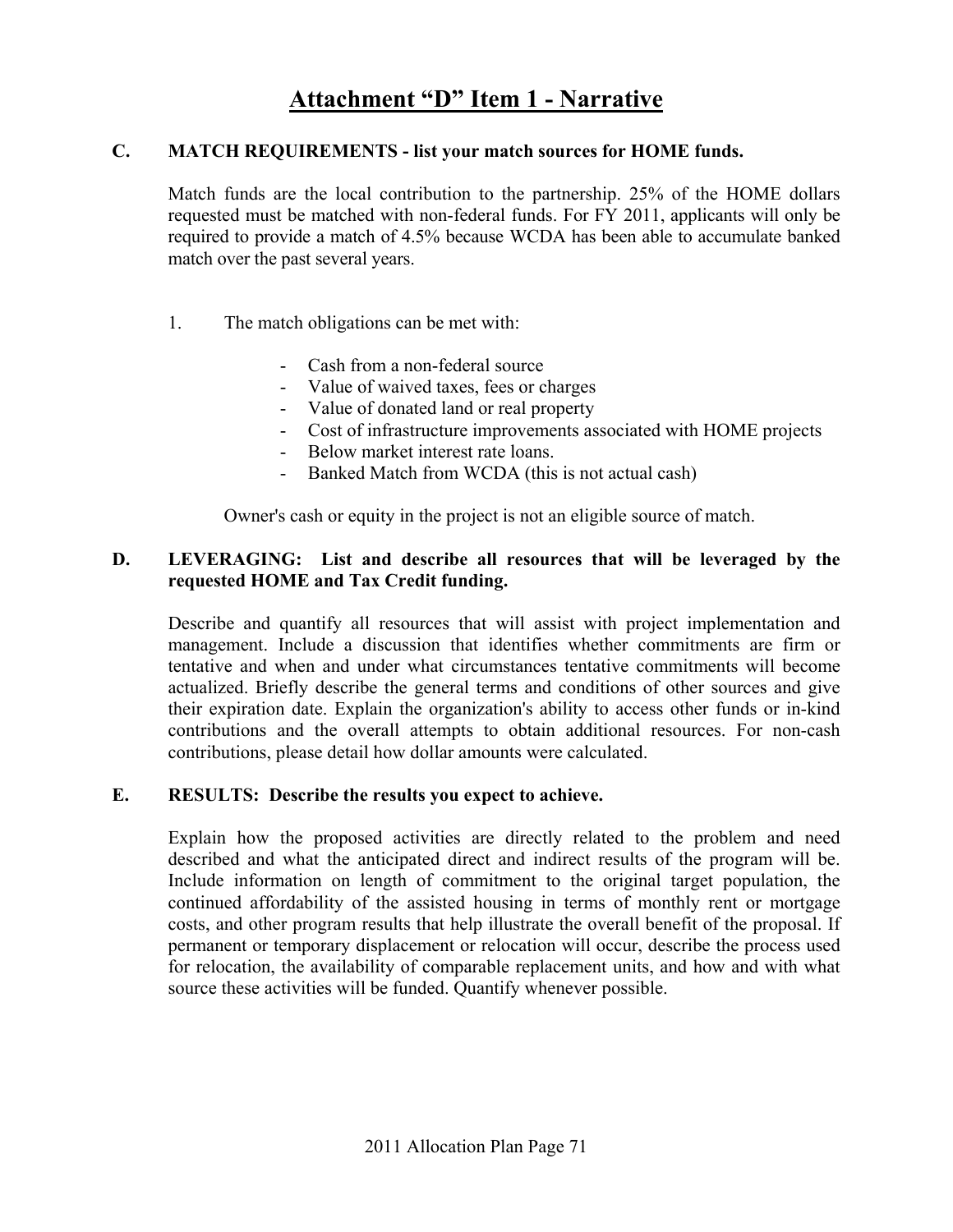#### **F. PROJECT MANAGEMENT: Describe your organization's management ability and management plan for this project.**

Describe the mission, management structure and staffing of your organization. Provide a detailed description of your organization's experience and ability in implementing and managing low-income or special needs housing assistance programs or related activities. Explain any past or current experience with federal or state award or loan programs. Provide an organizational chart showing the staffing and line of authority for the key personnel to be used in the project. Give a brief job description of the overall duties of the staff assigned to manage the program during each phase, a description of related experience, and how the management plan will be structured. If staff has not been hired, provide a job description for each vacant position. If a third party will be involved in management, describe their role.

#### **G. STATEMENT: Explain why HOME or Tax Credit dollars are critical to the implementation of this proposal.**

Briefly summarize why HOME or Tax Credit dollars, are necessary for project implementation and why the proposed activities cannot occur without the award of funds. List unsuccessful requests your organization has made for other resources for this project, including source, amount, and if known, reason for rejection. Explain why no other source of funds can replace HOME or Tax Credit resources. Discuss whether the project could be implemented at a lower level or smaller scale without the HOME or Tax Credit award. Describe known public and private projects that address a similar need in your area and explain how this project differs from each of the others.

#### **H. Affirmative Marketing Plan:**

Describe how you will market your project to minorities or hard-to-reach very lowincome households. Explain in detail.

NOTE: HOME funds as described in this application are anticipated funding. Final allocation amounts are subject to change based upon the receipt of Federal Award which is anticipated in March of 2011.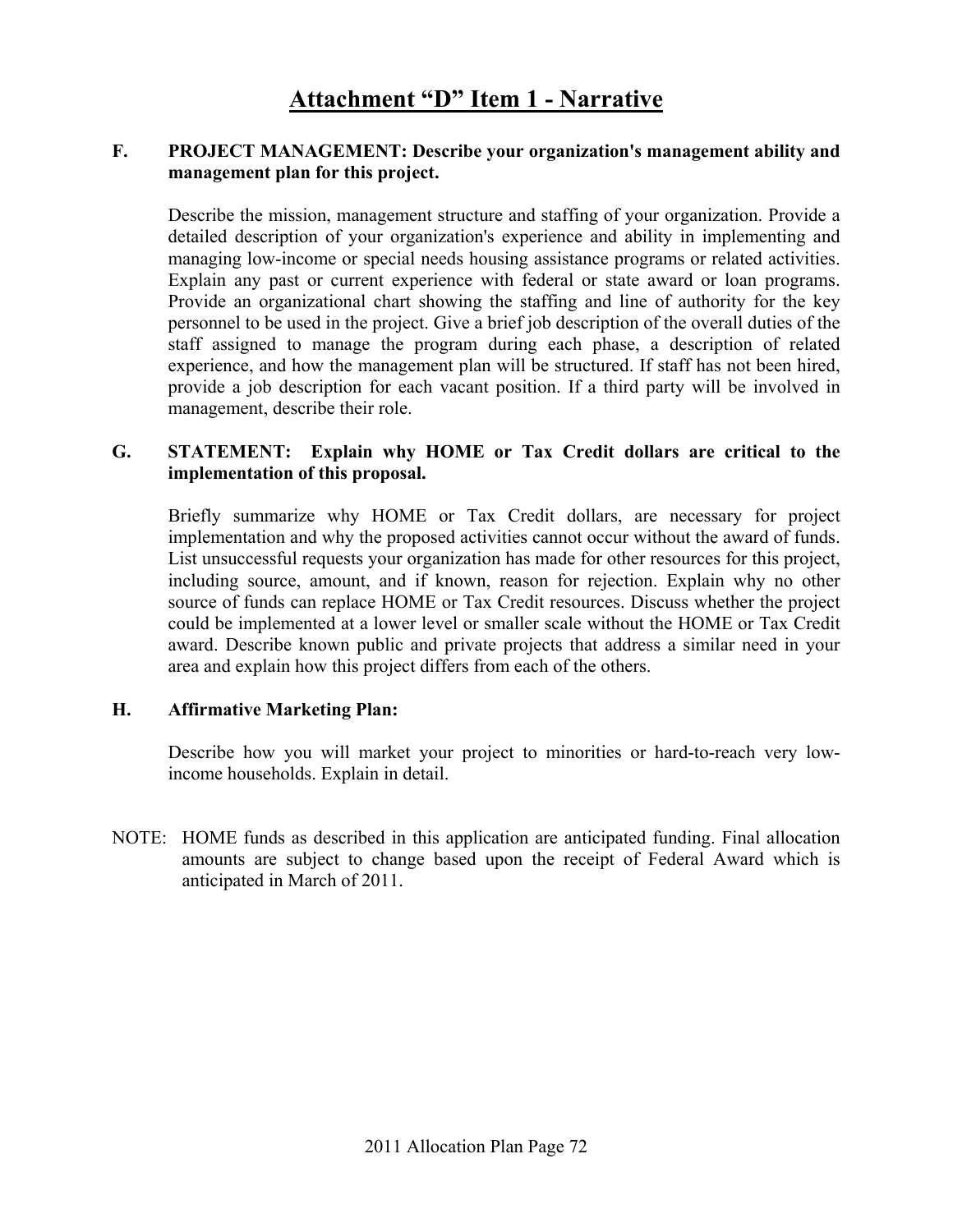### **Attachment "D" Item 2a**

#### QUARTERLY PROGRESS REPORT FOR RENTAL PROJECTS

Quarterly progress reports must be filed with the WCDA outlining progress toward completion. These reports must be received by the 1<sup>st</sup> day of March, June, September, and December, until 8609's are issued (for Tax Credits) or HOME project completion reports have been completed. Please attach all Architect's Field Reports for current period.

Indicate the actual or expected date by which the following activities have or will have been completed. Mo./Year

| Site                                  | <b>Local Permits</b>                         |
|---------------------------------------|----------------------------------------------|
| Acquisition                           | <b>Conditional Use Permit</b>                |
| Survey                                | Variance                                     |
| Zoning Approval                       | Site Plan Review                             |
| Plat Design Approval                  | <b>Building Permit</b>                       |
| Environmental Phase I                 | Other (specify)                              |
| <b>Environmental Review Completed</b> |                                              |
|                                       | <b>Equity Syndication</b>                    |
| <b>Construction Financing</b>         | Letter of Commitment                         |
| Loan Application                      | Partnership Closing                          |
| <b>Conditional Commitment</b>         |                                              |
| Firm Commitment                       | Other                                        |
| Closing and Disbursement              | Final Plans/Specs                            |
|                                       | Tax Credit Carryover Allocation              |
| <b>Permanent Financing</b>            | 10% of Project Costs Incurred                |
| Loan Application                      | <b>Construction Start</b>                    |
| Conditional                           | % complete as of report date                 |
| Firm Commitment                       | <b>Construction Completion</b>               |
| Closing and Disbursement              | Landscape Completion                         |
|                                       | Placed in Service (Certificate of Occupancy) |
| Other Loans and Grants                | Occupancy of All Low-Income Units            |
| Type & Source:                        | Submission of Placed in Service Application  |
| Commitment                            | Submission of Minority & Business Women      |
| Closing or Award                      | Enterprise information                       |

Amount of material change orders for current period (please attach change order report):

Total amount of material change orders to date: \_\_\_\_\_\_\_\_\_\_\_\_\_\_\_\_\_\_\_\_\_\_\_\_\_\_\_\_\_\_\_\_\_\_\_\_\_\_\_\_\_\_\_\_\_\_\_\_\_\_\_\_\_

Estimation of total contractor/subcontractor labor hours for period: Any other significant issues not mentioned above, should be outlined below or on a separate sheet of paper and attached to the report.

Project Name Date Signature Signature Date Date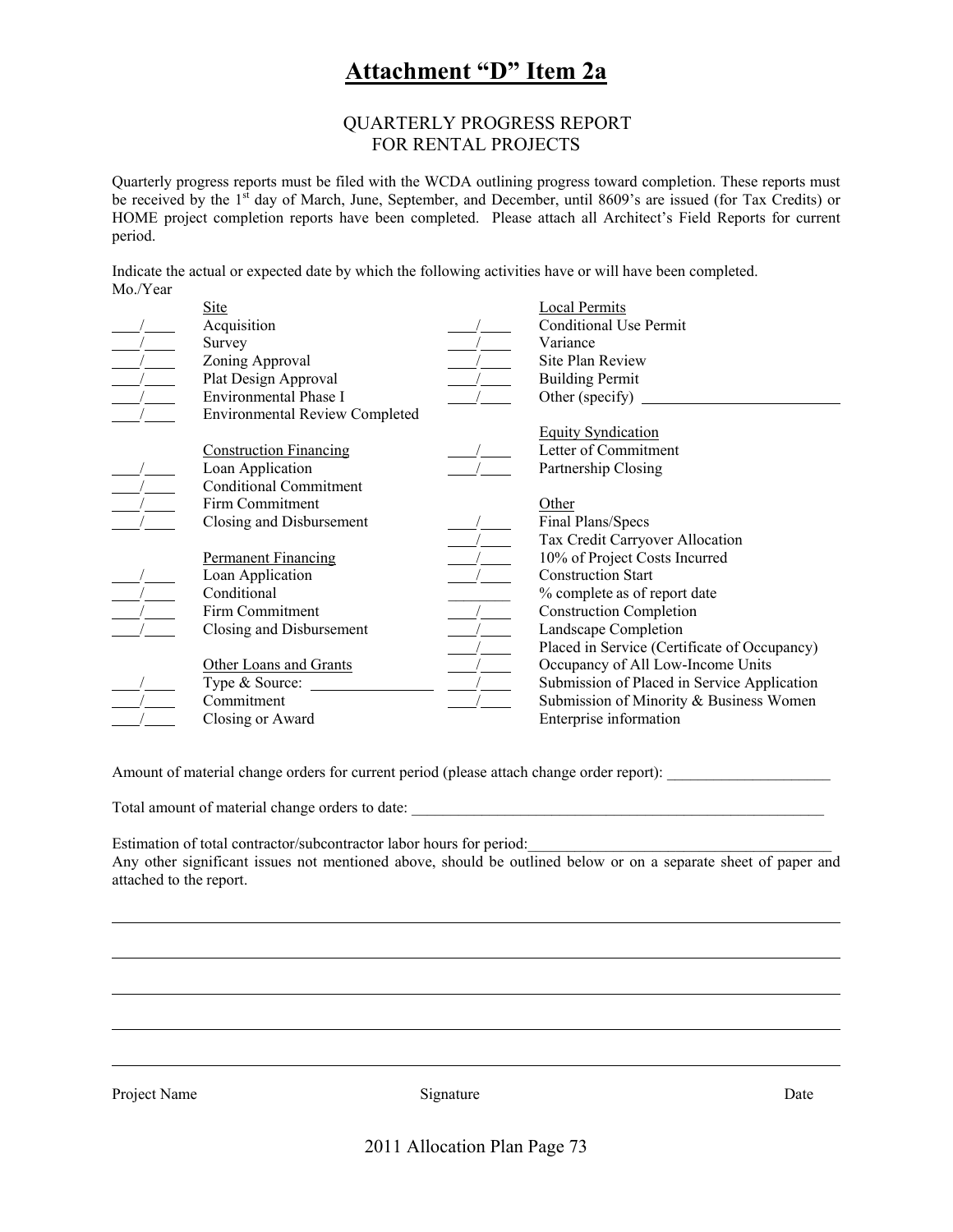### **Attachment "D" Item 2b**

#### QUARTERLY PROGRESS REPORT FOR HOMEOWNER REHABILITATION PROGRAMS

Quarterly progress reports must be filed with the WCDA outlining progress toward completion. These reports must be received by the 1<sup>st</sup> day of March, June, September, and December, until all HOME project completion reports have been completed.

Quarterly / Accumulative

| Number of applications received                      |
|------------------------------------------------------|
| Number of households pre-qualified                   |
| Number of loans closed                               |
| Total Amount of funding Allocated from WCDA          |
| Amount of funding disbursed to Homebuyers/Homeowners |

Current

|  | Number of loans scheduled to close in next 30 days |  |  |
|--|----------------------------------------------------|--|--|
|  |                                                    |  |  |

- Number of loans scheduled to close in next 60 days
- Number of loans scheduled to close in next 90 days
- Number of loans scheduled to close in next 120 days
- Number of loans scheduled to close in next 150 days
- Number of loans scheduled to close in next 180 days
- Number of loans scheduled to close in more than 180 days

Any other significant issues not mentioned above, should be outlined below or on a separate sheet of paper and attached to the report.

Project Name Date Date Signature Date Date Date Date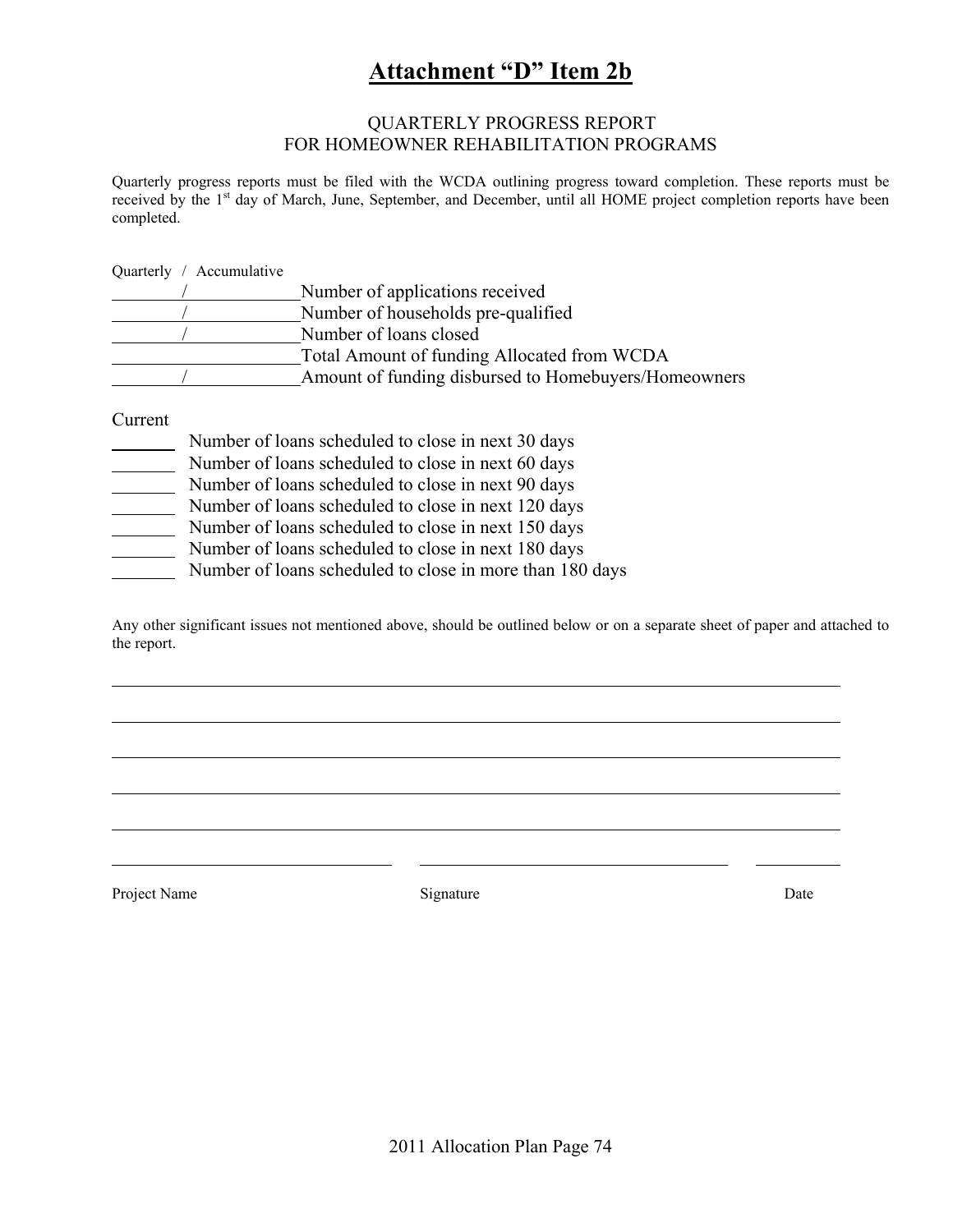#### **HOME INVESTMENT PARTNERSHIPS PROGRAM (HOME)**

For Federal Fiscal Year 2011, the State of Wyoming through the Wyoming Community Development Authority (WCDA) is **anticipating** a \$3,500,000 allocation of HOME funds. In an effort to quickly allocate HOME funds prior to the construction season, WCDA's application period for HOME funding runs prior to WCDA's receipt of HOME funds from HUD. Therefore no funding can be allocated until after WCDA signs a HOME contract with HUD. The final allocation may be different from the anticipated amount.

### **I. EXECUTIVE SUMMARY**

The HOME Program was created under Title II (the Home Investment Partnerships Act) of the National Affordable Housing Act of 1990. The general purposes of HOME include:

- Expansion of the supply of decent and affordable housing, particularly rental housing, for low and very-low-income Americans.
- Strengthening the abilities of State and local governments to design and implement strategies for achieving adequate supplies of decent, affordable housing.
- Extending and strengthening partnerships among all levels of government and the private sector, including for-profit and non-profit organizations, in the production and operation of affordable housing.

HOME provides funding to meet both the short-term goal of increasing the supply and availability of affordable housing and long-term goals of building partnerships between State and local governments, private and non-profit organizations, while strengthening their capacity to meet the housing needs of low and very low-income residents.

For FY 1994 and subsequent years, there are match requirements that must be met under the HOME Program. Matching funds are the local contribution to the partnership. Match obligations must be met in the fiscal year they occur.

The State of Wyoming **anticipates** receiving an annual allocation in HOME funds of approximately \$3,500,000. See the WCDA Affordable Housing Allocation Plan, Attachment A for actual funding levels. These HOME funds will be allocated to local governments, Community Housing Development Organizations (CHDOs), Public Housing Authorities, Non-profit Organizations and for-profit developers of Low-income housing as described below. All projects outside of Casper and Cheyenne must be developed pursuant to the State's Consolidated Plan for Housing and Community Development. Casper and Cheyenne projects must be developed pursuant to their respective local Consolidated Plans. Projects located in entitlement cities (Cheyenne and Casper) must have a current letter of consistency with the Consolidated Plan from the appropriate Jurisdiction.

2011 Allocation Plan Page 75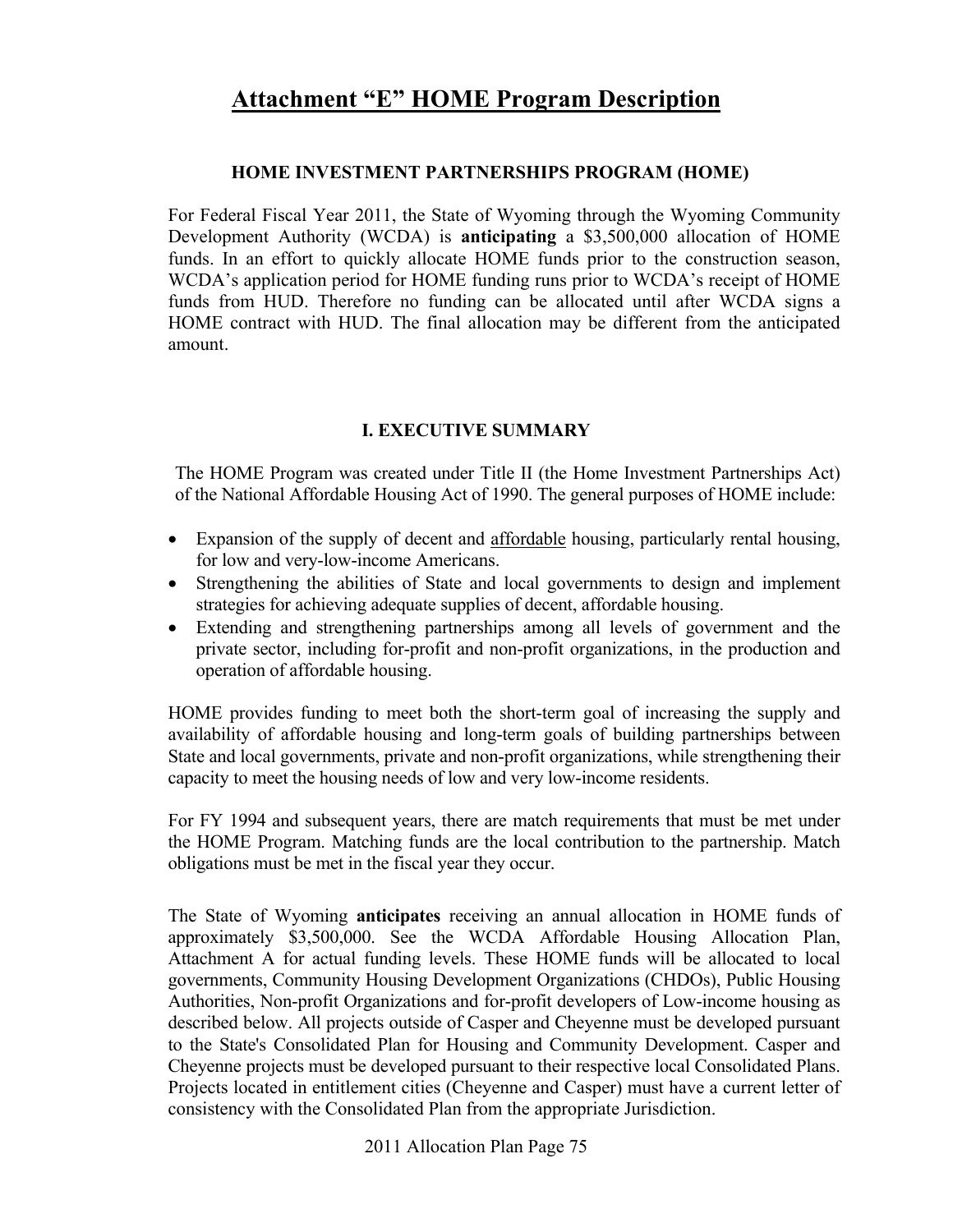HOME funds must be spent quickly. The time frames for committing and expending funds are very short. From the time WCDA signs a HOME Investment Partnerships Agreement for HOME funds with the Department of Housing and Urban Development, the following **CRITICAL** time frames apply:

- 24 months to enter into written agreements with an Owner/Developer to reserve HOME funds.
- 24 months to commit funds in the HOME IDIS System for specific projects.
- Five years to actually expend funds.

### **II. ELIGIBLE PROGRAM BENEFICIARIES**

The HOME Program beneficiaries are homeowners, homebuyers and tenants with very-low and low-incomes. No HOME funds can be used to benefit property owners or tenants with gross annual incomes greater than 80 percent of HUD's median income. Specific participant eligibility criteria vary depending upon the category of assistance being provided. Program Beneficiary Requirements will be defined within each eligible category listed below.

### **III. DISTRIBUTION OF FUNDS**

The State of Wyoming, through the Wyoming Community Development Authority, will use HOME funds for the following major activities:

### **A. Rental Housing Production**

- 1. Rehabilitation
	- Rehabilitation
	- Conversion
	- Reconstruction
	- Rehab and refinance
- 2. Acquisition and/or Rehabilitation
- 3. New Construction

### **B. Homeowner Rehabilitation**

- 1. Rehabilitation
- 2. Rehabilitation and refinance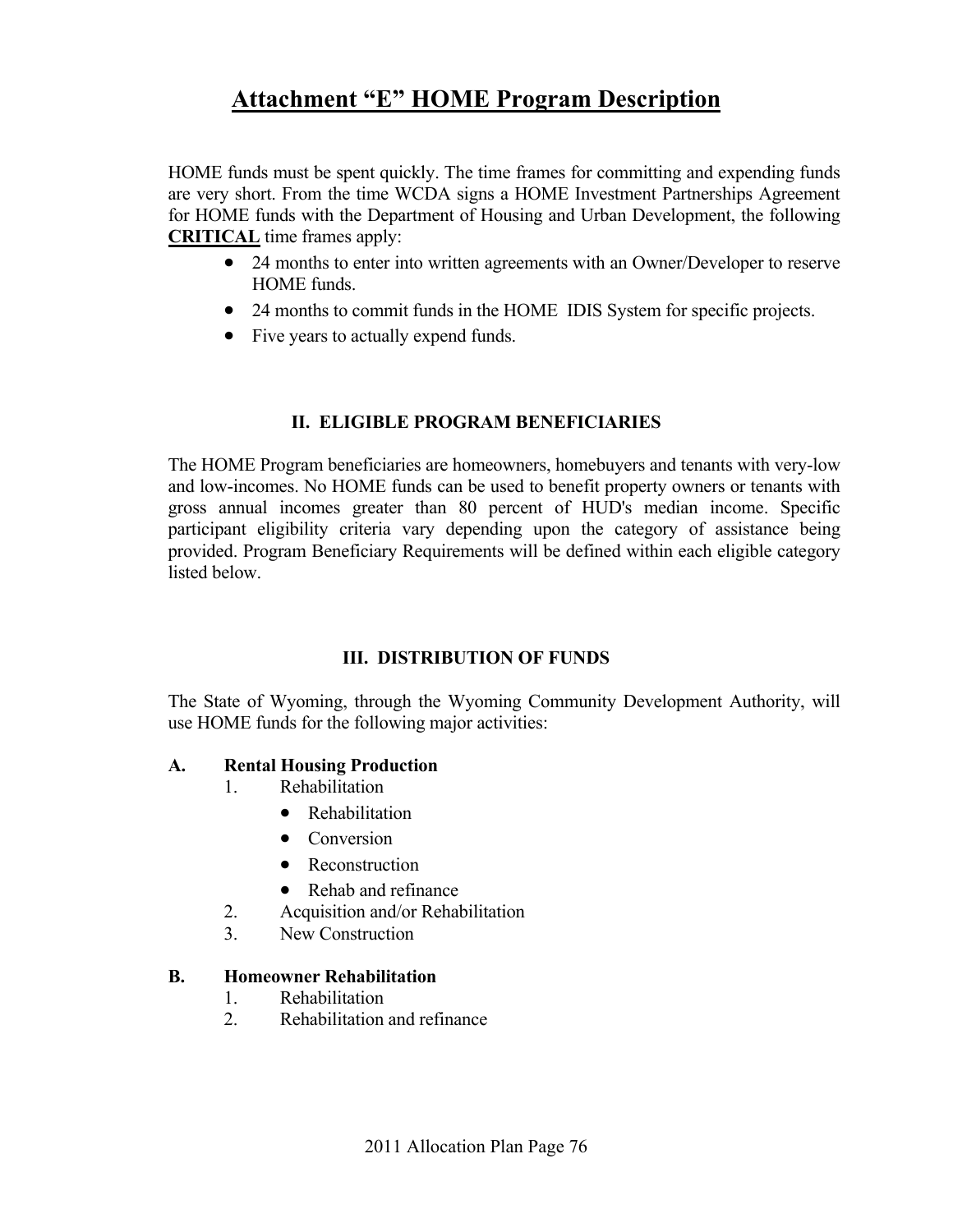### C. **Finalization of and/or Cost Over Runs on Neighborhood Stabilization Projects (NSP)**

- 1. Single Family Programs
- 2. Multifamily Rental Programs

### **IV. RENTAL HOUSING PRODUCTION PROVISIONS**

There are three important things to remember about HOME assisted Rental Housing:

- Rents are **strictly** controlled
- Tenants must be low-income (80% of Area Median Income adjusted for family size as determined by HUD). In fact, most tenants in HOME assisted units must be very low-income (50% of Area Median Income adjusted for family size as determined by HUD).
- Both occupancy and rents must be maintained and monitored for a minimum affordability period of 5 to 20 years depending upon the amount of HOME funds provided per unit and the type of project (new or existing). Actual project affordability may exceed 20 years.

Both the rent and income targeting requirements are enforced by deed restrictions and specify remedies for breach of the provisions.

#### **A. ELIGIBLE PROPERTY TYPES**

- One or more buildings on a single site that are under common ownership, management and financing.
- Scattered sites are eligible as one project as long as the sites are under common ownership, management and financing, and receive HOME assistance as part of a single undertaking.
- There are no limits on the number of units per project.
- There are no preferences for unit size and style except for what is identified in the applicable Consolidated Plan.
- Properties may be privately or publicly owned.
- A letter of notification for proposed development will be sent to the local jurisdiction.

#### **B. INITIAL HOME RENTS**

 Every HOME assisted unit is subject to rent controls designed to make sure that rents are affordable to very low-income households. These maximum rents may be referred to as HOME RENTS. HOME RENTS are subject to change annually and will be made available to applicants by WCDA.

 LOW HOME RENT - 100% of HOME assisted units must have rents that are at or below the LOW HOME RENT. This requirement may be modified on a case by

2011 Allocation Plan Page 77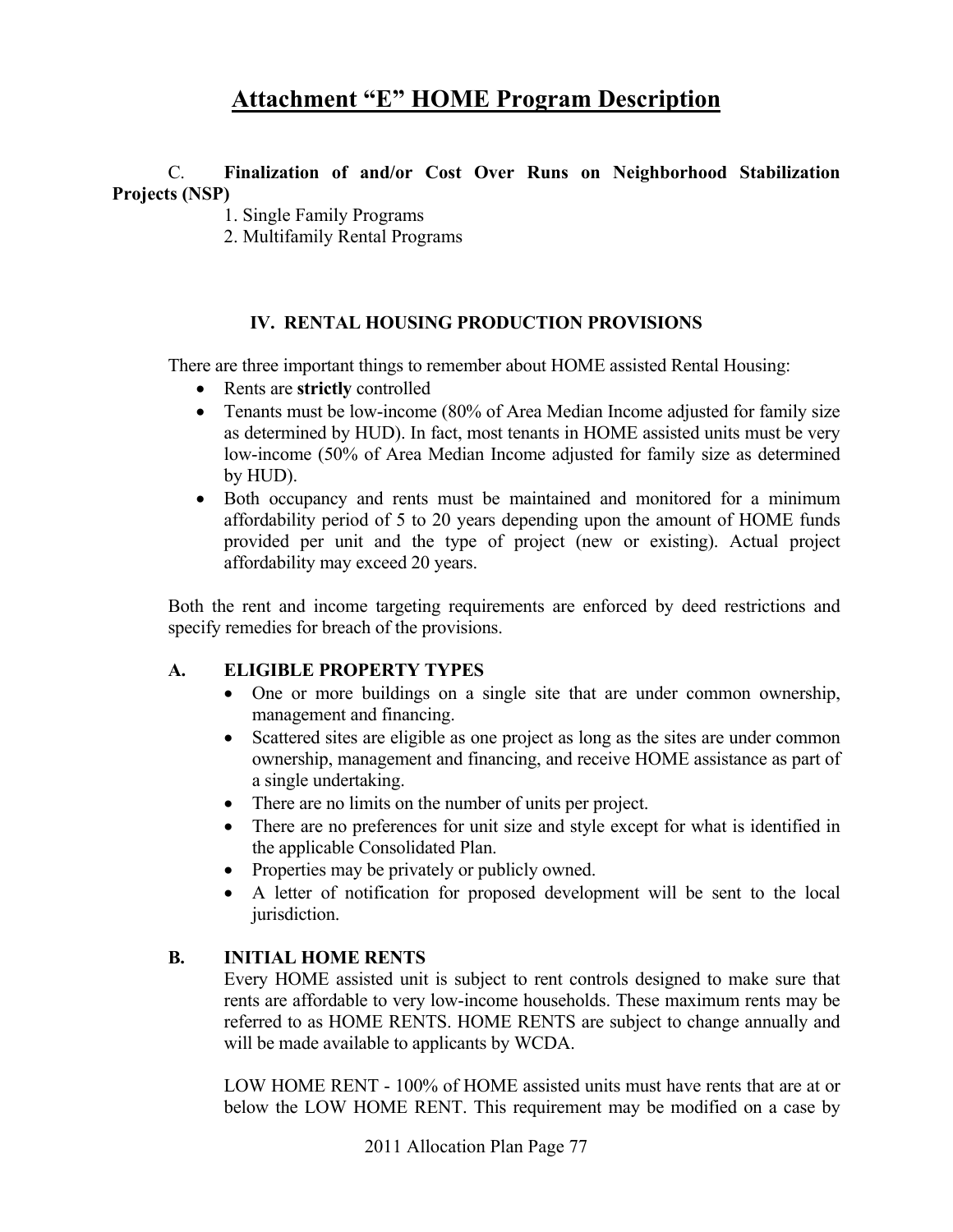case basis at the discretion of WCDA and within the limits of the Federal Regulations.

 The Low Home Rent is available on HUD's website as disclosed in the Affordable Housing Plan Current Year Summary Attachment "C" Item "1".

 The maximum allowable HOME RENTS must be reduced if the tenant pays for utilities. Utility adjustments are made in accordance with the utility allowances prepared by the local Public Housing Authority. Utility adjustments proposed by owners/developers for specific projects must be approved by WCDA.

### **C. AFFORDABILITY PERIOD**

 HOME assisted **Rental** units are rent controlled for varying lengths of time depending upon the average amount of HOME funds invested per unit:

| <b>RENTAL HOUSING</b><br><b>ACTIVITY</b> | PER UNIT HOME \$                                            | <b>MINIMUM</b><br><b>AFFORDABILITY</b><br><b>PERIOD</b> |  |
|------------------------------------------|-------------------------------------------------------------|---------------------------------------------------------|--|
| Rehab or Acquisition<br>of Existing      | $\leq$ \$15,000/unit<br>$$15,000 - $40,000$<br>$>$ \$40,000 | 5 years<br>10 years<br>15 years                         |  |
| New Construction                         | all amounts                                                 | 20 years                                                |  |

 Maximum monthly rents and utility allowances must be recalculated annually by the owner. They are reviewed and approved by WCDA. Rent increases may be permitted, but tenants must be given at least 30 days written notice before increases are implemented. Any increases are also subject to other provisions of the lease agreements and subject to approval by WCDA.

#### **D. OCCUPANCY OF HOME ASSISTED RENTAL UNITS**

There are two Federal constraints on occupancy:

#### 1. INCOME TARGETING:

 90% of the units assisted with HOME Funds for rental housing must be used to assist tenants who have annual incomes that are 60% or less of the area median income. The remaining dwelling units assisted with such funds may be used to assist families with household incomes between 60% and 80% of median.

#### 2. PROJECT REQUIREMENT: In projects with five or more rental units, or in the case of an owner of multiple one or two unit projects with a total of five or more rental units, not less than 20% of the rental units must be occupied by very low-income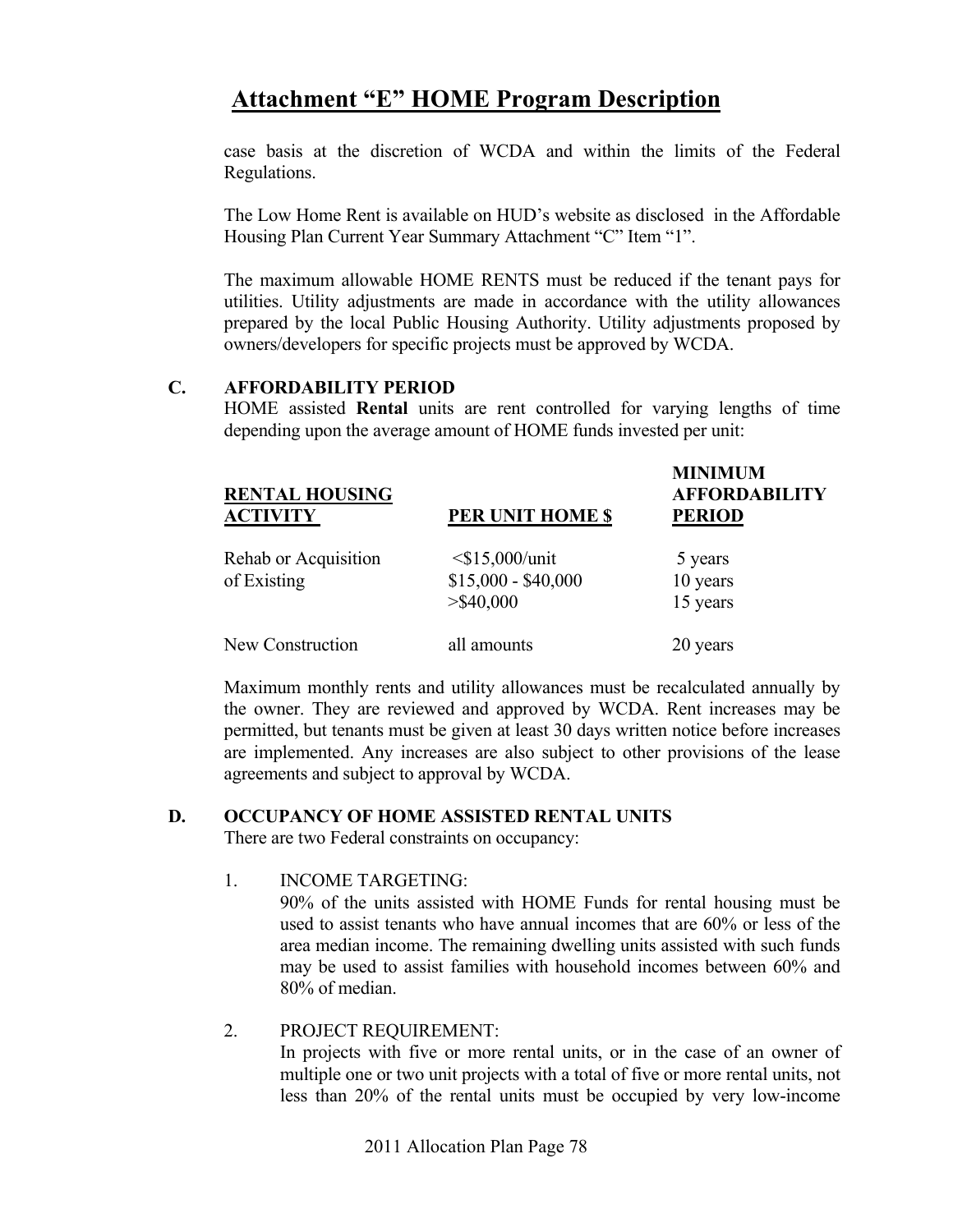families (50% of area median income) bearing rents not greater than the low HOME rents determined by HUD, less any tenant paid utilities.

Owners of rental housing funded with HOME funds are required to have a written occupancy policy in place prior to the occupancy of HOME-assisted units. This policy should outline who is eligible for the units and be consistent with Fair Housing Laws. The HOME regulations list a number of prohibited lease provisions and some required lease provisions with which owners should become familiar. WCDA has a Suggested Occupancy Policy and a list of these provisions that owners can adapt for their project.

### **E. DETERMINING THE INITIAL INCOME ELIGIBILITY OF HOME TENANTS**

 The income of each tenant must be determined initially in accordance with 24 CFR 92.203. One of the following three definitions of "annual income" must be used:

- 1. Annual Income as defined under the Section 8 Housing Assistance Payments programs in 24 CFR Part 5.609.
- 2. Annual Income as reported under the Census long-form for the most recent available decennial Census.
- 3. Adjusted Gross Income as defined for purposes of reporting under IRS Form 1040 for individual Federal annual income tax purposes.

For most projects, WCDA will require the definition of Annual Income as defined under Section 8 Housing Assistance Payments Program (HAP)(24CFR Part 5.609).

### **F. ANNUAL RECERTIFICATION OF INCOME**

 The annual incomes of tenants in HOME projects must be re-examined each year during the period of affordability. The project owner must re-examine each tenant's annual income in accordance with one of the following three options:

- 1. Examine third party source documents evidencing annual income.
- 2. Obtain from the family a written statement of the amount of the family's annual income and family size, along with a certification that the information is complete and accurate.
- 3. Obtain a written statement from the administrator of a government program under which the family receives benefits and which examines each year the annual income of the family. The statement must indicate the tenant's family size and state the amount of the family's annual income.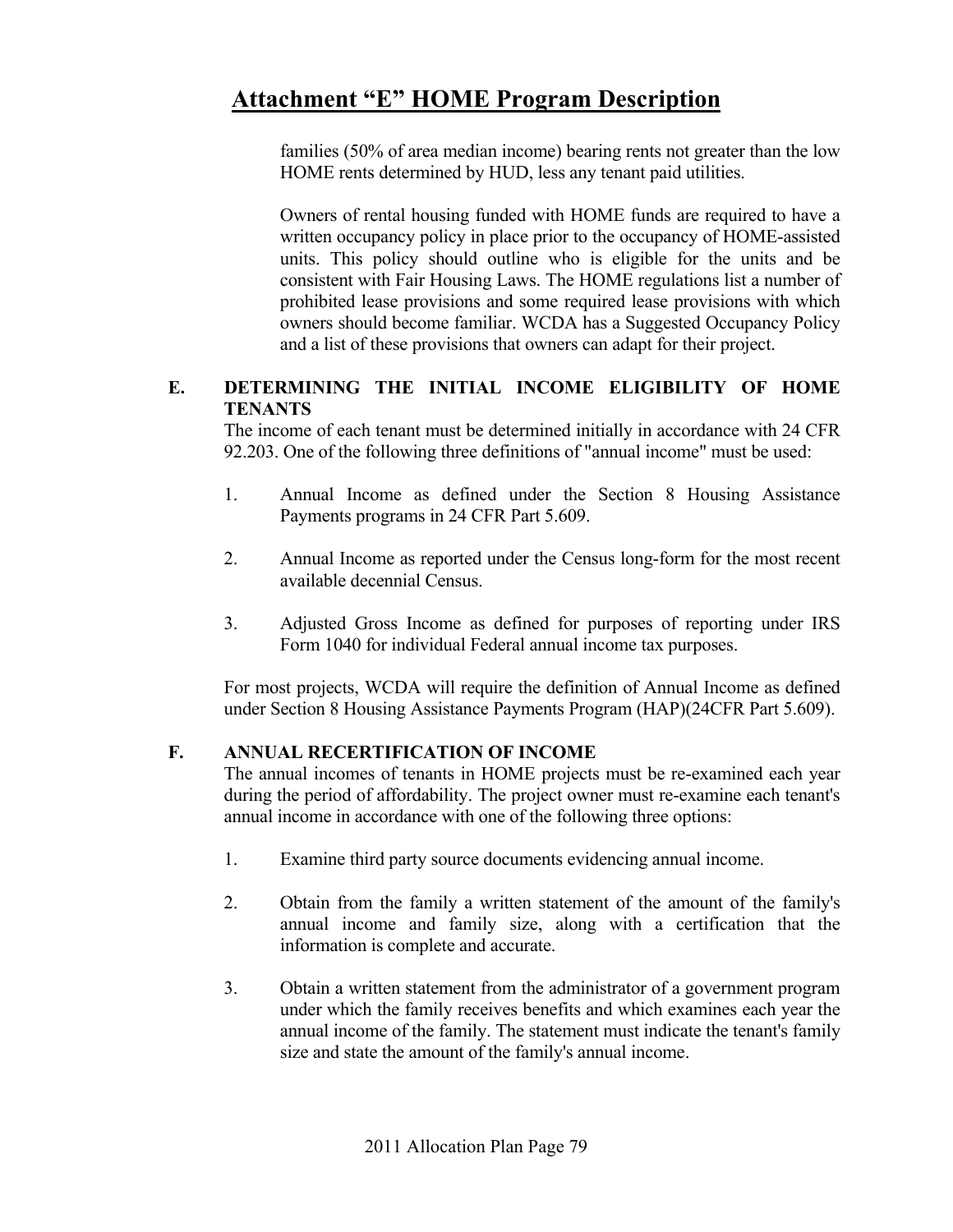WCDA will require that the owner of HOME assisted rental units report at least once a year on the annual income of all tenants.

### **G. INCREASES IN TENANT INCOME**

 Tenants occupying HOME assisted units whose annual incomes exceed 80% of median (that is, they are no longer low-income) may stay in their HOME assisted apartments. Over income tenants (those who no longer qualify as low income) in HOME assisted units must pay no less than 30% of their adjusted monthly income for rent and utilities. Adjusted income is calculated according to the rules for the Section 8 Program. In general, adjustments are made by deducting from the annual income certain allowances.

 For rental housing with Low-Income Housing Tax Credits and for units under local rent controls, when a tenant's income increases above 80 percent of the area median income, that tenant's rent will not have to be adjusted to 30 percent of the family's income.

 WCDA will review the owner's recertification of tenant income annually. WCDA will review rent and utility allowances annually. WCDA will perform on-site inspection for compliance with Section 8 Housing Quality Standards:

- Annually for projects with more than 25 units.
- Once every two years for projects containing 5 25 units
- Once every three years for projects containing 1-4 units.

WCDA will review the owner's compliance with Written Agreements annually.

#### **H. ELIGIBLE ACTIVITIES FOR RENTAL HOUSING PRODUCTION**  The following activities are eligible for rental housing production with HOME

funds:

### 1. REHABILITATION -

- a. Rehabilitation of existing structures. Rehabilitation and Refinancing to permit or continue affordability under 24 CFR 92.252.
	- i. Rehabilitation must be the primary eligible activity requiring at least \$15,000 of required rehabilitation costs per unit.
	- ii. A review of the owner's management practices will be made in order to determine that disinvestment in the property has not occurred, that the long term needs of the project can be met and that the feasibility of serving the targeted population over an extended affordability period can be demonstrated.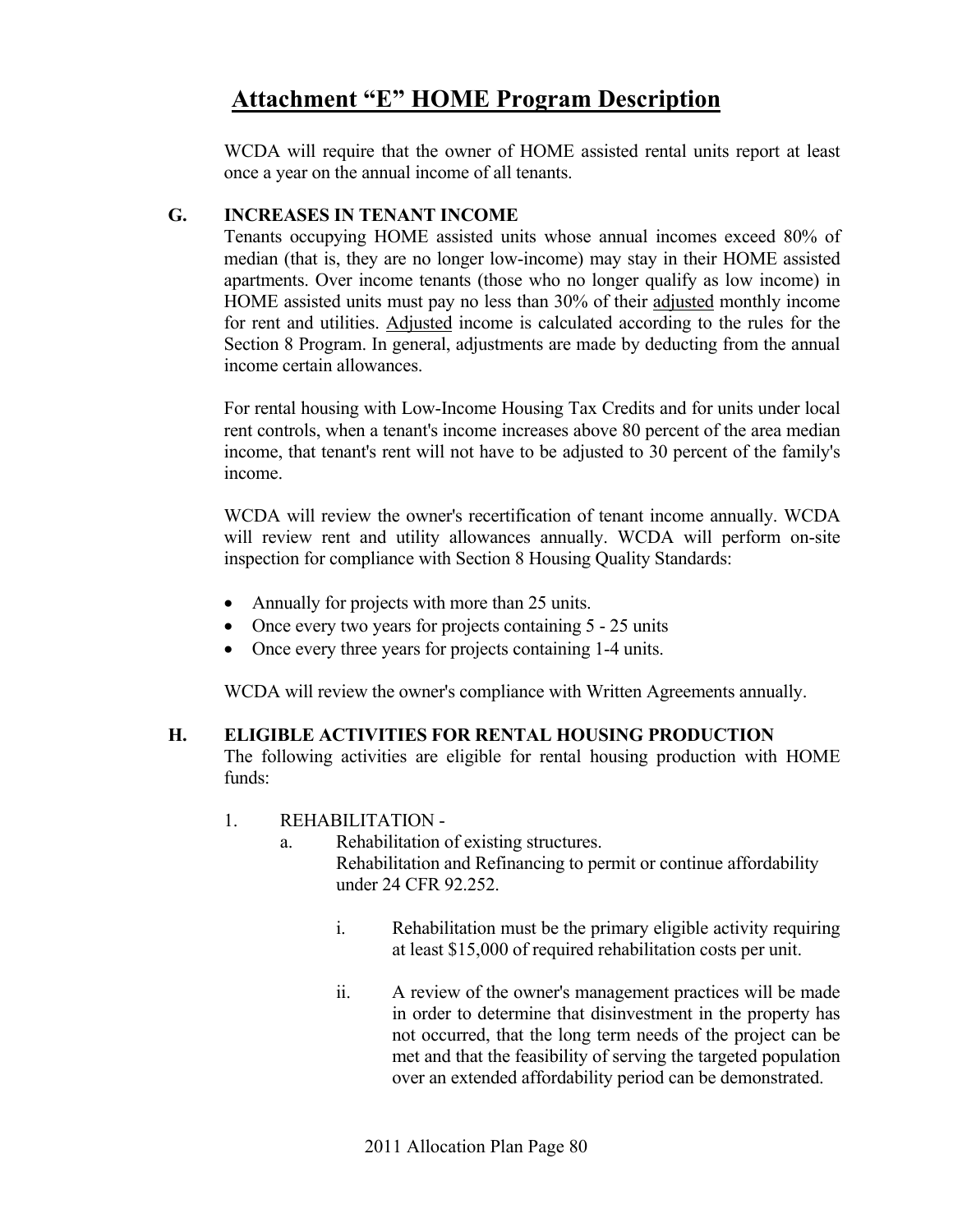- iii. The refinancing must be made for the purposes of maintaining current affordable units or creating additional affordable units.
- iv. The minimum required period of affordability would be 15 years.

 v. Refinancing is an eligible activity throughout the State of Wyoming under the HOME Program.

- vi. HOME funds cannot be used to refinance multifamily loans made or insured by any Federal program, including CDBG.
- b. Conversion Conversion of an existing structure from an alternative use to affordable, residential housing is an eligible activity and is considered rehabilitation. If conversion involves additional units beyond the walls of an existing structure, the project will be deemed new construction.
- c. Reconstruction Reconstruction is defined as the rebuilding, on the same lot, of housing standing on a site at the time of project commitment. The number of housing units on the lot may not be decreased or increased as part of a reconstruction project, but the number of rooms per unit may be increased or decreased. Reconstruction also includes replacing an existing substandard unit of manufactured housing with a new or standard unit of manufactured housing.
- 2. ACQUISITION Acquisition of an eligible property is eligible as part of a rental housing project.
- 3. NEW CONSTRUCTION New Construction is an eligible use of HOME funds. New Construction is also defined as housing that has received an initial certificate of occupancy or equivalent document within a one-year period before the commitment of HOME funds to the project.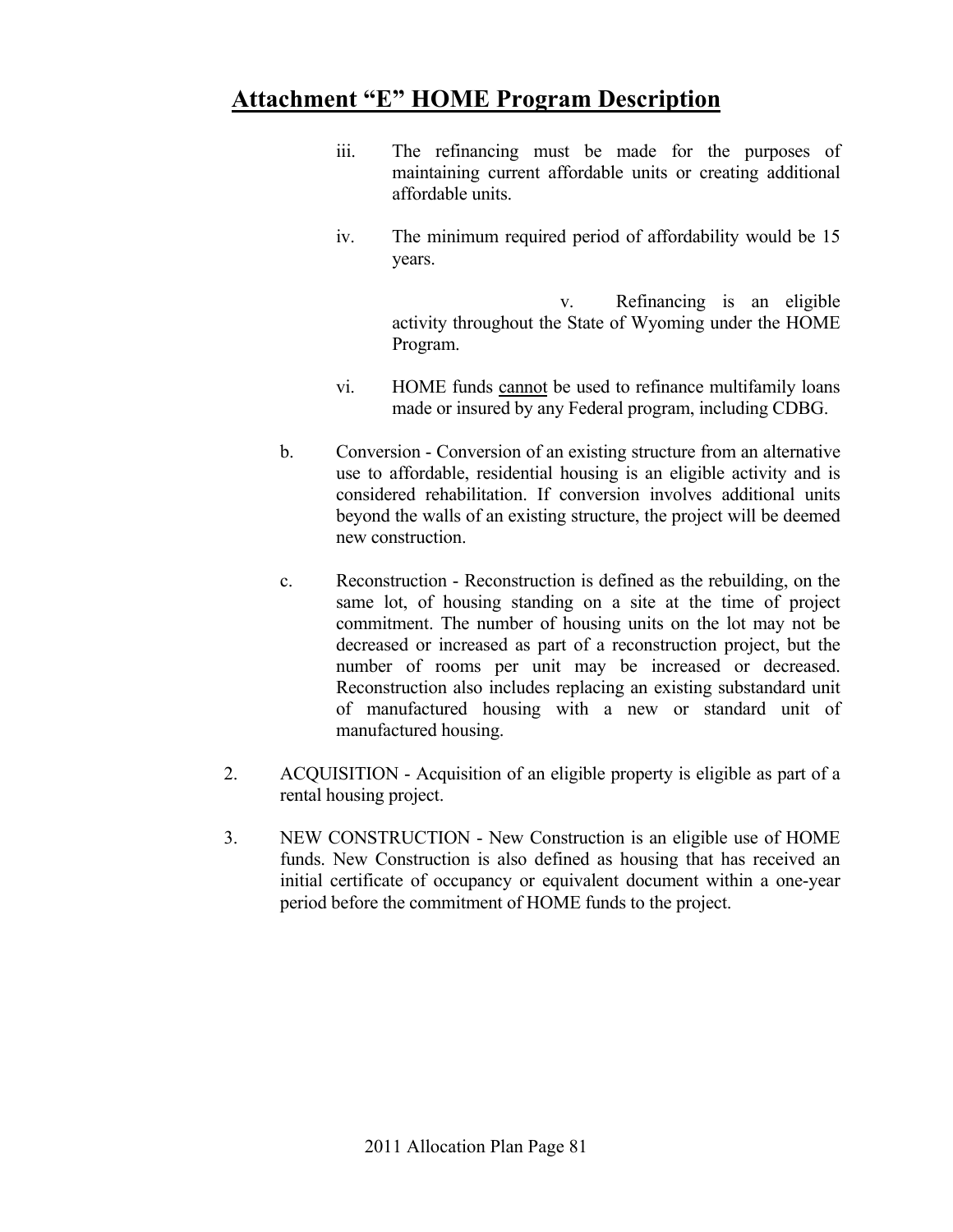### **V. HOMEOWNER REHABILITATION**

City or County governments, Public Housing Authorities, and non-profits may apply for HOME Funds for Homeowner Rehabilitation programs. The maximum administration fee which can be applied for is 10%. This administration fee will be funded as a percentage of each draw.

### **A**. **THE ELIGIBLE PROPERTY OWNER**

 The owner must have a gross annual income that does not exceed 80 percent of HUD's median income for the area. Third party written verification of income will be required. The owner must own the property. A family or individual owns the property if they: **1)** have fee simple title to the property; or **2)** maintain a 99 year leasehold interest (50 year leasehold on reservation lands) in the property; All Lease forms of ownership must be PRE-approved by WCDA PRIOR to Application or **3)** have ownership or membership in a cooperative; **and 4)** do not have any restrictions or encumbrances that would unduly restrict the good and marketable nature of the ownership interest. The owner must occupy the property as a principal residence.

### **B. THE ELIGIBLE PROPERTY TYPE**

An eligible property is any single family property, occupied as a principal residence by the owner in which the value of the property, after rehabilitation, does not exceed the HOME Single Family limits in effect at the time of HOME funds commitment. See the WCDA Affordable Housing Allocation Plan, Current Year Summary Attachment "A", Item "9".

Manufactured housing units must be connected to permanent utility hookups and be located on land that is owned by the manufactured housing unit owner.

 All properties must also meet HUD's site and environmental requirements summarized in Section 10 of the Affordable Housing Allocation Plan.

#### **C. AFFORDABILITY PERIOD**

Minimum Affordability Periods are as follows:

| Amount of HOME Investment |                  |          | Minimum Affordability Period |
|---------------------------|------------------|----------|------------------------------|
| \$0                       |                  | \$15,000 | 5 years                      |
| \$15,001                  | $\sim$ 100 $\mu$ | \$19,999 | 10 years                     |
| \$20,000                  | $\sim$ $ \sim$   | 25,000   | 20 years                     |

 Should a property be sold or cease to be occupied by a qualified household during the period of time specified, all original HOME funds must be returned to the WCDA HOME Investment Partnerships Program plus the "Allocated Pro-Rata Share" of the Net Proceeds, (aka Shared Appreciation). The "Allocated Pro-Rata Share" shall equal the Minimum Affordability Period committed to in the application for funding (but not less than the minimum years specified above) less the number of years the Homeowner occupied the property after the rehabilitation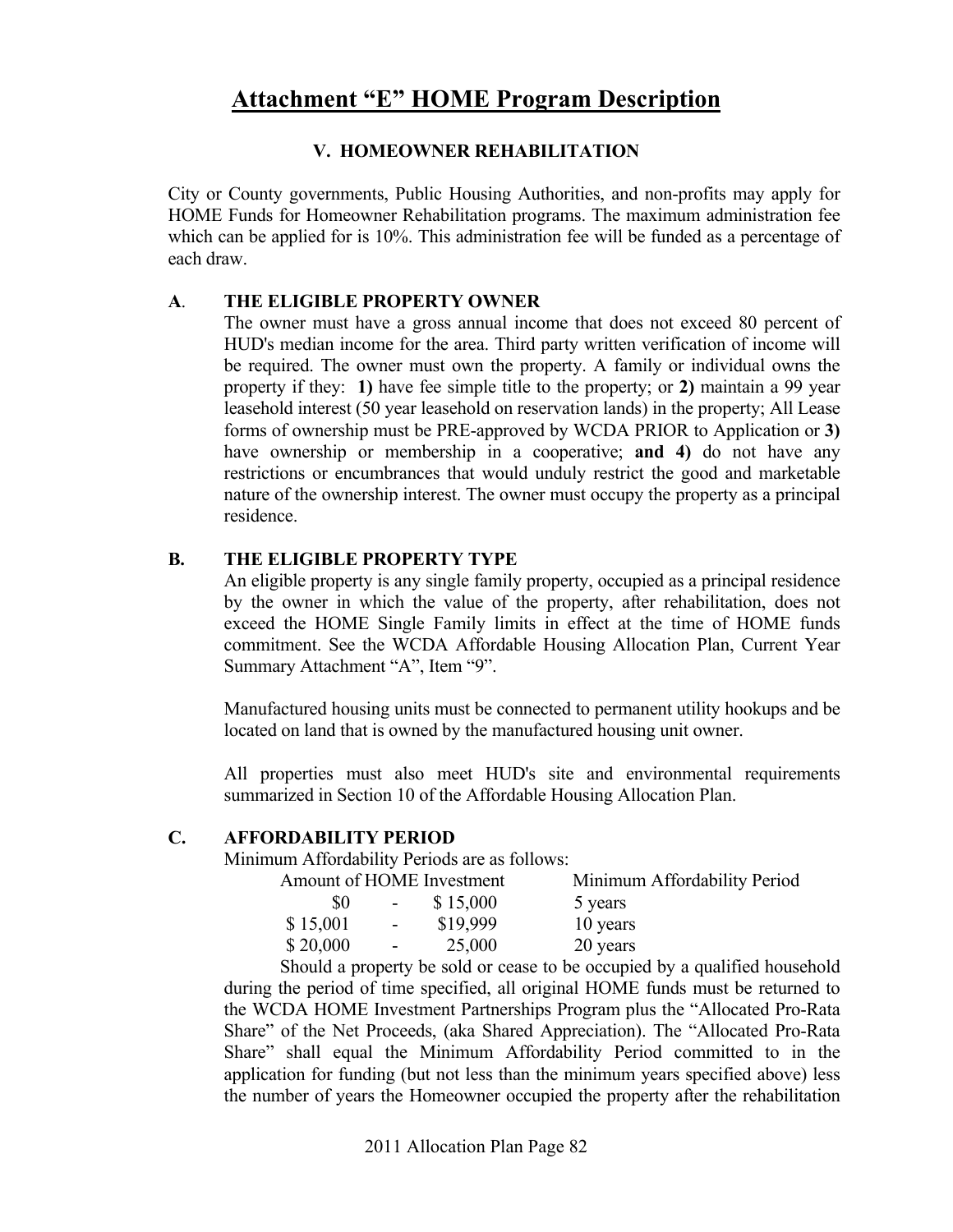was completed, divided the Minimum Affordability Period committed to in the application for funding (but not less than the minimum years specified above). The "Net Proceeds" shall equal the Gross Sales Price less the appraised value prior to the rehabilitation and Closing Costs approved by WCDA. (Federal Regulations prohibit anyone from profiting from the use of Federal Funds.).This requirement must be stipulated in the lien document (mortgage) which must be recorded.

 After an initial investment of HOME funds, additional HOME funds may not be invested in HOME assisted Homeowner Rehabilitation units for varying lengths of time as described above depending upon the amount of the initial HOME investment as described above.

### **VI. FINALIZATION OF AND/OR COST OVER RUNS ON NEIGHBORHOOD STABILIZATION PROJECTS (NSP)**

This funding is available for NSP projects which:

- 1) there is not sufficient NSP funding remaining to complete the project; or
- 2) it is determined a portion of the costs are not eligible for reimbursement by NSP, but are eligible as a HOME project.

HOME funding will be given a priority collateral position and will be given a priority on any payback.

See Attachment "G – NSP Program Description"

### **VII. ALLOCATION OF FUNDS**

### **A. DIRECT ADMINISTRATION CATEGORY--WCDA**

 Approximately \$1,450,000 - available for Rental Housing Production, and Homeowner Rehab. programs under which non-profit developers, for-profit developers, Local Governments, and public housing authorities may apply. Applications are anticipated to be accepted in January of each year. Projects are ranked competitively against the Ranking Criteria listed in the WCDA Affordable Housing Allocation Plan. For actual funding levels, see WCDA Affordable Housing Allocation Plan, Current Year Summary Attachment "A".

### **C. CHDOs - COMMUNITY HOUSING DEVELOPMENT ORGANIZATIONS**

Community Housing Development Organizations (CHDOs). Approximately \$525,000, fifteen percent (15%) of the Fiscal Year HOME funding allocation will be set aside for CHDO's\*. Applications for CHDO Eligible Activities will be accepted through a competitive application process during the initial application period at the beginning of each year. If funds are remaining, WCDA will open an additional competitive application process or, depending on the amount of remaining funds, accept applications on a first-come, first-serve basis to projects meeting the minimum ranking criteria until all funds are allocated to eligible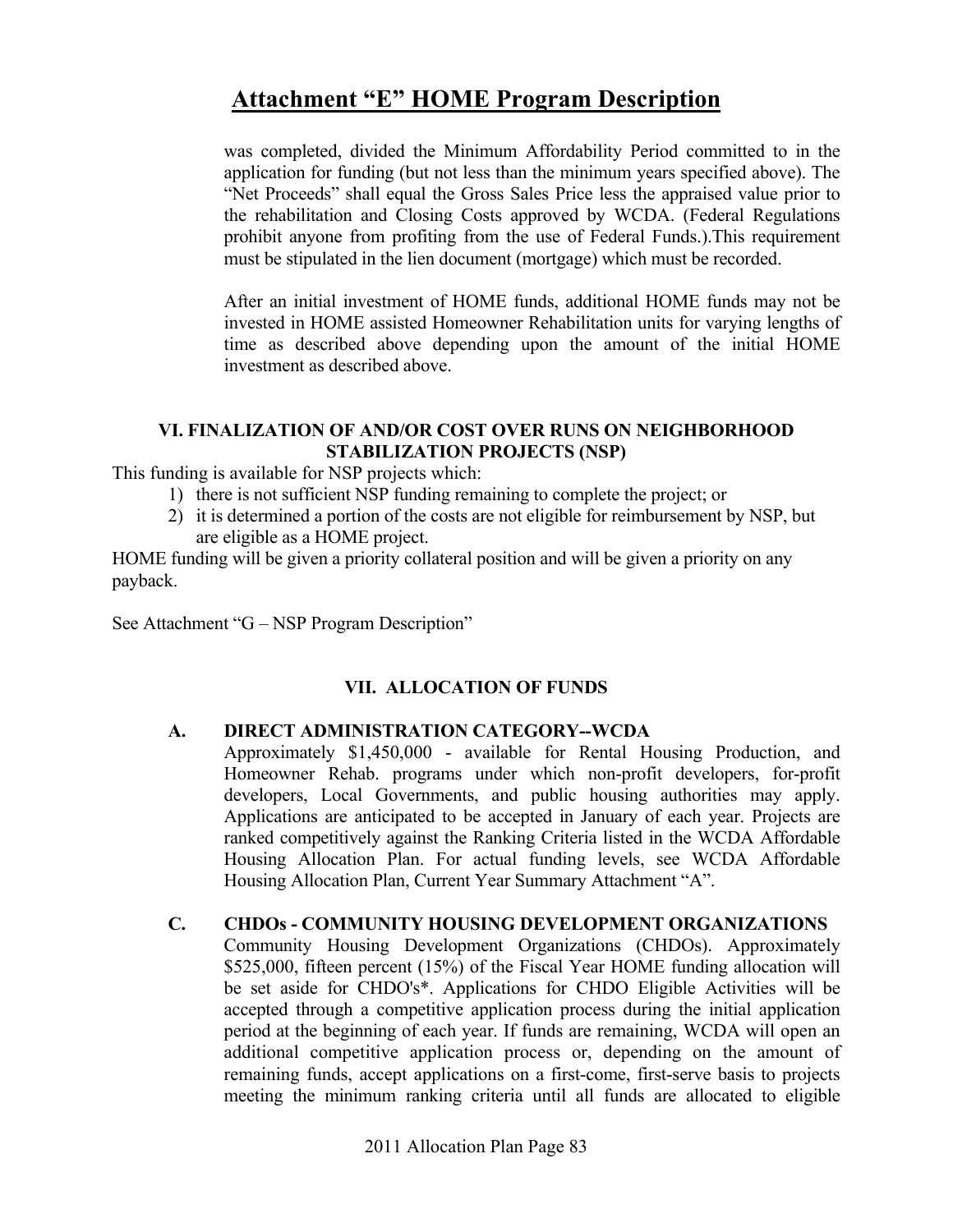projects. Ten percent of this set aside may be available to CHDOs for Project Specific Technical Assistance and Site Control Loans for items such as feasibility studies, consulting fees, architectural and engineering fees, etc. No administrative fees are eligible. For actual funding levels, see WCDA Affordable Housing Allocation Plan, Current Year Summary Attachment "A".

\* The 15% CHDO set-aside requirement has been met for 2010.

### **D. CHDO General Operating Costs and Capacity Building Reserve (not project specific)**

A Certified Community Housing Development Organization (CHDO) may apply to WCDA for HOME funding for any fiscal year for organizational operating funds in an amount that provides not more than \$50,000 or fifty percent (50%) of the CHDO's organization's total operating expenses, whichever is less, in that fiscal year. No CHDO may receive funding for more than 3 years. To apply for this setaside a CHDO may apply on an annual basis prior to September 1<sup>st</sup> of each year.

In order to receive CHDO operating funds a CHDO must:

- 1) enter into a written agreement with WCDA that states the CHDO is expected to own, sponsor or develop a project which will receive funds under the CHDO set-aside within 24 months of receiving funds for operating expenses
- 2) submit a Development Plan outlining the CHDO's proposed housing projects, type of housing, number of units, and populations to be served, over the next 5 years
- 3) submit a timeline under which these projects will be developed
- 4) submit a list of anticipated funding sources for the projects in the Development Plan
- 5) submit a five year operating budget with all sources of operating income listed, designating which sources are firmly committed and which sources are tentative
- 6) submit a list of staff, experience of each staff member and their job description.
- 7) submit a report or narrative of accomplishments achieved through prior HOME CHDO Operating funds received.

Applications will generally be accepted once a year and should be submitted to WCDA on or before September  $1<sup>st</sup>$ . No more than \$175,000 of HOME funds may be allocated as Operating Funds in any given program year. Applications will be reviewed and funded according to the feasibility of the projects proposed in the Development plan and an assessment by WCDA staff of the CHDO's capacity to successfully complete the Development Plan.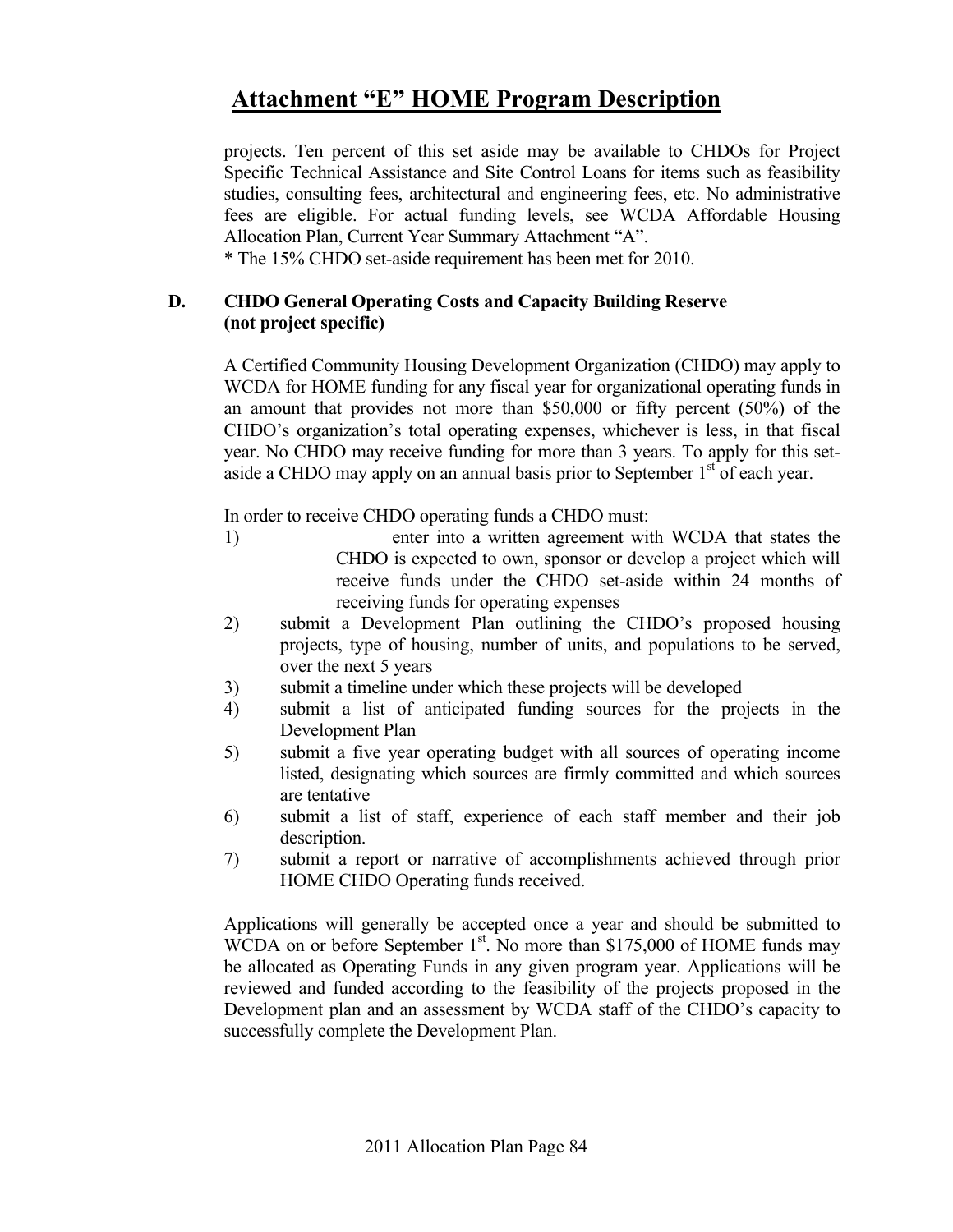### **E. Finalization of and/or Cost Over Runs on Neighborhood Stabilization Projects (NSP) –**

Approximately \$1,000,000 will be set-aside for use on project/properties with NSP funding where:

- 1) there is not sufficient NSP funding remaining to complete the project; or
- 2) it is determined a portion of the costs are not eligible for reimbursement by NSP, but are eligible as a HOME project.

The only eligible applicants are those who have a valid allocation of NSP funding and additional funds are needed to complete the project. Funding will be distributed on a first come first served basis provided the projects meet the HOME requirements. HOME funding will be given a priority collateral position and will be given a priority on any payback.

### **F. ADMINISTRATION AND CONTINGENCY RESERVE -**

 Approximately \$350,000 (10%) of Fiscal Year HOME allocation will be set-aside for WCDA administrative costs, and for a reserve for project over-runs that cannot be met from other funding sources.

After the first round of funding, WCDA reserves the right to re-allocate funds between categories as needed to most expeditiously commit and spend the funding, provided the minimum CHDO set aside is maintained.

### **VIII. PROPERTY STANDARDS**

Housing that is constructed or rehabilitated with HOME funds must meet all applicable local codes, rehabilitation standards, ordinances, and zoning ordinances at the time of project completion. In absence of a local code for new construction or rehabilitation, HOME-assisted new construction or rehabilitation must meet: as applicable, the International Building Code, the National Electric Code, or the Minimum Property Standards in 24 CFR 200.925 or 200.926.

Newly constructed housing must meet the current edition of the Model Energy Code published by the Council of American Building Officials.

Construction of all manufactured housing must meet the Manufactured Home Construction and Safety Standards established in 24 CFR Part 3280. These standards preempt State and local codes covering the same aspects of performance for such housing. Applicants providing HOME assistance to install manufactured housing units must comply with applicable State and local laws or codes. In the absence of such laws or codes, the applicant must comply with the manufacturer's written instructions for manufactured housing units.

Since HOME regulations require that HOME-assisted units meet a minimum property standard, HOME funds **cannot** be used for emergency repair programs.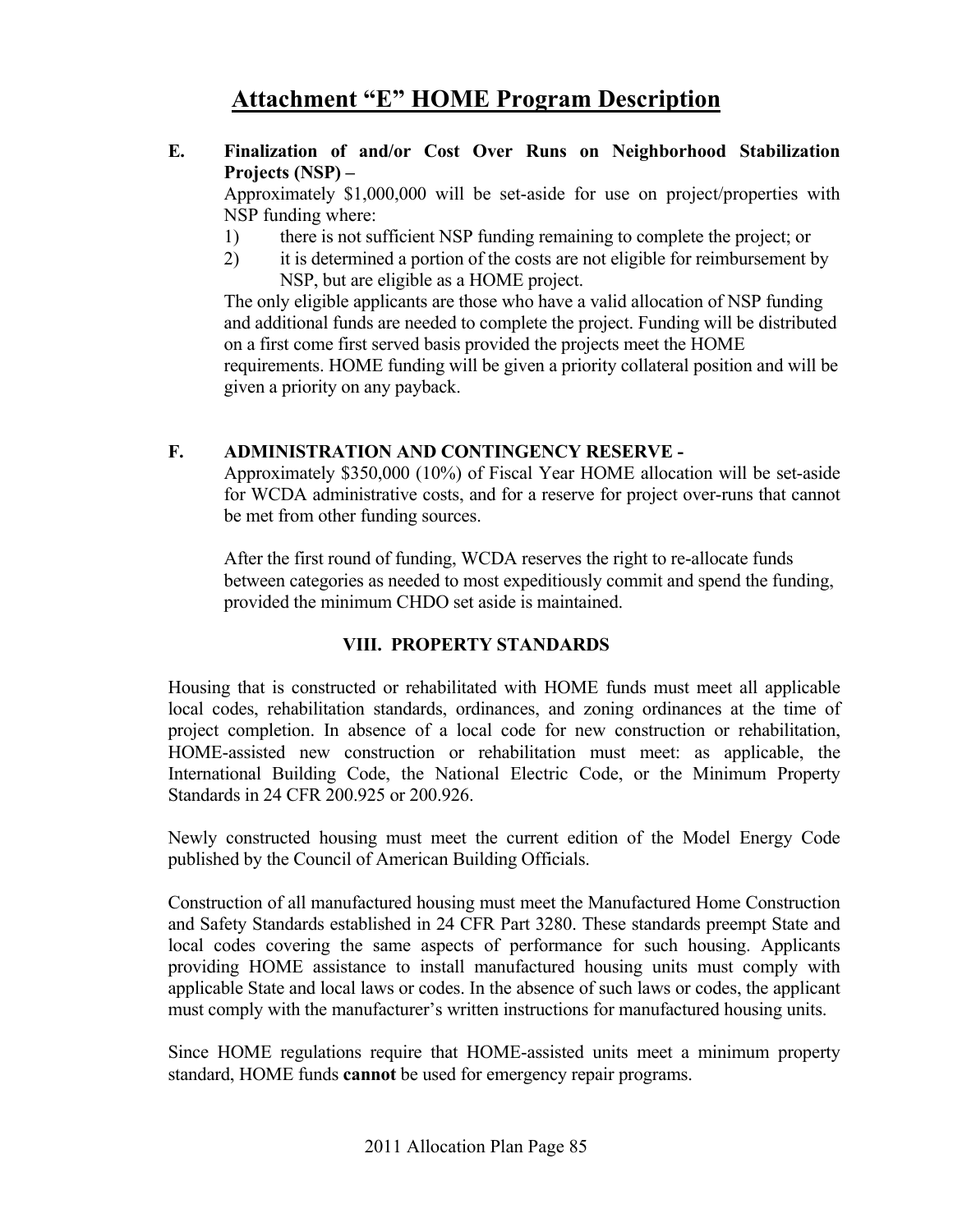### **IX. ELIGIBLE REHABILITATION COSTS**

- **A. Development Hard Costs** The actual rehabilitation costs including:
	- Costs to meet the International Building Code and the National Electric Code
	- Costs to meet rehabilitation standards
	- Essential improvements
	- Energy-related improvements
	- Costs to contain or abate Lead-based paint hazards
	- Improvements for handicapped persons
	- Repair or replacement of major housing systems in danger of failure
	- Incipient repairs and general property improvements of a non-luxury nature
- **B.** Demolition Costs when part of a rehabilitation project.
- **C. Site improvements** and utility connections can be funded with HOME funds only when conducted in conjunction with HOME eligible activities.
- **D.** Related Soft Costs reasonable and necessary costs, including:
	- Architectural, engineering or related professional services (inspection, work write-ups) to a third party.
	- Financing costs such as loan points, credit and title costs, recordation fees, building permits, legal fees, appraisals, developer fees.
	- Relocation costs (permanent and temporary), affirmative marketing, and fair housing information services.

### **XI. SITE AND NEIGHBORHOOD REQUIREMENTS**

HOME projects must be located on a site eligible for federal financial assistance. The types of items that are reviewed when looking at a site are listed below:

- The site's proximity to noise sources such as railroads, highways or busy streets, and airports or military airfields.
- The site and the project must have a clearance from the state historic preservation office.
- The site cannot be in a 100-year flood plain.
- Lead-based paint and asbestos are concerns and must be dealt with in accordance with HUD and state requirements.
- The site's proximity (within 3,000 feet) to a hazardous waste site listed on the CERCLIS list.
- The site's proximity to above ground storage tanks with hazardous materials.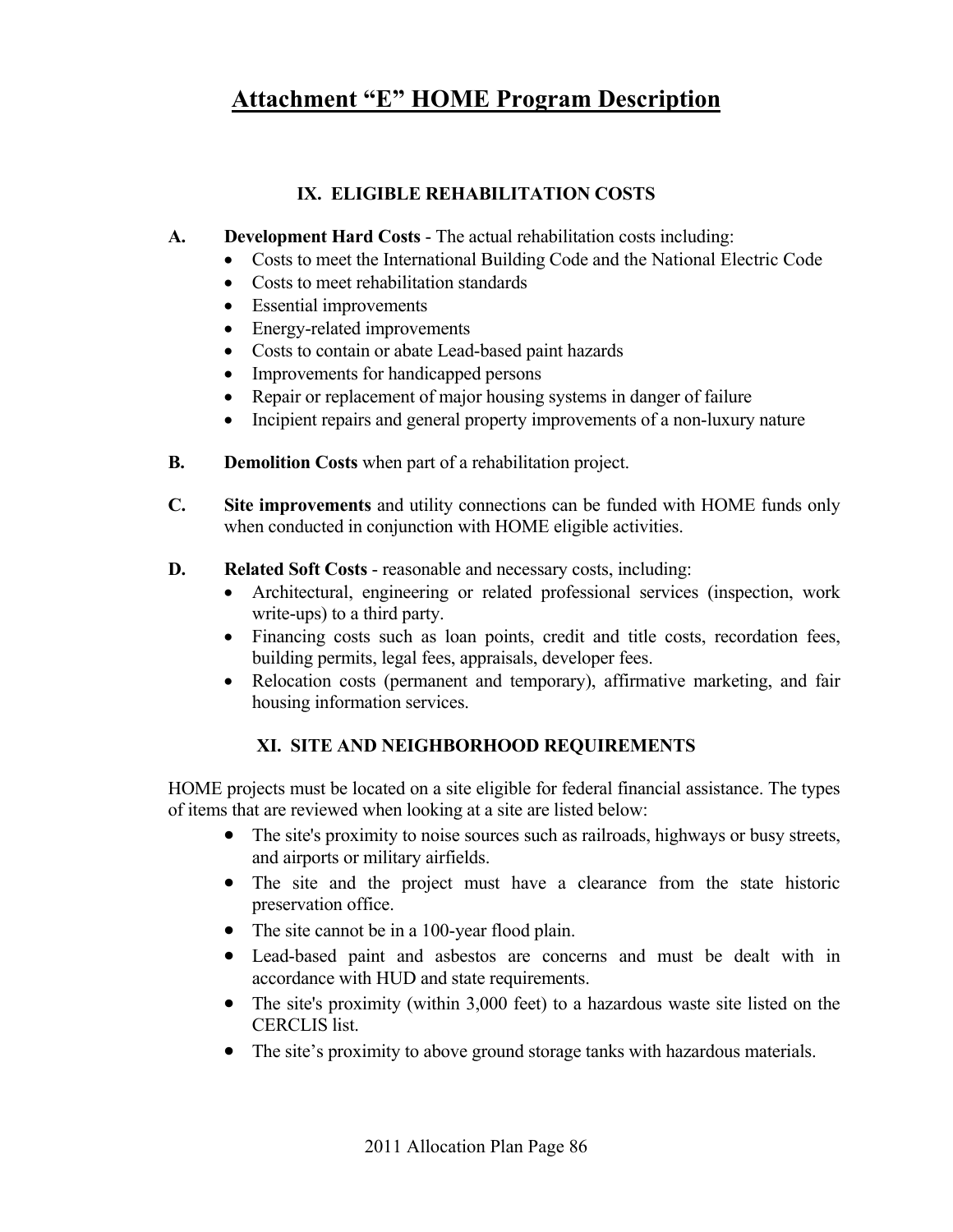WCDA will also do a site visit to determine the site's suitability for the type of housing being proposed. All funded projects will have to meet HUD's environmental review process and HUD's site and neighborhood standards requirement at 24 CFR Part 92.202. Site selection is extremely important and is part of the evaluation and ranking process.

### **XII. ELIGIBLE FORMS OF FINANCIAL ASSISTANCE**

- Interest-bearing loans
- Non-interest-bearing loans
- Interest subsidies that leverage other monies
- Deferred payment loans
- Forgivable loans
- Grants
- Alternative forms must be approved by HUD

### **XIII. MATCHING REQUIREMENTS**

 HUD requires that 25% of the HOME funds are matched by a non-federal eligible matching contribution. Matching funds are the local contribution to the partnership. Match obligations must be met in the fiscal year they occur.

### **A. Forms of matching contribution.**

The match obligations can be met with:

- Cash from a non-federal source **(owner's cash is not eligible as match)**
- Value of waived taxes, fees or charges
- Value of donated land or real property
- Cost of infrastructure improvements not made with federal resources associated with HOME projects
- Proceeds from multifamily and single family affordable housing project bond financing validly issued by a State or local government or an agency or instrumentality of the State or local government
- Reasonable value of donated site-preparation and construction materials not acquired with Federal resources
- Reasonable rental value of the donated use of site preparation or construction equipment
- The value of donated or voluntary labor or professional services
- The value of sweat equity
- The direct cost of supportive services provided to families residing in HOMEassisted units during the period of affordability
- The direct cost of homebuyer counseling services provided to families that acquire a property with HOME assistance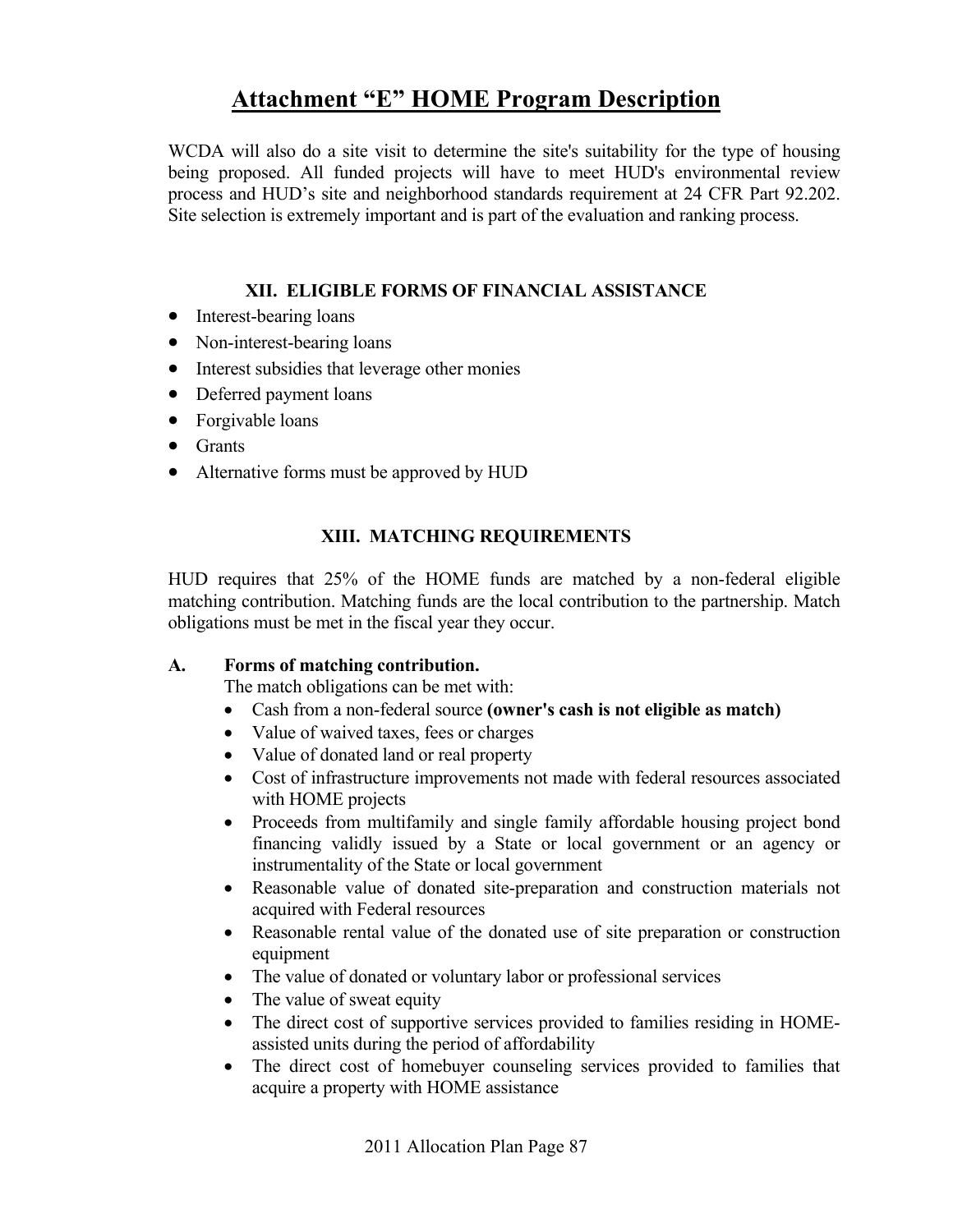### **B. Size of the Match**

 Every HOME project requires a 25% match contribution meaning that 25% of the HOME funds in a project must be matched by non-federal funds. For FY 2011, applicants will only be required to provide a match of 4.5% because WCDA has been able to accumulate banked match over the past several years.

 This also means there will not be WCDA Match Pool funding available for this year as there has been in previous years. However, if projects require an additional financing source, they may apply to WCDA for funding from the WCDA Housing Trust Fund.

### **C. Sources of Match**

 Match providers will include a wide array of local providers, both public and private. These may include:

- Local tax funded initiatives
- Tax assessing offices
- Water and sewer departments
- Streets and sidewalk departments
- Redevelopment agencies
- Public housing agencies
- State agencies
- State tax funded initiatives
- Charitable Organizations/Foundations
- Private sector organizations
- Lending institutions
- Corporate donations/commitments

### **XIV. DOUBLE DIPPING ON HOME ASSISTED PROJECTS**

Except for the first year after project completion, no further HOME funds can be used during the relevant period of affordability. The period of affordability will vary depending on the type of HOME activity.

### **XV. HOME INVESTMENT PER UNIT**--Maximum/Minimum HOME Expenditure

The maximum, average subsidy per HOME assisted unit is established by HUD. Maximum Subsidy limits for Wyoming can be found in the WCDA Affordable Housing Allocation Plan Current Year Summary, Attachment A.

Only units receiving HOME monies are considered "HOME Assisted Units". HOME expenditure limits, rent and occupancy rules only apply to HOME Assisted Units.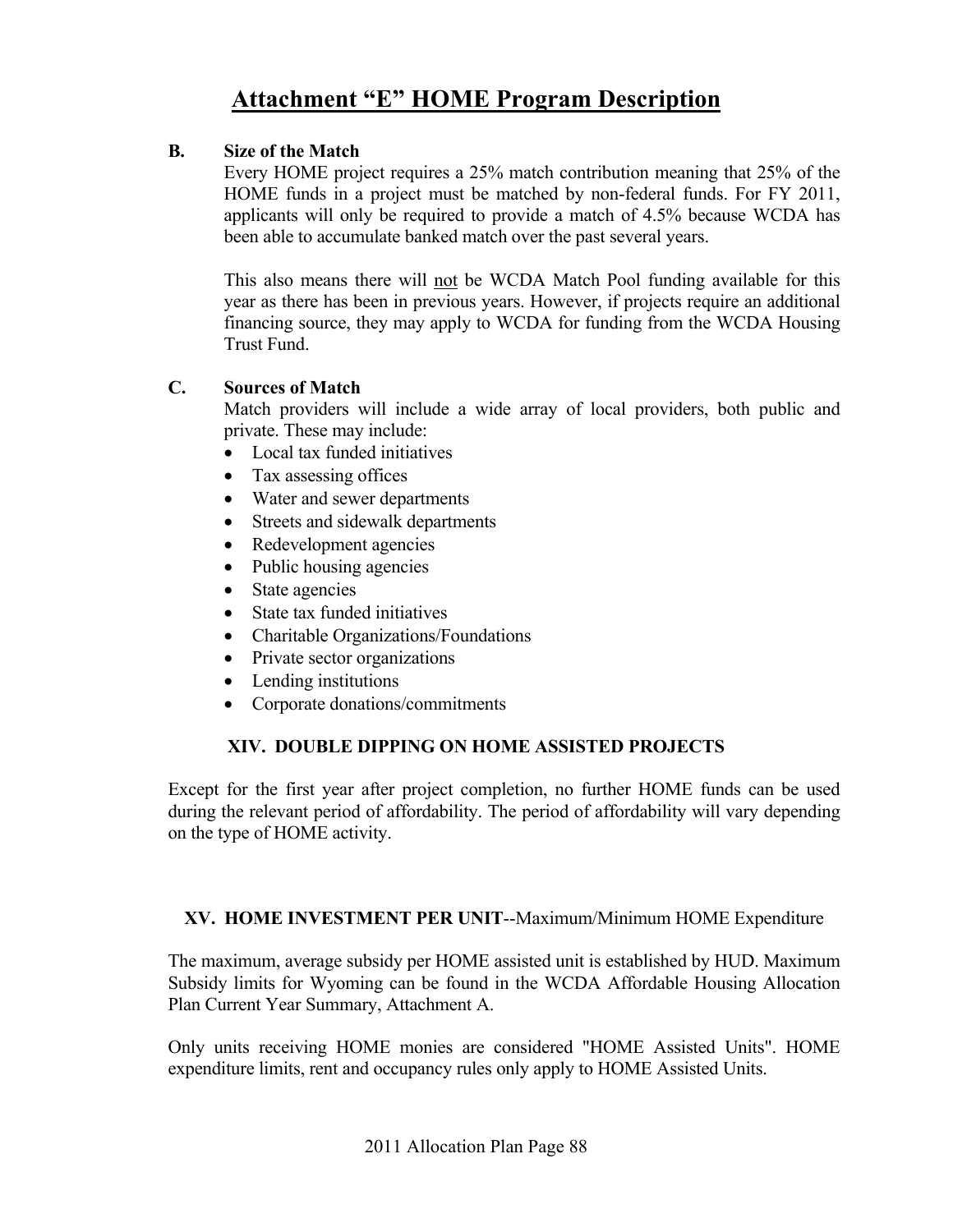Project developers using the **Federal Low-Income Housing Tax Credit** need to contact WCDA for special limitations when applying for HOME funds.

### **XVI. RESERVATION CRITERIA**

See Affordable Housing Allocation Plan

#### **XVII. POLICIES & PROCEDURES**

#### **A. AFFIRMATIVE MARKETING**

 It is the affirmative marketing policy of WCDA to inform the public, homeowners, landlords and potential tenants about the Federal Fair Housing laws and the affirmative marketing goals by:

- 1. Making this program available for public review. An overview of the marketing policy is included.
- 2. Upon qualification and selection of a HOME project, the owner will be notified of Equal Opportunity requirements.
- 3. All advertising and literature used for the HOME program will carry the Equal Housing Opportunity logo or slogan.
- 4. Copies of media releases, advertisements, and announcements where the HOME program was presented, will be maintained.
- 5. Affirmative marketing to the general public, landlords, tenants and homeowners will be done by the placement of Public Notices in the applicable local newspapers. The Casper Star-Tribune is considered the major Wyoming newspaper having statewide circulation.

 As projects are completed, owners will send written notices containing information about the project (size of units, rent, etc.) to agencies such as the Department of Family Services and the local Salvation Army.

- 6. WCDA has a housing program brochure that briefly describes WCDA's housing programs. This brochure will be used to affirmatively market the HOME Program to the general public, tenants, and owners.
- 7. Throughout the year, WCDA has opportunities to affirmatively market the HOME Program on a statewide basis to REALTORS ®, lenders, and other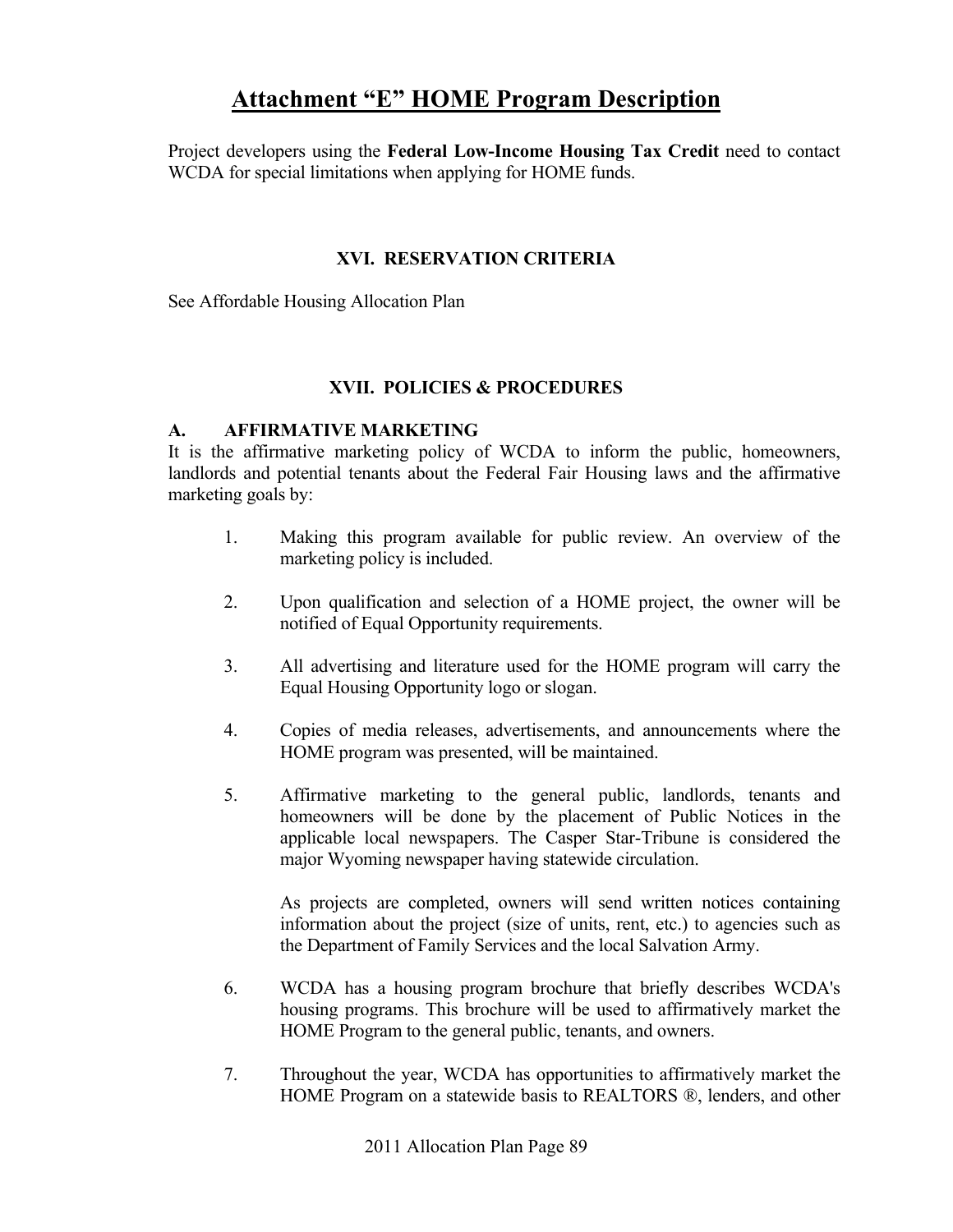housing and redevelopment officials at meetings and seminars in which WCDA participates.

- 8. Landlords will be advised that they must comply with Equal Housing Opportunity laws and their literature must contain the Equal Housing Opportunity logo. All projects will be required to display a fair housing poster when advertising vacancies. If it is found that a landlord is failing to follow the affirmative marketing requirements and blatantly ignoring fair housing laws, WCDA may enforce the default section of the HOME Agreement and Promissory Note.
- 9. If landlords are seeking tenants to fill vacant units, they will be provided assistance by WCDA in outreach methods for contacting groups and ethnic organizations to ensure equal access is provided. Landlords will be required to send written notices of vacancies to employment centers, places of worship or other community organizations that work with low-income persons.
- 10. Landlords of HOME assisted units will be required to keep records of families who apply for housing and document those cases where someone was denied housing. At a minimum, these records will contain data regarding income, family size, and minority status. Landlords will be required to keep copies of all media releases and advertisements for vacancies.
- 11. Any alleged housing discrimination complaints will be forwarded to the U.S. Department of Housing and Urban Development.
- 12. WCDA will monitor units of general local government to encourage their adoption of affirmative marketing procedures. On-site monitoring will be performed as required by HUD HOME Regulations.
- 13. Homebuyer Education Courses, made available through the Wyoming Partners in Homebuyer Education Inc., will provide for a discussion of Fair Housing.
- 14. Information on Fair Housing can be obtained from Wyoming Fair Housing, which opened an office in Casper in the year 2000. The organization may be reached by calling 307-266-6362, 1-866-255-6362, TTY 1-800-877-9965.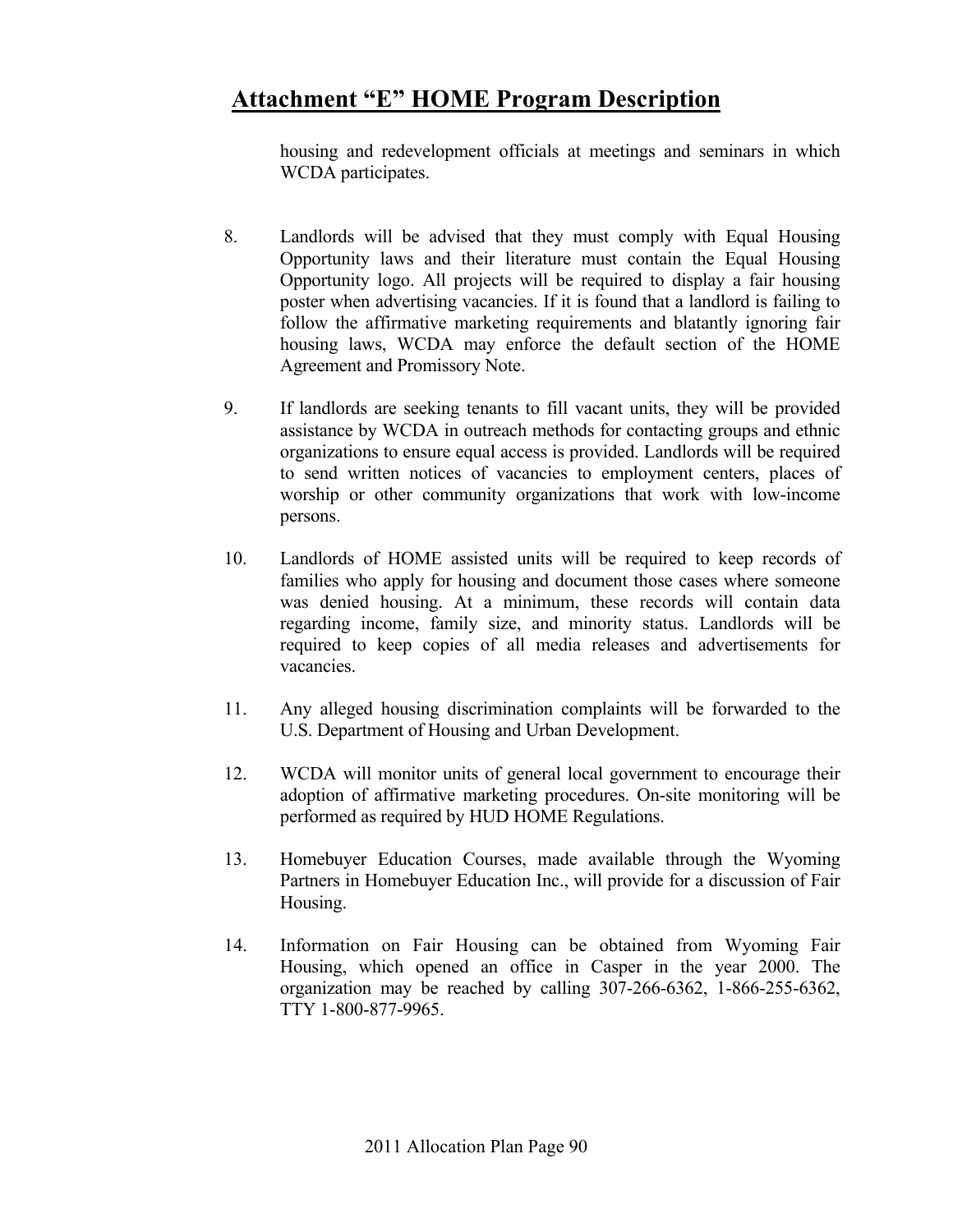### **B. MINORITY BUSINESS ENTERPRISE & WOMEN - OWNED BUSINESS ENTERPRISE (MBE & WBE) OUTREACH PROGRAM (24 CFR 92.350 & 92.351)**

 WCDA will keep on file the names of agencies that have lists of MBE and WBE businesses that have been identified in source documents developed by agencies such as the Wyoming Business Council, and the Wyoming Highway Department. HOME applicants may request copies of these documents as they are updated.

WCDA will encourage general contractors on projects being funded with HOME funds to solicit bids from MBE/WBE businesses. WCDA will maintain project records on the use and participation of WBE and MBE. Cheryl G. Gillum, WCDA Director of Housing Programs has been assigned the oversight responsibilities of the MBE/WBE program.

### **XVIII. HOME PROGRAM DEFINITIONS**

### **Adjusted Income**

Adjusted income is used in HOME to compute actual tenant payment for tenants who are required to pay 30% of their Adjusted Income for rent and utilities. Adjusted income is annual (gross) income reduced by deductions for dependents, elderly households, medical expenses, handicap assistance expenses and childcare.

### **Acquisition Cost/Purchase Price**

Acquisition Cost is defined to mean the cost of acquiring the residence from the seller as a complete residential unit. Acquisition Cost includes the following; (1) All amounts paid, either in cash or in kind, by the mortgagor (or a related party for the benefit of the mortgagor) to the seller (or a related party for the benefit of the seller) as consideration for the residence; (2) If a residence is incomplete, the reasonable cost of completing the residence, including construction loan interest and fees, whether or not the cost of completing construction is to be financed from the mortgage loan; and (3) Where a residence is purchased subject to a ground rent (leased land), the capitalized value of the ground rent, using a discount rate provided by WCDA based on the related bond yield (currently between 5% and 7%).

### **Affordability**

Affordability requirements are the HOME regulations at 24 CFR Part 92 that relate to the cost of housing both at initial occupancy and over established timeframes, as prescribed in the HOME Final Rule. Affordability requirements vary depending upon the nature of the HOME assisted activity (i.e. homeownership or rental housing; new construction vs. rehabilitation).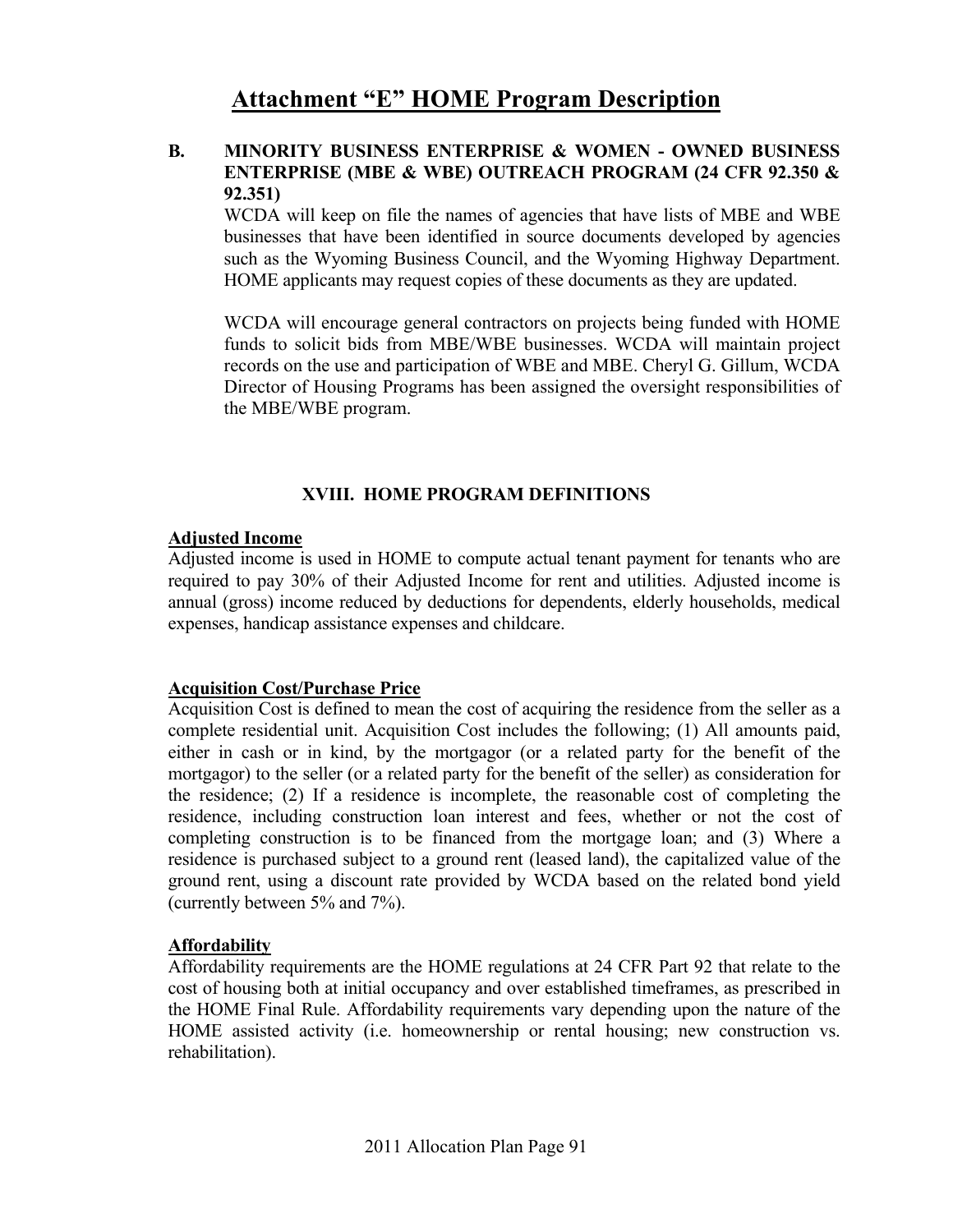#### **Annual (Gross) Income**

The HOME Program allows for the use of one of three "Annual Income" definitions as described in Section 4 E. Annual Income is used for homeowner, homebuyer and tenant eligibility and targeting purposes.

### **Commitment**

The written, legally binding agreement between the Participating Jurisdiction (or other entity) providing HOME funds to a project, and the project owner. Once a commitment occurs HUD expects construction to start or a purchase to occur within six months.

HUD recognizes the commitment when the project is entered in the Integrated, Disbursement and Information System.

### **Community Housing Development Organization (CHDO)**

A Community Housing Development Organization (CHDO) is a private, non-profit organization that meets a series of qualifications prescribed in the HOME Regulations. CHDOs must receive at least 15 percent of a participating jurisdiction's annual allocation of HOME funds.

### **HOME Assisted Units**

A term that refers to units within a HOME project where HOME funds are used and rent, occupancy, or resale/recapture restrictions apply.

### **HOME Funds**

HOME funds include all appropriations for the HOME Program, plus all repayments and interest or other return on the investment of these funds.

#### **Low-Income Families**

Families whose annual incomes do not exceed 80 percent of the median income for the area (adjusted for family size). HUD may establish income ceilings higher or lower than 80 percent of median income for an area on an exception basis.

#### **New Construction**

For purposes of the HOME Program, new construction is any project with commitment of HOME funds made within one year of the date of initial certificate of occupancy. Any project that includes the creation of additional dwelling units outside the existing walls of a structure is also considered new construction.

### **Project**

A site or an entire building or two or more buildings, together with the site or sites on which the building or buildings is/are located, that are under common ownership, management and financing and are to be assisted with HOME funds, under a commitment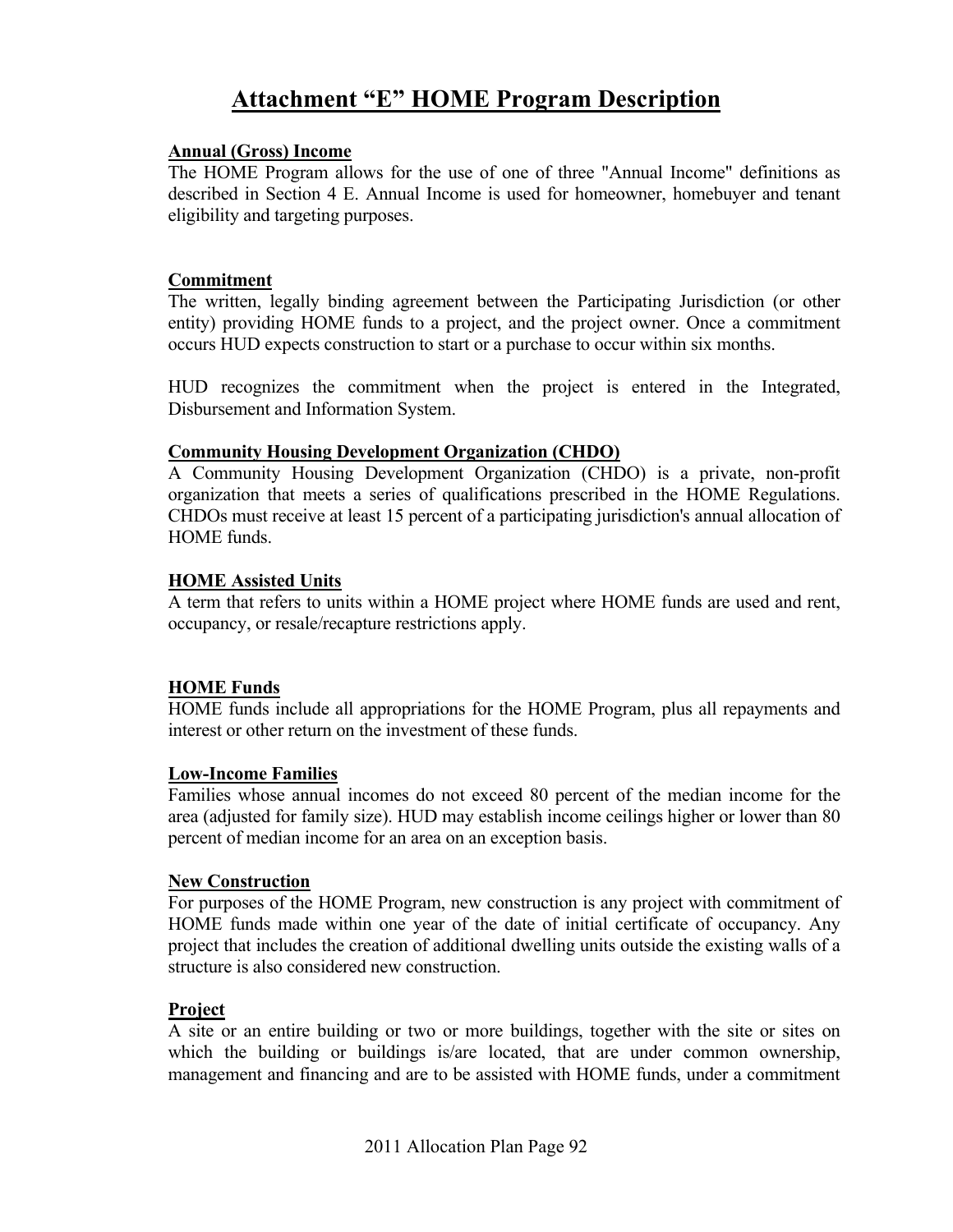by the owner, as a single undertaking. If there is more than one site associated with the project, the sites must be within a four (4) block area.

#### **Purchase Price**

See Acquisition Cost.

#### **State Recipient**

Any unit of local government designated by a state to receive HOME funds. The state is responsible for ensuring the HOME funds allocated to State Recipients are used in accordance with the HOME regulations and other applicable laws.

#### **Subrecipient**

Means a public agency or non-profit organization selected by a participating jurisdiction to administer all or a portion of the participating jurisdiction's HOME Program. A public agency or non-profit organization that receives HOME funds solely as a developer or owner of housing is not a subrecipient.

### **Targeting**

Requirements of the HOME Program relating to the income or other characteristics of households that may occupy HOME assisted units.

### **Very Low-Income**

Families whose incomes (adjusted for family size) does not exceed 50 percent of the median income for the area. HUD may establish income ceilings higher or lower than 50 percent of median income for an area on an exception basis.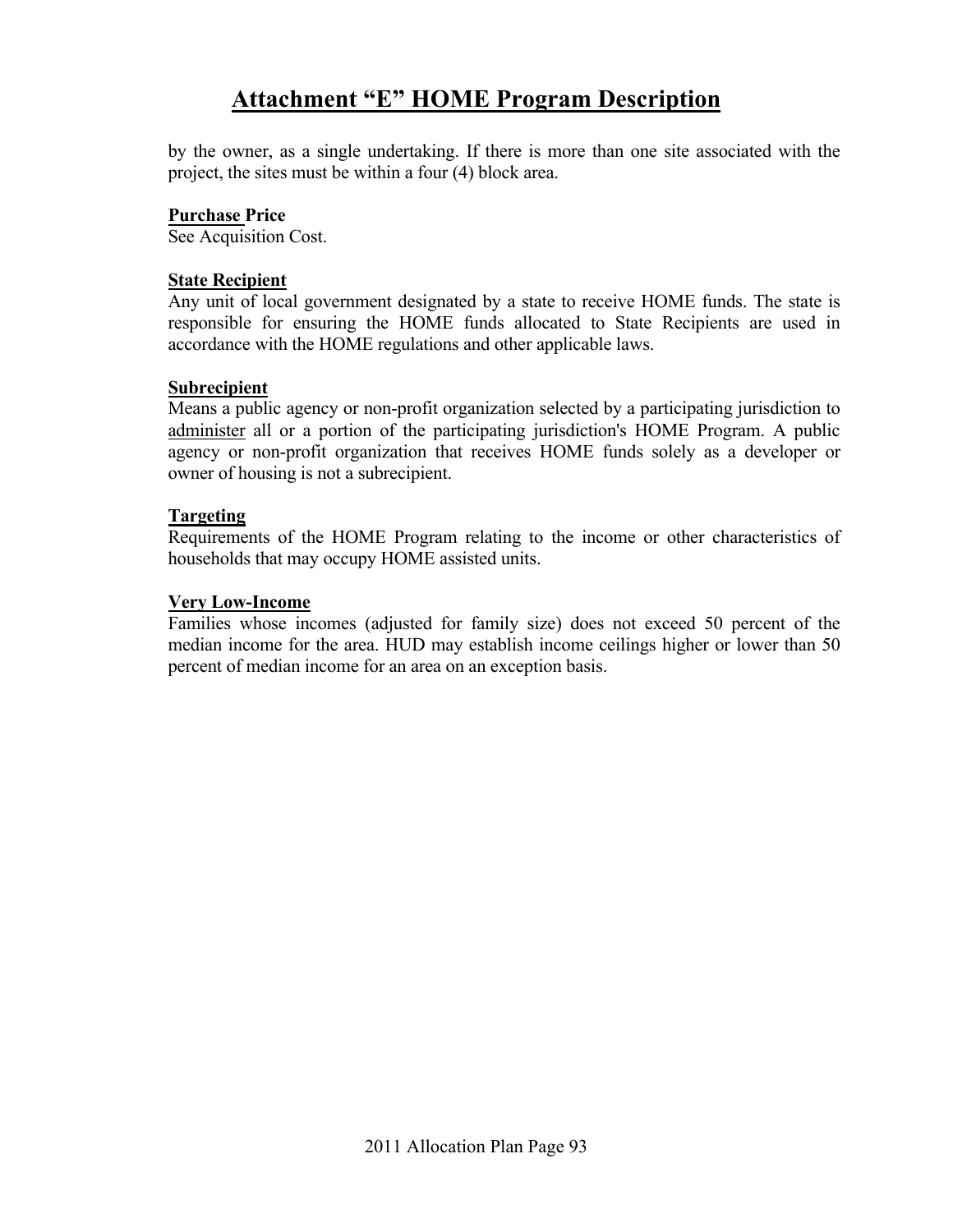Subpart H -- Other Federal Requirements under HOME

- § 92.350 Other Federal requirements.
- § 92.351 Affirmative marketing; minority outreach program.
- § 92.352 Environmental review.
- § 92.353 Displacement, relocation, and acquisition.
- § 92.354 Labor.
- § 92.355 Lead-based paint.
- § 92.356 Conflict of interest.
- § 92.357 Executive Order 12372.

### **§ 92.350 Other Federal requirements.**

(a) The Federal requirements set forth in 24 CFR part 5, subpart A, are applicable to participants in the HOME program. The requirements of this subpart include: nondiscrimination and equal opportunity; disclosure requirements; debarred, suspended or ineligible contractors; and drug-free workplace.

 (b) The nondiscrimination requirements at section 282 of the Act are applicable. These requirements are waived in connection with the use of HOME funds on lands set aside under the Hawaiian Homes Commission Act. 1920 (42 Stat. 108).

### § **92.351 Affirmative Marketing; Minority Outreach Program.**

- (a) *Affirmative marketing.*
	- (1) Each participating jurisdiction must adopt affirmative marketing procedures and requirements for rental and homebuyer projects containing 5 or more HOMEassisted housing units. Affirmative marketing steps consist of actions to provide information and otherwise attract eligible persons in the housing market area to the available housing with out regard to race, color, national origin, sex, religion, familial status or disability. (The affirmative marketing procedures do not apply to families with Section 8 tenant-based rental housing assistance or families with tenant-based rental assistance provided with HOME funds.)
	- (2) The affirmative marketing requirements and procedures adopted must include:

 (i) Methods for informing the public, owners, and potential tenants about Federal fair housing laws and the participating jurisdiction's affirmative marketing policy (e.g., the use of the Equal Housing Opportunity logotype or slogan in press releases and solicitations for owners, and written communication to fair housing and other groups):

 (ii) Requirements and practices each owner must adhere to in order to carry out the participating jurisdiction's affirmative marketing procedures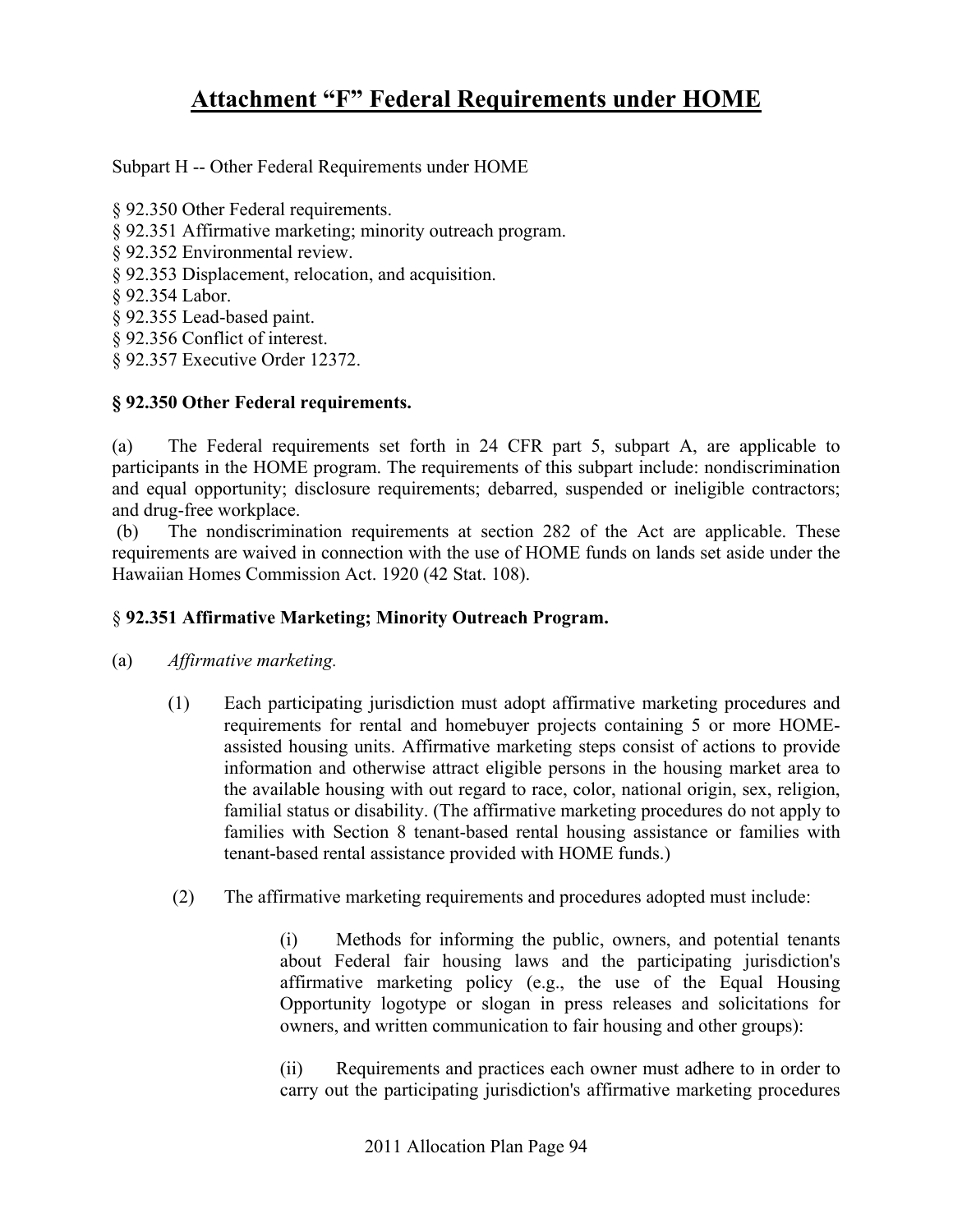and requirements (e.g. use of commercial media, use of community contacts, use of the Equal Housing Opportunity logotype, and display of fair housing poster):

- (iii) Procedures to be used by owners to inform and solicit applications from persons in the housing market area who are not likely to apply for the housing without special outreach (e.g., use of community organizations, places of worship, employment centers, fair housing groups, or housing counseling agencies);
- (iv) Records that will be kept describing actions taken by the participating jurisdiction and by owners to affirmatively market units and records to assess the results of these actions; and
- (v) A description of how the participating jurisdiction will annually assess the success of affirmative marketing actions and what corrective actions will be taken where affirmative marketing requirements are not met.
- (3) A State that distributes HOME funds to units of general local government must require each unit of general local government to adopt affirmative marketing procedures and requirements that meet the requirement in paragraphs (a) and (b) of this section.
- (b) *Minority outreach*. A participating jurisdiction must prescribe procedures acceptable to HUD to establish and oversee a minority outreach program within its jurisdiction to ensure the inclusion, to the maximum extent possible, of minorities and women, and entities owned by minorities and women, including, without limitation, real estate firms, construction firms, appraisal firms, management firms, financial institutions, investment banking firms, underwriters, accountants, and providers of legal services, in all contracts entered into by the participating jurisdiction with such persons or entities, public and private, in order to facilitate the activities of the participating jurisdiction to provide affordable housing authorized under this Act or any other Federal housing law applicable to such jurisdiction. Section 85.36(e) of this title describes actions to be taken by a participating jurisdiction to assure that minority business enterprises and women business enterprises are used when possible in the procurement of property and services.

### **§ 92.352 Environmental Review**.

(a) *General.* The environmental effects of each activity carried out with HOME funds must be assessed in accordance with the provisions of the National Environmental Policy Act of 1969 (NEPA) and the related authorities listed in HUD's implementing regulations at 24 CFR parts 50 and *58.*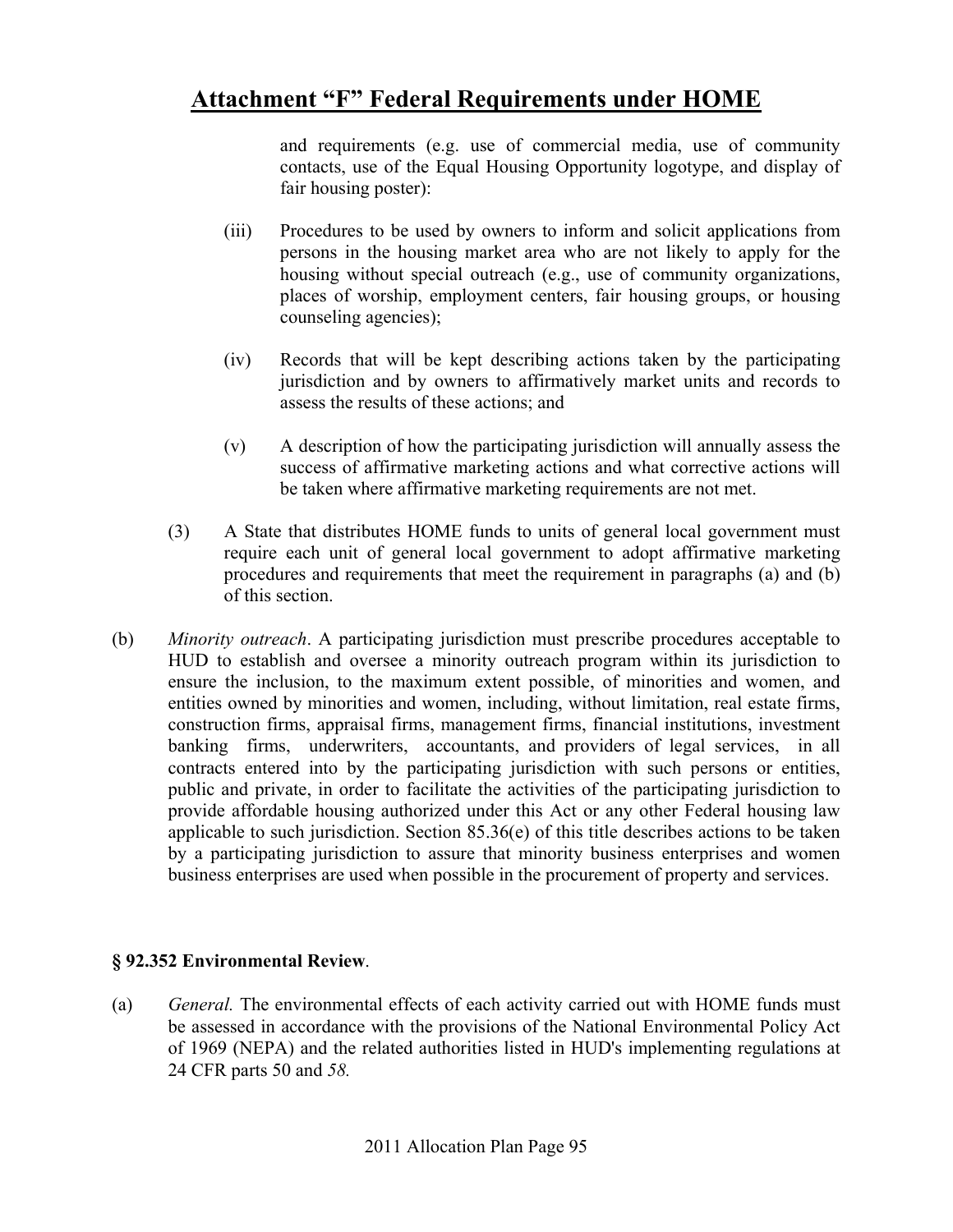- (b) *Responsibility for review.* 
	- (1) The jurisdiction (e.g., the participating jurisdiction or State recipient) or insular area must assume responsibility for environmental review, decision-making, and action for each activity that it carries out with HOME funds, in accordance with the requirements imposed on a recipient under 24 CFR part 58*.* No funds may be committed to a HOME activity or project before the completion of the environmental review and approval of the request for release of funds and related certification, except as authorized by 24 CFR part 58.
	- (2) A State participating jurisdiction must also assume responsibility for approval of requests for release of HOME funds submitted by State recipients.
	- (3) HUD will perform the environmental review, in accordance with 24 CFR part 50*,*  for a competitively awarded application for HOME funds submitted to HUD by an entity that is not a jurisdiction.

### **§** *92.353* **Displacement, relocation, and acquisition**

- (a) *Minimizing displacement.* Consistent with the other goals and objectives of this part, the participating jurisdiction must ensure that it has taken all reasonable steps to minimize the displacement of persons (families, individuals, businesses, nonprofit organizations, and farms) as a result of a project assisted with HOME funds. To the extent feasible, residential tenants must be provided a reasonable opportunity to lease and occupy a suitable, decent, safe, sanitary, and affordable dwelling unit in the building/complex upon completion of the project.
- (b) *Temporary relocation.* The following policies cover residential tenants who will not be required to move permanently but who must relocate temporarily for the project. Such tenants must be provided:
	- (1) Reimbursement for all reasonable out-of-pocket expenses incurred in connection with the temporary relocation, including the cost of moving to and from the temporarily occupied housing and any increase in monthly rent/utility costs.
	- (2) Appropriate advisory services, including reasonable advance written notice of:
		- (i) The date and approximate duration of the temporary relocation;
		- (ii) The location of the suitable, decent, safe, and sanitary dwelling to be made available for the temporary period;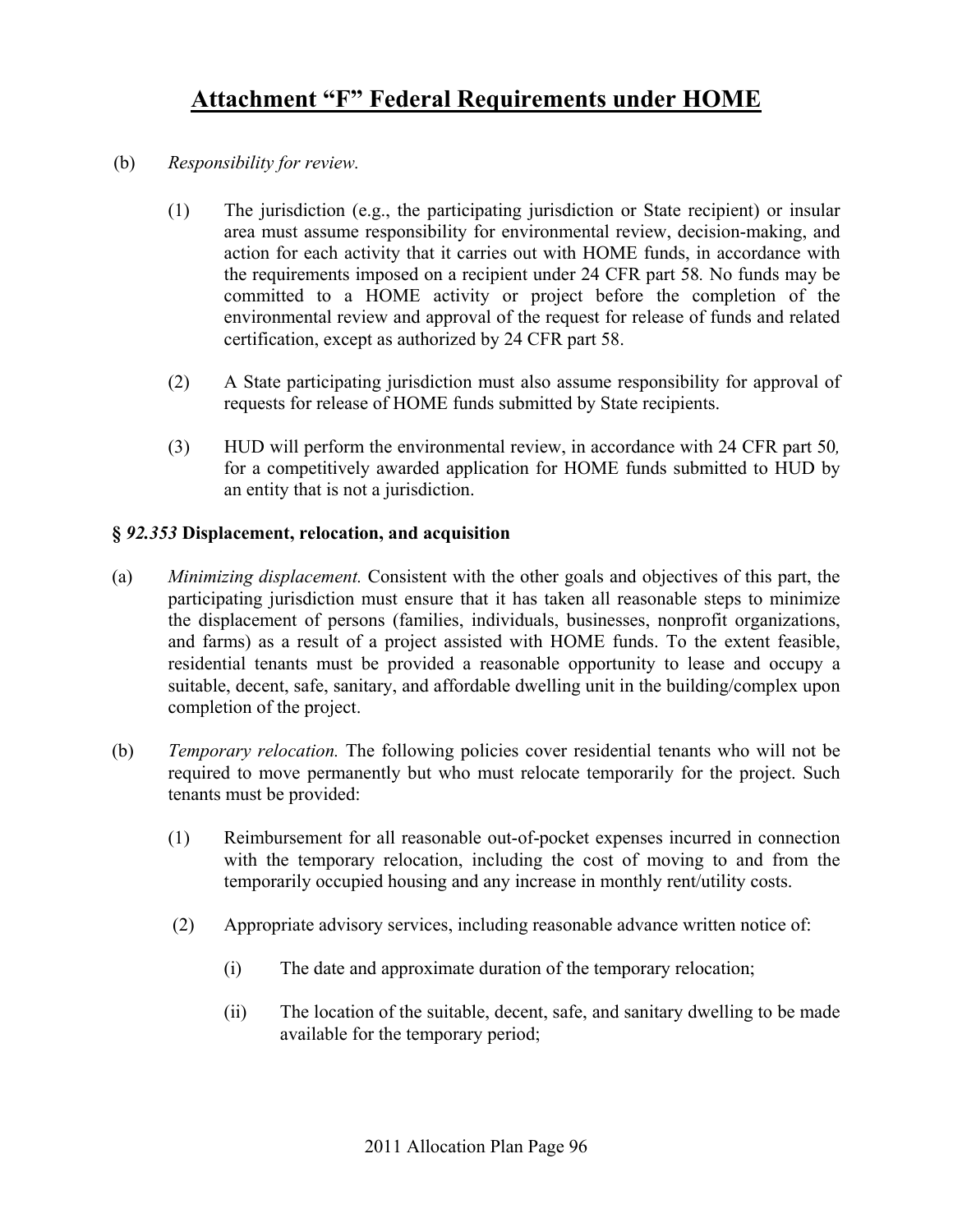- (iii) The terms and conditions under which the tenant may lease and occupy a suitable, decent, safe, and sanitary dwelling in the building/complex upon completion of the project; and
- (iv) The provisions of paragraph  $(b)(1)$  of this section.
- (c) *Relocation assistance for displaced persons*.
	- (1) *General.* A displaced person (defined in paragraph (c)(2) of this section) must be provided relocation assistance at the levels described in, and in accordance with the requirements of the Uniform Relocation Assistance and Real Property Acquisition Policies Act of 1970 (URA) (42 U.S.C. 4201-4655) and 49 CFR part 24. A "displaced person" must be advised of his or her rights under the Fair Housing Act and, if the comparable replacement dwelling used to establish the amount of the replacement housing payment to be provided to a minority person is located in an area of minority concentration, the minority person also must be given, if possible, referrals to comparable and suitable, decent, safe, and sanitary replacement dwellings not located in such areas.
	- (2) *Displaced Person.* 
		- (i) For purposes of paragraph (c) of this section, the term displaced person means a person (family individual, business, nonprofit organization, or farm, including any corporation, partnership or association) that moves from real property or moves personal property from real property, permanently, as a direct result of acquisition, rehabilitation, or demolition for a project assisted with HOME funds. This includes any permanent, involuntary move for an assisted project, including any permanent move from the real property that is made:
			- (A) After notice by the owner to move permanently from the property, if the move occurs on or after:
				- (1) The date of the submission of an application to the participating jurisdiction or HUD, if the applicant has site control and the application is later approved; or
				- (2) The date the jurisdiction approves the applicable site, if the applicant does not have site control at the time of the application; or
			- (B) Before the date described in paragraph  $(c)(2)(i)(A)$  of this section, if the jurisdiction or HUD determines that the displacement resulted directly from acquisition, rehabilitation, or demolition for the project; or

2011 Allocation Plan Page 97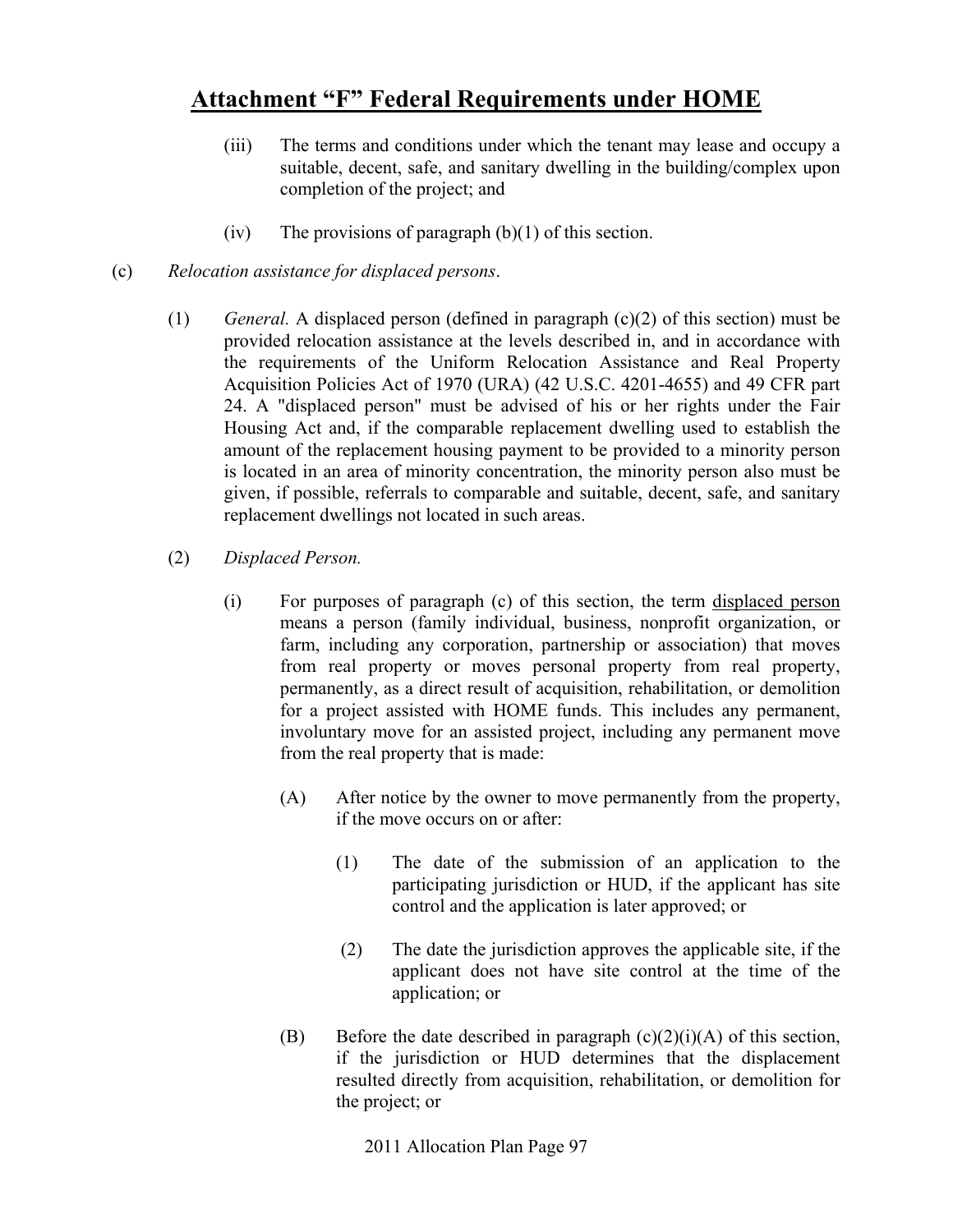- (C) By a tenant-occupant of a dwelling unit, if any one of the following three situations occurs:
	- (1) The tenant moves after execution of the agreement covering the acquisition, rehabilitation, or demolition and the move occurs before the tenant is provided written notice offering the tenant the opportunity to lease and occupy a suitable, decent, safe, and sanitary dwelling in the same building/complex upon completion of the project under reasonable terms and conditions. Such reasonable terms and conditions must include a term of at least one year at a monthly rent and estimated average monthly utility costs that do not exceed the greater of:
		- (i) The tenant's monthly rent before such agreement and estimated average monthly utility costs; or
		- (ii) The total tenant payment, as determined under 24 CFR 5.613, if the tenant is low-income, or 30 percent of gross household income, if the tenant is not low-income; or
	- (2) The tenant is required to relocate temporarily, does not return to the building/complex, and either
		- (i) The tenant is not offered payment for all reasonable out-of-pocket expenses incurred in connection with the temporary relocation; or
		- (ii) Other conditions of the temporary relocation are not reasonable; or
	- (3) The tenant is required to move to another dwelling unit in the same building/complex but is not offered reimbursement for all reasonable out-of-pocket expenses incurred in connection with the move, or other conditions of the move are not reasonable.
- (ii) Notwithstanding paragraph  $(c)(2)(i)$  of this section, a person does not qualify as a displaced person if:
	- (A) The person has been evicted for cause based upon a serious or repeated violation of the terms and conditions of the lease or occupancy agreement, violation of applicable federal, State or local

2011 Allocation Plan Page 98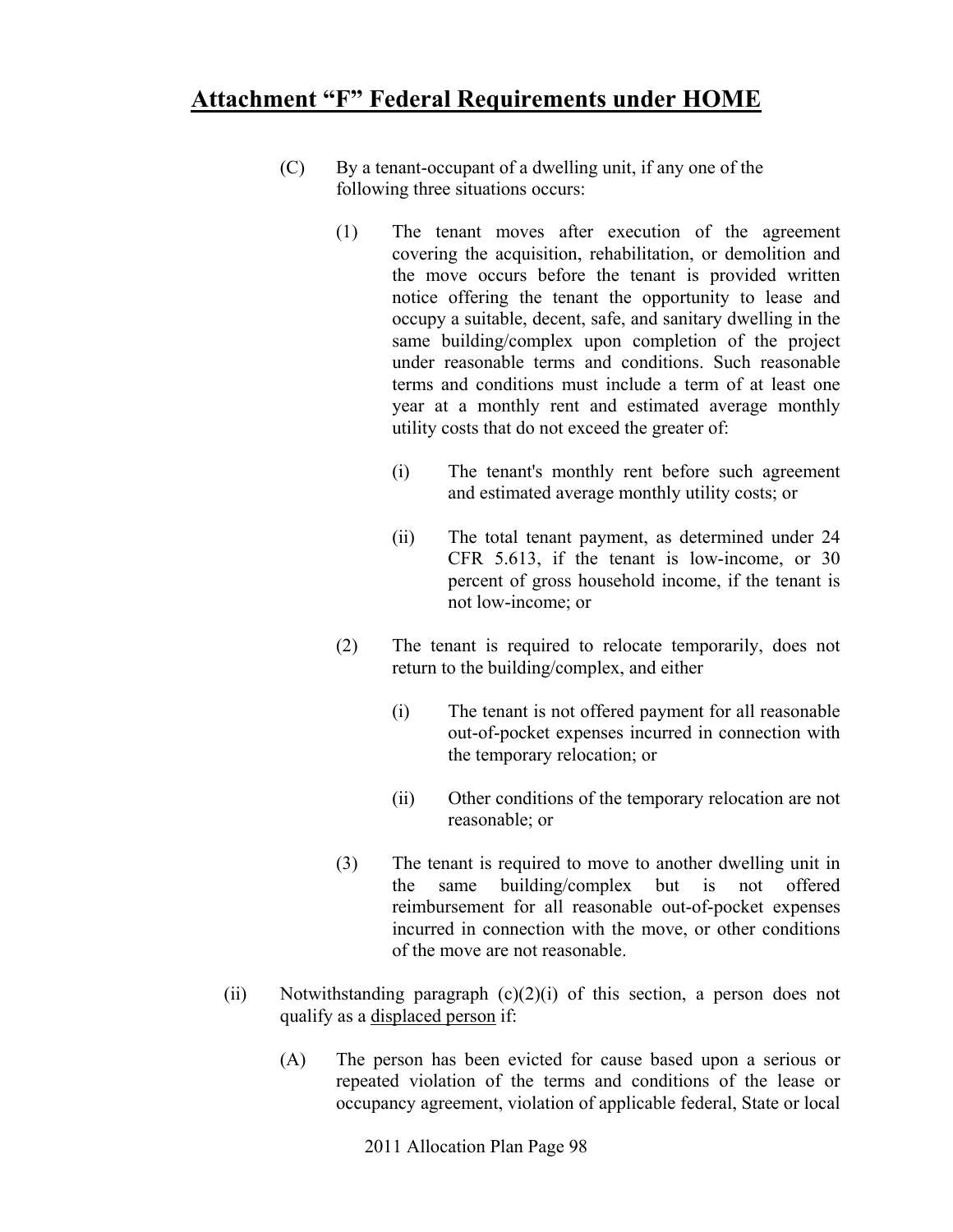law, or other good cause, and the participating jurisdiction determines that the eviction was not undertaken for the purpose of evading the obligation to provide relocation assistance. The effective date of any termination or refusal to renew must be preceded by at least 30 days advance written notice to the tenant specifying the grounds for the action.

- (B) The person moved into the property after the submission of the application but, before signing a lease and commencing occupancy, was provided written notice of the project, its possible impact on the person (e.g., the person may be displaced, temporarily relocated, incur a rent increase), and the fact that the person would not qualify as a "displaced person" (or for any assistance under this section) as a result of the project;
- (C) The person is ineligible under 49 CFR 24.2(g)(2); or
- (D) HUD determines that the person was not displaced as a direct result of acquisition, rehabilitation, or demolition for the project.
- (iii) The jurisdiction may, at any time, ask HUD to determine whether a displacement is or would be covered by this rule.
- (3) *Initiation of negotiations.* For purposes of determining the formula for computing replacement housing assistance to be provided under paragraph (c) of this section to a tenant displaced from a dwelling as a direct result of private-owner rehabilitation, demolition or acquisition of the real property, the term initiation of negotiations means the execution of the agreement covering the acquisition, rehabilitation, or demolition.
- (d) *Optional relocation assistance.* The participating jurisdiction may provide relocation payments and other relocation assistance to families, individuals, businesses, nonprofit organizations, and farms displaced by a project assisted with HOME funds where the displacement is not subject to paragraph (c) of this section. The jurisdiction may also provide relocation assistance to persons covered under paragraph (c) of this section beyond that required. For any such assistance that is not required by State or local law, the jurisdiction must adopt a written policy available to the public that describes the optional relocation assistance that it has elected to furnish and provides for equal relocation assistance within each class of displaced persons.
- (e) *Residential anti-displacement and relocation assistance plan.* The participating jurisdiction shall comply with the requirements of 24 CFR part 42, subpart C.
- (f) *Real property acquisition requirements.* The acquisition of real property for a project is subject to the URA and the requirements of 49 CFR part 24, subpart B.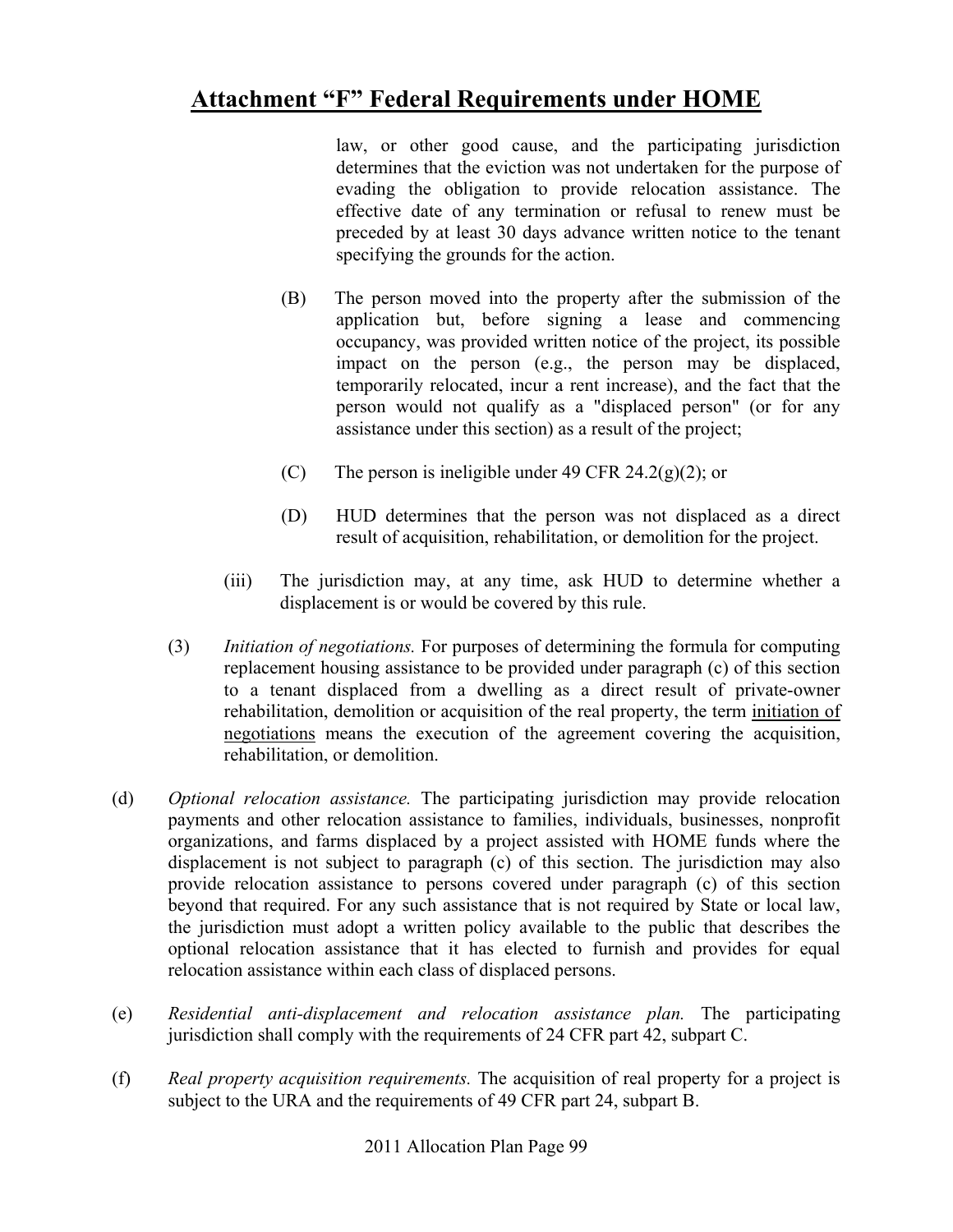(g) *Appeals.* A person who disagrees with the participating jurisdiction's determination concerning whether the person qualifies as a displaced person, or the amount of relocation assistance for which the person may be eligible, may file a written appeal of that determination with the jurisdiction. A low-income person who is dissatisfied with the jurisdiction's determination on his or her appeal may submit a written request for review of that determination to the HUD Field Office.

### **§ 92.354 Labor.**

- (a) *General* 
	- (1) Every contract for the construction (rehabilitation or new construction) of housing that includes 12 or more units assisted with HOME funds must contain a provision requiring the payment of not less than the wages prevailing in the locality, as predetermined by the Secretary of Labor pursuant to the Davis-Bacon Act (40 U.S.C. 276a - 276a-5), to all laborers and mechanics employed in the development of any part of the housing. Such contracts must also be subject to the overtime provisions, as applicable, of the Contract Work Hours and Safety Standards Act (40 U.S.C. 327 - 332).
	- (2) The contract for construction must contain these wage provisions if HOME funds are used for any project costs in § 92.206, including construction or nonconstruction costs, of housing with 12 or more HOME-assisted units. When HOME funds are only used to assist homebuyers to acquire single-family housing, and not for any other project costs, the wage provisions apply to the construction of the housing if there is a written agreement with the owner or developer of the housing that HOME funds will be used to assist homebuyers to buy the housing and the construction contract covers 12 or more housing units to be purchased with HOME assistance. The wage provisions apply to any construction contract that includes a total of 12 or more HOME-assisted units, whether one or more than one project is covered by the construction contract. Once they are determined to be applicable, the wage provisions must be contained in the construction contract so as to cover all laborers and mechanics employed in the development of the entire project, including portions other than the assisted units. Arranging multiple construction contracts within a single project for the purpose of avoiding the wage provisions is not permitted.
	- (3) Participating jurisdictions, contractors, subcontractors, and other participants must comply with regulations issued under these acts and with other Federal laws and regulations pertaining to labor standards and HUD Handbook 1344.1 (Federal Labor Standards Compliance in Housing and Community Development Programs), as applicable. Participating jurisdictions must require certification as to compliance with the provisions of this section before making any payment under such contract.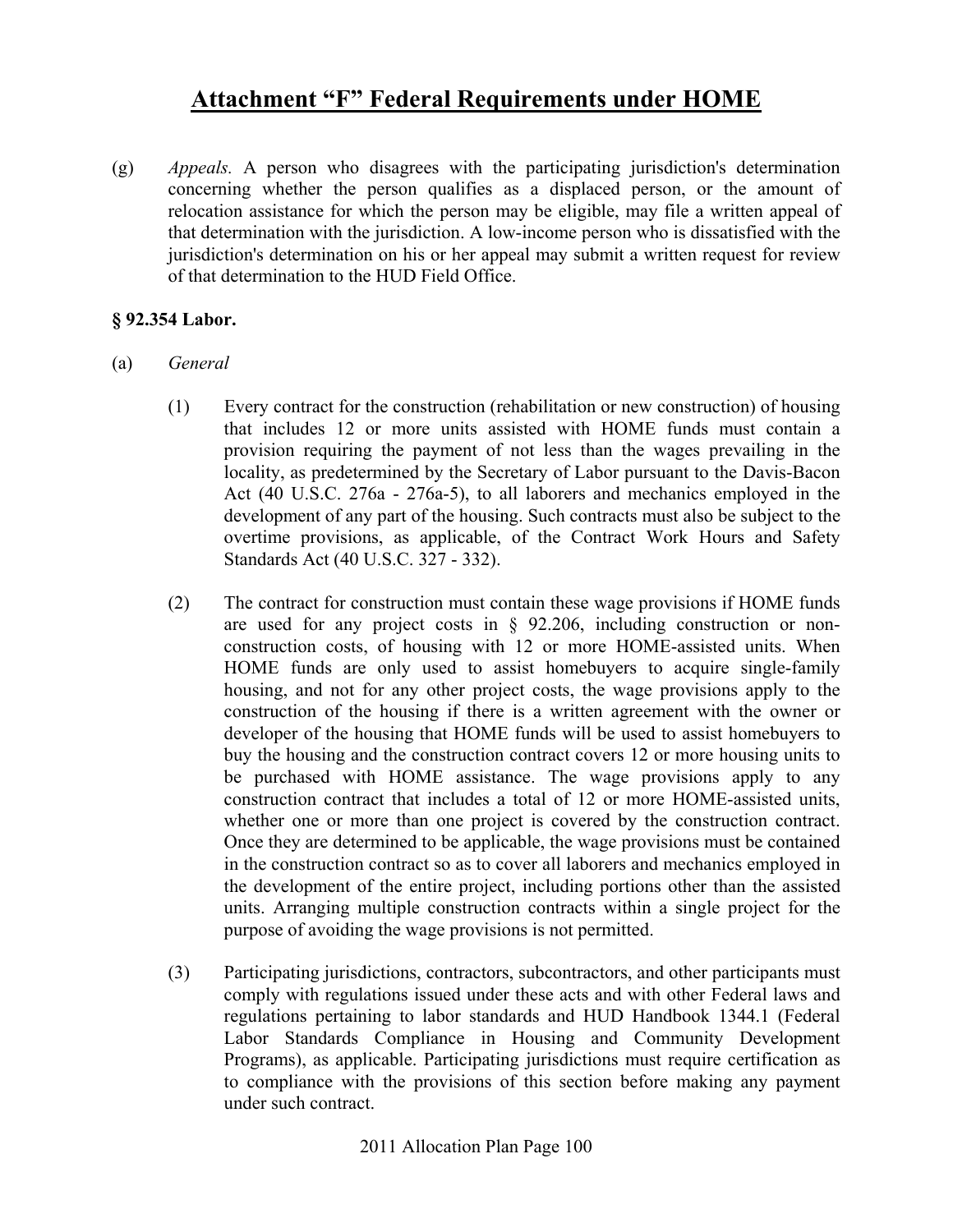- (b) *Volunteers.* The prevailing wage provisions of paragraph (a) of this section do not apply to an individual who receives no compensation or is paid expenses, reasonable benefits, or a nominal fee to perform the services for which the individual volunteered and who is not otherwise employed at any time in the construction work. See 24 CFR part 70.
- (c) *Sweat equity.* The prevailing wage provisions of paragraph (a) of this section do not apply to members of an eligible family who provide labor in exchange for acquisition of a property for homeownership or provide labor in lieu of, or as a supplement to, rent payments.

### **§** *92.355* **Lead-based paint**

Housing assisted with HOME funds is subject to the Lead-Based Paint Poisoning Prevention Act (42 U.S.C. 4821-4846), the Residential Lead-Based Paint Hazard Reduction Act of 1992 (42U.S.C. 4851-4856), and implementing regulations at part 35, subparts A, B, J, K, M and R of this title.

[64 FR 50224, Sept. 15, 1999]

### **§ 92.356 Conflict of Interest**

- (a) *Applicability.* In the procurement of property and services by participating jurisdictions, State recipients, and sub-recipients, the conflict of interest provisions in 24 CFR 85.36 and 24 CFR 84.42, respectively, apply. In all cases not governed by 24 CFR 85.36 and 24 CFR 84.42, the provisions of this section apply.
- (b) *Conflicts prohibited.* No persons described in paragraph (c) of this section who exercise or have exercised any functions or responsibilities with respect to activities assisted with HOME funds or who are in a position to participate in a decision-making process or gain inside information with regard to these activities, may obtain a financial interest or benefit from a HOME-assisted activity, or have an interest in any contract, subcontract or agreement with respect thereto, or the proceeds thereunder, either for themselves or those with whom they have family or business ties, during their tenure or for one year thereafter.
- (c) *Persons covered.* The conflict of interest provisions of paragraph (b) of this section apply to any person who is an employee, agent, consultant, officer, or elected official or appointed official of the participating jurisdiction, State recipient, or sub-recipient which are receiving HOME funds.
- (d) *Exceptions: Threshold requirements.* Upon the written request of the participating jurisdiction, HUD may grant an exception to the provisions of paragraph (b) of this section on a case-by-case basis when it determines that the exception will serve to further the purposes of the HOME Investment Partnerships Program and the effective and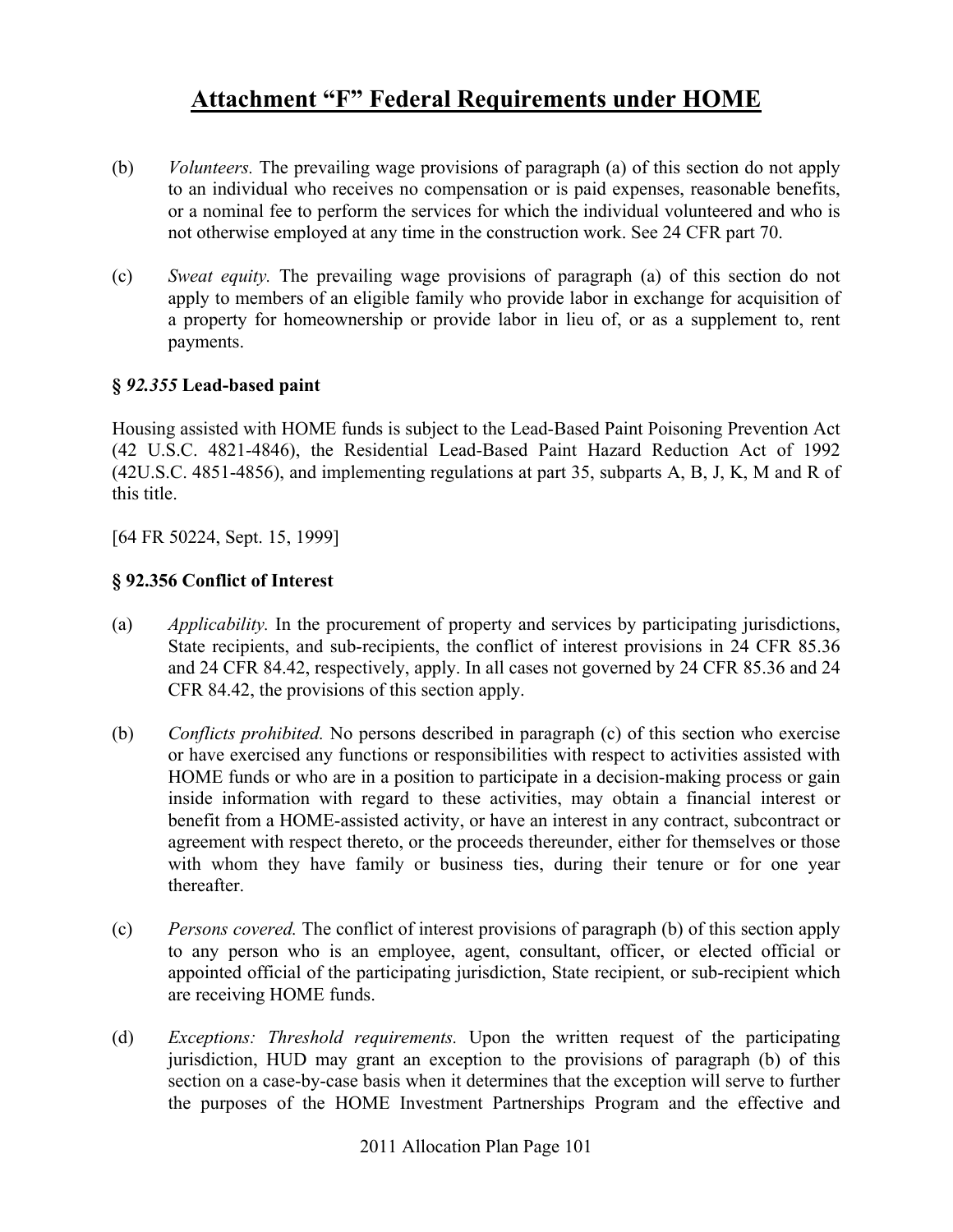efficient administration of the participating jurisdiction's program or project. An exception may be considered only after the participating jurisdiction has provided the following:

- (1) A disclosure of the nature of the conflict, accompanied by an assurance that there has been public disclosure of the conflict and a description of how the public disclosure was made; and
- (2) An opinion of the participating jurisdiction's or State recipient's attorney that the interest for which the exception is sought would not violate State or local law.
- (e) *Factors to be considered for exceptions.* In determining whether to grant a requested exception after the participating jurisdiction has satisfactorily met the requirements of paragraph (d) of this section, HUD will consider the cumulative effect of the following factors, where applicable:
	- (1) Whether the exception would provide a significant cost benefit or an essential degree of expertise to the program or project which would otherwise not be available;
	- (2) Whether the person affected is a member of a group or class of low-income persons intended to be the beneficiaries of the assisted activity, and the exception will permit such person to receive generally the same interests or benefits as are being made available or provided to the group or class;
	- (3) Whether the affected person has withdrawn from his or her functions or responsibilities, or the decision-making process with respect to the specific assisted activity in question;
	- (4) Whether the interest or benefit was present before the affected person was in a position as described in paragraph (c) of this section;
	- (5) Whether undue hardship will result either to the participating jurisdiction or the person affected when weighed against the public interest served by avoiding the prohibited conflict; and
	- (6) Any other relevant considerations.
- (f) *Owners and Developers* 
	- (1) No owner, developer or sponsor of a project assisted with HOME funds (or officer, employee, agent, or consultant of the owner, developer or sponsor) whether private, for profit or non-profit (including a community housing development organization (CHDO) when acting as an owner, developer or sponsor) may occupy a HOME-assisted affordable housing unit in a project. This provision does not apply to an individual who receives HOME funds to acquire or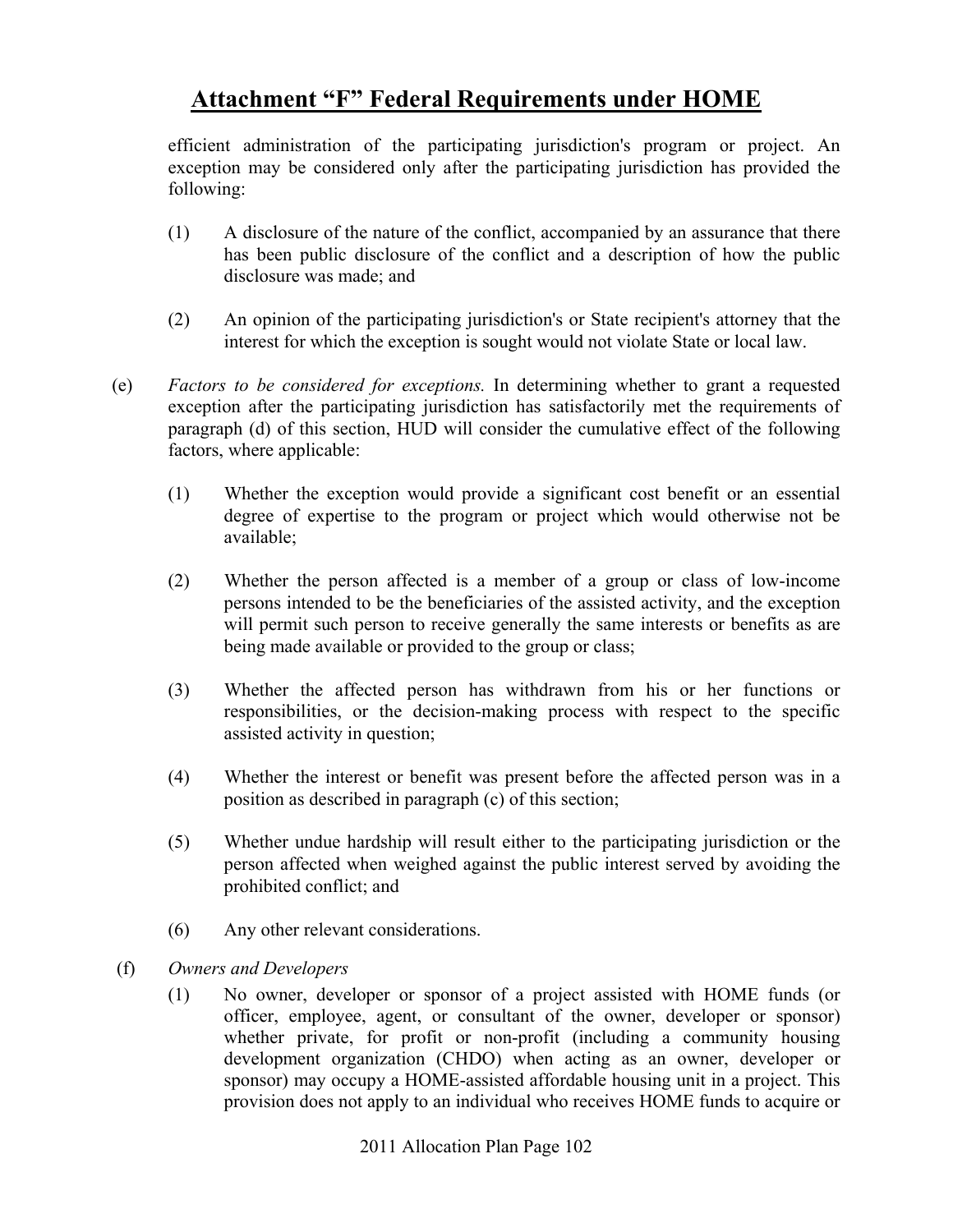rehabilitate his or her principal residence or to an employee or agent of the owner or developer of a rental housing project who occupies a housing unit as the project manager or maintenance worker.

- (2) *Exceptions.* Upon written request of a housing owner or developer, the participating jurisdiction (or State recipient, if authorized by the State participating jurisdiction) may grant an exception to the provisions of paragraph (f)(1) of this section on a case-by-case basis when it determines that the exception will serve to further the purposes of the HOME program and the effective and efficient administration of the owner's or developer's HOME-assisted project. In determining whether to grant a requested exception, the participating jurisdiction shall consider the following factors:
	- (i) Whether the person receiving the benefit is a member of a group or class of low-income persons intended to be the beneficiaries of the assisted housing, and the exception will permit such person to receive generally the same interests or benefits as are being made available or provided to the group or class:
	- (ii) Whether the person has withdrawn from his or her functions or responsibilities, or the decision-making process with respect to the specific assisted housing in question:
	- (iii) Whether the tenant protection requirements of  $\S$  92.253 are being observed:
	- (iv) Whether the affirmative marketing requirements of § 92.351 are being observed and followed; and
	- (v) Any other factor relevant to the participating jurisdiction's determination, including the timing of the requested exception.

### **§ 92.357 Executive Order 12372**

- (a) *General.* Executive Order 12372, as amended by Executive Order 12416 (3 CFR, 1982 Comp., p. 197 and 3 CFR, 1983 Comp., p. 186) (Intergovernmental Review of Federal Programs) and HUD's implementing regulations at 24 CFR part 52, allow each State to establish its own process for review and comment on proposed Federal financial assistance programs.
- (b) *Applicability.* Executive Order 12372 applies to applications submitted with respect to HOME funds being competitively reallocated under subpart J of this part to units of general local government.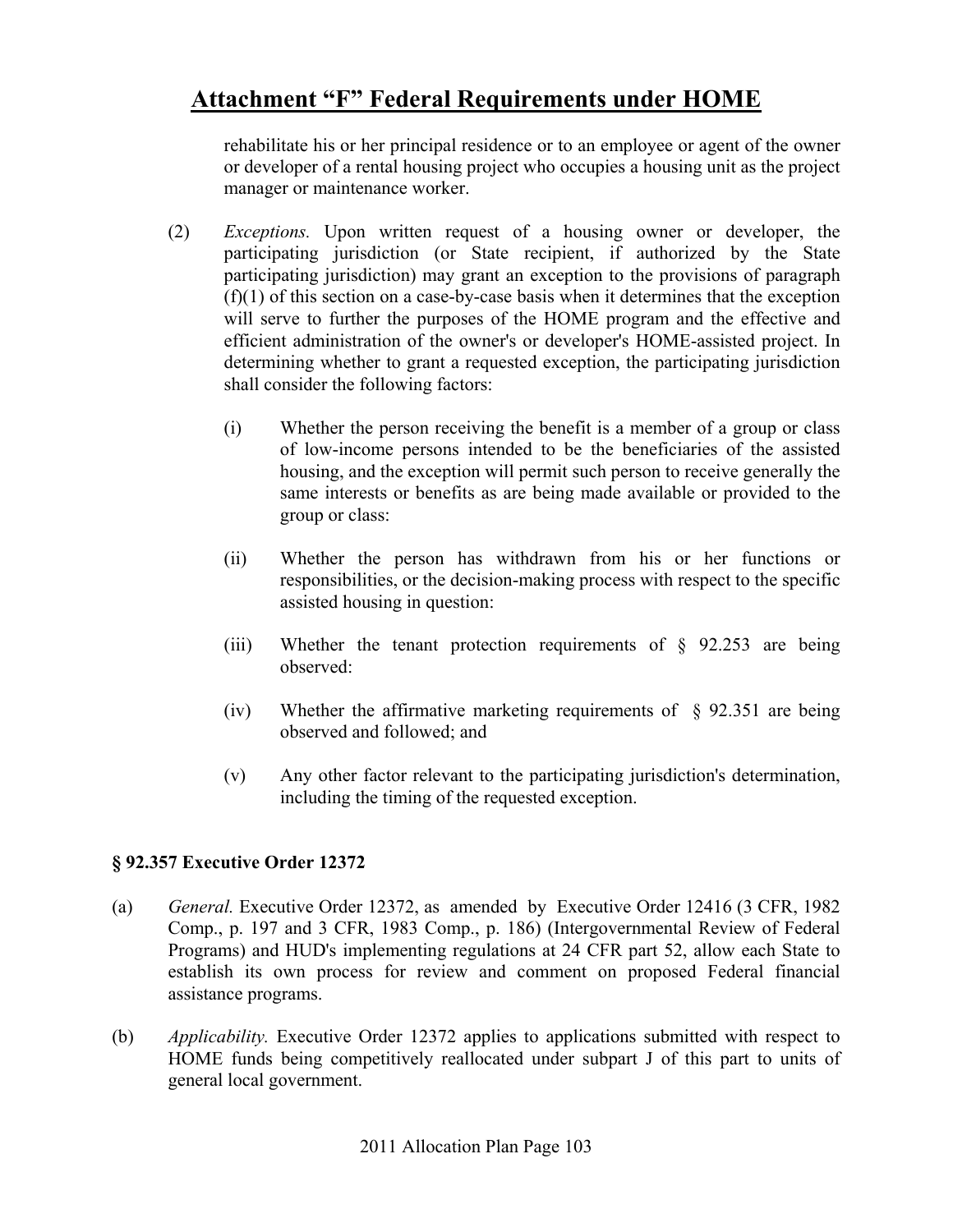### **§ 92.358 Consultant activities**

No person providing consultant services in an employer-employee type relationship shall receive more than a reasonable rate of compensation for personal services paid with HOME funds. In no event, however, shall such compensation exceed the limits in effect under the provisions of any applicable statute (e.g., annual HUD appropriations acts which have set the limit at the equivalent of the daily rate paid for Level IV of the Executive Schedule, see the Departments of Veterans Affairs and Housing and Urban Development, and Independent Agencies Appropriations Act, 1997, Pub. L. 104-204 (September 26, 1996)). Such services shall be evidenced by written agreements between the parties which detail the responsibilities, standards, and compensation. Consultant services provided under an independent contractor relationship are not subject to the compensation limitation of Level IV of the Executive Schedule.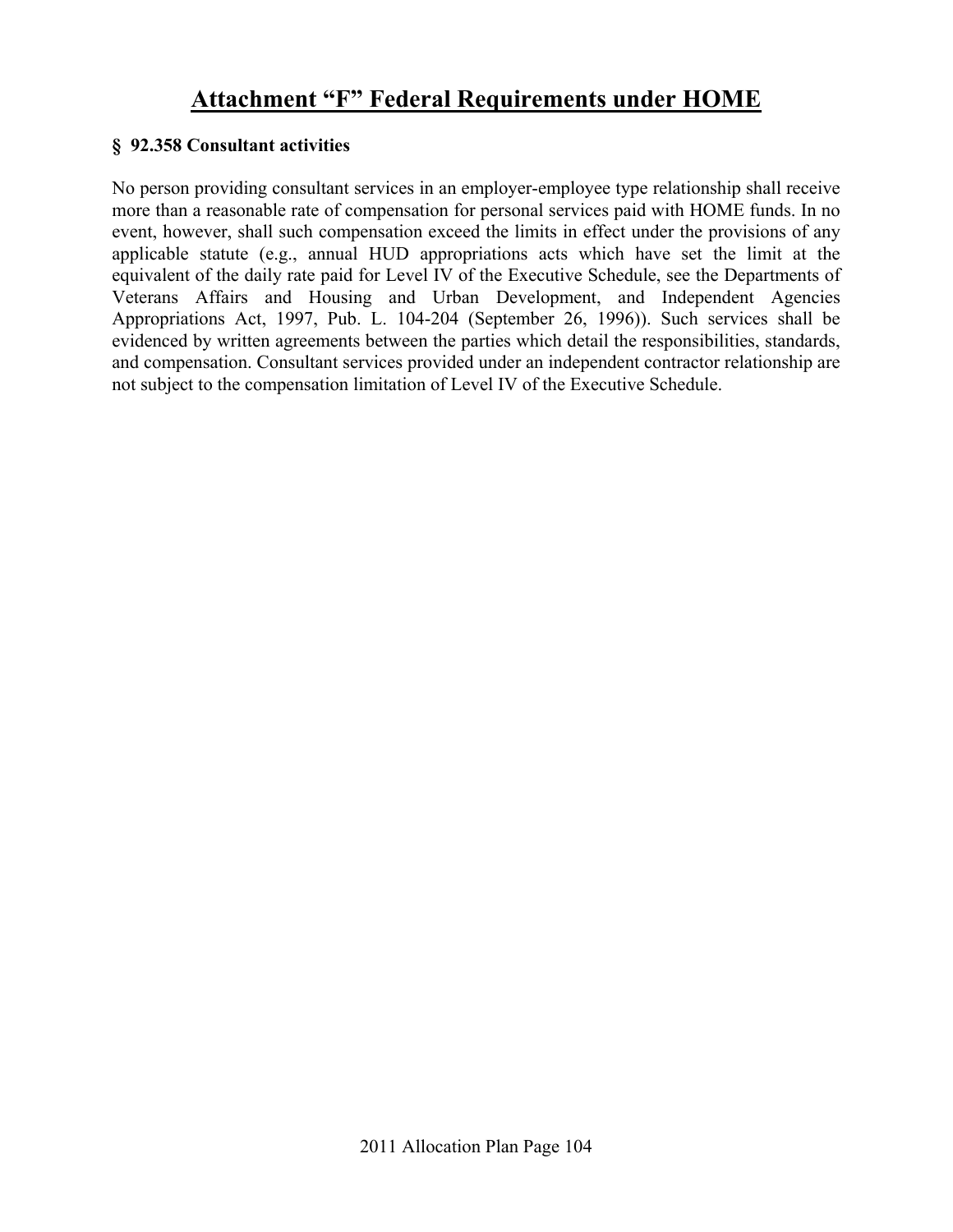# **THE NSP PROGRAM DESCRIPTION**

**NSP Assisted Programs for the State of Wyoming - \$19,600,000 (2009-2010) Amounts will be updated if additional funding is granted.** 

- 1. **Foreclosure Financing Option, \$0** Financing for the purchase of foreclosed and abandoned homes to be owner occupied. The eligible locations include the following counties:
	- a. Campbell, Fremont, Laramie, Natrona, Sweetwater, Uinta
	- b. Counties may be added or removed in the future depending on the foreclosure market.
- 2. **Wyoming Rehabilitation and Acquisition Program (WRAP), \$8,750,000** WCDA will acquire and rehabilitate foreclosed properties which will be sold to low and moderate income eligible buyers via a drawing. The targeted locations include the following counties:
	- a. Campbell, Fremont, Laramie, Natrona, Sweetwater, Uinta
	- b. Counties may be added or removed in the future depending on the foreclosure market.
- 3. **NSP Rental Opportunities (ReOpp), \$2,750,000** Financing for for-profit developers, non-profit entities and housing authorities to purchase and rehabilitate foreclosed and abandoned homes to be used as rental properties for low income persons. The eligible locations include the following counties:
	- a. Campbell, Fremont, Laramie, Natrona, Sweetwater, Uinta
	- b. Counties may be added or removed in the future depending on the foreclosure market.
- 4. **Land Banking Program, \$0** Financing for the purchase of foreclosed properties for the purpose of land banking. The eligible locations include the following areas:
	- a. Campbell, Fremont, Laramie, Natrona, Sweetwater, Uinta
	- b. Specific counties may be added or removed in the future depending on the foreclosure market.
- 5. **Demolition for Housing Program, \$200,000** Financing for cities working with developers or property owners to demolish blighted structures and produce a housing unit on the cleared land. The housing unit may either be sold to an income eligible homebuyer or used as low, moderate, or middle income rental property. The eligible locations include the following counties:
	- a. Campbell, Fremont, Laramie, Natrona, Sweetwater, Uinta
	- b. Counties may be added or removed in the future depending on the foreclosure market.
- 6. **Mortgage Principal Buydown, \$0** Financing assistance for the purchase of foreclosed and abandoned homes to be owner occupied. The eligible locations include the following areas:
	- a. Campbell, Fremont, Laramie, Natrona, Sweetwater, Uinta
	- b. Specific counties may be added or removed in the future depending on the foreclosure market.

2011 Allocation Plan Page 105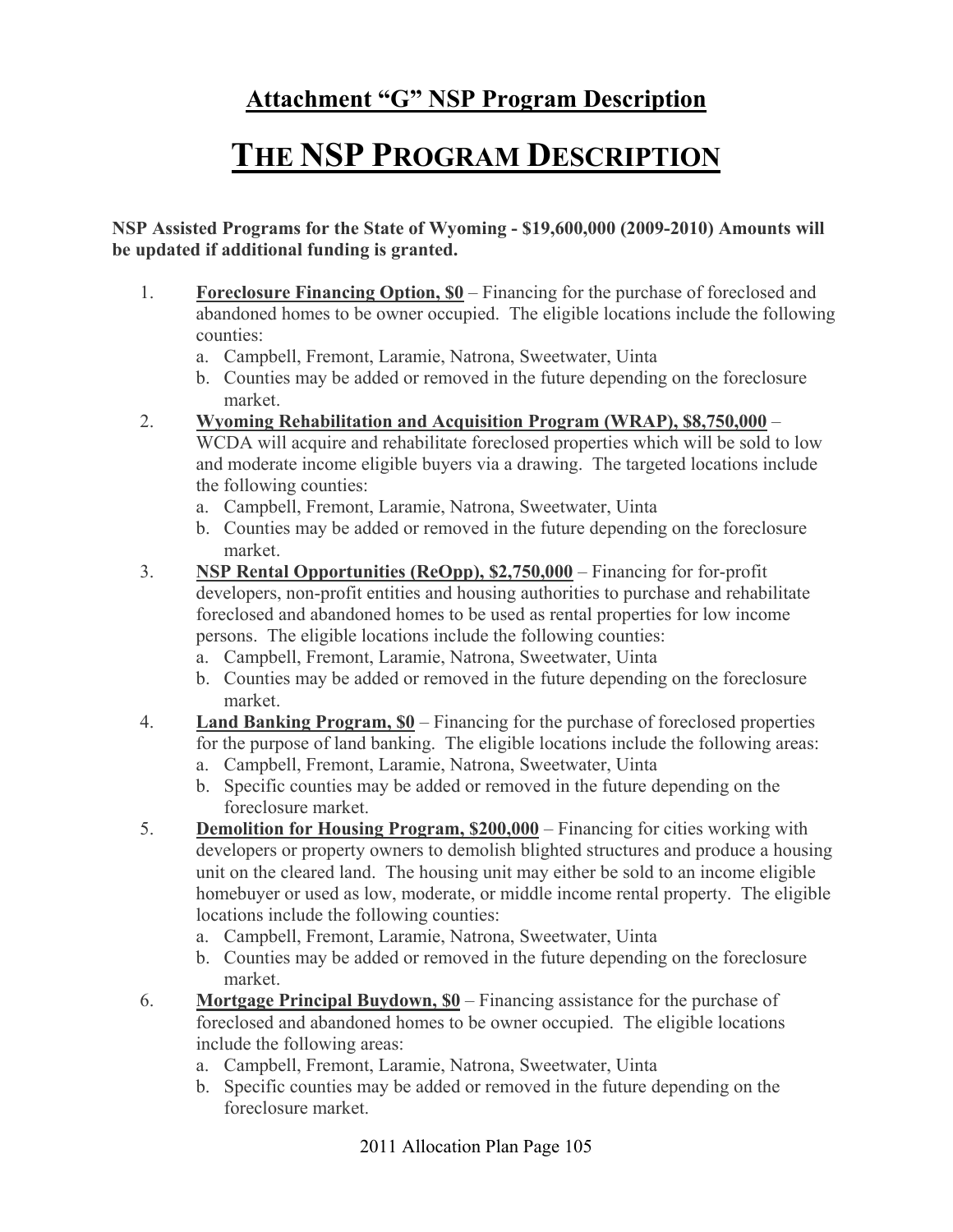- 7. **NSP Redevelopment Program , \$5,940,000** Financing for for-profit developers, non-profit entities, or housing authorities to acquire and redevelop any property type. The housing unit may either be sold to an income eligible homebuyer or used as low, moderate, or middle income rental property. The eligible locations include the following counties:
	- a. Campbell, Fremont, Laramie, Natrona, Sweetwater, Uinta
	- b. Counties may be added or removed in the future depending on the foreclosure market.
- 8. **NSP Allowable Administrative Fees, \$1,960,000** The NSP program allows an amount up to ten percent  $(10\%)$  of the NSP grant amount to be used for general administration and planning activities as defined at 24 CFR 570.205 and 206. The NSP program also allows 10% of program income earned to be used for administrative fees.

**The dollar amounts listed for each eligible program are estimates only**. HUD requires an estimated allocation of funds for each eligible program. Once the NSP requirement that 25% of the funding must benefit households at or below 50% of AMI has been met, the NSP funds will be directed to the programs utilizing the funds in the most efficient manner. There are no specific funding set-asides designated under the NSP programs. The above funding amounts are estimates only.

### *A. DEFINITIONS AND DESCRIPTIONS*

The definition of "blighted structure" for the State of Wyoming was derived from the statutory definition of blighted area in W.S. 15-9-103.

"Blighted structure" means a structure which may be located in a slum area, a deteriorated or deteriorating structure, a structure which may have inadequate legal access, a structure with a faulty floor plan or room layout in relation to size, adequacy, accessibility or usefulness, unsanitary or unsafe conditions, deterioration of site or other improvements, diversity of ownership, tax or special assessments, delinquency exceeding the fair value of the land, defective or unusual conditions of title, or the existence of conditions which endanger life or property by fire and other causes, or any combination of those factors, substantially impairs or arrests the sound growth of a municipality, retards the provision of housing accommodations or constitutes an economic or social liability and is a menace to the public health, safety, morals or welfare in its present condition and use.

"Slum area" means an area in which there is a predominance of buildings or improvements, whether residential or nonresidential, which by reason of dilapidation, deterioration, age or obsolescence, inadequate provision for ventilation, light, air, sanitation, or open spaces, high density of population and overcrowding, or the existence of conditions which endanger life or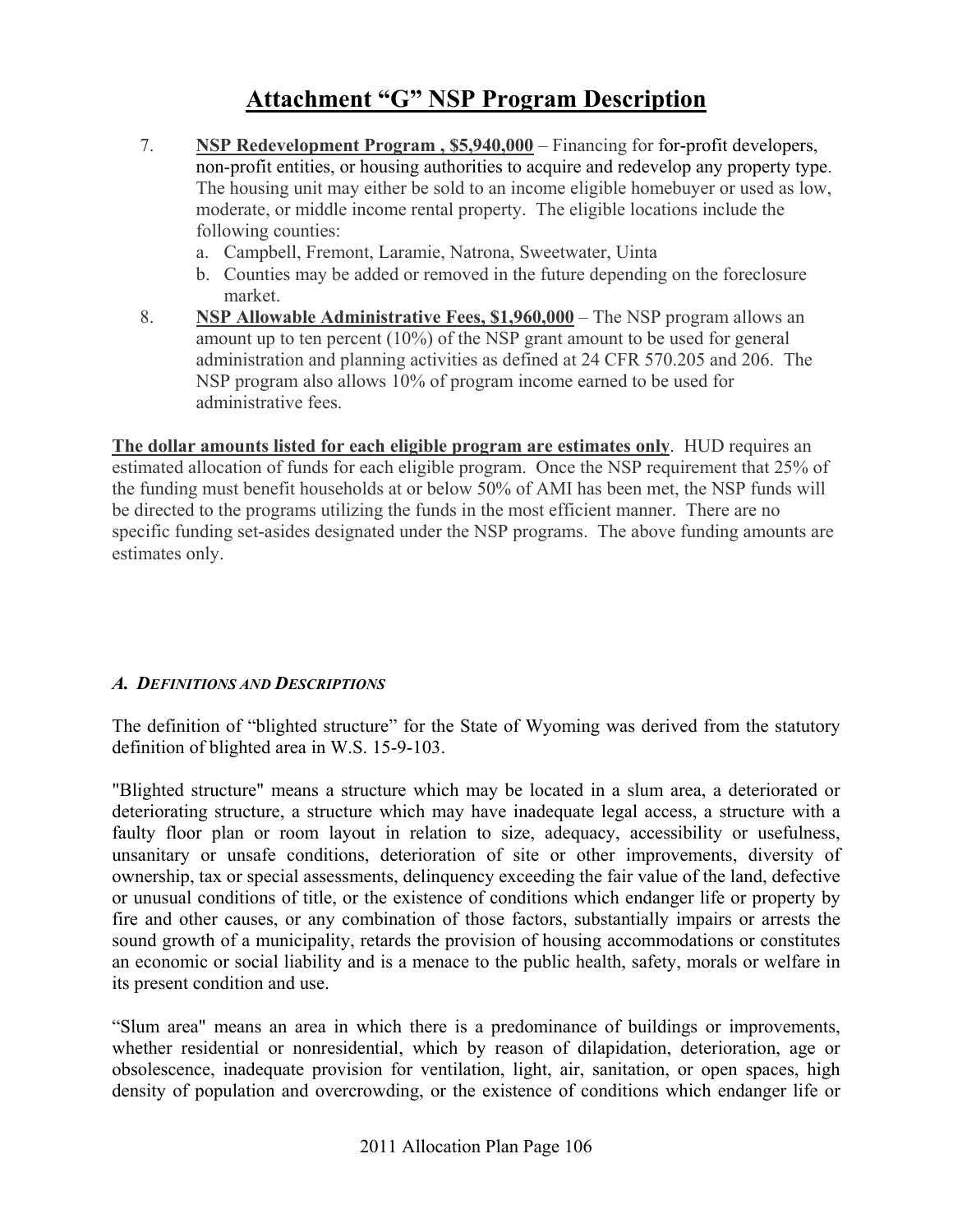property by fire and other causes, or any combination of those factors is conducive to ill health and is detrimental to the public safety, morals or welfare.

(2) Definition of "affordable rents."

Affordable rent is determined to be the HUD Low HOME Rents or fair market rent whichever is less. Fair market rent is determined by HUD guidelines and includes tenant paid utilities. Please refer to the HUD website for the current rents.

http://www.hud.gov/offices/cpd/affordablehousing/programs/home/limits/rent/2009/wy.pdf

All residential properties will have a 30-year mortgage placed upon them. The property may also have a soft second mortgage and/or an equity share provision triggered by the sale of the property or transfer of title.

At minimum, all properties financed utilizing NSP funds must meet FHA Housing Quality Standards. In addition, all properties to be rehabilitated must meet the Property Rehabilitation Standards as outlined in Appendix B and ensure local, state or national building codes will be followed.

Properties financed under the Foreclosure Financing Option and the Mortgage Principal Buydown must meet FHA Property Standards, as defined in HUD Handbook 4910.1, Minimum Property Standards for Housing, 1994 Edition.

Properties under the Wyoming Acquisition & Rehabilitation Program (WRAP) will be visited by WCDA staff and evaluated for participation in the WRAP program prior to any offers being submitted. All properties must be structurally sound or have the ability to be made structurally sound. In the event that a property is not structurally sound and/or the cost of rehabilitation would exceed the after rehabilitation value it would be possible under the WRAP program to demolish the current structure and place a new structure on the existing site. New properties may be stick built or modular construction. Properties must be attached to a permanent foundation. A preliminary inspection, including photographs, will be completed at that time using at minimum the FHA Housing Quality Standards, which will note all health and safety violations along with other potential concerns which may require specialized inspection at a later date, and the Property Rehabilitation Standards as outlined in Appendix B. The property will also be evaluated for environmental concerns. All properties selected for the WRAP program will be brought up to local, state, or national building code (whichever is more restrictive). The major systems of the property, such as electrical, plumbing, heating, roofing, and foundation, will be addressed first. It is the intent of the WRAP program to bring the properties to a standard of substantially rehabilitated.

As required under the NSP Program at least 25% of the \$19.6 million allocation must benefit individuals or families whose income does not exceed 50 percent of area median income. Wyoming has chosen to specifically target all eligible housing activities towards low income households. Lower interest rates or a preference within the program design will be available in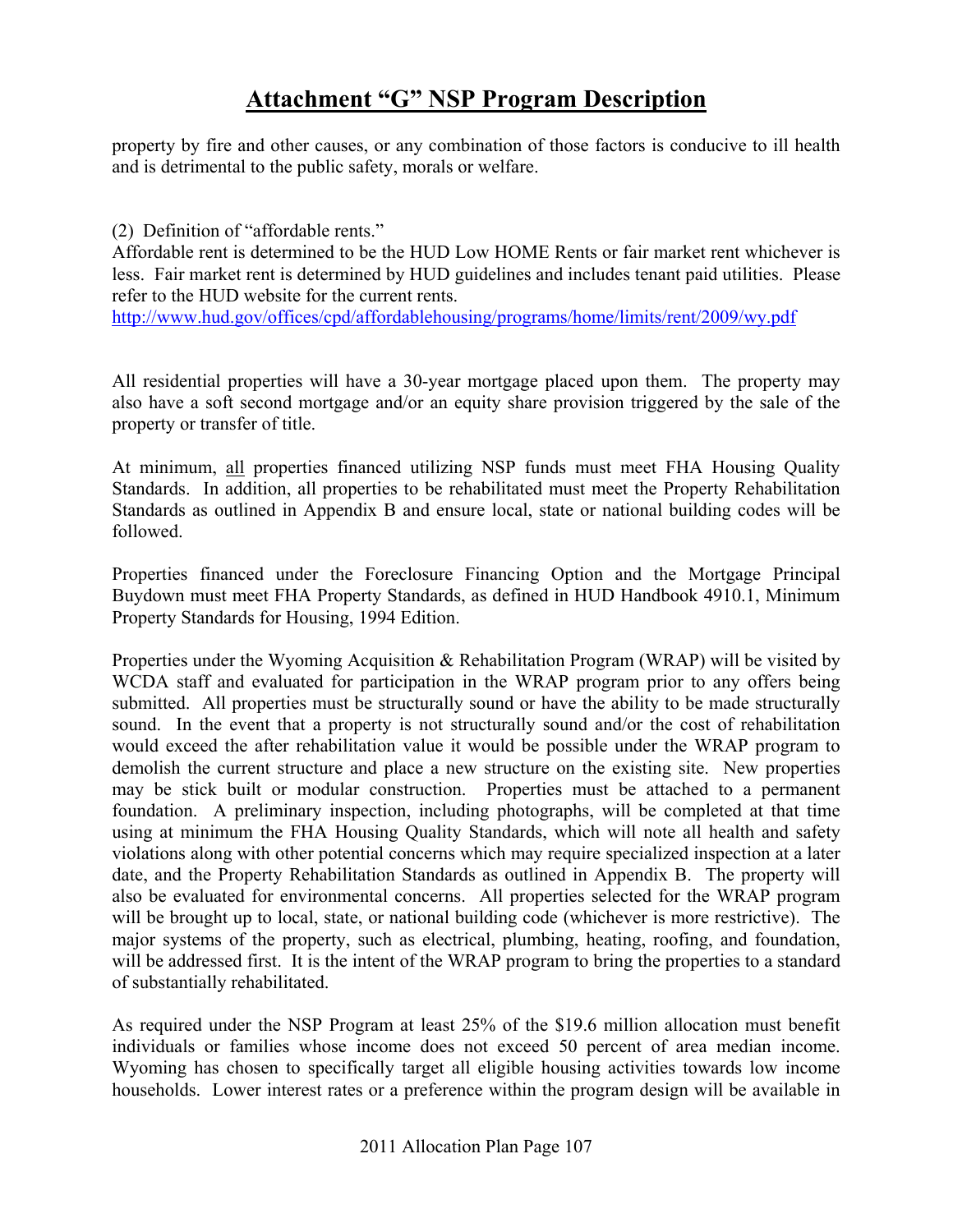an effort to encourage homeownership or benefit to households at or below 50% of AMI. Specifically, there are four activities that will be utilized to meet the low income targeting requirement. They are the foreclosure financing option, the mortgage principal buydown program, the WRAP program and the ReOpp program.

Demolition is an eligible activity. Any structure that is demolished must meet the requirement of being a blighted structure. If a structure is demolished there must be a benefit to low, moderate and middle income persons.

It is anticipated that properties selected under the WRAP and the ReOpp programs may include demolition of a previously foreclosed property. If a structure is demolished under the Demolition for Housing Program and the NSP Redevelopment Program, a housing unit must be produced following the demolition of the existing structure. It is noted that the NSP Program regulations waived the One-for-One Replacement requirement; however, Wyoming is in serious need of affordable, quality housing so the replacement of any demolished housing unit will be required. Demolition under the NSP Program will only be funded if it is part of an affordable housing activity. A replacement dwelling must be constructed and the property made available to a low income (50% AMI) or moderate income (80%) persons. Preference under this option will be for low income persons. The estimate for demolition under the WRAP program, the ReOpp Program, Demolition for Housing Program, and the NSP Redevelopment Program is ten (10) units.

### **NSP INFORMATION BY ACTIVITY (COMPLETE FOR EACH ACTIVITY)**

### **(1) Activity Name: Foreclosure Financing Option (FFO)**

### **(2) Activity Type:** *(include NSP eligible use & CDBG eligible activity)*

NSP Eligible Use

 $\S2301(c)(3)(A)$  establish financing mechanisms for purchase and redevelopment of foreclosed upon homes and residential properties, including such mechanisms as softseconds, loan loss reserves, and shared-equity loans for low- and moderate- income homebuyers

#### CDBG Eligible Use

- As part of an activity delivery cost for an eligible activity as defined in 24 CFR 570.206.
- Financing mechanisms used to carry out CDBG eligible activities listed.

**(3) National Objective:** *(Must be a national objective benefiting low, moderate and middle income persons, as defined in the NSP Notice—i.e.,*  $\leq$  120% of area median income).

All activities will meet the national objective of benefiting low, moderate and middle income persons.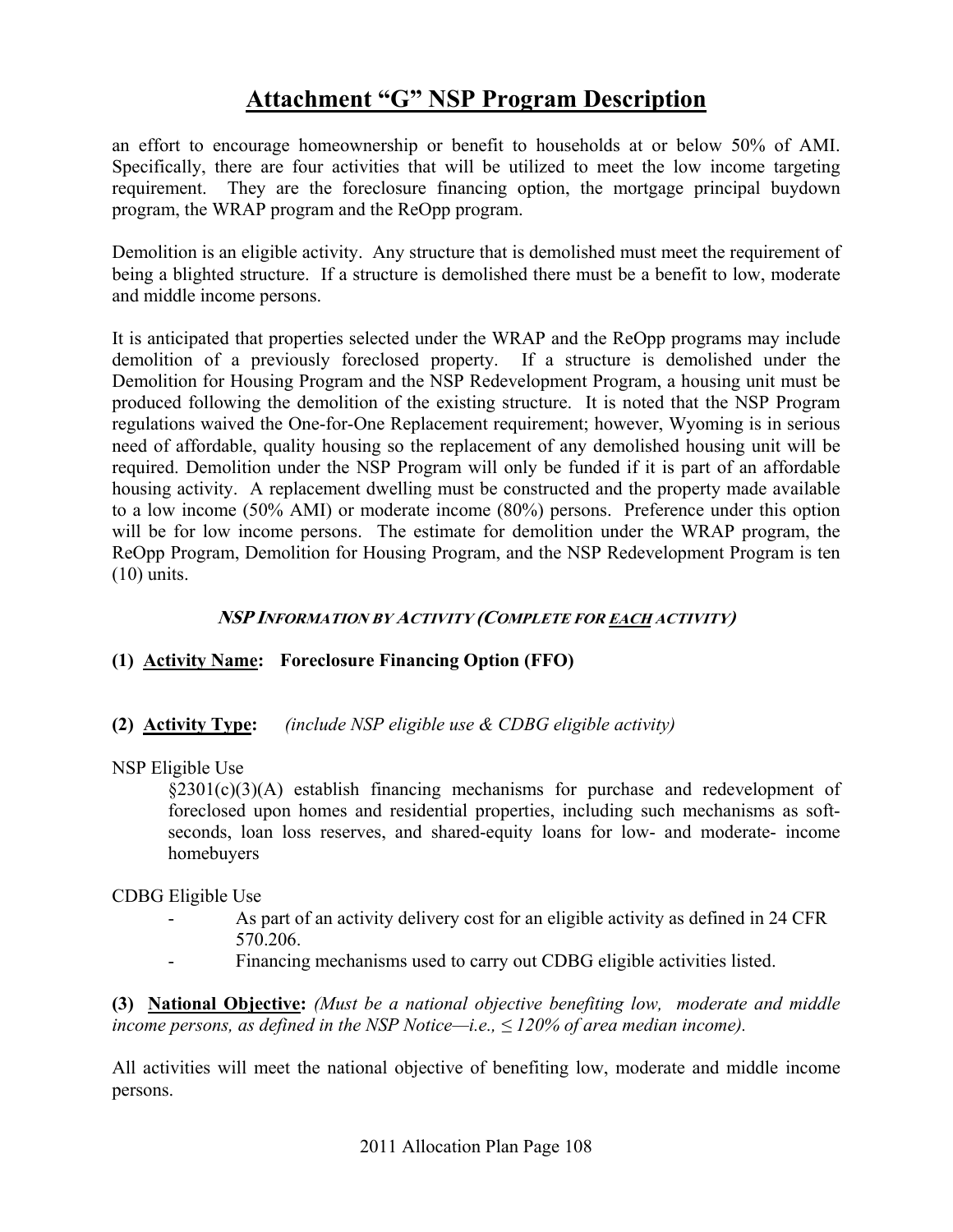### **(4) Activity Description:**

*Include a narrative describing the area of greatest need that the activity addresses; the expected benefit to income-qualified persons; and whether funds used for this activity will be used to meet the low income housing requirement for those below 50% of area median income.* 

Under the NSP Foreclosure Financing Option, the Wyoming Community Development Authority (WCDA) will make approximately \$ 0 available to WCDA Participating Lenders to provide first mortgage financing for the purchase of foreclosed and abandoned homes in the State of Wyoming. Loans originated under this program, will need to meet the following requirements:

- A. **Eligible Properties –** One unit single family foreclosed property. A foreclosed property is one under state or local law, the mortgage or tax foreclosure is complete. HUD generally will not consider a foreclosure to be complete until after the title for the property has been transferred from the former homeowner under some type of foreclosure proceeding or transfer in lieu of foreclosure, in accordance with Wyoming law.
	- 1. Single Family Properties are permitted, which includes modular construction.
	- 2. Manufactured Homes are **NOT** permitted. A Manufactured Home is a home that is transportable in one or more sections and was built on a permanent chassis and remains on a permanent chassis. Typically, the weight bearing support structure of a Manufactured Home is not the exterior walls.
- B. **Maximum Loan to Value** 100% of the lower of the sales price or 99% of the current appraised value.
- C. **Interest Rate** 1% for persons at or below 50% of AMI 3% for persons at 51% to 80% of AMI 5% for persons at or below WCDA's standard income limits of 120% of AMI
- D. **Term –** 30 years
- E. **Property Standards –** the home must meet FHA Property Standards. Even though the loan will not be insured by FHA, the lender must order an FHA Appraisal to determine whether or not the property meets FHA Property Standards.
- F. **The NSP Purchase Price Limit -** \$236,000. Purchase Price Requirement The acquisition cost of a home under this program may not exceed \$236,000 for all counties. Acquisition cost is defined in Section 1.503 of the WCDA *Seller Servicer* Guide.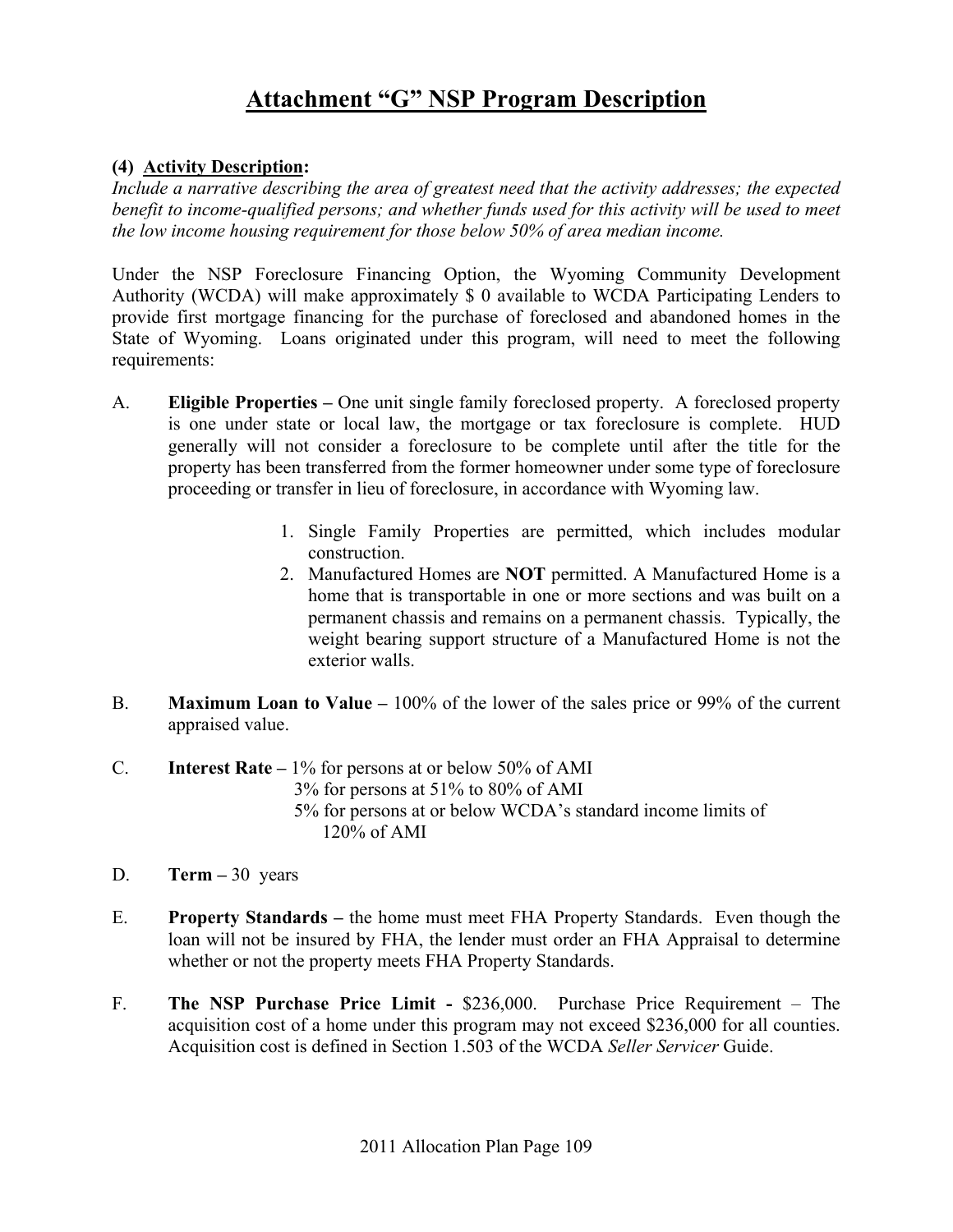- G. **Income Requirement –** The Total Annual Family Income may not exceed 120% of HUD's Area Median Income. Income is to be determined in accordance with WCDA's standard program definition of "Annual Family Income".
- H. **Residence Requirement –** The home must be a one unit, single-family owner-occupied home located in the State of Wyoming and must be the principal residence of the Borrower(s). "Residence" does not include personal property such as an appliance, piece of furniture, radio, etc., which, under applicable Wyoming law is not a fixture. All terms of the Residence Requirement of the WCDA standard program as outlined in the WCDA *Seller Servicer* Guide Section 1.501 applies to this program. Lenders will need to use *MPP Form 001NSP* Rider to the Mortgage.
- I. **Three Year Requirement** The Three Year Requirement does apply to this program. Borrower(s) must be first-time homebuyers meaning each mortgagor must have had no "present ownership interest" in a principal Residence at any time during the three-year period prior to the date on which the Mortgage Loan is executed. For purposes of the preceding sentence, the mortgagor's interest in the Residence with respect to which the financing is being provided shall not be taken into account. In the event that there is more than one mortgagor with respect to a particular Residence, each of such mortgagors must meet the Three-Year Requirement.
- J. **Credit Guidelines** FHA Mortgage Loan Credit standards must be met.
- K. **Servicing –** The servicing of all loans will be by WCDA.

### **L. Homebuyer Education**

WCDA is requesting a waiver of the 8 hour homebuyer education class required by the NSP program and asking HUD to accept the 5 hour course that WCDA offers in conjunction with the Wyoming Partners in Homebuyer Education, Inc. and Wyoming Housing Network, Inc.

### **M. Loan Documentation**

The following required WCDA documents will be required in order to participate in the program.

- **1. Form of Note and Mortgage** Lenders will be required to use the Multi-state Fixed Rate Note – Single Family Fannie Mae/Freddie Mac Uniform Instrument Form 3200 and the Wyoming-Single Family-Fannie Mae/Freddie Mac Uniform Instrument Mortgage Form 3051.
- **2. NSP Rider** This original, signed Rider will be a requirement for all mortgages delivered under the NSP Program, and must be attached and recorded with the Mortgage. Due on Sale Clause – A Mortgage Loan may only be assumed if the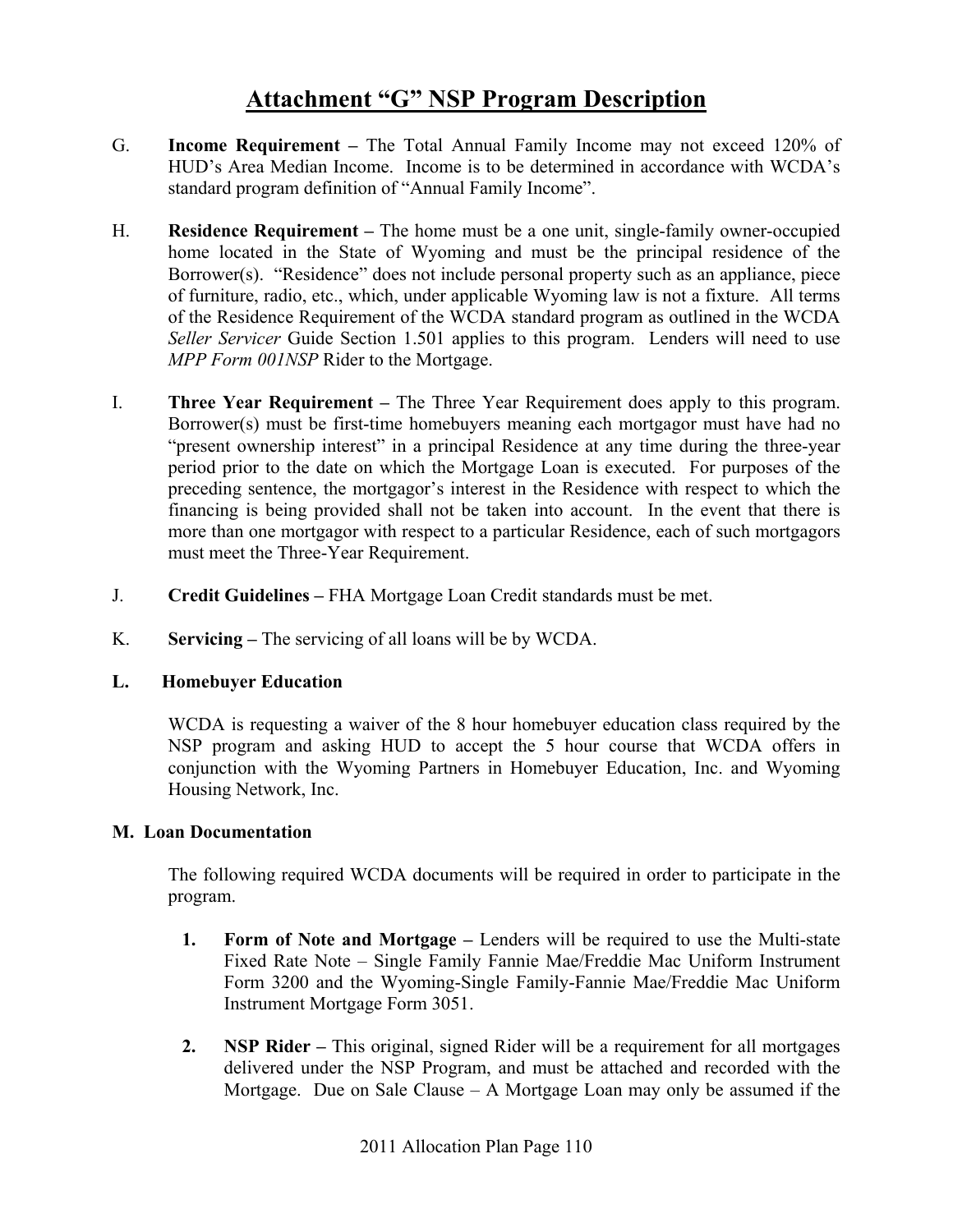Residence Requirement, the Three-Year Requirement, the Purchase Price Requirement, and the Income Requirement is met at the time of assumption. The NSP Rider contains a broad "due on sale" clause which precludes all transfer of interest without full payment of the loan or the prior written consent of the Authority. The Rider requires that the home must remain the principal residence of the mortgagor as long as the loan is outstanding.

- **3. Total Annual Family Income and Family Income Worksheet** Total annual family income may not exceed 120% of HUD's Area Median Income. The Income must be determined in accordance with definition of Annual Family income as per the WCDA *Seller Servicer* Guide and MPP Form 275 (revised 12/97) must be signed by borrower(s) and submitted with all mortgage loan files delivered under the NSP Program.
- **4. Affidavit of Seller –** *MPP Form 002 NSP*. This form must be signed by the Seller and submitted with all mortgage loan files delivered under the NSP Program. This document will be required to be signed by the sellers of properties financed under this program in order to meet the requirements under the Uniform Real Property Acquisition and Relocation Act
- **5. Mortgagor's Affidavit of Eligibility –** *MPP Form 003 NSP*. This form must be signed by the Borrower(s) and the real estate professional and submitted with mortgage loan files delivered under the NSP Program. This form should be submitted with all loans. This document lists all of the requirements of the loan program.
- **6. Lead Based Paint Notice –** This form will be required to be given to all Mortgagor(s) purchasing a home that was built prior to 1978.
- **7. Affordability Requirements** The loans will have an affordability period of 30 years. If at any point during that first 30 years, the homebuyer should sell the property or cease to occupy the property as their principal residence the NSP Note will be called due and payable. If the borrower should pay the NSP funds Note off prior to the 30 years, the borrower will still be required to participate in the Shared Equity provision of the second mortgage which states they will share the profits of the sale of the home at any time during that first 30 years.
- **8. Environmental Review** According to Notice CPD-01-11 issued July 17, 2001, HUD has determined that certain categorically excluded activities would not alter any conditions that would require an environmental review or compliance determination under Federal laws and authorities cited in 24CFR 58.5. Examples of activities that are categorical exclusions not subject to §58.5 include activities to assist homebuyer to purchase existing dwelling units or dwelling units under construction, including closing costs and down payment assistance, interest buydowns, and similar activities that result in the transfer of title. As the NSP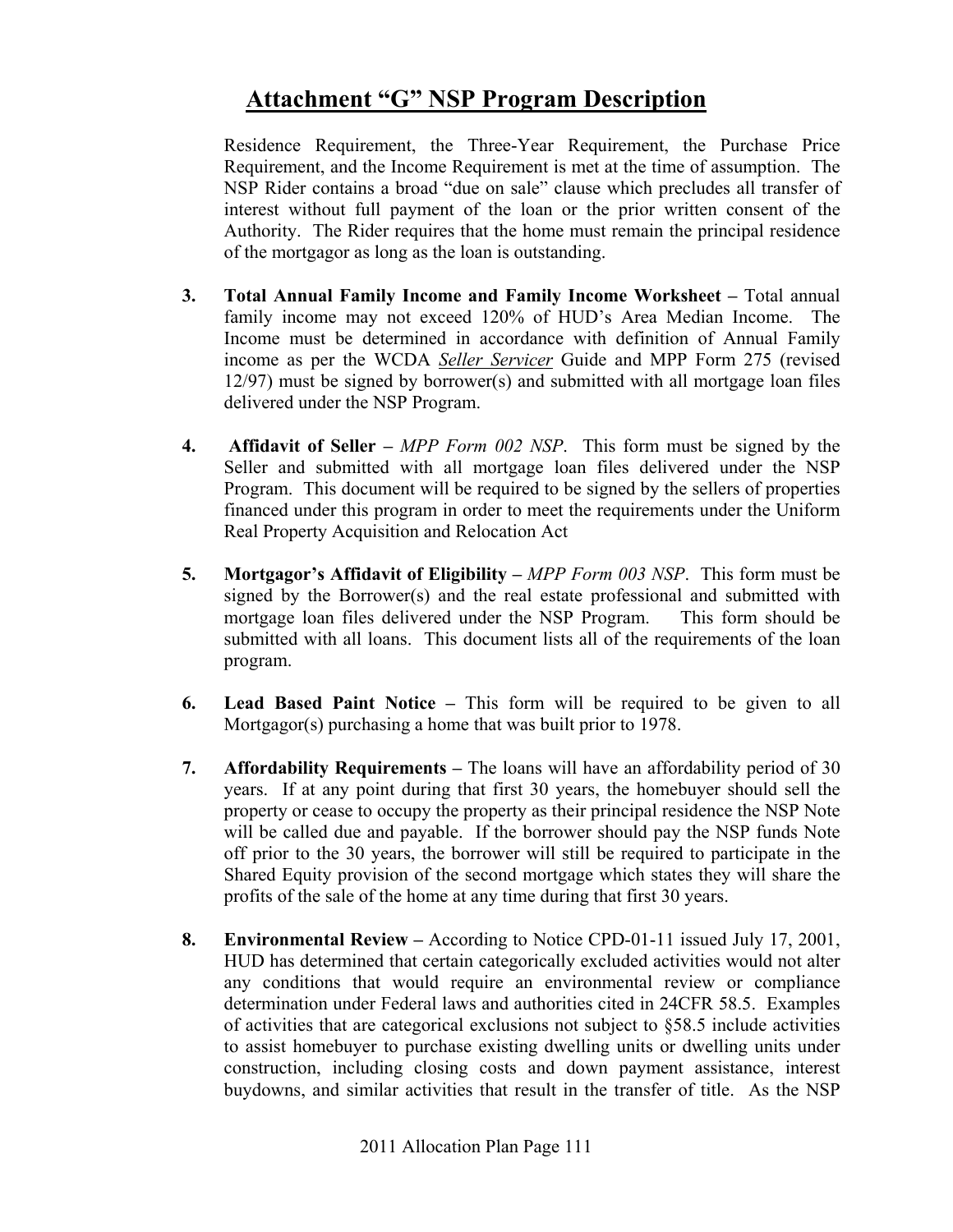funds will be used as a first mortgage financing option, it has been determined these properties will be categorically excluded and not subject to §58.5 authorities.

- **9. Davis Bacon** Not applicable, no construction financing.
- **10. Flood Insurance** Flood Insurance will be required on properties located in a FEMA designated 100-year flood plain.

(5) Location Description: (Description may include specific addresses, blocks or neighborhoods to the extent known.)

The foreclosure financing option will encompass the counties of Campbell, Fremont, Laramie, Natrona, Sweetwater, and Uinta. Additional locations may be added in the future.

The initial selection of Campbell, Fremont, Laramie, Natrona, Sweetwater and Uinta Counties is based on the estimated number of foreclosures as listed in Table 6 of Appendix A. These counties have been identified as have at least 70 foreclosures. Laramie and Natrona counties have 285 and 256 foreclosures respectively.

(6) Performance Measures (e.g., units of housing to be acquired, rehabilitated, or demolished for the income levels of households that are 50 percent of area median income and below, 51-80 percent, and 81-120 percent).

The estimated income levels of households benefiting are:

| $\leq 50\%$ AMI           | 0 units   |
|---------------------------|-----------|
| $51\%$ to 80%             | $0$ units |
| $81\%$ to $120\%$ 0 units |           |

(7) Total Budget: (Include public and private components)

### \$ 0 - NSP funds

Funds may be reallocated on a first come first serve basis for other eligible NSP activities and the budget for the Foreclosure Financing Option may be increased in the future.

(8) Responsible Organization: (Describe the responsible organization that will implement the NSP activity, including its name, location, and administrator contact information)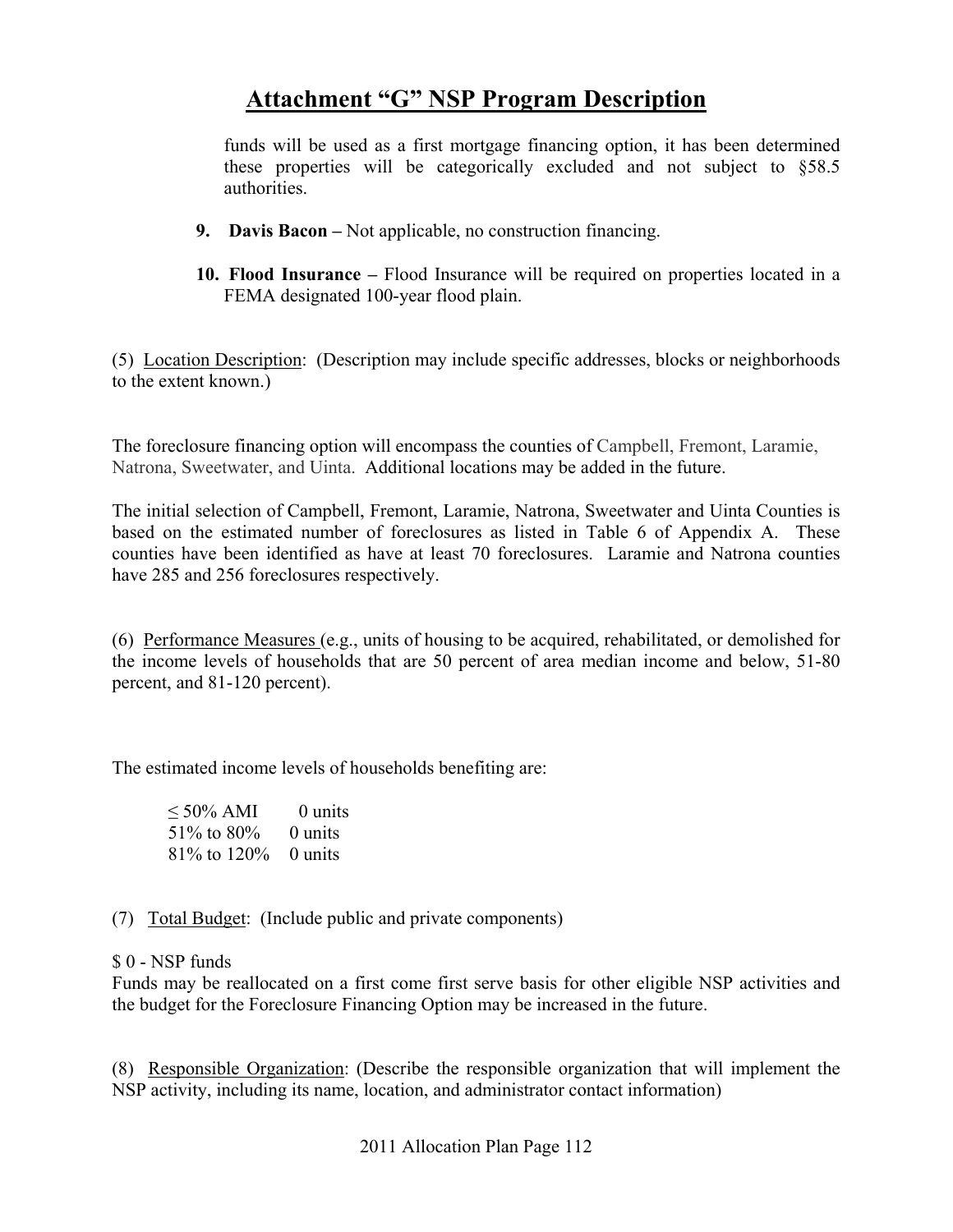Wyoming Community Development Authority 155 North Beech Street Casper WY 82601 307-265-0603 Cheryl G. Gillum

(9) Projected Start Date: March 20, 2009 (anticipated)

(10) Projected End Date: September 30, 2010 (All NSP monies must be allocated to a specific property by this date. The program will continue beyond September 30, 2010 through the use of program income.)

(11) Specific Activity Requirements:

For acquisition activities, include:

• discount rate – all properties must be acquired at a minimum discount of  $1\%$  provided that each property is evaluated individually to determine an appropriate discount taking into account the estimated carrying costs and holding period if the property were not purchased with NSP funds. Borrowers should attempt to acquire properties at a greater discount if possible.

For financing activities, include:

• range of interest rates

50% or less AMI one percent (1%) 51% to 80% AMI three percent (3%) 81% to 120% AMI five percent (5%)

For housing related activities, include:

- duration or term of assistance;
- tenure of beneficiaries--rental or homeownership;
- a description of how the design of the activity will ensure continued affordability

Duration  $-30$  year mortgage

Tenure – homeownership

Affordability – A 30 year mortgage will be placed on all properties. The acquisition cost of the home will be 100% recaptured through the repayment of the loan either through normal amortization of the principal and interest or by full payment of the loan principal at the time the home is sold, transferred or ceases to be the principal residence of the mortgagor. The payment of principal and interest becomes revenue to the NSP Program and will be recycled for NSP eligible activities. Revenue, regardless of the NSP program it originated from must be used to fund the next eligible NSP program draw.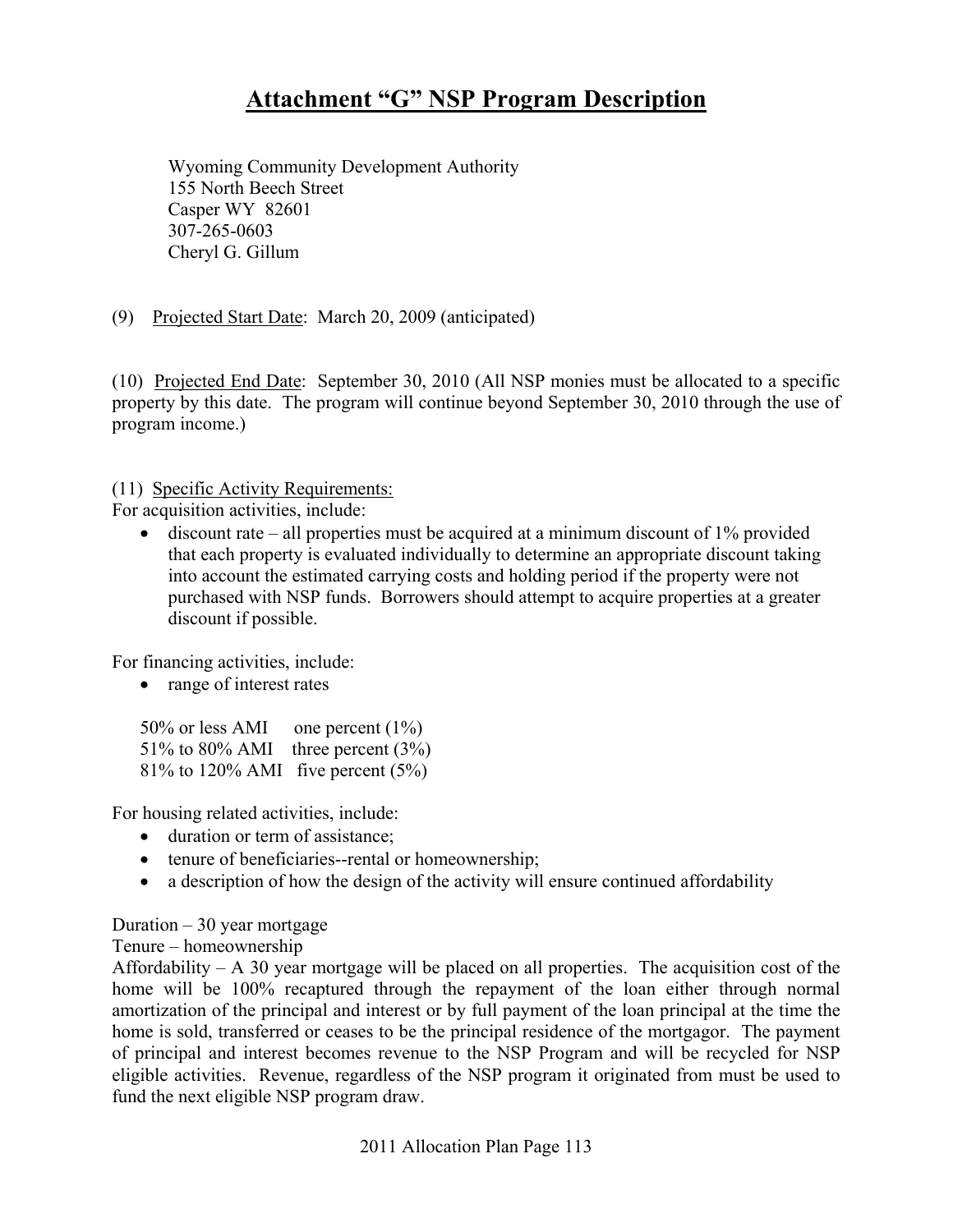### (1) Activity Name: **Wyoming Rehabilitation and Acquisition Program (WRAP)**

(2) Activity Type: (include NSP eligible use  $&$  CDBG eligible activity)

NSP Eligible Use

 $\S2301(c)(3)(B)$  purchase and rehabilitate homes and residential properties that have been abandoned or foreclosed upon, in order to sell, rent, or redevelop such homes and properties.

#### CDBG Eligible Activity

- 24 CFR 570.201
- (a) Acquisition
- (b) Disposition
- (i) Relocation
- (n) Direct homeownership assistance to persons whose incomes do not exceed 120% of median income
- 24 CFR 570.202 Eligible rehabilitation and preservation acquisition activities for homes and other residential properties.

(3) National Objective: (Must be a national objective benefiting low, moderate and middle income persons, as defined in the NSP Notice—i.e.,  $\leq 120\%$  of area median income).

All activities will meet the national objective of benefiting low, moderate and middle income persons.

### (4) Activity Description:

Include a narrative describing the area of greatest need that the activity addresses; the expected benefit to income-qualified persons; and whether funds used for this activity will be used to meet the low income housing requirement for those below 50% of area median income.

The WRAP program may be used to meet the low income housing requirement for those at or below 50% of AMI.

Under the WRAP program WCDA will use NSP funding to purchase foreclosed properties from the Department of Housing and Urban Development (HUD), the Veterans Administration (VA), Rural Development (RD), Wyoming lending institutions, Private Mortgage Insurance (PMI) companies, and from public foreclosure proceedings. The foreclosed properties will be rehabilitated and sold to low and moderate income eligible buyers via a drawing system in order to provide homeownership opportunities while preserving existing housing stock and revitalizing neighborhoods.

Under the Wyoming Rehabilitation and Acquisition Program, WCDA intends to use the NSP funds to purchase foreclosed properties. In order to be eligible for the NSP Program, the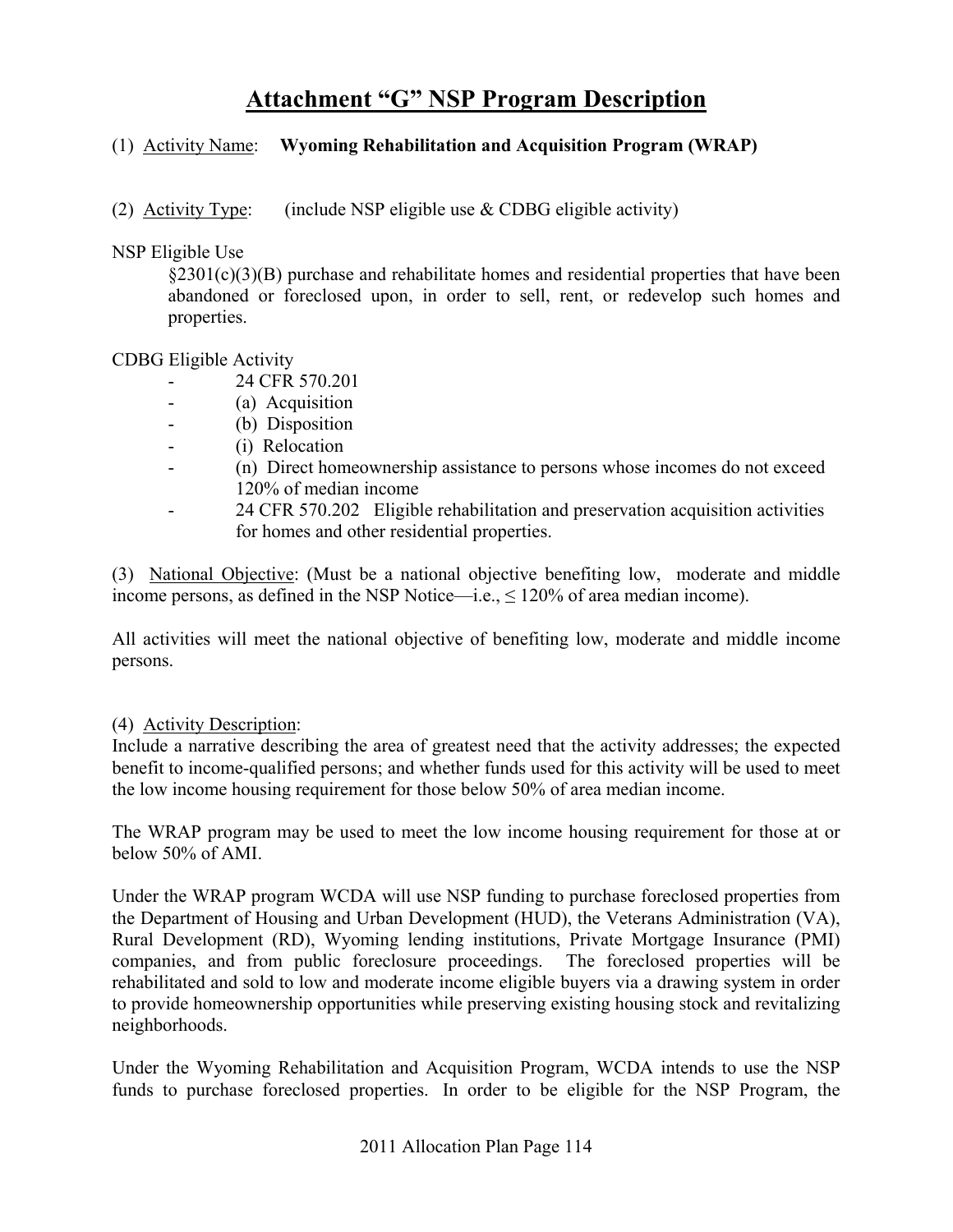mortgage insurer/guarantor must be willing to sell the property for not more than 99% of the current appraised value as defined in the NSP regulations.

WCDA will provide a complete paper trail for each of these transactions. Among the documents to be provided in WCDA's NSP files will be current appraisals, purchase agreements, rehabilitation costs and complete resell documents for the sale of the property to the homebuyer.

### **WRAP Program Eligibility**

Basic applicant eligibility requirements include:

- 1. The applicant must be a Wyoming resident.
- 2. The applicant must be at least eighteen (18) years of age.
- 3. The applicant must be a United States citizen or a resident alien.
- 4. The applicant must be a first-time homebuyer (cannot have owed a home within the last three years).
- 5. The property must be the applicant's primary residence for the term of the loan.
- 6. The applicant must meet specific income and credit requirements.
- 7. The applicant must pay a \$20.00 application fee.
- 8. The applicant must have a steady income stream.
- 9. Each applicant must have a credit record that demonstrates they are financially responsible. The applicant must have a minimum 620 FICO score and meet FHA credit underwriting standards.
- 10. All household members' credit will be considered.
- 11. All household members' anticipated income will be considered, this includes anyone who will be occupying the property, and any family members not living in the household.
- 12. A minimum gross income of \$1,135 per month is required (\$6.55 x 40 x 52 / 12).
- 13. The applicant must be able to contribute a minimum of 25% of their gross income towards the principal, interest, taxes, and insurance payment, a maximum housing debt to income ratio of 31%, and not exceed a total debt to income ratio of 43%.
- 14. The Household's total assets cannot exceed \$50,000.
- 15. No current judgments, collections or bankruptcy.

The applicant must attend and complete a homebuyer education program prior to closing on an NSP assisted property. The Wyoming Housing Network, Inc. offers an in-person class. All eligible candidates will be required to participate in a one-on-one counseling session with the Wyoming Housing Network in addition to the in-person class.

Preference will be given to applicants, who currently work or reside in the city, town, or county of the NSP assisted foreclosed property. WCDA employees, members of the WCDA Board of Directors, and their immediate family members are not eligible to participate in the Program.

Homeownership opportunities for households at or below 50% of the area median income (AMI) are limited. Therefore, until the 50% AMI set-aside is met, the WRAP program will target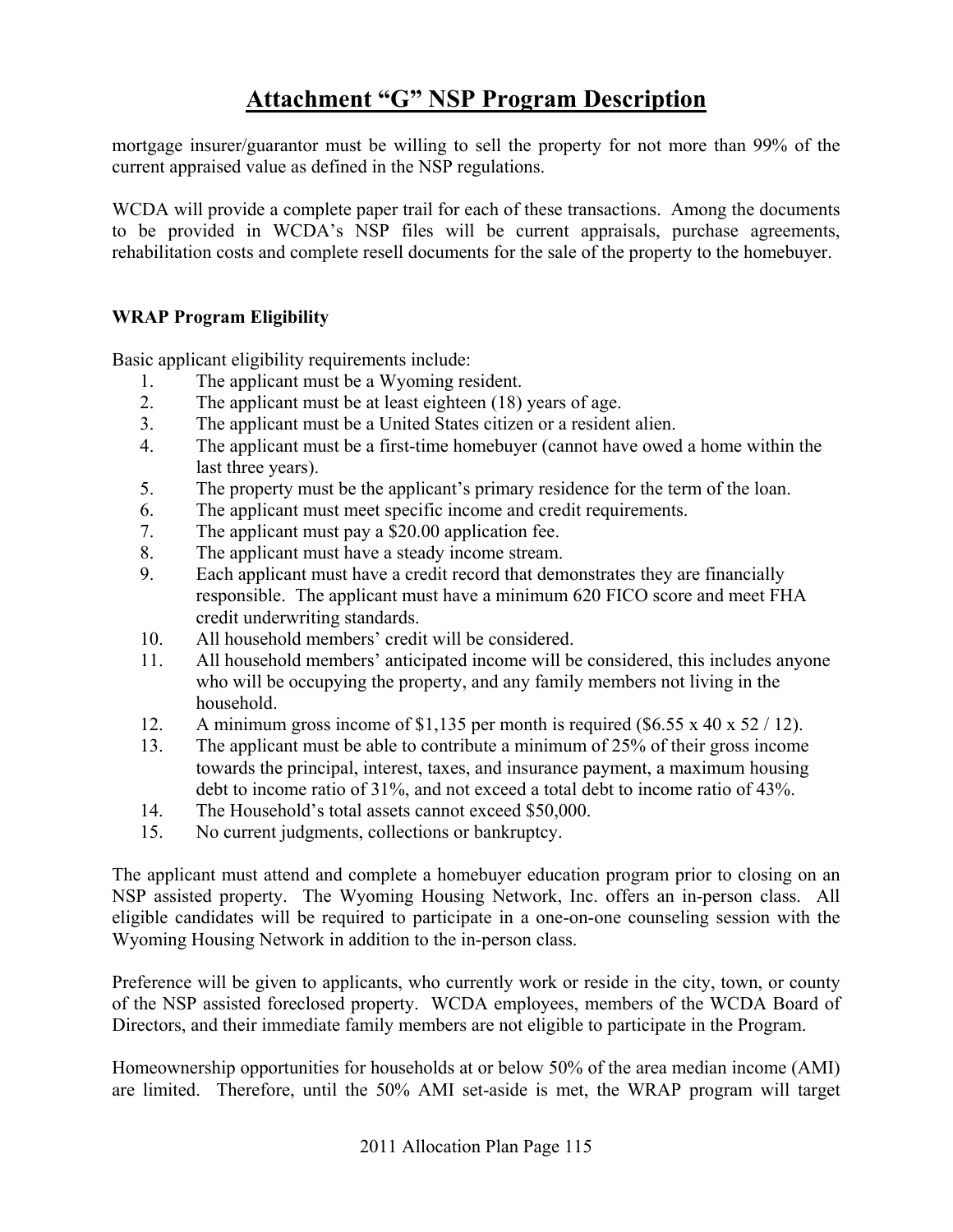appropriate properties for those households at or below 50% AMI. However, if a higher cost property comes available that would otherwise qualify for the program and is located in a priority area it may be acquired, rehabilitated, and sold to a household at or below 80% AMI. If it is determined that an eligible property is accessible or is easily rehabilitated to be accessible the household selected must demonstrate a need for the accommodations and the household income must be at or below 80% of AMI.

### **Property Selection**

All properties selected must have been foreclosed upon and WCDA, through the WRAP program, must be the first purchaser following said foreclosure proceedings. All properties must have an appraisal completed within 60 days of the offer date and the purchase price cannot exceed 99% of the current market value. It is WCDA's intent to purchase the properties at the lowest reasonable price possible. Properties will be visited by WCDA staff and evaluated for participation in the program prior to any offers being submitted. All properties must be structurally sound or have the ability to be made structurally sound. In the event that a property is not structurally sound and/or the cost of rehabilitation would greatly exceed the after rehabilitation value WCDA has the option to demolish the current structure and place a new structure on the existing site. New properties may be stick built or modular construction. Properties must be attached to a permanent foundation. A preliminary inspection, including photographs, will be completed using at minimum the FHA Housing Quality Standards which will note all health and safety violations along with other potential concerns which may require specialized inspection at a later date. The property will also be evaluated for environmental concerns. All properties selected for the program will be brought up to local, state, or national building code (whichever is more restrictive). The major systems of the property, such as electrical, plumbing, heating, roofing, and foundation, will be addressed first. It is the intent of the WRAP program to bring the properties to a standard of substantially rehabilitated. However, that does not mean that the property will automatically receive a cosmetic update.

Properties will also be evaluated based on the economic feasibility and the affordability of the as repaired home for low and moderate income homeowners. The maximum amount of NSP funds to be expended on any one property is \$225,000, which includes the cost of acquisition, rehabilitation, and carrying costs. Properties requiring environmental mitigation such as leadbased paint remediation or illegal drug residue remediation may have additional costs associated and such costs are not subject to the \$225,000 cap. The location of the properties is subject to the availability of foreclosed properties and therefore specific neighborhoods cannot be targeted for improvement using NSP funds. However, the program will generally target older properties that have fallen into a state of disrepair. It is the intent of the program to increase the economic life of the properties.

A HUD Environmental Review is required of all assisted properties. All properties constructed prior to 1978 will also require a lead based paint inspection. If lead based paint is present then lead safe work practices must be used and the contractors must be certified. All properties will also be tested for illegal drug usage. Properties that test positive will be remediated prior to any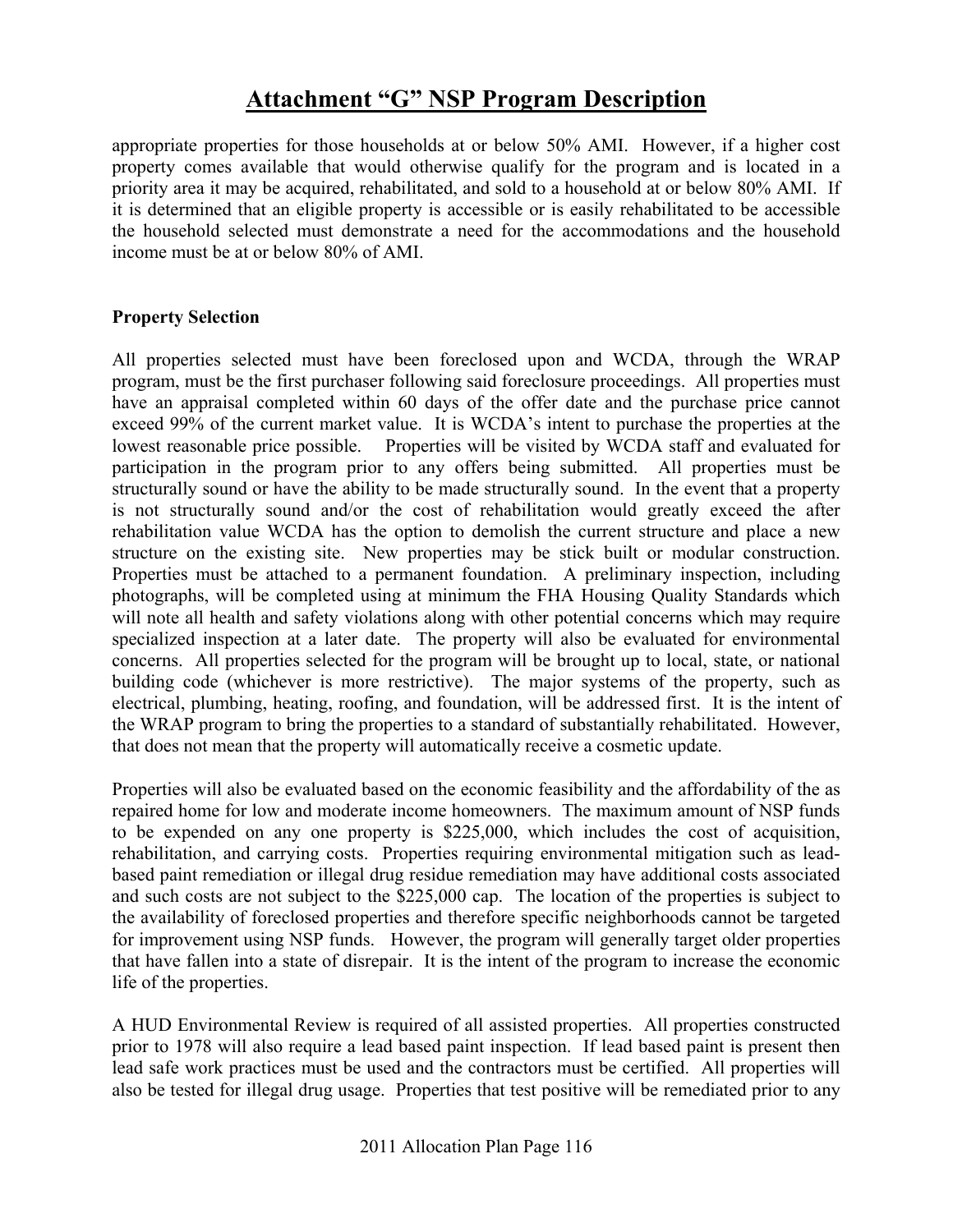rehabilitation work being completed. All properties will be tested for Radon and will be remediated if necessary.

The Davis-Bacon Act will apply to all projects with 8 or more units. It is anticipated each property will be a single contract and therefore would not trigger Davis-Bacon. The rehabilitation contract will include one property. The Uniform Relocation Assistance and Real Property Acquisition Policies Act of 1970, the Fair Housing Act, Title VI of the Civil Rights Act of 1964, and the Lead Safe Housing Rule will also apply.

### **Property Rehabilitation**

Once a property has been selected for the WRAP program WCDA staff will prepare a detailed work write-up and cost estimate for the property. All properties built prior to 1978 will be tested for lead-based paint and any rehabilitation required will be completed in accordance with lead safe work practices and all contractors must be lead certified. All properties will be tested for illegal drug residue. Any property that tests positive will require mitigation prior to any rehabilitation work being completed. An environmental review must be completed for all properties prior to purchase and the start of any rehabilitation.

Properties will be evaluated for health, safety, and code violations. Repair of those items will be completed for all properties using NSP funds. Once the health, safety and code violations have been address the property will be evaluated for cosmetic and general wear and tear items. Cosmetic and general wear and tear items will be addressed if the budget allows. At a minimum, all properties will receive a thorough cleaning, both inside and out. The appliances will only be considered for replacement if they are not functioning properly, economic life is unknown, and/or repair is not economically feasible, or if appliances are not currently present in the property.

### **Application for Properties**

Application packets for the WRAP program will be made available at the WCDA office, via the internet, and by U.S. Postal Service, by request. WCDA will also market and provide outreach in the eligible counties in order to solicit participation in the program from persons with household incomes at or below 50% of AMI. Until the 50% set-aside is met, households with incomes in excess of 50% AMI will not be eligible to participate in the drawing unless:

- 1. There are no households at or below 50% of AMI interested in the specific property.
- 2. The households at or below 50% of AMI who are interested in the specific property cannot meet minimum underwriting standards.
- 3. The property is considered accessible and then households up to 80% of AMI are eligible to participate in the drawing, however, preference will not be given to either income group.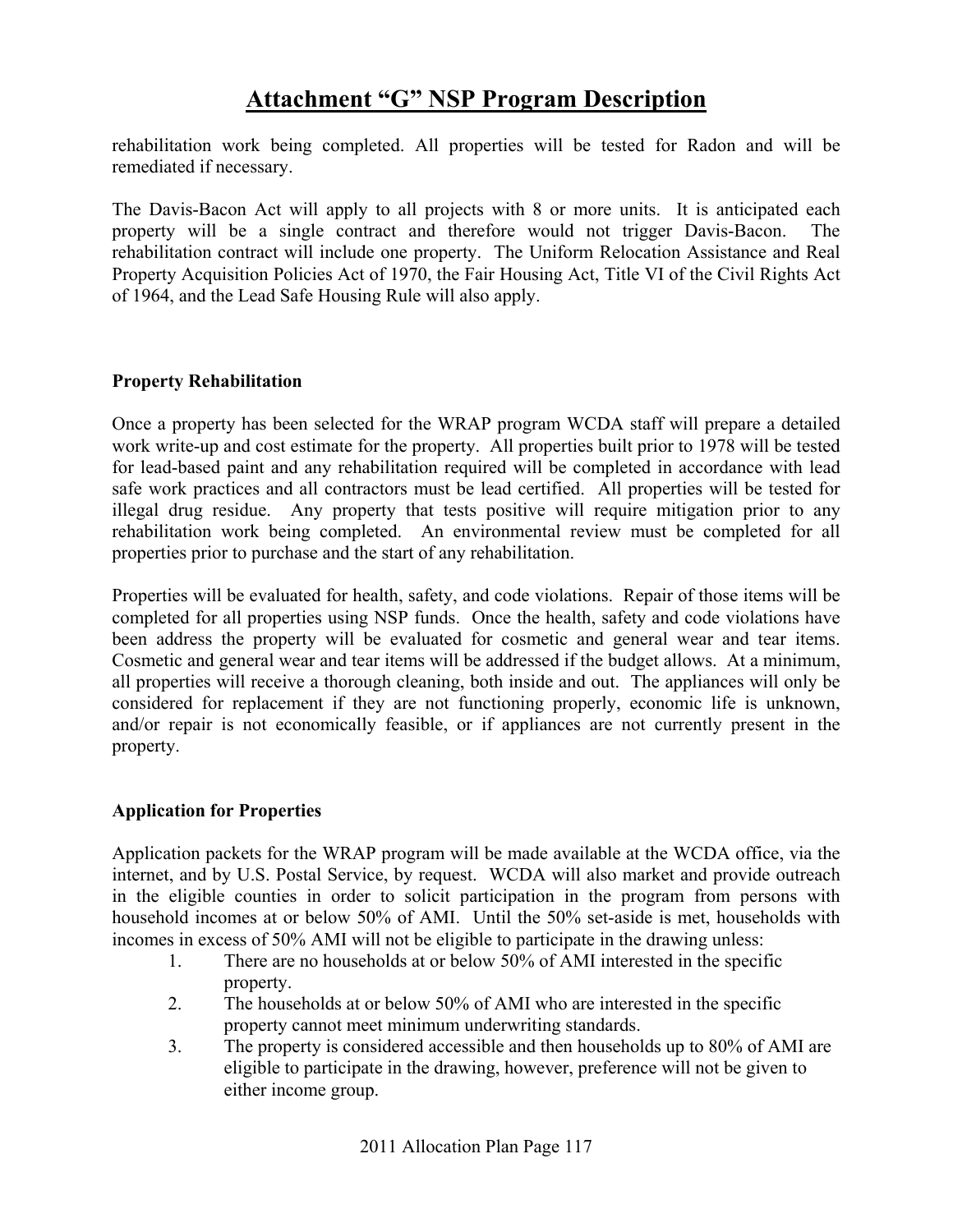4. The property following rehabilitation exceeds an affordable amount for a 50% or less AMI household. Keep in mind that while the mortgage may be written to an affordable level the cost of the taxes and insurance and general property maintenance on a more expensive home will be higher and may not be considered affordable for a 50% or less AMI household.

Applications will be accepted at any time from households at or below 80% of AMI.

The application packet will contain an initial application, the WRAP program description, applicant responsibilities if awarded a property, and a listing of selected properties (if available). The applicant must return the completed initial application along with verification information at least 45 days prior to any property drawing to be eligible for said drawing. All initial applications will be reviewed by WCDA staff to determine if the applicant meets the basic eligibility requirements. Applicants may be referred for credit counseling to assist them in repairing credit in order to be "mortgage ready". The review will include verification of data relating to income, employment, financial/banking/investment information, rental history, and credit report. If an applicant is not eligible they will receive notification in writing of said determination. All applicants who meet the basic eligibility requirements will be contacted by telephone to discuss the program requirements and to make sure that the applicant understands the process and the requirements. If the applicant confirms that they are in fact interested in the program and agree to the conditions, their name will be entered into a drawing for the homes they have selected within their eligibility level.

In addition to having to meet income and credit requirements the applications will also be reviewed and a determination will be made as to the appropriateness of the size of the property to prevent overcrowding or over housing. The standards are as follows:

- A single or two person household is eligible to apply for a house with one (1) or two (2) bedrooms. A household must have three or more persons to apply for a three  $(3)$  + bedroom home.
- Families shall be housed with no more than two persons per bedroom.
- Exceptions may be made to the occupancy requirements for unusual circumstances and will be made on a case by case basis.

Those who are successful in the drawing will be required to have a meeting with WCDA staff within 1 week of the drawing to discuss the terms and to collect additional information in order to determine if they meet the full underwriting criteria. FHA underwriting standards will be used. WCDA will originate all WRAP program loans. The loan underwriting must take place within 4 weeks of the drawing date and the applicant must be approved before they are officially awarded a home. If an applicant fails to meet the underwriting criteria or it is determined that they did not meet the basic eligibility requirements the property will be returned to the pool or offered to the second place designee (if drawn). Applicants who were determined to be eligible but who were not selected during the initial drawing will be notified of future drawings, and if said drawing takes place more than six months from the date of the original application an update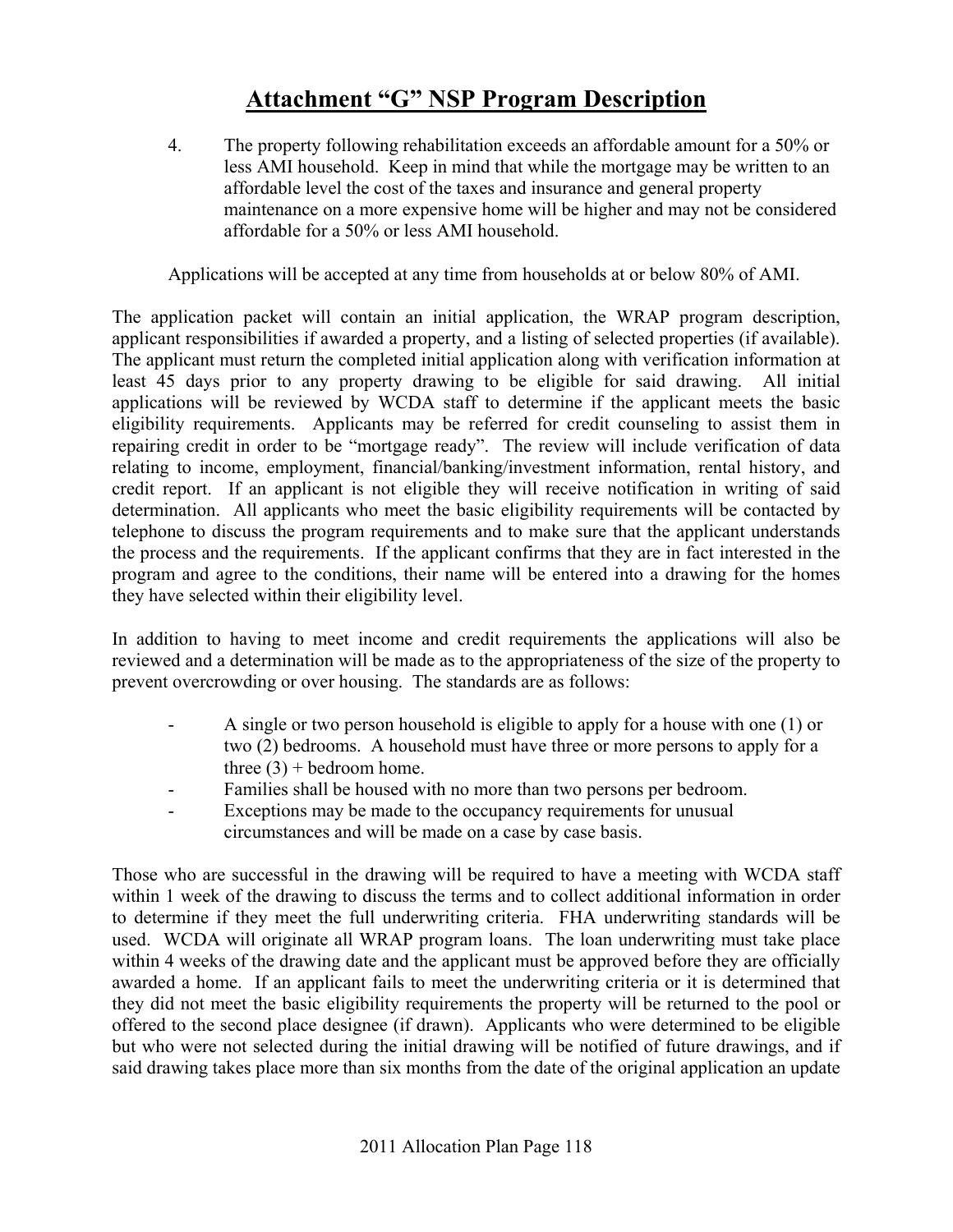to the application must be made to verify current eligibility before the applicant may be entered in future drawings.

### **Notification of Open House and Three-Day Cooling Off Period**

Eligible applicants will be notified of the open house date and times on the properties for which they are eligible. They will also have a "three-day cooling off period" in which they can make the decision whether or not they wish to participate in the WRAP program. The cooling off period also gives the applicants time to gauge their interest in a particular property therefore avoiding buyer's remorse should they be selected to purchase the property.

### **Execution of the Property Drawing**

Properties will be distributed through a drawing system. Qualified applicants will be entered into a drawing on the properties for which they are eligible. The size of the household, the income of the household, credit eligibility, debt ratios, cost of property taxes, homeowners association dues, covenants, future upkeep, and property insurance will all be taken into consideration when determining the eligibility criteria of the household. Applicants may be eligible for more than one property; however, they will only be able to take possession of one property. The drawing will be a public drawing held in the community that the properties are located and eligible households along with members of the public are encouraged to attend.

After the drawing has been conducted a meeting will be held with the potential homeowners to discuss what they should expect.

- 1. They will be required to execute a 30 year loan for the property during which time they are expected to occupy the property as their primary residence. The residence may not be used as rental property at any time.
- 2. The amount of the loan will be discussed and possibly set if full underwriting has taken place. The terms of the soft second mortgage and equity-share upon sale provision (if applicable) will be discussed as well as any additional restrictions placed upon the property. The first mortgage will be calculated using the applicant's income and at least 25% of their gross income must be contributed towards the mortgage payment. The balance of the cost of the property will be taken as a soft second and an equity share provision may be incorporated into the mortgage.

**Example** – The Smith family (dad, mom, and 2 children) live in Cheyenne and together they earn \$24,000 a year. The 50% AMI limit for a family of 4 in Laramie County is \$31,300 so the household is determined to be income eligible for the WRAP program. The household must contribute a minimum of 25% of their gross monthly income towards the principal, interest, taxes and insurance payment (PITI) each month. The maximum debt to income ratio for housing cannot exceed 31% so it is possible that the required monthly contribution would be higher than 25%. In this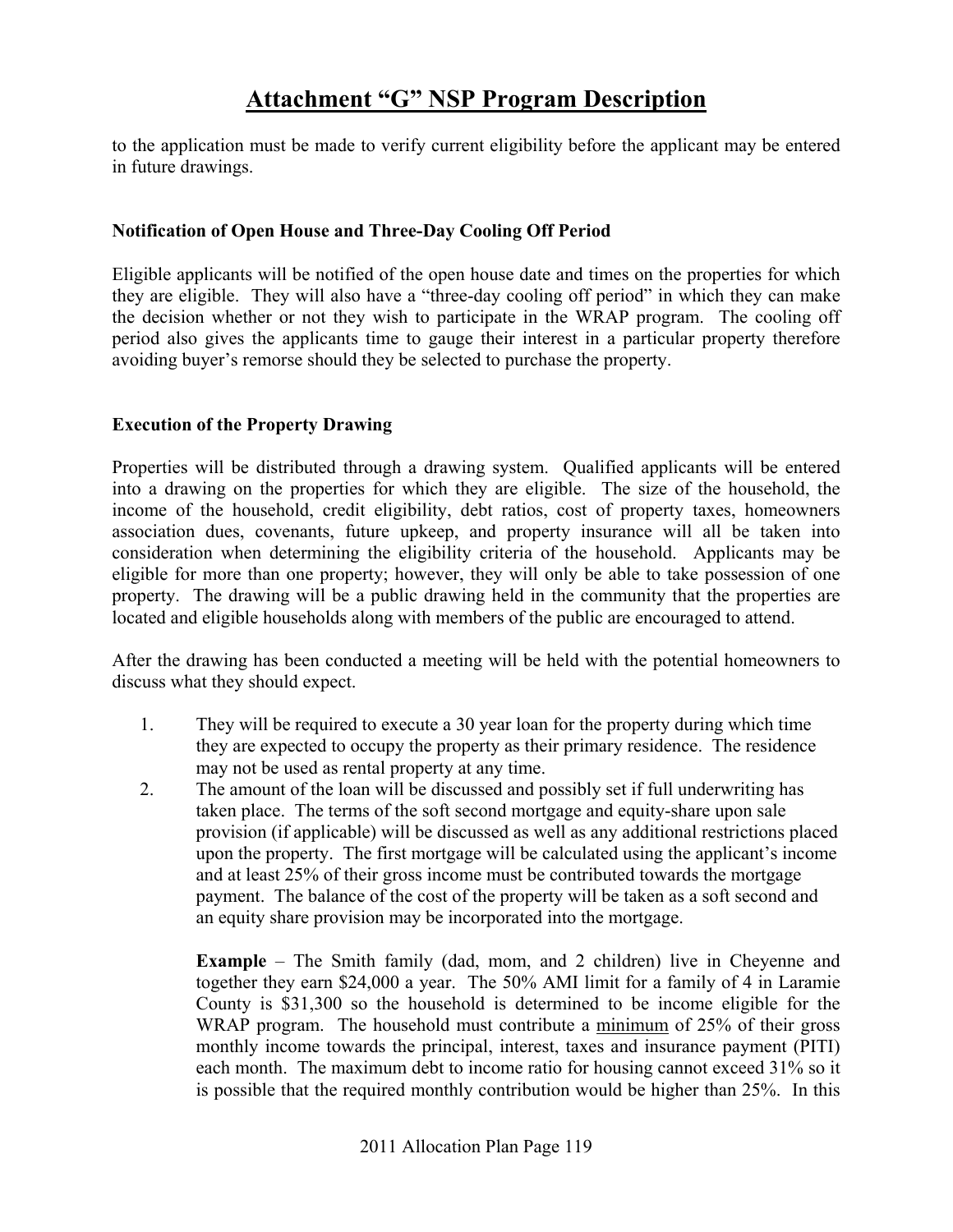example the minimum monthly contribution required is \$500 (\$24,000 x 25% / 12). It is estimated that approximately \$150 per month is required for taxes and insurance so the household would have at least \$350 per month to pay the principal and interest on a mortgage. If the total acquisition cost of the home was \$150,000, 30 year term, 1% interest rate, the principal and interest payment would be \$482.46. The family could not reasonably afford the PITI payment of  $$632.46 ($482.46 + $150)$  without assistance. Under the WRAP program, the mortgage on the property would include both an amortized loan amount (requiring a monthly payment) and a deferred loan amount (requiring repayment at the time of sale, transfer of title, or when the property ceases to be the primary residence of the family). In this example, it would be reasonable to structure the \$150,000 loan as \$110,000 amortized and \$40,000 deferred. A \$110,000 amortized loan for 30 years at a 1 % interest rate would require a monthly principal and interest payment of \$353.80. When you add the taxes and insurance payment of \$150 per month, the total payment for the household is estimated to be \$503.80 (a monthly savings of approximately \$128.66 and a PITI ratio of 25.2%).

- 3. The applicant will be made aware of their responsibilities as a homeowner such as utility payments, taxes, insurance, homeowner's association fees, covenants, and routine maintenance. The applicant will also be made aware of the rehabilitation work that was performed on the property and any warranties that may apply.
- 4. The applicant will be questioned regarding their participation in the WRAP program and whether or not they have any reservations about the program or the property.
- 5. Closing for the properties is expected to take place within 45 days from the date of the drawing.

### **Mortgage Loan Financing Structure**

- 1. The amount of the mortgage will be based on the applicant's income and their ability to qualify for a loan covering the cost of the purchase, rehabilitation and carrying costs. The difference between the actual cost of purchase, rehabilitation and carrying costs and the amount the borrower can qualify for will be recaptured as a deferred loan which will be part of the mortgage and will be recaptured upon sale of the property, transfer of title, or when the property ceases to be the primary residence of the mortgage holder. No more than 50% of the purchase price will be deferred.
- 2. When a homeowner decides to sell a property WCDA will have the first right of refusal on all WRAP properties.
- 3. If, in the future, market conditions are such that the mortgage holder cannot sell the property for enough to repay the mortgage (both the amortized and deferred portions) in full then the balance remaining after the Net Proceeds are used to retire the debt on both the amortized portion and the deferred portion, will be forgiven. (Net Proceeds are the sales price minus superior loan repayments and any closing costs). To document if a fair market price is obtained, WCDA has the right to purchase an appraisal to be used to determine the Net Proceeds.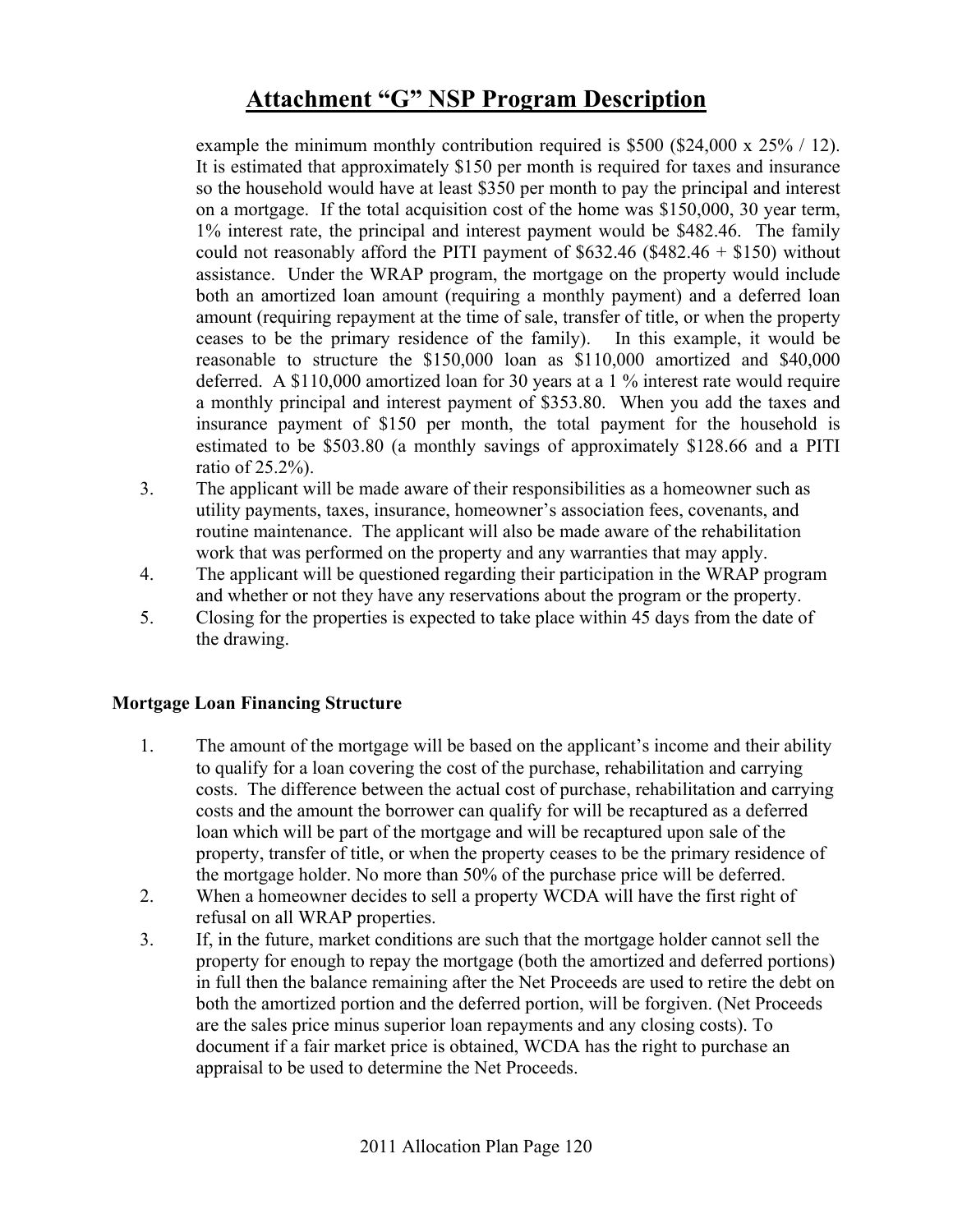Applicants will be required to contribute at least 25% of their gross monthly income towards the first mortgage payment. Their housing debt to income ratio cannot exceed 31% and their total debt to income ratio cannot exceed 43%. FHA credit underwriting standards will be used to underwrite the loan.

All loans will have a 30 year term. The interest rate of the loan is fixed and based upon household income.

| Percentage of Area Median Income | Interest Rate |
|----------------------------------|---------------|
| Up to $50\%$                     | $1.00\%$      |
| $51\%$ to 80%                    | $3.00\%$      |
| 81\% to 120\%                    | 5.00%         |

The monthly payments collected on the loans (program income) will be returned to the general NSP program and recycled for future use by any and all NSP eligible activities. All mortgages will be serviced by the WCDA.

(5) Location Description: (Description may include specific addresses, blocks or neighborhoods to the extent known.)

The counties identified as having the highest number and percentages of foreclosed homes include Campbell, Fremont, Laramie, Natrona, Sweetwater and Uinta. Additional locations may be added depending on the foreclosure market.

The specific location of the properties will vary depending on where the foreclosures take place, who owns the foreclosed properties, and if the owner is willing to sell the property to WCDA and the WRAP program at a discounted rate. Properties located in areas identified as higher risk may be given priority evaluation for selection into the program. It is likely that several properties, if available, may be selected in a community at one time to encourage economies of scale in the rehabilitation process and also to allow some choice for the applicants. The initial selection of Campbell, Fremont, Laramie, Natrona, Sweetwater and Uinta Counties is based on the estimated number of foreclosures as listed in Table 6 of Appendix A. These counties have been identified as have at least 70 foreclosures. Laramie and Natrona counties have 285 and 256 foreclosures respectively.

(6) Performance Measures (e.g., units of housing to be acquired, rehabilitated, or demolished for the income levels of households that are 50 percent of area median income and below, 51-80 percent, and 81-120 percent).

We hope to be able to acquire and rehabilitate 59 homes at an average price of \$150,000. The estimated income levels of households benefiting are: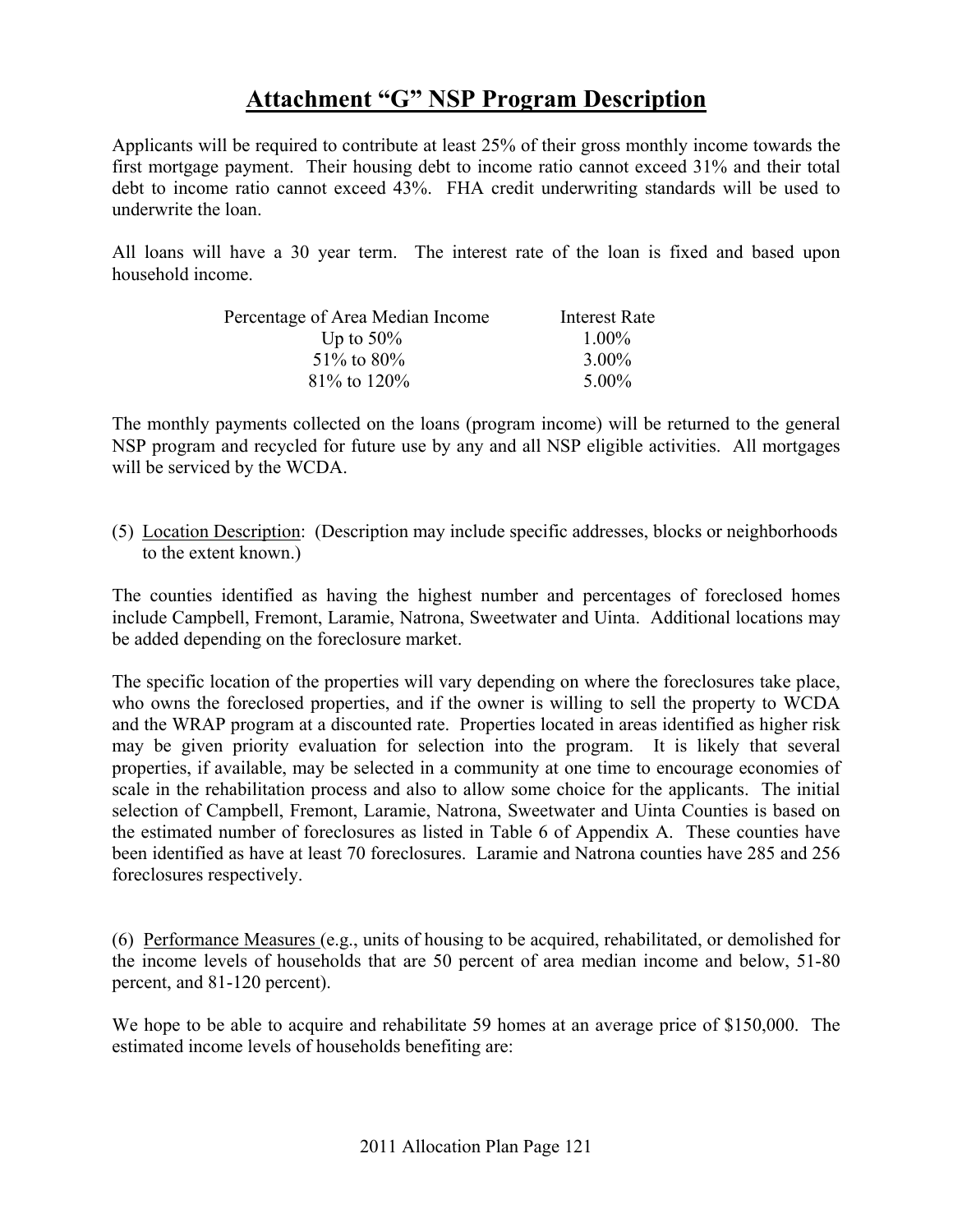$\leq$  50% AMI 12 units (to meet the 25% at or below 50% of AMI requirement) 51% to 80% 46 units 81% to 120% 0 units

(7) Total Budget: (Include public and private components)

\$1,800,000 million of the NSP allocation will be used to assist households at or below 50% of AMI. It is estimated that 9 homes can be acquired, rehabilitated and sold to income eligible borrowers who are at or below 50% AMI.

\$6,950,000 million of the NSP allocation will be used to assist households at or below 80% of AMI which also includes households at or below 50% of AMI. It is estimated that 35 homes can be acquired, rehabilitated and sold to income eligible borrowers who are at or below 80% of AMI.

Funds may be reallocated on a first come first serve basis for other eligible NSP activities.

(8) Responsible Organization: (Describe the responsible organization that will implement the NSP activity, including its name, location, and administrator contact information)

Wyoming Community Development Authority 155 North Beech Street Casper WY 82601 307-265-0603 Jennifer Crawford

(9) Projected Start Date: March 20, 2009

(10) Projected End Date: September 30, 2010 (All NSP monies must be allocated to a specific property by this date. The program will continue beyond September 30, 2010 through the use of program income.)

(11) Specific Activity Requirements:

For acquisition activities, include:

• discount rate – all properties must be acquired at a minimum discount of  $1\%$  provided that each property is evaluated individually to determine an appropriate discount taking into account the estimated carrying costs and holding period if the property were not purchased with NSP funds. WCDA will attempt to acquire properties at a greater discount if possible.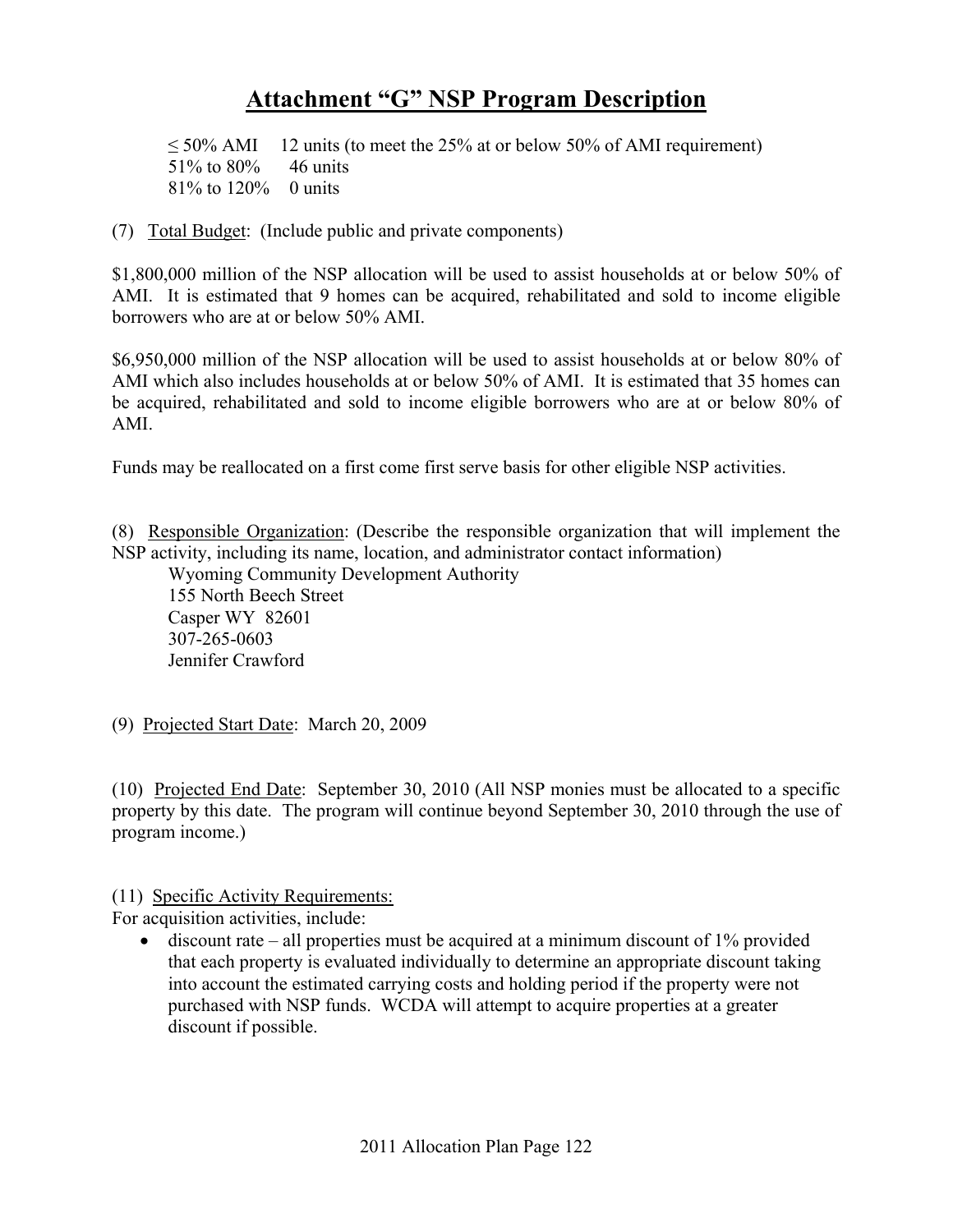For financing activities, include:

• range of interest rates

| Percentage of Area Median Income | Interest Rate |
|----------------------------------|---------------|
| Up to $50\%$                     | $1.00\%$      |
| $51\%$ to 80%                    | $3.00\%$      |
| $81\%$ to $120\%$                | $5.00\%$      |

For housing related activities, include:

- duration or term of assistance;
- tenure of beneficiaries--rental or homeownership;
- a description of how the design of the activity will ensure continued affordability

Duration  $-30$  year mortgage

Tenure – homeownership

Affordability – A 30 year mortgage will be placed on all properties. The amount of the mortgage will be equal to the purchase price of the property, the rehabilitation cost, and any carrying costs. The mortgage will most likely consist of an amortized portion and a deferred portion of the loan. The deferred portion will be a second mortgage executed to recapture the outstanding balance between the amount of the first mortgage and the after rehabilitation appraisal. The second mortgage will contain a clause whereby  $1/30<sup>th</sup>$  of the principal amount will be forgiven for each complete year the homeowner resides in the property. If the homeowner resides in the property for a full 30 years the entire second mortgage will be forgiven. If a homeowner sells the property, transfers title to the property, or the property ceases to be the homeowner's primary residence during the 30 year term the mortgage(s) will become due and payable and the funds returned to the NSP Program as program income and will be used for NSP eligible activities. Program income, regardless of the NSP program it originated from must be used to fund the next eligible NSP program draw. The payment of principal and interest becomes program income to the NSP Program and will be recycled for NSP eligible activities.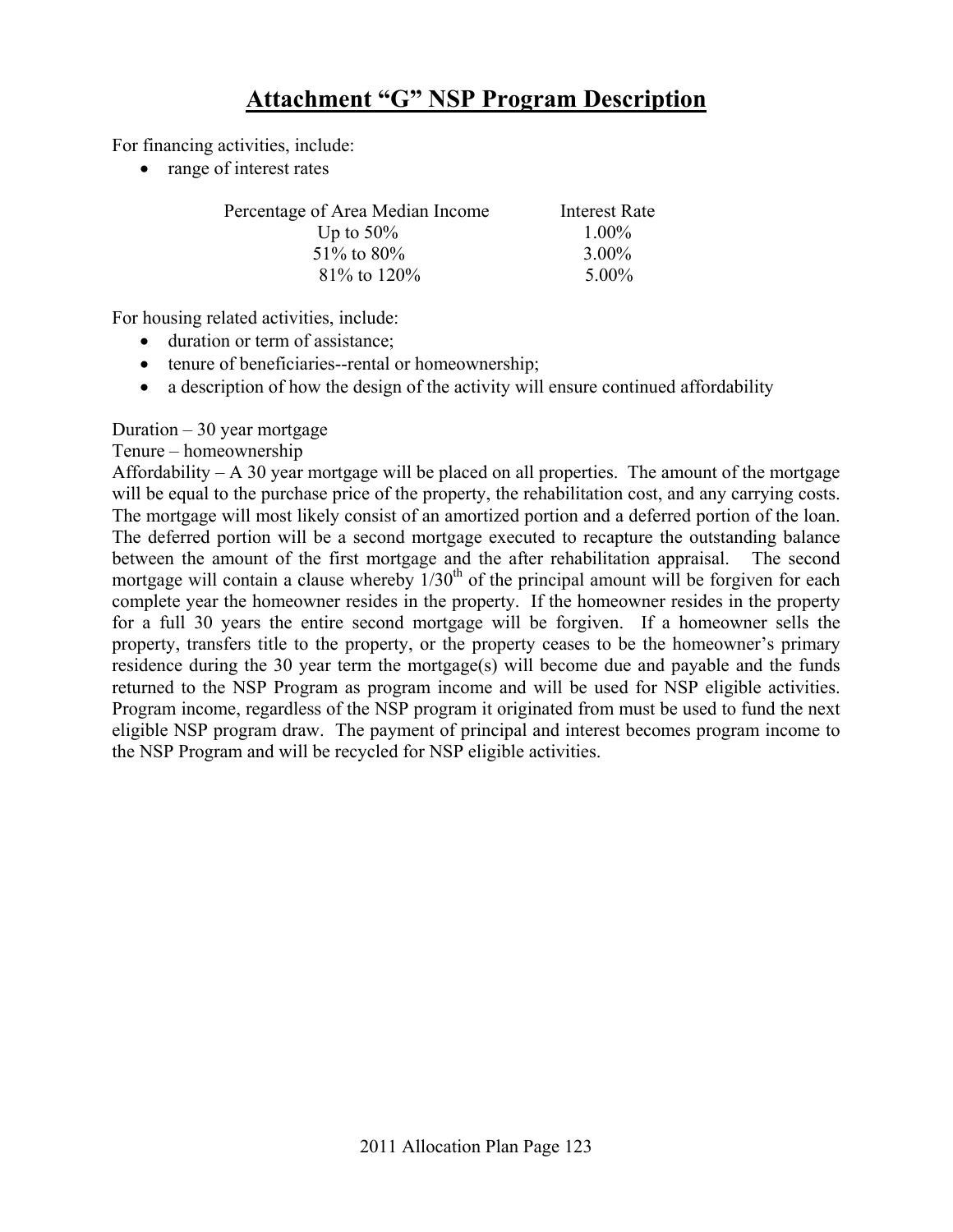### (1) Activity Name: **NSP Rental Opportunities Program (ReOpp)**

(2) Activity Type: (include NSP eligible use  $& CDBG$  eligible activity)

NSP Eligible Use

 $\S2301(c)(3)(B)$  purchase and rehabilitate homes and residential properties that have been abandoned or foreclosed upon, in order to sell, rent, or redevelop such homes and properties.

### CDBG Eligible Activity

- 24 CFR 570.201
- (a) Acquisition
- (b) Disposition
- (i) Relocation
- (n) Direct homeownership assistance to persons whose incomes do not exceed 120% of median income
- 24 CFR 570.202 Eligible rehabilitation and preservation acquisition activities for homes and other residential properties. Note that rehabilitation may include counseling for those seeking to take part in the activity.

(3) National Objective: (Must be a national objective benefiting low, moderate and middle income persons, as defined in the NSP Notice—i.e.,  $\leq 120\%$  of area median income).

All activities will meet the national objective of benefiting low, moderate and middle income persons.

### (4) Activity Description:

Include a narrative describing the area of greatest need that the activity addresses; the expected benefit to income-qualified persons; and whether funds used for this activity will be used to meet the low income housing requirement for those below 50% of area median income.

The ReOpp program is designed for for-profit developers, non-profit entities, or housing authorities to be able to purchase and rehabilitate, foreclosed residential properties and/or vacant properties in NSP eligible census tracts. We anticipate the majority of these properties will be single family homes. The NSP funds can be used to purchase the property and then bring the property to set quality standards by rehabilitating, or demolishing and rebuilding housing units for households at or below 50% of Area Median Income. The maximum purchase price of the foreclosed property must be at or below 99% of the current (within 60 days of the offer) appraised value, taking into account the as-is condition. The maximum cost funded with NSP funds for the acquisition, rehabilitation, demolition and/or rebuilding of a single family property cannot exceed \$200,000, and for multi-family properties the following per unit subsidies apply: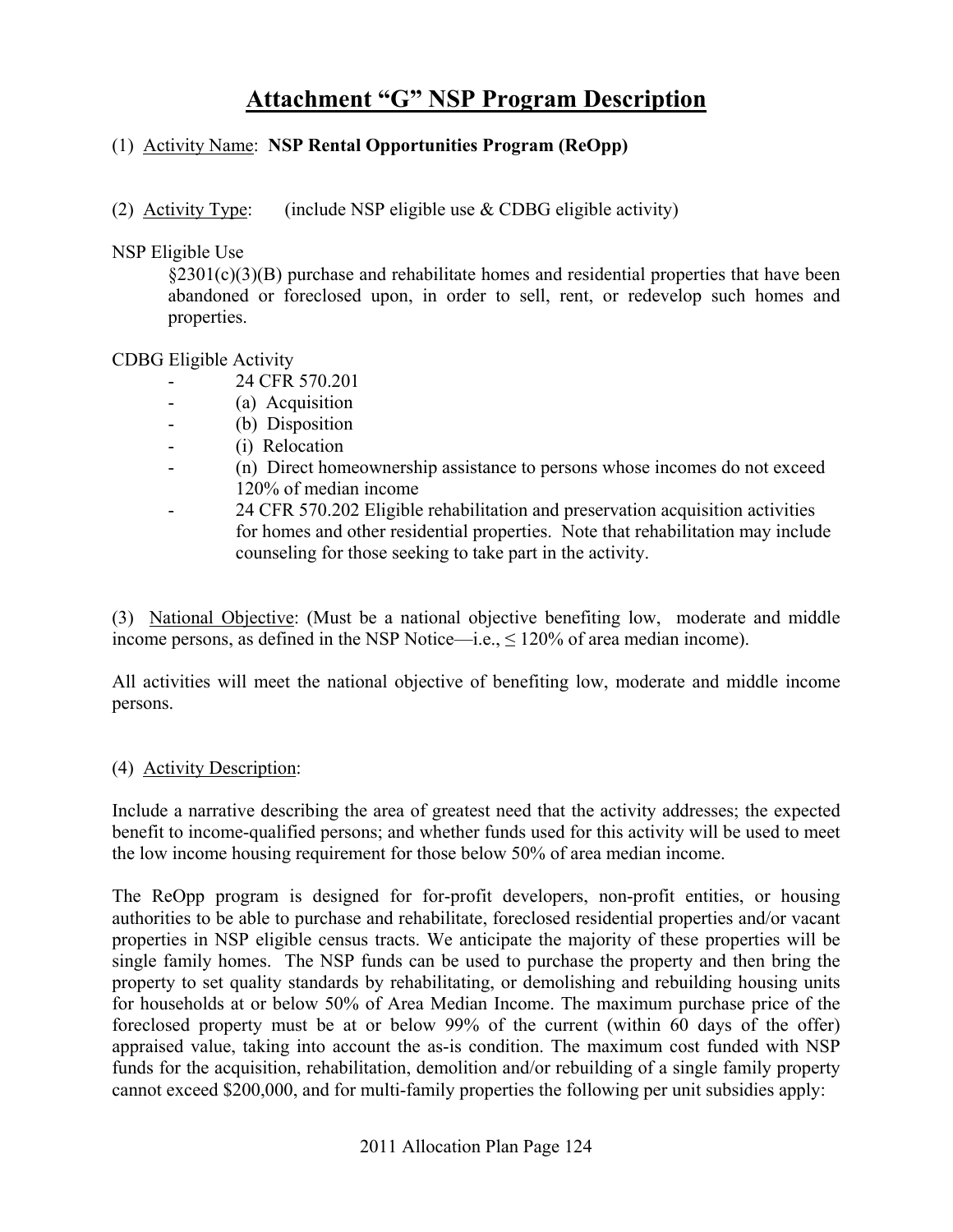| Efficiency | 106,400 | 3-Bedroom    | $\mathbf{S}$ | 186,200 |
|------------|---------|--------------|--------------|---------|
| 1-Bedroom  | 123,200 | 4-Bedroom \$ |              | 203,000 |
| 2-Bedroom  | 148,400 |              |              |         |

 Properties requiring environmental mitigation such as lead-based paint remediation or illegal drug residue remediation may have additional costs associated and such costs are not subject to the cap. The remaining underwriting guidelines as established for HOME program apply. The maximum rent from all sources is the LOW HOME Rents as listed on the HUD website (http://www.hud.gov/offices/cpd/affordablehousing/programs/home/limits/rent/2009/wy.pd) and may be adjusted by WCDA when new income limits are made available. The current maximum rents limits are based on the lesser of 50% of the AMI or Fair Market Rent. These rent limits include an allowance for tenant-paid utilities. The affordability restrictions will remain in place for the life of the loan and is hereinafter referred to as the Affordability Period.

The NSP funds will be loaned to the for-profit developer, non-profit entities, or housing authority in the form of an amortized loan, deferred loan or combination thereof. The maximum amount financed will not exceed the purchase price plus rehabilitation costs and closing costs or the per units limits as described above, whichever is less. The Monthly Repayment Amount will be determined by taking the maximum rent (adjusted for utility allowances) minus \$300.00 operating expense allowance for single family properties and for multi-family properties the HOME underwriting guidelines apply. The amount of the amortized loan, deferred loan, and interest rate will be determined by WCDA to coincide with Monthly Repayment Amount. The term of the loan and the affordability period will be 40 years. However, if the loan is paid in full prior to the end of the 40 year term then the loan is subject to an acceleration clause which includes a higher interest rate, which may be up to 10%, and the repayment in full of the amortized and deferred portions of the loan according to the acceleration clause will terminate any restrictions imposed under the ReOpp Agreement. All ReOpp projects will be underwritten in the same manner as projects under the HOME Investment Partnerships Program (HOME).

All properties assisted must complete a HUD environmental review before any NSP funds can be used to assist the property or any work can begin on the project. The Uniform Relocation Assistance and Real Property Acquisition Policies Act of 1970, the Fair Housing Act, Title VI of the Civil Rights Act of 1964, and the Lead Safe Housing Rule will apply.

According to the Federal Regulations, all properties must adhere to the Uniform Relocation Assistance and Real Property Acquisition Policies Act of 1970. It is a preference of WCDA that properties be vacant. However, WCDA will consider occupied properties if a professional Relocation Consultant is hired to administer the Relocation requirements AND, subject to WCDA's approval, the Relocation or development entity Guarantees and indemnifies WCDA in the event of any loss due to the administration of the Uniform Relocation Act Regulations.

(5) Location Description: (Description may include specific addresses, blocks or neighborhoods to the extent known.)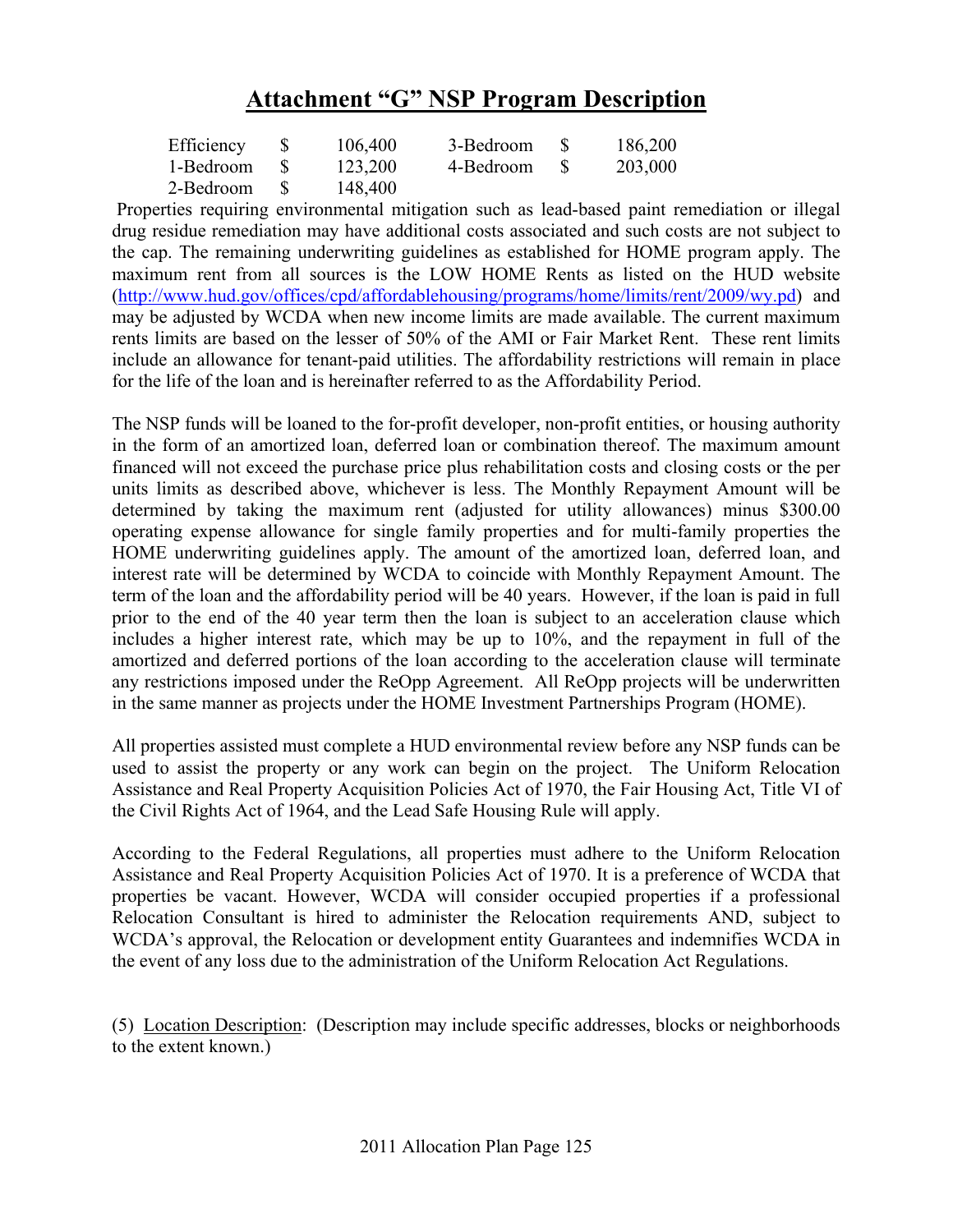The Rental Opportunities Program will encompass the counties of Campbell, Fremont, Laramie, Natrona, Sweetwater, and Uinta. Additional locations may be added in the future.

The initial selection of Campbell, Fremont, Laramie, Natrona, Sweetwater and Uinta Counties is based on the estimated number of foreclosures as listed in Table 6 of Appendix A. These counties have been identified as have at least 70 foreclosures. Laramie and Natrona counties have 285 and 256 foreclosures respectively.

(6) Performance Measures (e.g., units of housing to be acquired, rehabilitated, or demolished for the income levels of households that are 50 percent of area median income and below, 51-80 percent, and 81-120 percent).

We hope to be able to finance 18 units at an average price of \$150,000. The estimated income levels of households benefiting are:

 $\leq 50\%$  AMI 18 units 51\% to 80\% 0 units 81% to 120% 0 units

(7) Total Budget: (Include public and private components)

\$2,750,000 - NSP funds

Funds may be reallocated on a first come first serve basis for other eligible NSP activities.

There is a \$200,000 NSP limit for single family properties. The NSP funding limit for multifamily properties will be subject to the HOME subsidy dollar limits and underwriting guidelines. Properties requiring environmental mitigation such as lead-based paint remediation or illegal drug residue remediation may have additional costs associated and such costs are not subject to the cap.

(8) Responsible Organization: (Describe the responsible organization that will implement the NSP activity, including its name, location, and administrator contact information)

Wyoming Community Development Authority 155 North Beech Street Casper WY 82601 307-265-0603 Gayle Brownlee

(9) Projected Start Date: March 20, 2009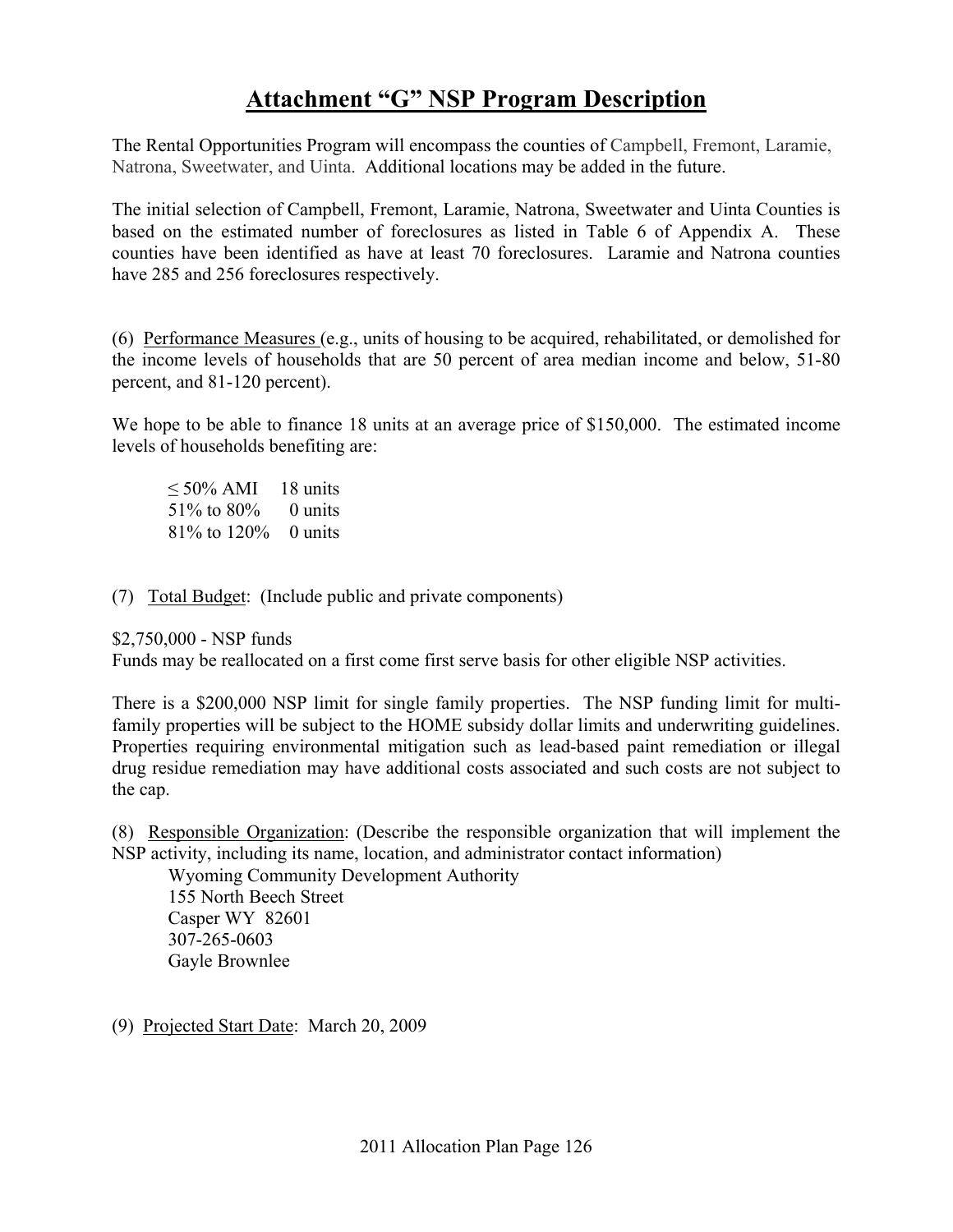(10) Projected End Date: September 30, 2010 (All NSP monies must be allocated to a specific property by this date. The program will continue through the use of program income.)

(11) Specific Activity Requirements:

For acquisition activities, include:

• discount rate – minimum discount will be  $1\%$ .

For financing activities, include:

• range of interest rates

The interest rate will not exceed 6% on the face of the mortgage but could be accelerated to 10% in the case of default or resale.

For housing related activities, include:

- duration or term of assistance;
- tenure of beneficiaries--rental or homeownership;
- a description of how the design of the activity will ensure continued affordability

Duration  $-40$  year mortgage

Tenure – rental

Affordability – A 40 year mortgage and ReOpp Agreement will be placed on all properties. If an owner sells the property or transfers title to that property during that 40 year period the mortgage will become due and payable subject to an acceleration clause which includes a higher interest rate, which may be up to 10%, and the repayment in full of the amortized and deferred portions of the loan according to the acceleration clause will terminate any restrictions imposed under the ReOpp Agreement. The funds returned to the NSP Program as program income and will be used for NSP eligible activities. The payment of principal and interest becomes program income to the NSP Program and will be recycled for NSP eligible activities. Program income, regardless of the NSP program it originated from must be used to fund the next eligible NSP program draw.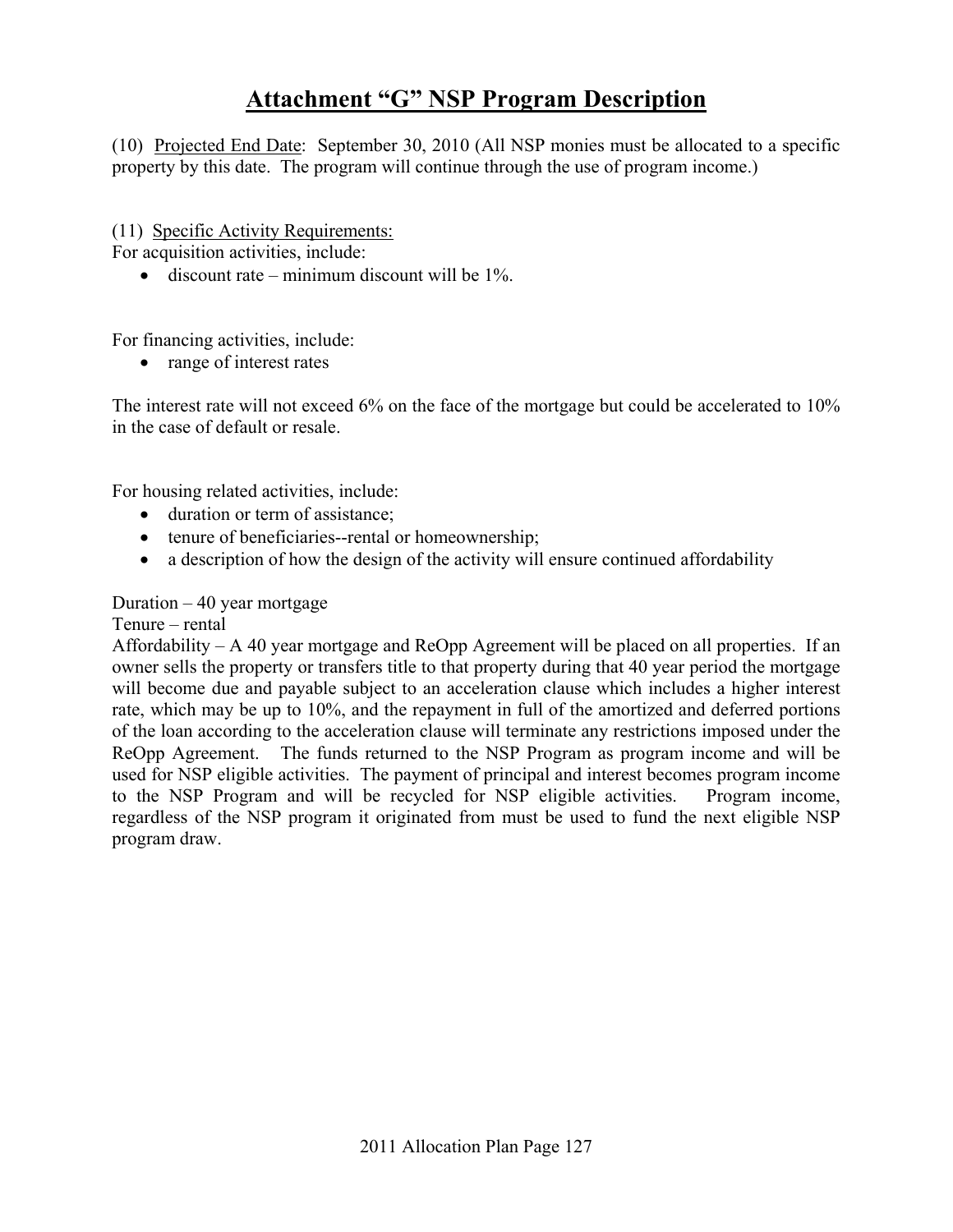### (1) Activity Name: **Land Banking Program**

(2) Activity Type: (include NSP eligible use  $&$  CDBG eligible activity)

### NSP Eligible Use

§2301(c)(3)(C) Establish land banks for homes that have been foreclosed

### CDBG Eligible Activity

- 24 CFR 570.201
	- (a) Acquisition
- (b) Disposition

(3) National Objective: (Must be a national objective benefiting low, moderate and middle income persons, as defined in the NSP Notice—i.e.,  $\leq 120\%$  of area median income).

All activities will meet the national objective of benefiting low, moderate and middle income persons.

### (4) Activity Description:

Include a narrative describing the area of greatest need that the activity addresses; the expected benefit to income-qualified persons; and whether funds used for this activity will be used to meet the low income housing requirement for those below 50% of area median income.

Foreclosed properties may be acquired using NSP funds for the purpose of land banking. From time to time, affordable housing entities may have a need to acquire a vacant foreclosed property suitable for NSP-eligible affordable housing opportunities sometime in the near future. This setaside will allow them to acquire and hold that property until a housing plan and a full financing package can be put in place. Non-profit entities 501 (c) (3) or (c) (4) or Public Housing Authorities may apply to WCDA for a loan under this set-aside.

WCDA will hold a Note and Mortgage for the amount borrowed. The loan will be a three percent (3%) simple interest rate loan for a term not to exceed five years. This funding may be used for acquisition only and may not be used for other development activities. Applicants will be required to pay off the loan on or before the five year term and the property may only be used for affordable housing that meets the requirements of the NSP Program. If not paid in full sooner, the entire principal balance plus accrued interest will be due and payable at the end of the five year term.

WCDA will also require the applicant to execute a NSP Program Agreement which will outline the requirements of the funding and will be recorded in the office of the county clerk. This NSP Agreement will remain as a restriction on the title of the property even if the NSP funds are paid back. At the time an acceptable replacement use agreement, outlining a project which will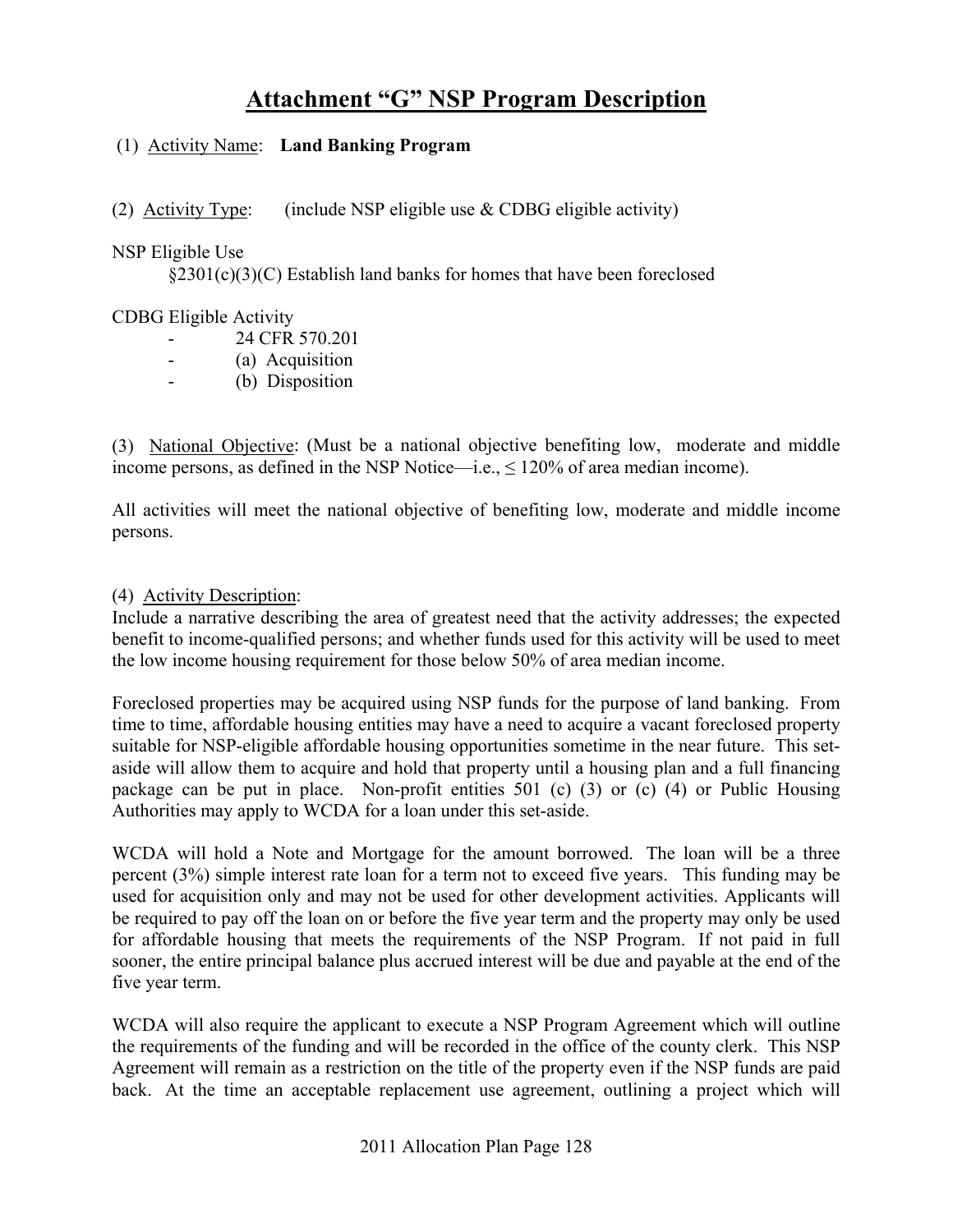provide affordable NSP-eligible housing, is put in its place, the NSP Agreement may be released. Some examples of acceptable replacement use agreements are: the Land Use Restrictive Covenants Agreement under the Low Income Housing Tax Credit Program, the HOME Agreement under the HOME Program, and other land use restrictions that may be used by various affordable housing programs under the U.S. Department of Housing and Urban Development or USDA Rural Development.

The definition of a land bank in the Federal Register Notice refers to "vacant" land, it is referring to unoccupied properties specifically. Land banking activities may include properties with or without structures, as long as they are foreclosed upon as required by the land bank eligible use as described in the Notice.

HUD does not believe the benefits of just holding property are sufficient to stabilize most neighborhoods or that this is the best use of limited NSP funds absent a re-use plan. Therefore, HUD is requiring that a land bank may not hold a property for more than 10 years without obligating the property for a specific, eligible redevelopment of that property in accordance with NSP requirements. The State of Wyoming is further restricting the length of time land can be held in a land bank to not more than five (5) years. By the end of the maximum five (5) year holding period the property must have a housing development plan showing benefit to low, moderate, or middle income households. At the point in time that development commences the NSP mortgage must be refinanced. The intent of the land banking option is to finance foreclosed property that will be held for future housing development. Activities financed under the land banking program will not include development of the foreclosed property.

All land banking activities must demonstrate how they will benefit low, moderate, and middle income households and specifically what the anticipated housing benefit will be once a housing development plan is created.

(5) Location Description: (Description may include specific addresses, blocks or neighborhoods to the extent known.)

The Land Banking Program will encompass the counties of Campbell, Fremont, Laramie, Natrona, Sweetwater, and Uinta. Additional locations may be added in the future.

The initial selection of Campbell, Fremont, Laramie, Natrona, Sweetwater and Uinta Counties is based on the estimated number of foreclosures as listed in Table 6 of Appendix A. These counties have been identified as have at least 70 foreclosures. Laramie and Natrona counties have 285 and 256 foreclosures respectively.

(6) Performance Measures (e.g., units of housing to be acquired, rehabilitated, or demolished for the income levels of households that are 50 percent of area median income and below, 51-80 percent, and 81-120 percent).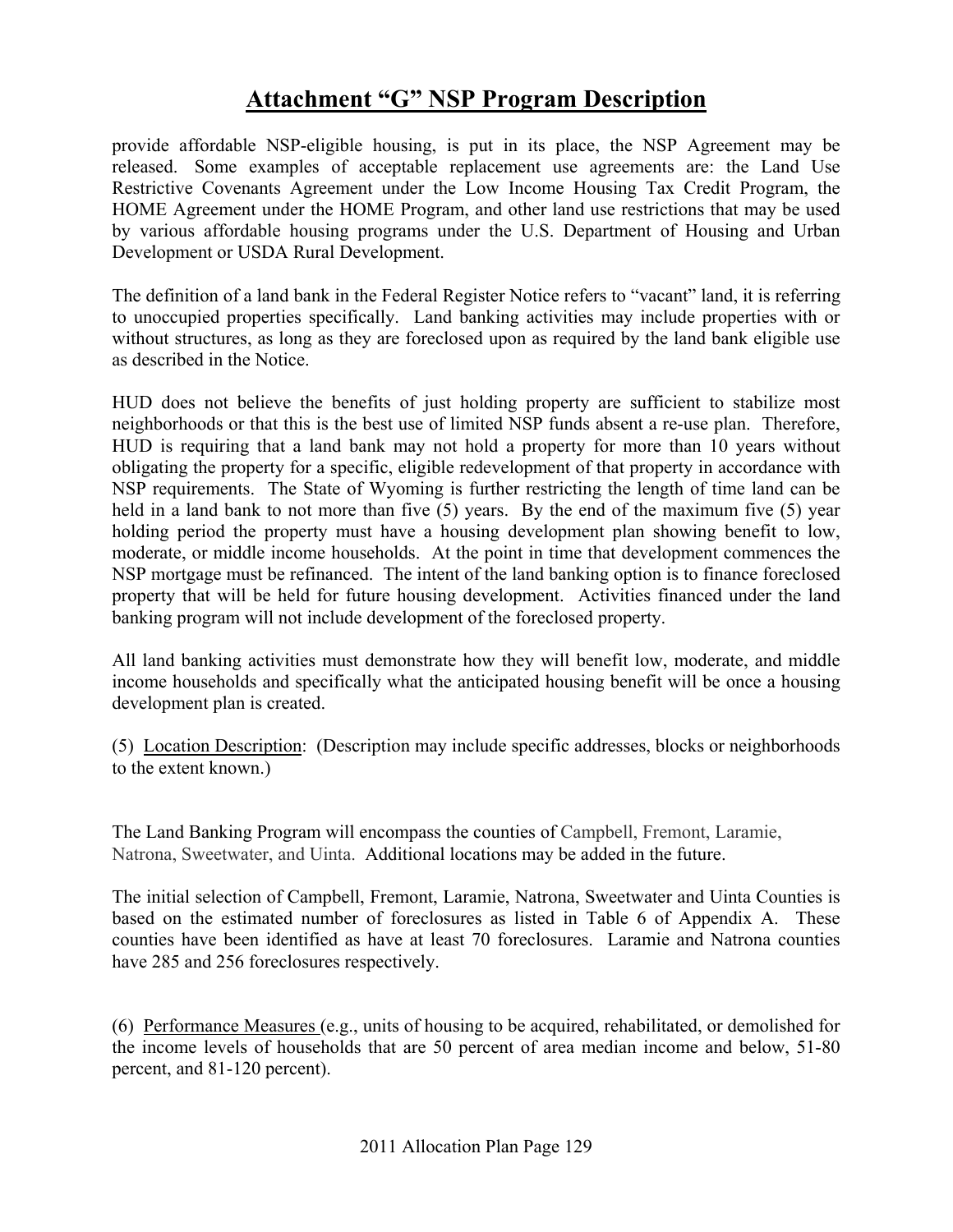$\leq 50\%$  AMI 0 units 51% to  $80\%$  0 units 81% to 120% 0 units

A maximum of \$500,000 may be requested by a project. It is not known at this time how many housing units or persons will benefit from the NSP funds in land banking activities. The NSP funds will be used for acquisition of foreclosed property only. At the point the land will be developed the NSP mortgage will need to be refinanced. The program income received through repayment of principal and interest financed under a land banking activity will be returned to the NSP program and used for other NSP eligible activities.

(7) Total Budget: (Include public and private components)

\$0 - NSP funds

Funds may be reallocated on a first come first serve basis for other eligible NSP activities and the budget for the Land Banking Option may be increased in the future based on demand.

There is an NSP per project funding limitation of \$500,000 for land banking activities.

(8) Responsible Organization: (Describe the responsible organization that will implement the NSP activity, including its name, location, and administrator contact information)

Wyoming Community Development Authority 155 North Beech Street Casper WY 82601 307-265-0603 Jennifer Crawford

(9) Projected Start Date: March 20, 2009

(10) Projected End Date: September 30, 2010 (All NSP monies must be allocated to a specific property by this date. The program will continue through the use of program income.)

(11) Specific Activity Requirements:

For acquisition activities, include:

• discount rate – minimum discount will be  $1\%$ 

For financing activities, include:

• range of interest rates - the interest rate will be  $0\%$  to  $6\%$ .

For housing related activities, include:

- duration or term of assistance;
- tenure of beneficiaries--rental or homeownership;
- a description of how the design of the activity will ensure continued affordability

2011 Allocation Plan Page 130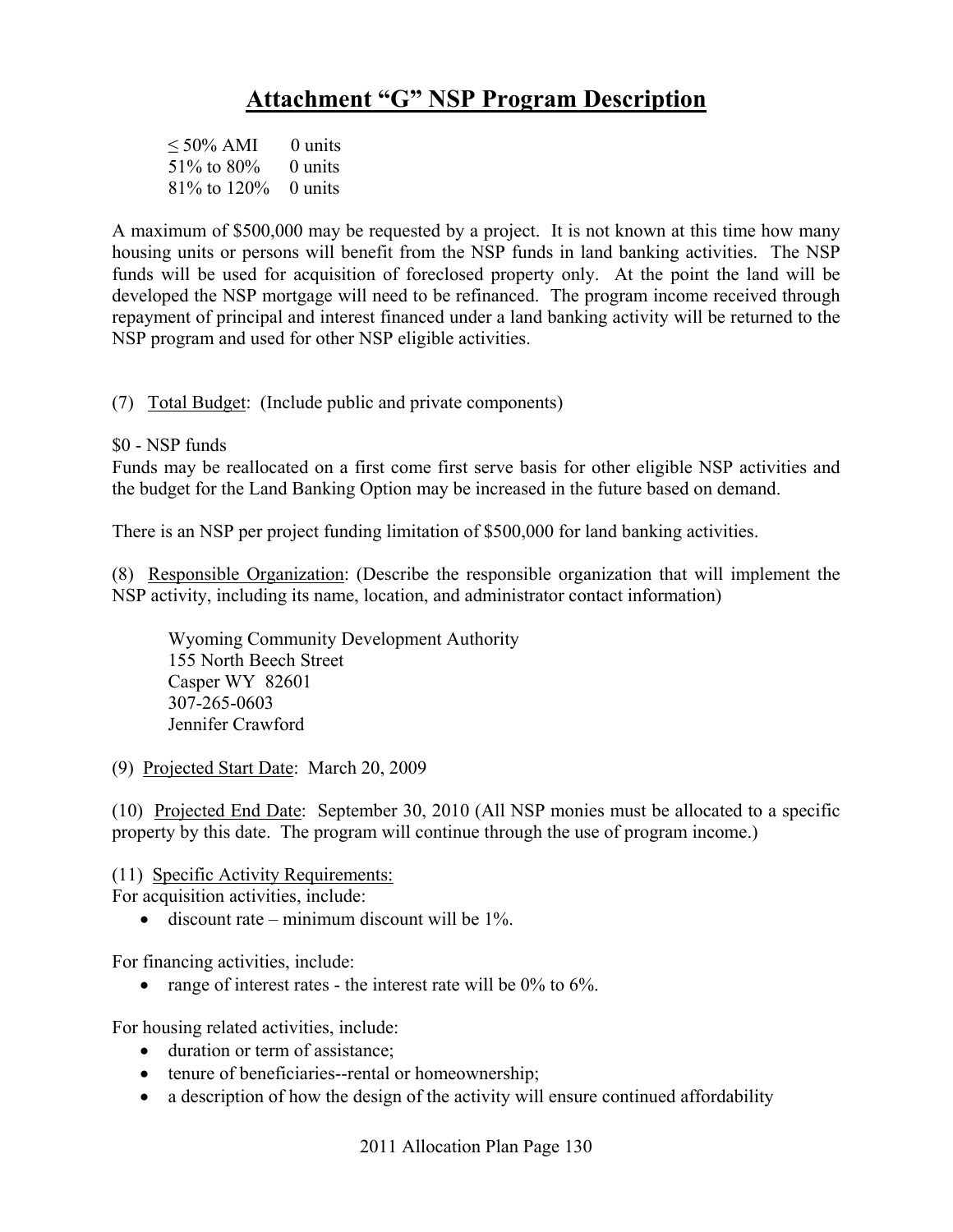The term of the loan is not to exceed 5 years.

The beneficiaries may be assisted through rental or homeownership once the land is developed. There will be a mortgage placed on the land. There will also be an NSP agreement to ensure benefit to low, moderate and middle income persons. The payment of principal and interest becomes program income to the NSP Program and will be recycled for NSP eligible activities. Program income, regardless of the NSP program it originated from must be used to fund the next eligible NSP program draw.

### (1) Activity Name: **Demolition for Housing Program**

(2) Activity Type: (include NSP eligible use & CDBG eligible activity)

### NSP Eligible Use

§2301(c)(3)(D) Demolish Blighted Structures §2301(c)(3)(E) Redevelop Demolished or Vacant Properties

### CDBG Eligible Activity

- 24 CFR 570.201
- (d) Clearance for blighted structures only
- 24 CFR 570.201
- (a) Acquisition
- (b) Disposition
- (c) Public facilities and improvements
- (e) Public services for housing counseling, but only to the extent that counseling beneficiaries are limited to prospective purchasers or tenants of the redeveloped properties
- (i) Relocation
- (n) Direct homeownership assistance (as modified below)
	- o 204 Community based development organizations

(3) National Objective: (Must be a national objective benefiting low, moderate and middle income persons, as defined in the NSP Notice—i.e.,  $\leq 120\%$  of area median income).

All activities will meet the national objective of benefiting low, moderate and middle income persons.

### (4) Activity Description:

Include a narrative describing the area of greatest need that the activity addresses; the expected benefit to income-qualified persons; and whether funds used for this activity will be used to meet the low income housing requirement for those below 80% of area median income.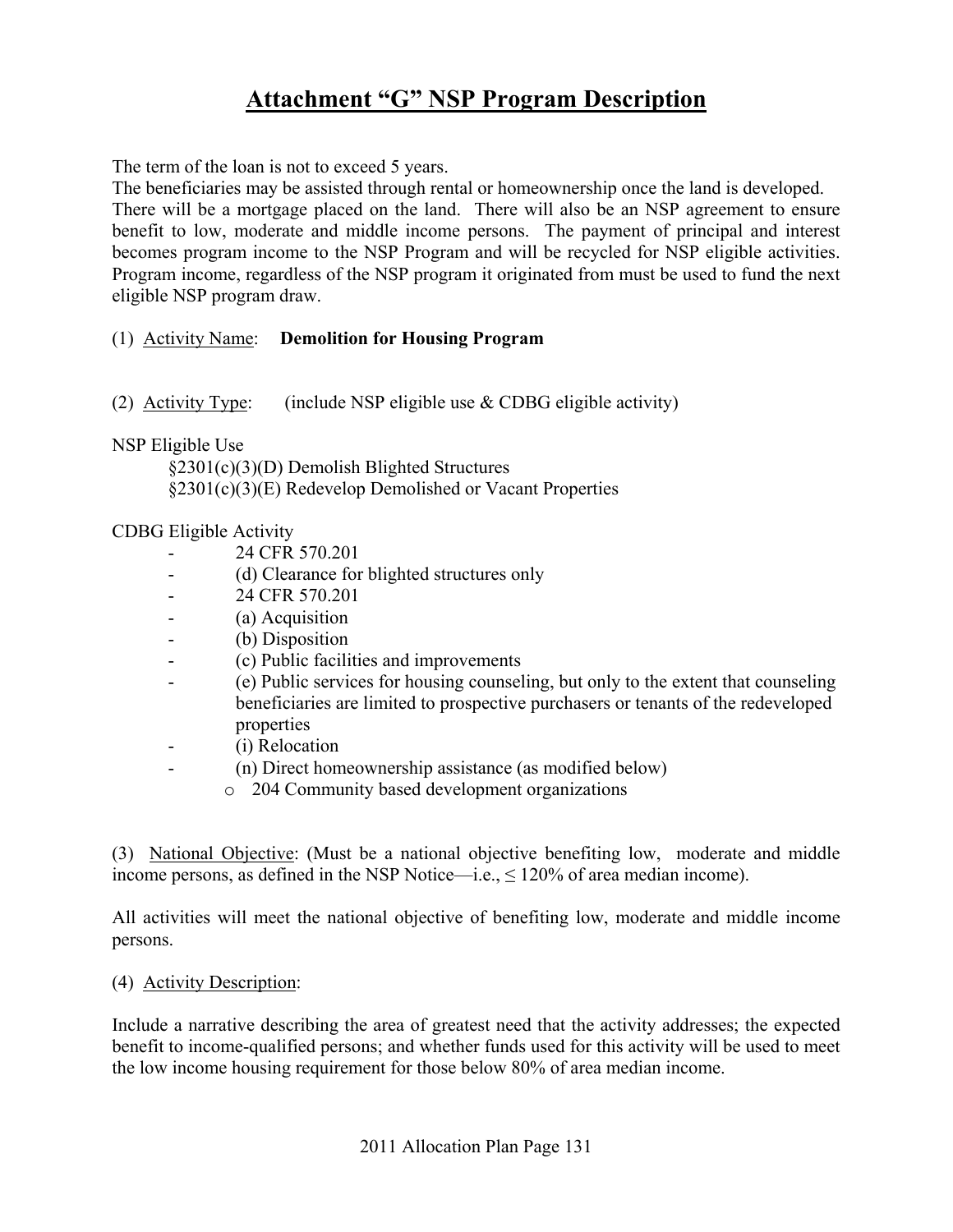Clearance alone does not prove benefit to low, moderate and middle income persons. All demolition activities must result in the production of a housing unit and the applicant must demonstrate how the demolition activity will directly benefit low, moderate, and middle income households. If the property is used as rental housing it must be affordable as defined above. If the property is to be sold it must be sold at a price equal to or less than the cost of demolition, rehabilitation, carrying costs, and closing costs. The maximum amount of NSP funds that any one demolition project may request is \$200,000.

Under the demolition program the applicant must be in control of the property either through ownership, option to purchase, or purchase contract, prior to making application for NSP funds. NSP funds will not be used to finance the acquisition of the property under the Demolition for Housing Program. This paragraph may be stricken if federal regulations are enacted or guidance is received from HUD allowing such activity.

(5) Location Description: (Description may include specific addresses, blocks or neighborhoods to the extent known.)

The Demolition for Housing Program will encompass the counties of Campbell, Fremont, Laramie, Natrona, Sweetwater, and Uinta. Additional locations may be added in the future.

The initial selection of Campbell, Fremont, Laramie, Natrona, Sweetwater and Uinta Counties is based on the estimated number of foreclosures as listed in Table 6 of Appendix A. These counties have been identified as have at least 70 foreclosures. Laramie and Natrona counties have 285 and 256 foreclosures respectively.

The demolition for housing program is not restricted to foreclosed properties, therefore additional reference materials were used to establish where the greatest need was located. The 2007 Wyoming Housing Conditions report (Attachment A) Map I.2 has the percent of singlefamily homes in worn out or badly worn condition by county. The Housing Conditions report utilizes data gathered from the county assessors. The report indicates that Natrona County as of December 2006 had the largest number of worn out or badly worn housing units at 4,906. Table II.11 of the report lists the conditions of single-family homes by county and current condition. For reference, the definition of worn out includes repair and overhaul needed on painted surfaces, roofing, plumbing, heating, numerous functional inadequacies, substandard utilities, etc. (found only in extraordinary circumstances). Excessive deferred maintenance and abuse, limited value-in-use, approaching abandonment or major reconstruction, reuse or change in occupancy is imminent. Effective age is near the end of the scale regardless of the actual chronological age. The definition of badly worn includes much repair needed. Many items need refinishing or overhauling, deferred maintenance obvious, inadequate building utility and services all shortening the life expectancy and increasing the effective age.

(6) Performance Measures (e.g., units of housing to be acquired, rehabilitated, or demolished for the income levels of households that are 50 percent of area median income and below, 51-80 percent, and 81-120 percent).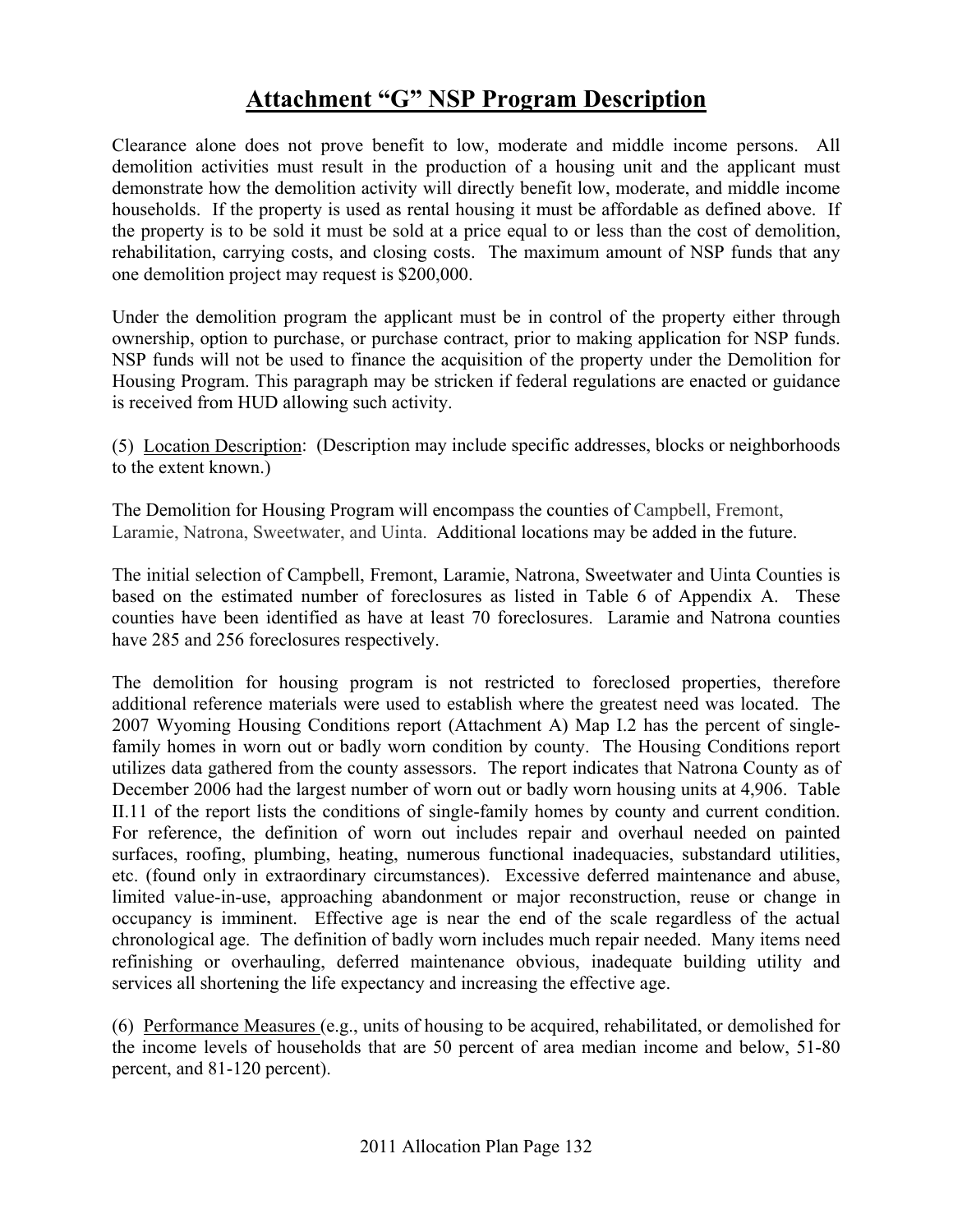We hope to be able to finance demolition and reconstruction of 1 multi-family housing project at an average price of \$200,000. The estimated income levels of households benefiting are:

 $\leq 50\%$  AMI 10 units 51% to 80% 10 units 81% to 120% 0 units

(7) Total Budget: (Include public and private components)

\$200,000 - NSP Funding

There is a \$200,000 limit per demolition project. Funds may be reallocated on a first come first serve basis for other eligible NSP activities and the budget for the Demolition for Housing may be increased in the future based on need

Funds may be reallocated on a first come first serve basis for other eligible NSP activities.

Proposals will be considered on a case by case basis regarding demolition activities providing the activity results in a housing unit occupied by a low, moderate, or middle income family following demolition. Additional demolition activities that do not result in a direct housing unit may be added as an eligible activity at a future date.

(8) Responsible Organization: (Describe the responsible organization that will implement the NSP activity, including its name, location, and administrator contact information)

Wyoming Community Development Authority 155 North Beech Street Casper WY 82601 307-265-0603 Jennifer Crawford

(9) Projected Start Date: March 20, 2009

(10) Projected End Date: September 30, 2010 (All NSP monies must be allocated to a specific property by this date. The program will continue through the use of program income.)

(11) Specific Activity Requirements: For acquisition activities, include:

 $\bullet$  discount rate – not applicable

For financing activities, include:

• range of interest rates

Percentage of Area Median Income Interest Rate Up to  $50\%$  up to  $1.00\%$ 51% to 80% up to 3.00%

2011 Allocation Plan Page 133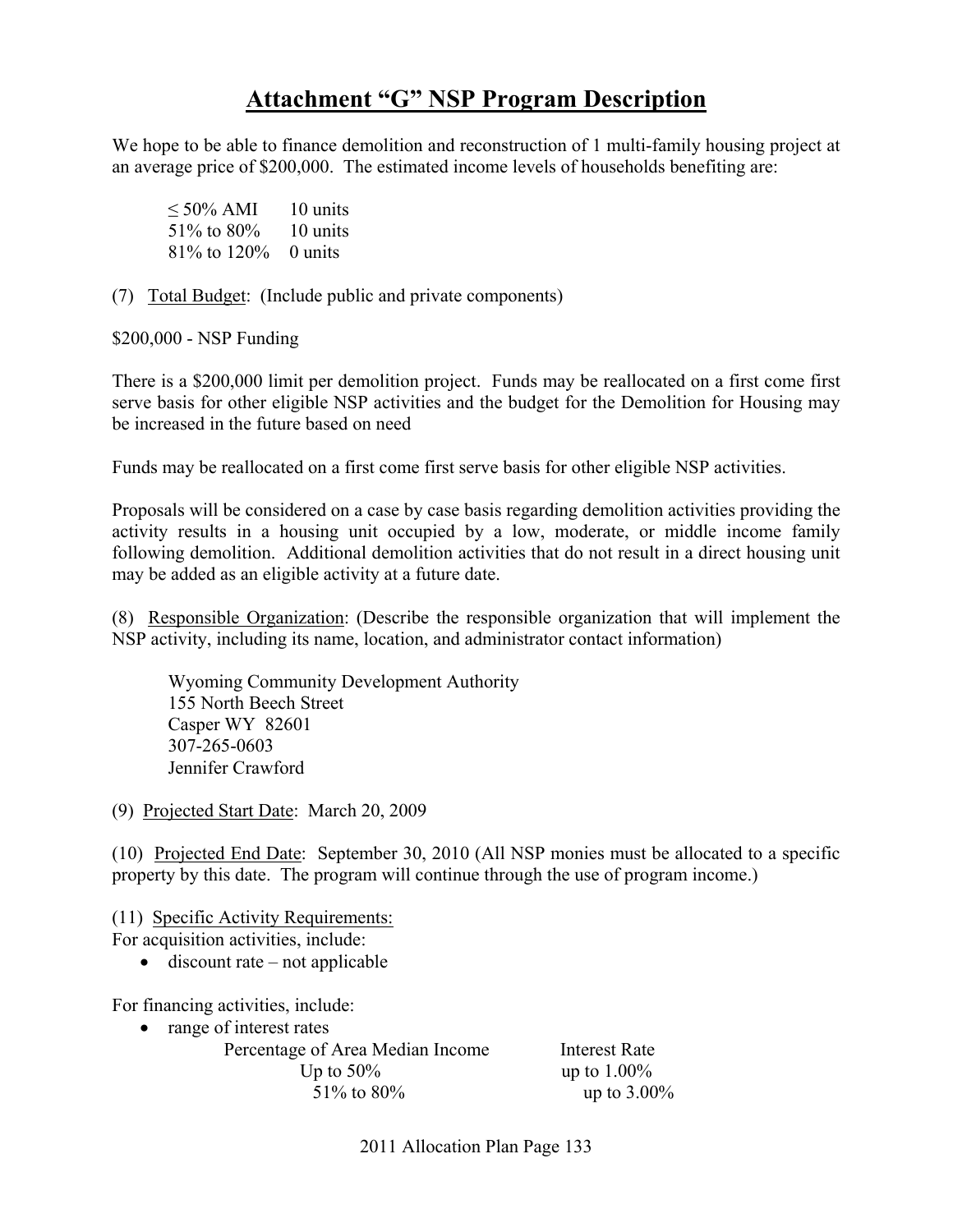81% to 120% up to 5.00%

For housing related activities, include:

- duration or term of assistance;
- tenure of beneficiaries--rental or homeownership;
- a description of how the design of the activity will ensure continued affordability

Duration – 30 year mortgage

Tenure – homeownership or rental

Affordability – a 30 year mortgage will be placed on all properties and if the property is sold or if the title to that property is transferred during that time the mortgage will become due and payable. Depending on the activity, homeownership or rental, additional restrictions may apply and trigger repayment of the mortgage. Any fund repaid will be returned to the NSP Program as revenue. The payment of principal and interest becomes revenue to the NSP Program and will be recycled for NSP eligible activities. Program income, regardless of the NSP program it originated from must be used to fund the next eligible NSP draw.

- **(1) Activity Name:** NSP Mortgage Principal Buy Down
- (2) Activity Type: *(include NSP eligible use & CDBG eligible activity)*

*Financing Mechanism §2301(c)(3)(A) establish financing mechanisms for purchase and redevelopment of foreclosed upon homes and residential properties, including such mechanisms as soft-seconds, loan loss reserves, and shared-equity loans for low- and moderate- income homebuyers* 

*Correlated Eligible Activities from the CDBG Entitlement Regulations* 

- *As part of an activity delivery cost for an eligible activity as defined in 24 CFR 570.206.*
- *Financing mechanisms used to carry out CDBG eligible activities listed.*

(3) National Objective: *(Must be a national objective benefiting low, moderate and middle income persons, as defined in the NSP Notice—i.e.,*  $\leq$  120% of area median income).

### (4) Activity Description:

*Include a narrative describing the area of greatest need that the activity addresses; the expected benefit to income-qualified persons; and whether funds used for this activity will be used to meet the low income housing requirement for those below 50% of area median income.* 

The Wyoming Community Development Authority (WCDA) is the state housing finance agency for Wyoming. WCDA administers several housing programs in the State of Wyoming, the largest of which is the Single Family Mortgage Purchase Program under which WCDA Participating Lenders are provided permanent loan financing at below market interest rates for first time homebuyers meeting the requirements of the federal Mortgage Revenue Bond Program.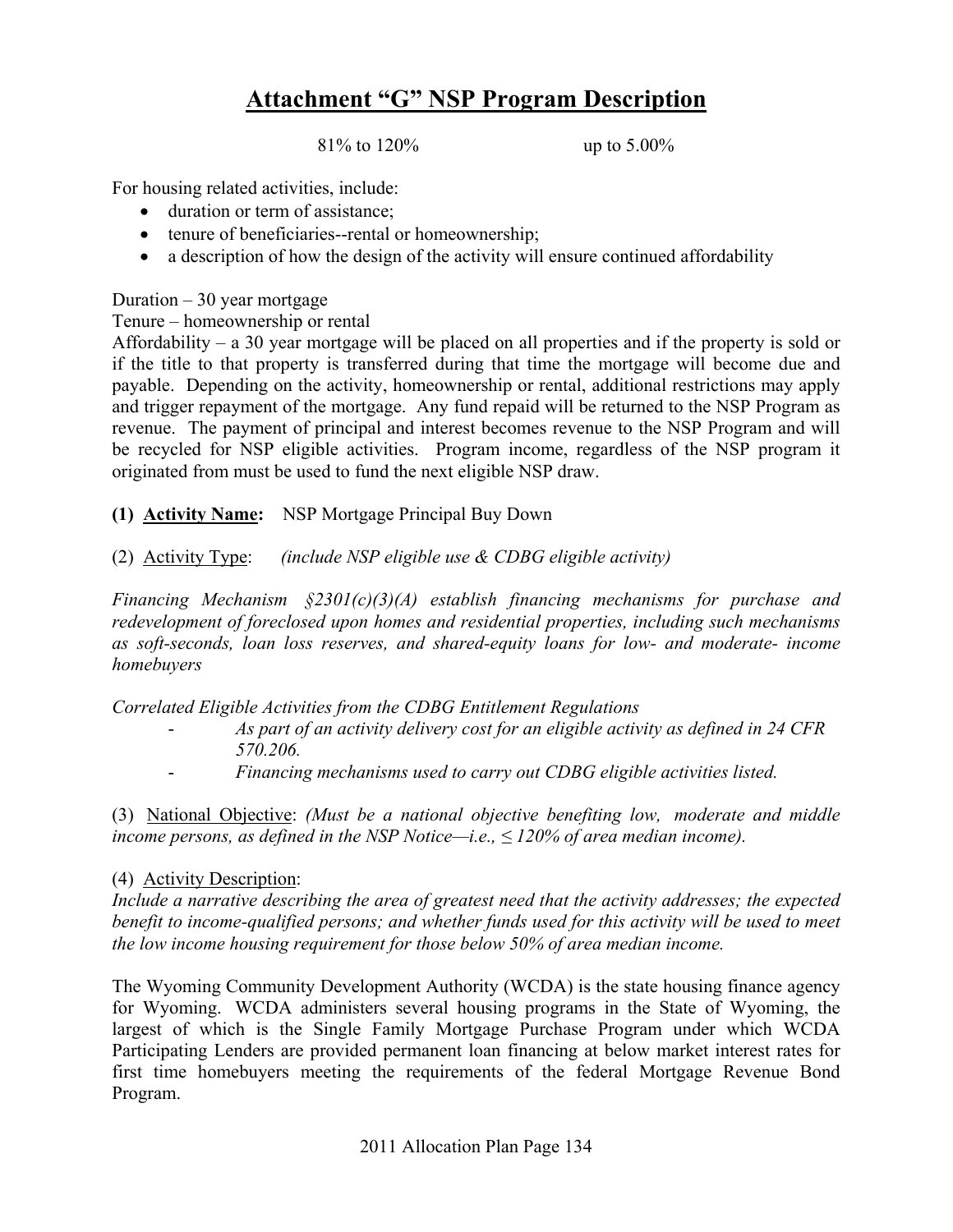PROGRAM DESCRIPTION: WCDA is proposing to provide NSP funds through the WCDA Participating Lenders as a first mortgage principal buy down in the following manner:

- 1) Up to \$50,000 will be available to an eligible borrower to buy down / reduce the principal amount of the first mortgage used to purchase a vacant foreclosed property. The amount of HSP funds will be based on the borrower's income and debt ratios.
- 2) The principal will be secured by a Note and Mortgage in  $2<sup>nd</sup>$  lien position.
- 3) Underwriting: (the following underwriting criteria are subject to change)
	- a. The borrower(s) must have a PITI ratio of between 24% and 29%
	- b. The borrower(s) must have a Total Debt to Income Ratio of between 36% and 41%
	- c. The borrower(s) must have a minimum FICO score of 620
- 4) This mortgage principal buy down program will be in the form of a 25 year 0% forgivable loan where 1/25th of principal is forgiven for each full year the home remains the principal residence of the borrower.
- 5) The Note will be due and payable upon sale or transfer of the property or if the property ceases to be the principal residence of the borrower. Any NSP funds not forgiven will be due and payable. If there are no net proceeds or the net proceeds are insufficient to repay the NSP funds due, WCDA will only recapture the net proceeds, if any.
- A. Eligible Properties **–** One unit single family foreclosed property located in the counties of Campbell, Fremont, Laramie, Natrona, Sweetwater, and Uinta. A foreclosed property is one on which the mortgage or tax foreclosure is complete under state or local law. HUD generally will not consider a foreclosure to be complete until after the title for the property has been transferred from the former homeowner under some type of foreclosure proceeding or transfer in lieu of foreclosure, in accordance with Wyoming law. WCDA will require a copy of the Sheriff's Deed as part of the loan file transmittal.
	- 1. Single Family Properties are permitted.
	- 2. Manufactured Homes are **NOT** permitted.
	- 3. Modular Homes are permitted.
	- 4. The property must be vacant
	- 5. The property must have been built on or after January 1, 1978
	- 6. The property may not be located in a 100 year flood zone
	- 7. The property must meet or exceed FHA 203(b) property standards
	- 8. The property may not be owned by WCDA.

9. The first mortgage must be a WCDA  $1<sup>st</sup>$  mortgage and therefore be at or below the WCDA Purchase Price Limits in effect at the time of the loan closing..

10. The Borrower must be a first time homebuyer or someone who has not owned a principal residence in the past three years.

11. The Borrower must be getting a WCDA FHA first mortgage. No FHA 203(k) loans can be allowed.

12. The Borrower will have a minimum cash requirement depending on income that may be as high as 2% of the purchase price but at least \$500.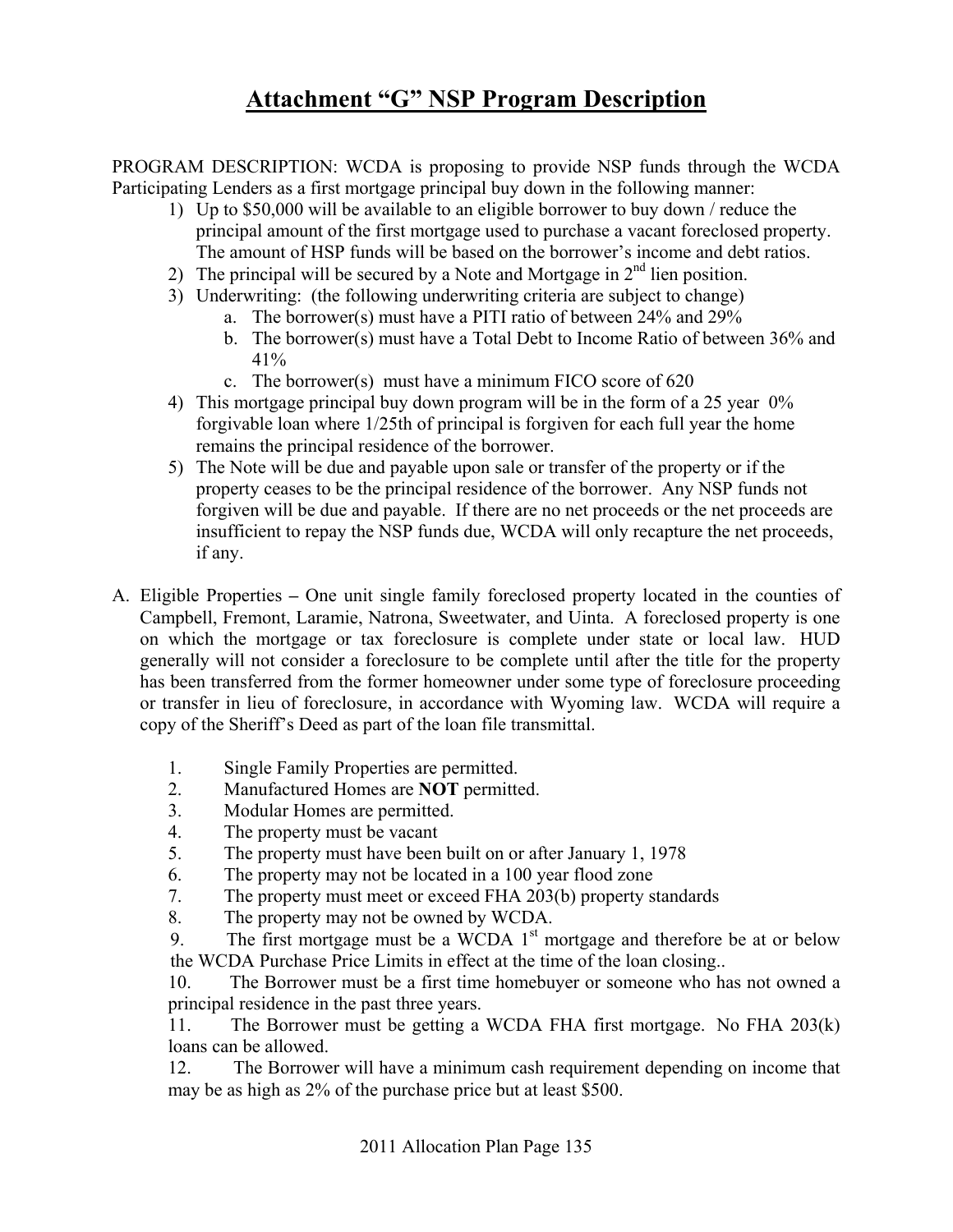- B. Maximum Combined Loan to ValueThe combined loan to value of the first purchase mortgage and second NSP mortgage may not exceed 100% of the lower of the sales price or the appraised value.
- C. Property Standards the home must meet FHA Property Standards.
- D. The NSP Purchase Price Limit \$236,000. Purchase Price Requirement The acquisition cost of a home under this program may not exceed \$236,000 for all counties. Acquisition cost is defined in Section 1.503 of the WCDA *Seller Servicer* Guide. The term does not include personal property such as an appliance, piece of furniture, radio, etc., which, under applicable Wyoming law is not a fixture.
- E. Income Requirement The Total Annual Family Income must be the lower of 120% AMI or WCDA's income limit as listed on the attached MPP250-A (Revised 04/09). Income is to be determined in accordance with WCDA's standard program definition of total "Annual Family Income".
- F. Residence Requirement The home must be a one unit, single-family owner-occupied home located in the State of Wyoming and must be the principal residence of the Borrower(s). All terms of the Residence Requirement of the WCDA standard program as outlined in the WCDA *Seller Servicer* Guide Section 1.501 applies to this program.
- G. Servicing The servicing of the NSP mortgage will be done by the WCDA mortgage servicing department.
- H. Homebuyer Education borrowers will be required to take either the classroom homebuyer education class or the on-line homebuyer education class **and** the one-on-one homebuyer counseling offered through the Wyoming Housing Network, Inc. (WHN). WHN is an approved HUD housing counseling agency and an affiliate of the national Neighborworks network.
- I. Affordability Requirements The properties will have an affordability period of 25 years. If at any point during that first 25 years the homebuyer should sell or transfer the property or cease to occupy the property as their principal residence, the portion of the principal that has not been forgiven will be due and payable.
- J. Environmental Review According to Notice CPD-01-11 issued July 17, 2001, HUD has determined that certain categorically excluded activities would not alter any conditions that would require an environmental review or compliance determination under Federal laws and authorities cited in 24CFR 58.5. Examples of activities that are categorical exclusions not subject to §58.5 include activities to assist homebuyer to purchase existing dwelling units or dwelling units under construction, including closing costs and down payment assistance, interest buy downs, and similar activities that result in the transfer of title. As the NSP funds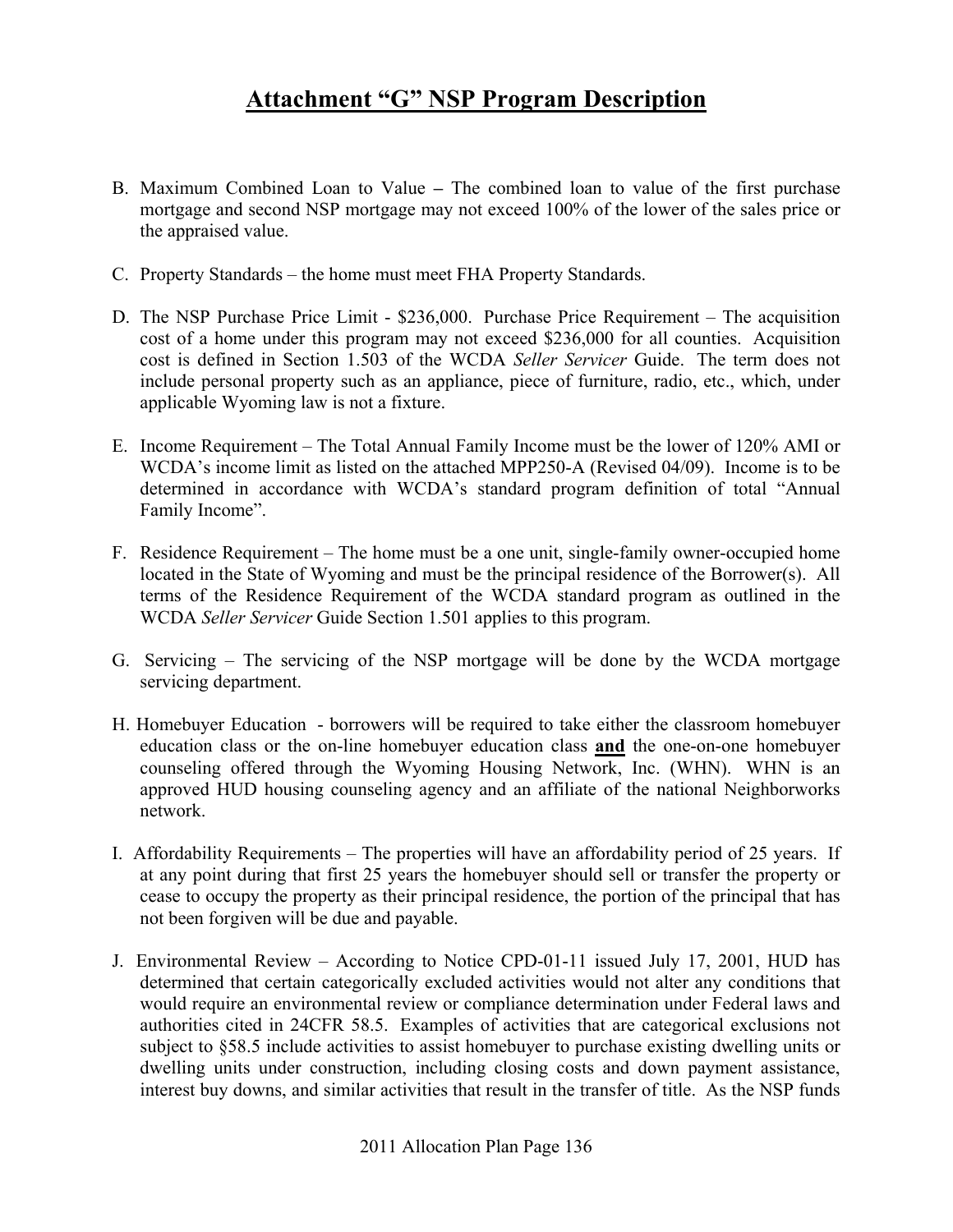will be used as a first mortgage financing option, it has been determined these properties will be categorically excluded and not subject to §58.5 authorities.

K. Davis Bacon – Not applicable, no construction financing.

(5) Location Description: (Description may include specific addresses, blocks or neighborhoods to the extent known.)

The mortgage buy down financing option will be eligible in the Counties of Campbell, Fremont, Laramie, Fremont, Sweetwater and Uinta.

(6) Performance Measures (e.g., units of housing to be acquired, rehabilitated, or demolished for the income levels of households that are 50 percent of area median income and below, 51-80 percent, and 81-120 percent).

We hope to be able to finance 10 homes at an average price of \$150,000. The estimated income levels of households benefiting are:

 $< 50\%$  AMI = 0 51\% to 80\% AMI = 0 81\% to 115\% AMI = 0

- (7) Total Budget: (Include public and private components)
	- \$ 0 NSP funds

(8) Responsible Organization: (Describe the responsible organization that will implement the NSP activity, including its name, location, and administrator contact information)

Wyoming Community Development Authority, 155 North Beech Street, Casper, Wyoming 82601, 307-265-0603, Cheryl G. Gillum, Deputy Director/Director of Housing Programs

- (9) Projected Start Date: March 1, 2010
- (10) Projected End Date: September 30, 2010

(11) Specific Activity Requirements:

For acquisition activities, include:

• discount rate – not applicable as activity is a financing mechanism

For financing activities, include:

• range of interest rates  $-0\%$  interest

For housing related activities, include:

- duration or term of assistance;
- tenure of beneficiaries--rental or homeownership;

2011 Allocation Plan Page 137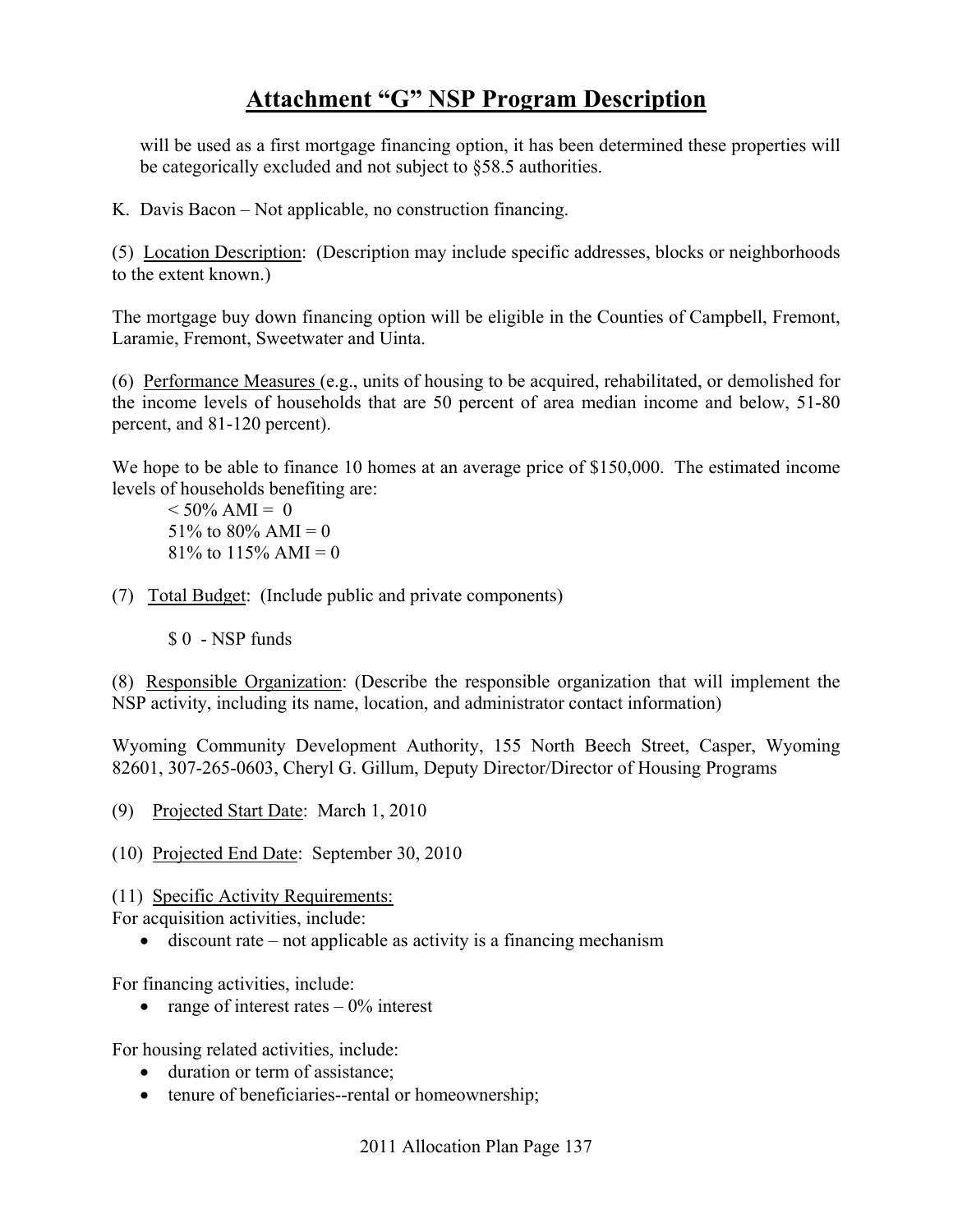• a description of how the design of the activity will ensure continued affordability

Duration  $-25$  year mortgage

Tenure – Homeownership

Affordability – a 25 year mortgage and note will be placed on all properties. If an owner sells the property or transfers title to the property during that 25 year period the balance of the mortgage will become due and payable. The funds returned to the NSP Program as program income and will be used for NSP eligible activities. Program income, regardless of the NSP program it originated from must be used to fund the next eligible NSP draw.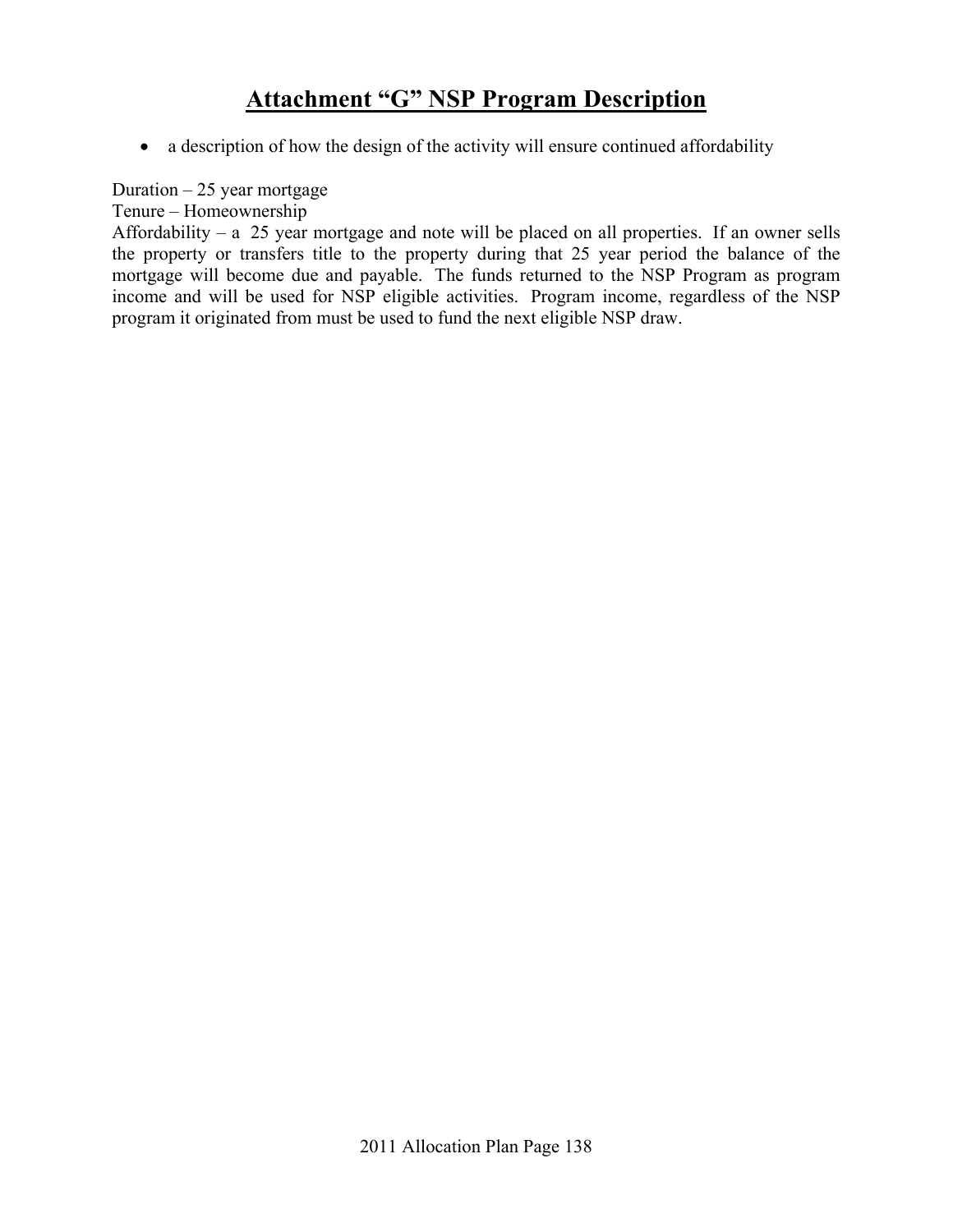### (1) Activity Name: **NSP Redevelopment Program**

(2) Activity Type: (include NSP eligible use  $&$  CDBG eligible activity)

### NSP Eligible Use

§2301(c)(3)(E) redevelop demolished or vacant properties.

### CDBG Eligible Activity

- 24 CFR 570.201
- (a) Acquisition
- (b) Disposition
	- (c) Public facilities and improvements
- (e) Public services for housing counseling, but only to the extent that counseling beneficiaries are limited to prospective purchasers or tenants of the redeveloped properties
- (i) Relocation
- (n) Direct homeownership assistance
- 24 CFR 570.202 Eligible rehabilitation and preservation activities for demolished or vacant properties.
- 24 CFR 570.204 Community based development organizations
- HUD notes that any of the activities listed above may include required homebuyer counseling as an activity delivery cost.

(3) National Objective: (Must be a national objective benefiting low, moderate and middle income persons, as defined in the NSP Notice—i.e.,  $\leq 120\%$  of area median income).

All activities will meet the national objective of benefiting low, moderate and middle income persons.

### (4) Activity Description:

Include a narrative describing the area of greatest need that the activity addresses; the expected benefit to income-qualified persons; and whether funds used for this activity will be used to meet the low income housing requirement for those below 50% of area median income.

The NSP Redevelopment Program allows for-profit developers, non-profit entities, or housing authorities to redevelop any property type. Redevelopment need not be on abandoned or foreclosed upon. However, it must be vacant. "Vacant properties" includes both vacant land and properties with vacant structures on the land. However, HUD understands redevelopment to imply that properties were once developed or are surrounded by existing development. Therefore undeveloped or "Greenfield" sites, at the edge of development, may not be acquired under NSP Eligible Use E (Redevelopment). Previously undeveloped in-fill sites are generally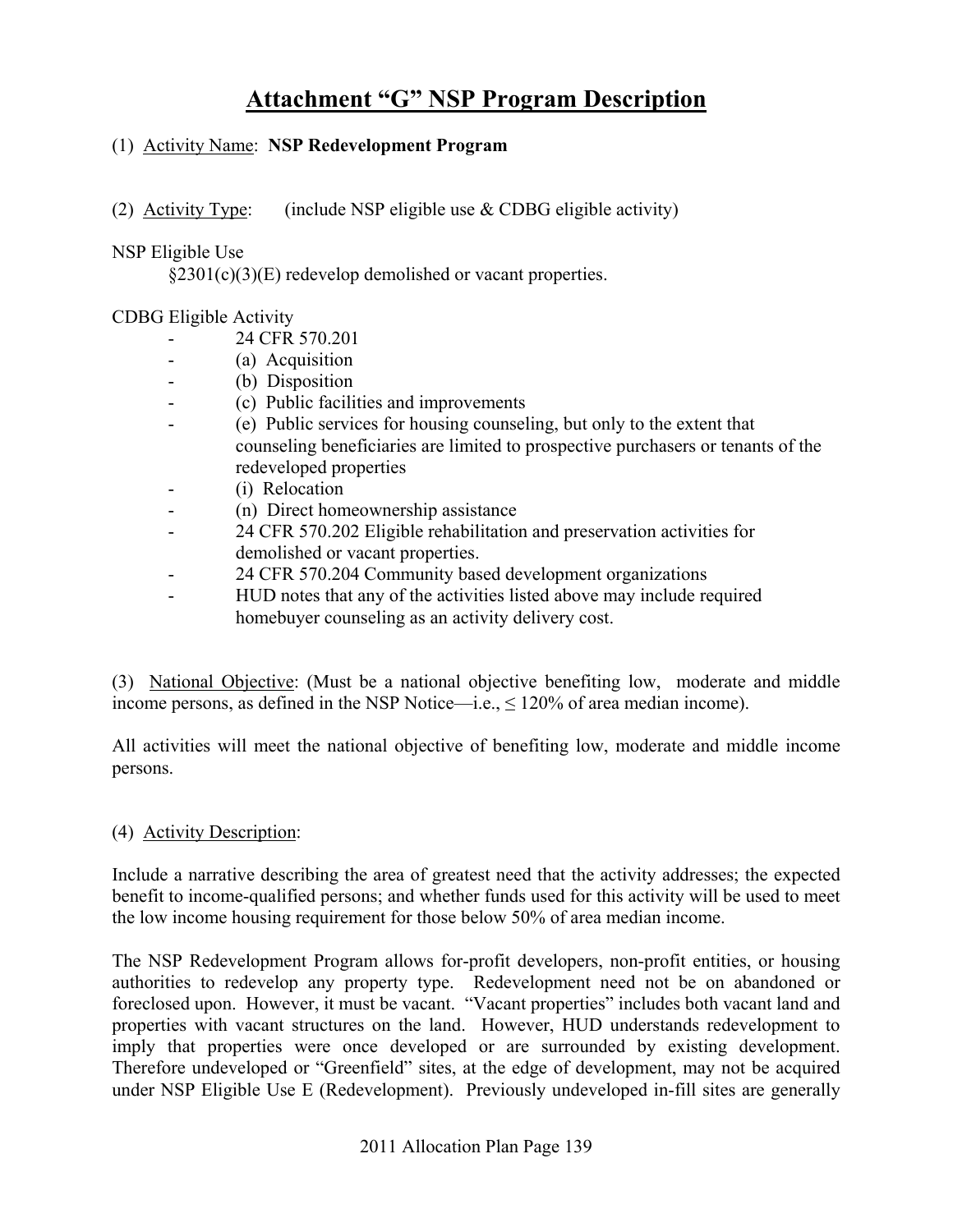eligible. Redevelopment may be in the form of rental units, homeownership units, or a public facility such as a shelter, battered spouse shelter, halfway house, group homes for persons with special needs, and the homeless.

All housing units produced must benefit households at or below 50% of Area Median Income. The maximum NSP funds for the acquisition, rehabilitation, demolition and/or rebuilding of a single family property cannot exceed \$200,000. For multi-family properties, development of multiple single family properties, and group homes the following per unit subsidies apply:

| Efficiency | 106,400 | 3-Bedroom | 186,200 |
|------------|---------|-----------|---------|
| 1-Bedroom  | 123,200 | 4-Bedroom | 203,000 |
| 2-Bedroom  | 148,400 |           |         |

Properties requiring environmental mitigation such as lead-based paint remediation, illegal drug residue remediation or demolition may have additional costs associated and such costs are not subject to the cap. The remaining underwriting guidelines as established for HOME program apply.

For homeownership projects, the maximum acquisition for the housing unit must be less than or equal to \$160,000.

For rental projects, the maximum rent from all sources is as listed on the HUD website http://www.hud.gov/offices/cpd/affordablehousing/programs/home/limits/rent/2009/wy.pdf and may be adjusted by WCDA when new income limits are made available. These rent limits include an allowance for tenant-paid utilities.

For public facilities, the affordable rent is determined to be at or below Low HOME Rent based on the number of bedrooms or up to 30% of the gross income of each tenant, whichever is less.

The NSP funds will be loaned to the for-profit developer, non-profit entities, or housing authority in the form of an amortized loan, deferred loan or combination thereof. The maximum amount financed will not exceed actual costs including a development fee or the NSP subsidy maximum, whichever is less. The Monthly Repayment Amount will be determined by taking the maximum rent (adjusted for utility allowances) minus \$300.00 operating expense allowance for single family property rentals and group homes. For multi-family rental properties the HOME underwriting guidelines apply. The amount of the amortized loan, deferred loan, and interest rate will be determined by WCDA to coincide with Monthly Repayment Amount. The term of the loan and the affordability period will be 40 years. However, if the loan is paid in full prior to the end of the 40 year term then the loan is subject to an acceleration clause which includes a higher interest rate, which may be up to 10%, and the repayment in full of the amortized and deferred portions of the loan according to the acceleration clause will terminate any restrictions imposed under the Redevelopment Program. All Redevelopment projects will be underwritten in the same manner as projects under the HOME Investment Partnerships Program (HOME).

All properties assisted must complete a HUD environmental review before any NSP funds can be used to assist the property or any work can begin on the project including acquisition. The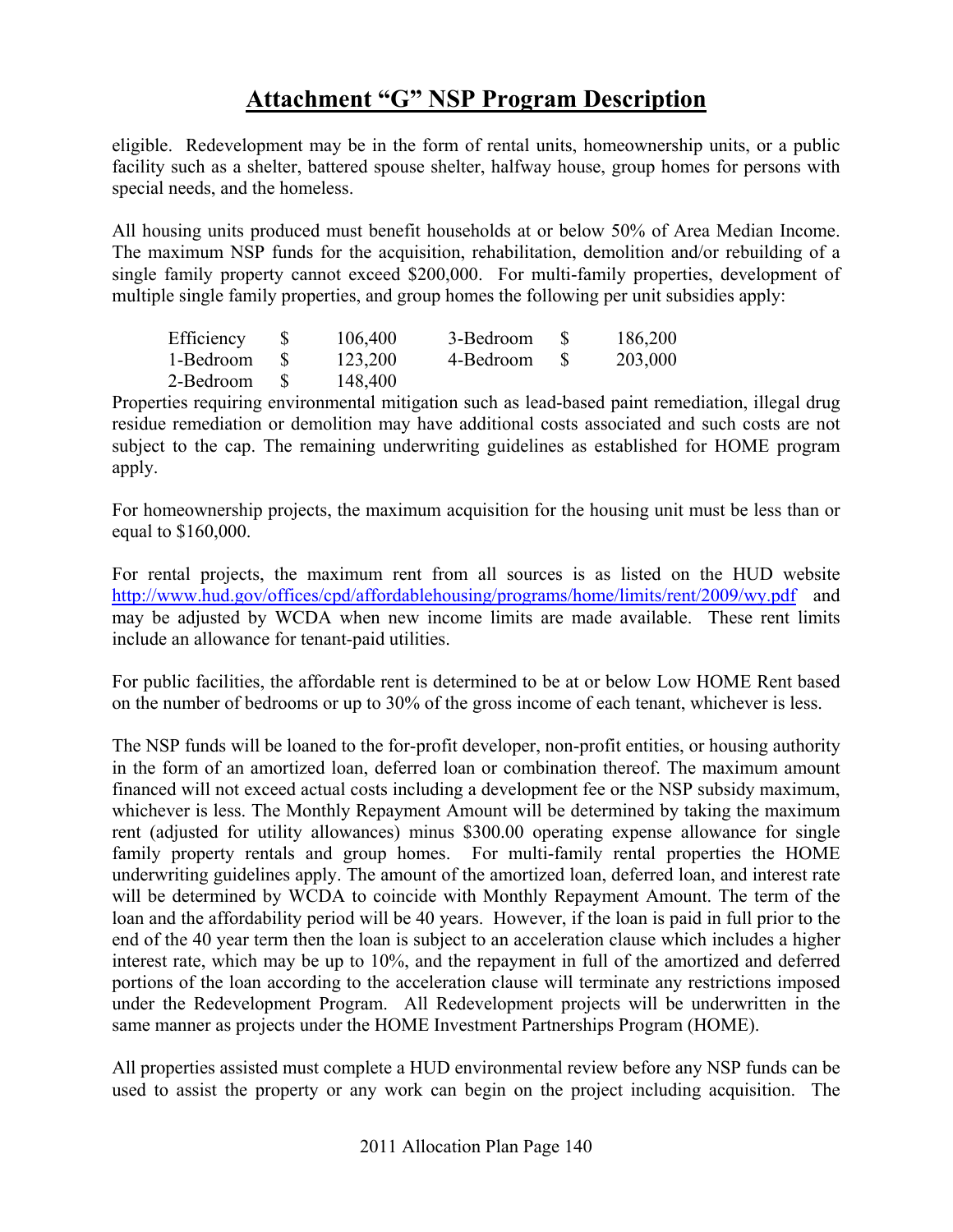Uniform Relocation Assistance and Real Property Acquisition Policies Act of 1970, the Fair Housing Act, Title VI of the Civil Rights Act of 1964, and the Lead Safe Housing Rule apply.

(5) Location Description: (Description may include specific addresses, blocks or neighborhoods to the extent known.)

The NSP Redevelopment Program will encompass the counties of Campbell, Fremont, Laramie, Natrona, Sweetwater, and Uinta. Additional locations may be added in the future.

(6) Performance Measures (e.g., units of housing to be acquired, rehabilitated, or demolished for the income levels of households that are 50 percent of area median income and below, 51-80 percent, and 81-120 percent).

We hope to be able to finance 20 housing units at an average price of \$150,000. The estimated income levels of households benefiting are:

 $\leq 50\%$  AMI 10 units 51% to 80% 10 units 81% to 120% 0 units

(7) Total Budget: (Include public and private components)

### \$5,940,000 - NSP funds

Funds may be reallocated on a first come first serve basis for other eligible NSP activities. Funding for the NSP Redevelopment Program will be released under a specific notice of funding availability which will be made available on the WCDA website and will also be sent out to an established list of interested parties which includes units of local government, non-profits, and developers.

There is a \$200,000 NSP limit for a single family property. The NSP funding limit for multifamily rental properties, development of multiple single family properties and public facilities will be subject to the limits listed above. Properties requiring environmental mitigation such as lead-based paint remediation, illegal drug residue remediation or demolition may have additional costs associated and such costs are not subject to the cap.

(8) Responsible Organization: (Describe the responsible organization that will implement the NSP activity, including its name, location, and administrator contact information)

Wyoming Community Development Authority 155 North Beech Street Casper WY 82601 307-265-0603 Gayle Brownlee